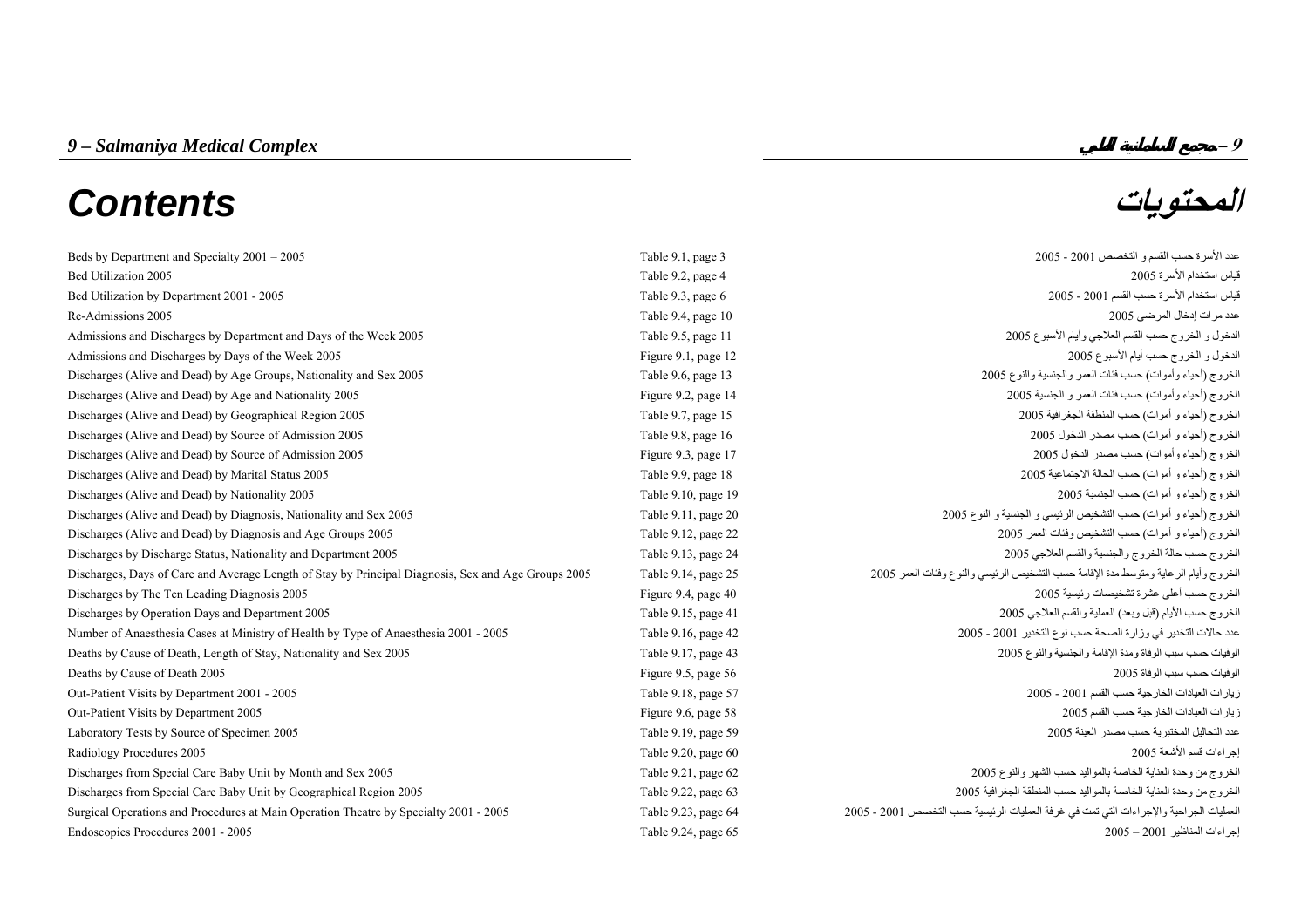# **الإصطلاحات** *Conventions*

since 2002.

| Table 9.1                                                                                                                        |       |      |    | 9.1  |
|----------------------------------------------------------------------------------------------------------------------------------|-------|------|----|------|
| Beds were distributed according to the departmental need.                                                                        |       |      |    |      |
| Obstetrics include 20 beds in Labor and Delivery Ward.                                                                           |       |      | 20 |      |
| Totals excluding Special Care Baby Unit.                                                                                         |       |      |    |      |
| Short Stay Beds (Ward 62) re-opened in 2001 under Others.                                                                        | .2001 |      |    | 62   |
| Ward 12 was used as decanter in 2001 because of renovation of SMC wards.<br>$\cdot$                                              |       | 2001 |    | 12   |
| New departments opened such as Neurosciences, Nephrology, Oncology and Paediatrics Intensive Care Unit<br>2005<br>(ICU) in 2005. |       |      |    |      |
|                                                                                                                                  |       |      |    |      |
| <b>Table 9.18</b>                                                                                                                |       |      |    | 9.18 |
| Accidents & Emergency clinic and Triage room data were merged under Accidents & Emergency department                             |       |      |    |      |

. 2002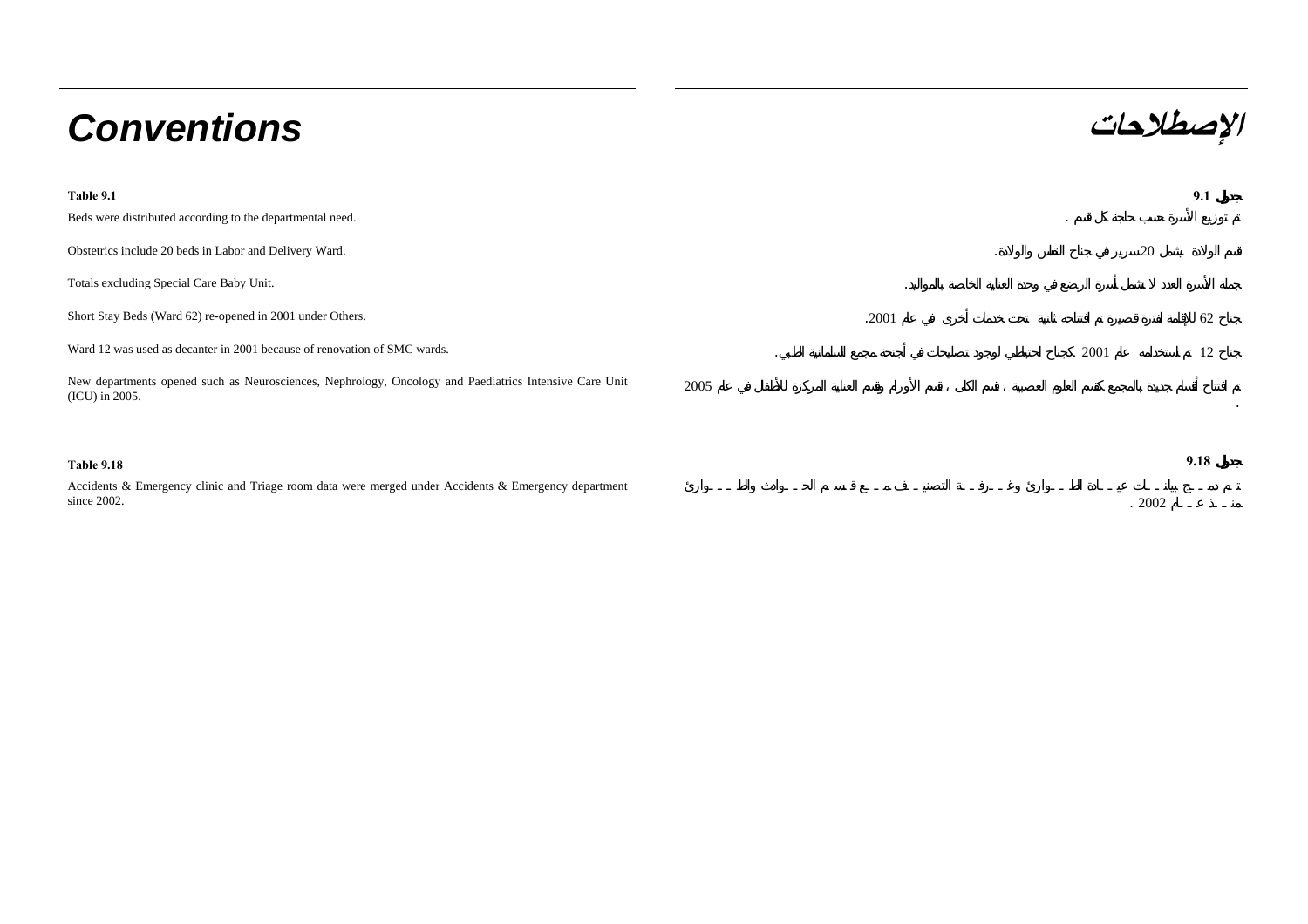**2005 - 2001**

**Beds by Department and Specialty 2001- 2006**

<span id="page-2-0"></span>

| <b>Department</b>                        | 2005      | 2004      | 2003      | 2002      | 2001      |                 |
|------------------------------------------|-----------|-----------|-----------|-----------|-----------|-----------------|
| <b>Medical</b>                           | 202       | 269       | 258       | 256       | 214       |                 |
| <b>Internal Medicine</b>                 | 121       | 216       | 205       | 205       | 165       |                 |
| Chest/Respiratory                        | 17        | 17        | 17        | 17        | 17        |                 |
| Cardiology                               | 48        | 20        | 20        | 20        | 20        |                 |
| Cardiac Care Unit (CCU)                  | 16        | 16        | 16        | 14        | 12        |                 |
| Neurosciences*                           | 44        | <b>NA</b> | <b>NA</b> | <b>NA</b> | NA        |                 |
| Nephrology*                              | 19        | <b>NA</b> | <b>NA</b> | <b>NA</b> | <b>NA</b> |                 |
| Oncology*                                | 38        | <b>NA</b> | <b>NA</b> | <b>NA</b> | <b>NA</b> |                 |
| Surgical                                 | 126       | 158       | 164       | 164       | 164       |                 |
| <b>General Surgery</b>                   | 110       | 142       | 142       | 142       | 142       |                 |
| Paediatrics Surgery                      | 16        | 16        | 22        | 22        | 22        |                 |
| <b>Orthopedic Surgery &amp; Fracture</b> | 62        | 64        | 58        | 58        | 58        |                 |
| <b>Plastic Surgery &amp; Burns</b>       | 22        | 21        | 21        | 21        | 21        |                 |
| <b>Plastic Surgery</b>                   | 5         | 4         | 4         | 4         | 4         |                 |
| <b>Burns</b>                             | 17        | 17        | 17        | 17        | 17        |                 |
| <b>Paediatrics</b>                       | 92        | 92        | 92        | 95        | 95        |                 |
| <b>General Paediatrics</b>               | 69        | 69        | 69        | 72        | 72        |                 |
| <b>Infectious Diseases</b>               | 23        | 23        | 23        | 23        | 23        |                 |
| Special Care Baby Unit                   | 45        | 45        | 45        | 45        | 45        |                 |
| <b>Obstetrics &amp; Gynecology</b>       | 146       | 146       | 156       | 156       | 156       |                 |
| Obstetrics <sup>*</sup>                  | 80        | 80        | 80        | 80        | $80*$     |                 |
| Gynecology*                              | 66        | 66        | 76        | 76        | 76        |                 |
| E.N.T                                    | 36        | 35        | 35        | 35        | 38        |                 |
| Ophthalmology                            | 27        | 35        | 35        | 35        | 44        |                 |
| <b>Dental</b>                            | 4         | 4         | 4         | 4         |           |                 |
| Intensive Care Unit (ICU)                | 19        | 11        | 11        | 11        | 11        |                 |
| Adult                                    | 11        | <b>NA</b> | <b>NA</b> | <b>NA</b> | <b>NA</b> |                 |
| Paediatrics <sup>'</sup>                 | 8         | <b>NA</b> | <b>NA</b> | <b>NA</b> | <b>NA</b> |                 |
| Decanter Ward (12)*                      | <b>NA</b> | <b>NA</b> | <b>NA</b> | <b>NA</b> | 18        | 12              |
| Infectious Diseases Ward (13)*           | <b>NA</b> | <b>NA</b> | <b>NA</b> | <b>NA</b> | 17        | 13<br>$\lambda$ |
| Other                                    | 45        | 40        | 40        | 40        | 52        |                 |
| Day Case Unit                            | 17        | 18        | 18        | 18        | 18        |                 |
| Private Ward                             | 28        | 22        | 22        | 22        | 22        |                 |
| Short Stay Beds (ward 62)*               | <b>NA</b> | <b>NA</b> | <b>NA</b> | <b>NA</b> | $12$ $^*$ | 62              |
| Total *                                  | 882       | 875       | 874       | 875       | 888       | $\star$         |

*\* Refer to Conventions used in the report .* . *\**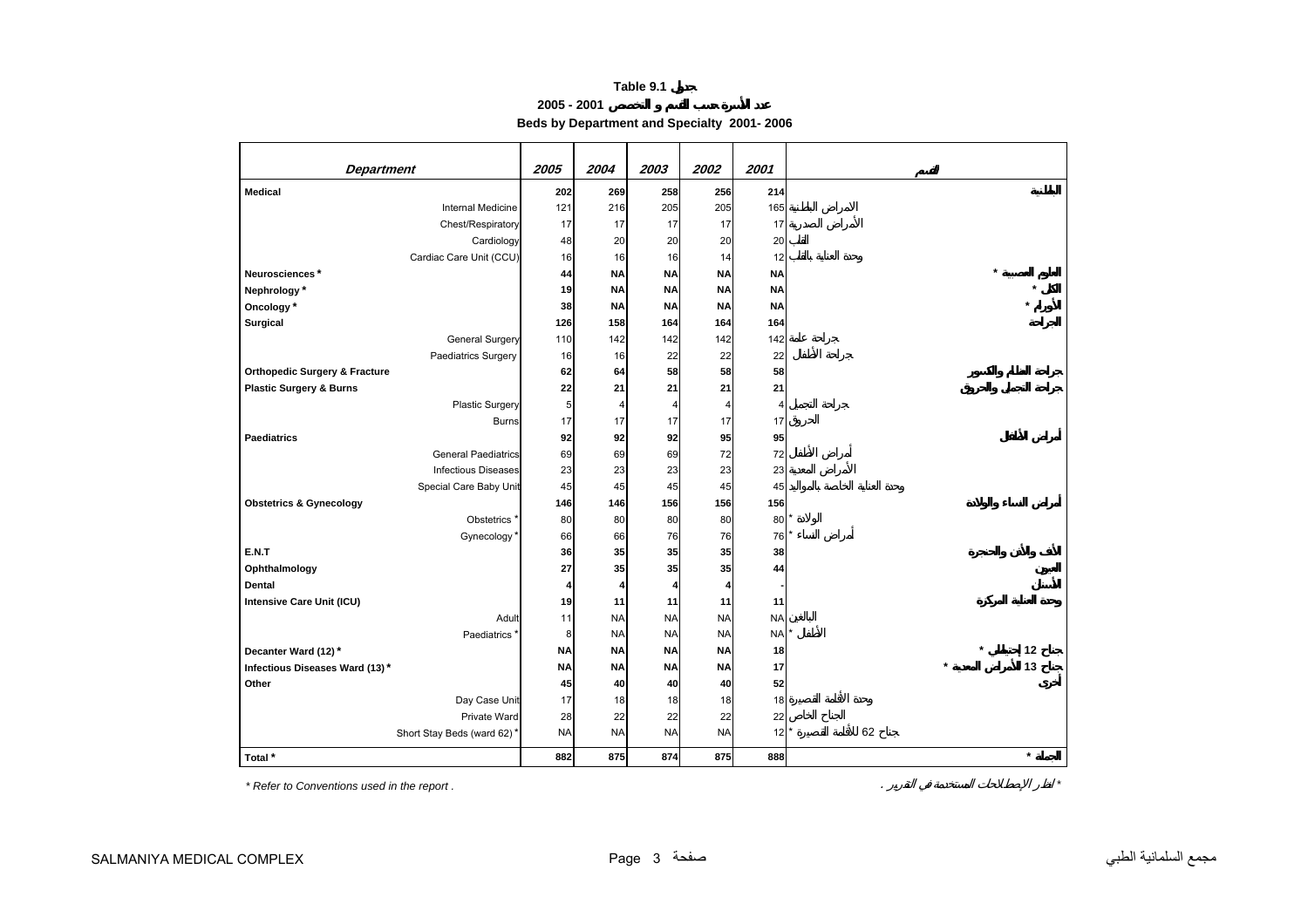| ЯΙ<br>о | ı۱e |  |
|---------|-----|--|
|         |     |  |

**Bed Utilization 2005**

<span id="page-3-0"></span>

|             |              | $\overline{2}$                      |                           |                          |                 |                |                   |               |                  |                 |                                   |                               |                | $\mathbf{1}$         |                                |
|-------------|--------------|-------------------------------------|---------------------------|--------------------------|-----------------|----------------|-------------------|---------------|------------------|-----------------|-----------------------------------|-------------------------------|----------------|----------------------|--------------------------------|
| <b>SCBU</b> | <b>Total</b> | <b>Private</b><br>Ward <sup>2</sup> | Intensive<br>Care<br>Unit | Neuro<br><b>Sciences</b> | <b>Oncology</b> | <b>Dental</b>  | Opthal-<br>mology | <b>E.N.T.</b> | Paed-<br>iatrics | Obs. &<br>Gyne. | Plastic<br>Surg. &<br><b>Burn</b> | Orthop<br>Surg. &<br>Fracture | <b>Surgery</b> | Medical <sup>1</sup> | <b>Description</b>             |
| 948         | 45,885       | 657                                 | 202                       | 2,604                    | 2,471           | 342            | 1,074             | 3,299         | 4,580            | 12,358          | 584                               | 2,538                         | 5,967          | 9,866                | Total admissions               |
| 937         | 45,963       | 1,465                               | 118                       | 2,688                    | 2,539           | 350            | 1,073             | 3,294         | 4,601            | 12,350          | 593                               | 2,544                         | 5,987          | 9,826                | Total discharges               |
| 45          | 865          | 28                                  | 19                        | 44                       | 38              | 4              | 27                | 36            | 92               | 146             | 22                                | 62                            | 126            | 221                  | No. of beds                    |
| 16,425      | 315,725      | 10,220                              | 6,935                     | 16,060                   | 13,870          | 1,460          | 9,855             | 13,140        | 33,580           | 53,290          | 8,030                             | 22,630                        | 45,990         | 80,665               | Bed days available             |
| 10,512      | 248,880      | 7,082                               | 1,985                     | 18,303                   | 18,106          | 1,864          | 5,880             | 10,243        | 20,775           | 44,160          | 5,465                             | 19,693                        | 41,351         | 61,055               | Patient-days overnight         |
| 15          | 913          | 13                                  | $\overline{7}$            | 131                      | 33              | $\overline{2}$ | 8                 | 91            | 135              | 244             | 12                                | 25                            | 45             | 180                  | $\geq$<br>Patient days < 1 day |
| 10,527      | 249,793      | 7,095                               | 1,992                     | 18,434                   | 18,139          | 1,866          | 5,888             | 10,334        | 20,910           | 44,404          | 5,477                             | 19,718                        | 41,396         | 61,235               | <b>Total Patient days</b>      |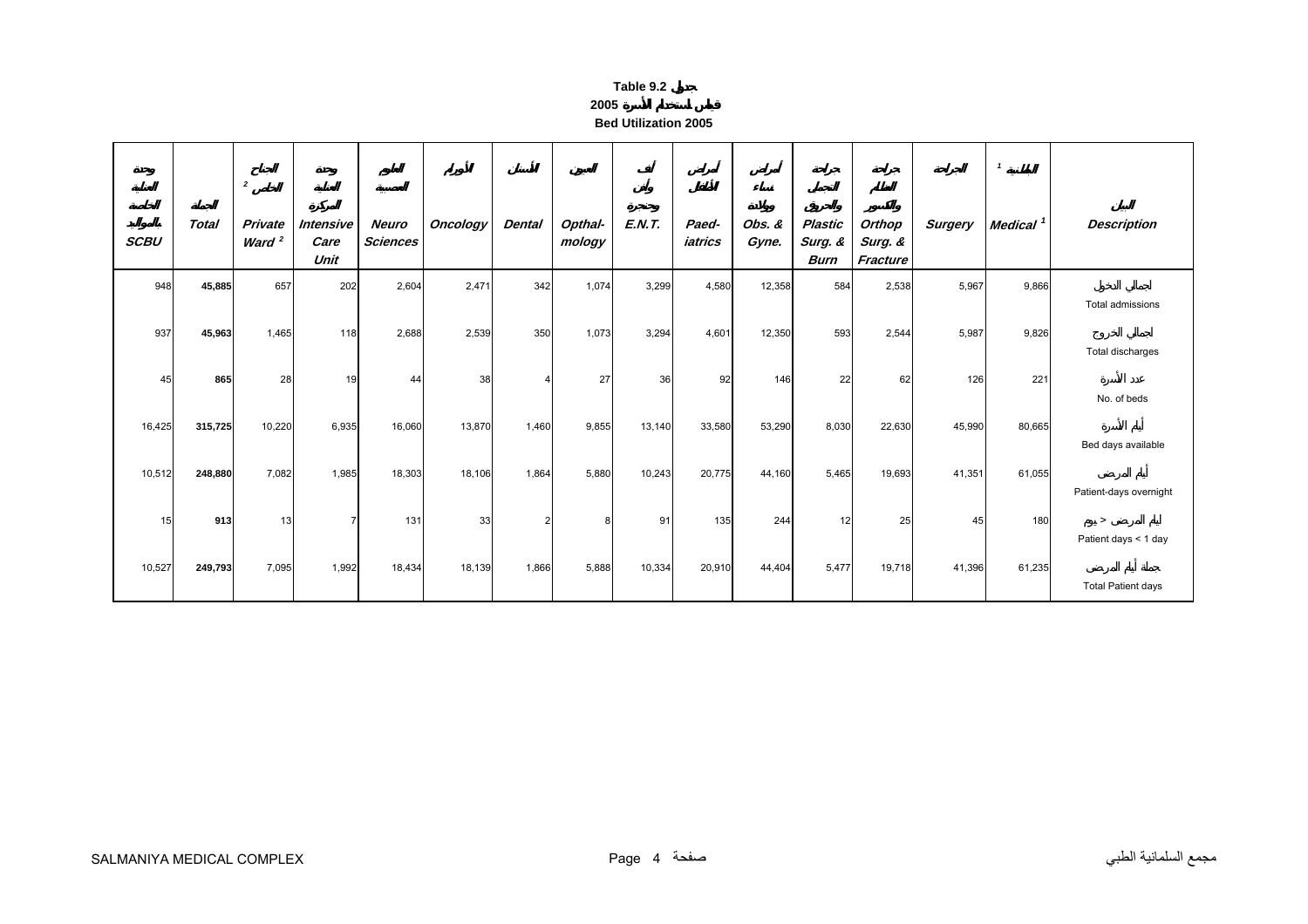**Bed Utilization 2005**

|             |                                      | $\overline{\mathbf{2}}$ |                                             |                          |                                                                                                                                                                                                         |               |                   |               |                  |                 |                                          |                               |                | $\mathbf{1}$         |                                     |
|-------------|--------------------------------------|-------------------------|---------------------------------------------|--------------------------|---------------------------------------------------------------------------------------------------------------------------------------------------------------------------------------------------------|---------------|-------------------|---------------|------------------|-----------------|------------------------------------------|-------------------------------|----------------|----------------------|-------------------------------------|
| <b>SCBU</b> | <b>Total</b>                         | Private<br>Ward $2$     | <b>Intensive</b><br>Care<br>Unit            | Neuro<br><b>Sciences</b> | <b>Oncology</b>                                                                                                                                                                                         | <b>Dental</b> | Opthal-<br>mology | <b>E.N.T.</b> | Paed-<br>iatrics | Obs. &<br>Gyne. | <b>Plastic</b><br>Surg. &<br><b>Burn</b> | Orthop<br>Surg. &<br>Fracture | <b>Surgery</b> | Medical <sup>1</sup> | <b>Description</b>                  |
| 64.1        | 79.1                                 | 69.4                    | 28.7                                        | 114.8                    | 130.8                                                                                                                                                                                                   | 127.8         | 59.7              | 78.6          | 62.3             | 83.3            | 68.2                                     | 87.1                          | 90.0           | 75.9                 | Bed occupancy rate                  |
| 20.8        | 53.1                                 | 52.3                    | 6.2                                         | 61.1                     | 66.8                                                                                                                                                                                                    | 87.5          | 39.7              | 91.5          | 50.0             | 84.6            | 27.0                                     | 41.0                          | 47.5           | 44.5                 | Turnover rate                       |
| 6.3         | 1.4                                  | 2.1                     | 41.9                                        | $-0.9$                   | $-1.7$                                                                                                                                                                                                  | $-1.2$        | 3.7               | 0.9           | 2.8              | 0.7             | 4.3                                      | 1.1                           | 0.8            | 2.0                  | 3<br>Turnover interval <sup>3</sup> |
| 2.6         | 125.7                                | 1.8                     | 0.6                                         | 7.1                      | 6.8                                                                                                                                                                                                     | 0.9           | 2.9               | 9.0           | 12.5             | 33.9            | 1.6                                      | 7.0                           | 16.3           | 27.0                 | Average daily admission             |
| 2.6         | 125.9                                | 4.0                     | 0.3                                         | 7.4                      | 7.0                                                                                                                                                                                                     | 1.0           | 2.9               | 9.0           | 12.6             | 33.8            | 1.6                                      | 7.0                           | 16.4           | 26.9                 | Average daily discharge             |
| 11.2        | 5.4                                  | 4.8                     | 16.9                                        | 6.9                      | 7.1                                                                                                                                                                                                     | 5.3           | 5.5               | 3.1           | 4.5              | 3.6             | 9.2                                      | 7.8                           | 6.9            | 6.2                  | Average length of stay              |
|             |                                      |                         |                                             |                          | 1 Nephrology beds included with Medical as there is no separate patients data from Medical department.<br>$2$ Private ward 410, 413: data in this column already counted within the related departments |               |                   |               |                  |                 |                                          |                               |                |                      | $: 413$ 410                         |
|             | utilising more beds than allocated.  |                         | except number of beds & bed days available. |                          | $3$ Turnover Interval: Negative sign indicates that the concerned department is                                                                                                                         |               |                   |               |                  |                 |                                          |                               |                |                      |                                     |
|             | Note: Total excluding Day Case Unit. |                         |                                             |                          |                                                                                                                                                                                                         |               |                   |               |                  |                 |                                          |                               |                |                      |                                     |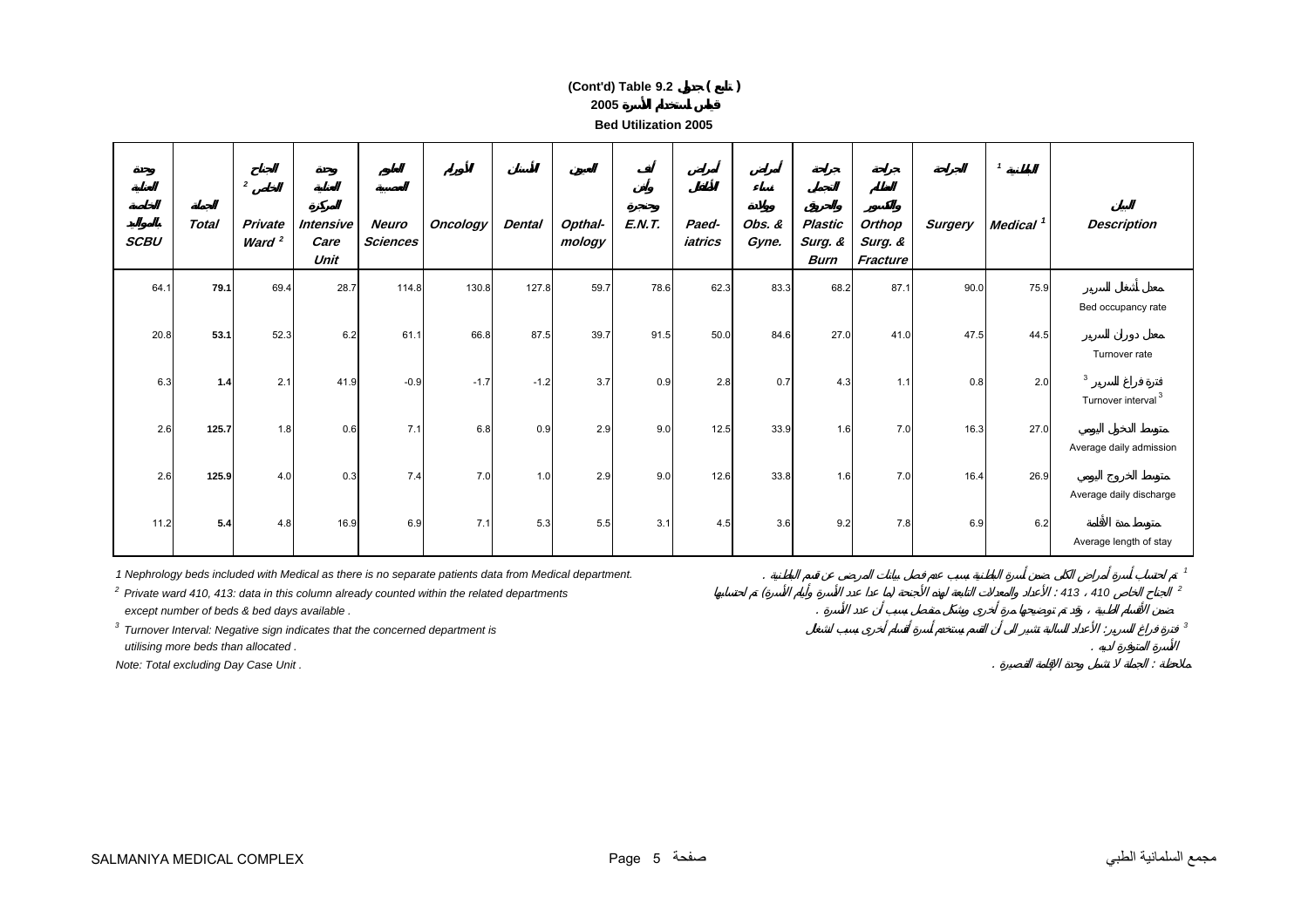**2005 - 2001**

**Bed Utilization by Department 2001 - 2005** 

<span id="page-5-0"></span>

| <b>Department / Unit</b>  | 2005   | 2004   | 2003   | 2002   | 2001   |
|---------------------------|--------|--------|--------|--------|--------|
| <b>Medical</b>            |        |        |        |        |        |
| <b>Total Admissions</b>   | 9,886  | 12,575 | 11,383 | 10,097 | 9,102  |
| <b>Total Discharges</b>   | 9,826  | 12,568 | 11,409 | 10,124 | 9,070  |
| No.of beds                | 221    | 269    | 258    | 256    | 214    |
| <b>Total Patient days</b> | 61,235 | 94,925 | 90,403 | 84,329 | 81,269 |
| Bed occupancy rate        | 75.9   | 96.4   | 96.0   | 90.2   | 103.8  |
| Average length of stay    | 6.2    | 7.6    | 7.9    | 8.3    | 9.0    |
| <b>Surgical</b>           |        |        |        |        |        |
| <b>Total Admissions</b>   | 5,967  | 6,777  | 6,615  | 7,109  | 7,291  |
| <b>Total Discharges</b>   | 5,987  | 6,836  | 6,691  | 7,163  | 7,348  |
| No.of beds                | 126    | 158    | 164    | 164    | 164    |
| <b>Total Patient days</b> | 41,396 | 51,485 | 49,818 | 50,951 | 55,111 |
| Bed occupancy rate        | 90.0   | 89.0   | 83.2   | 85.1   | 91.8   |
| Average length of stay    | 6.9    | 7.5    | 7.4    | 7.1    | 7.5    |
| Paediatrics               |        |        |        |        |        |
| <b>Total Admissions</b>   | 4,580  | 4,447  | 4,452  | 4,564  | 4,211  |
| <b>Total Discharges</b>   | 4,601  | 4,463  | 4,441  | 4,589  | 4,224  |
| No.of beds                | 92     | 92     | 92     | 95     | 95     |
| <b>Total Patient days</b> | 20,910 | 24,290 | 25,773 | 24,304 | 24,155 |
| Bed occupancy rate        | 62.3   | 72.1   | 76.8   | 70.1   | 69.5   |
| Average length of stay    | 4.5    | 5.4    | 5.8    | 5.3    | 5.7    |

*Note: Table 9.5 indicates admissions and discharges 9.5* :

*by department where as this table provides information*

*by department and it's units.* .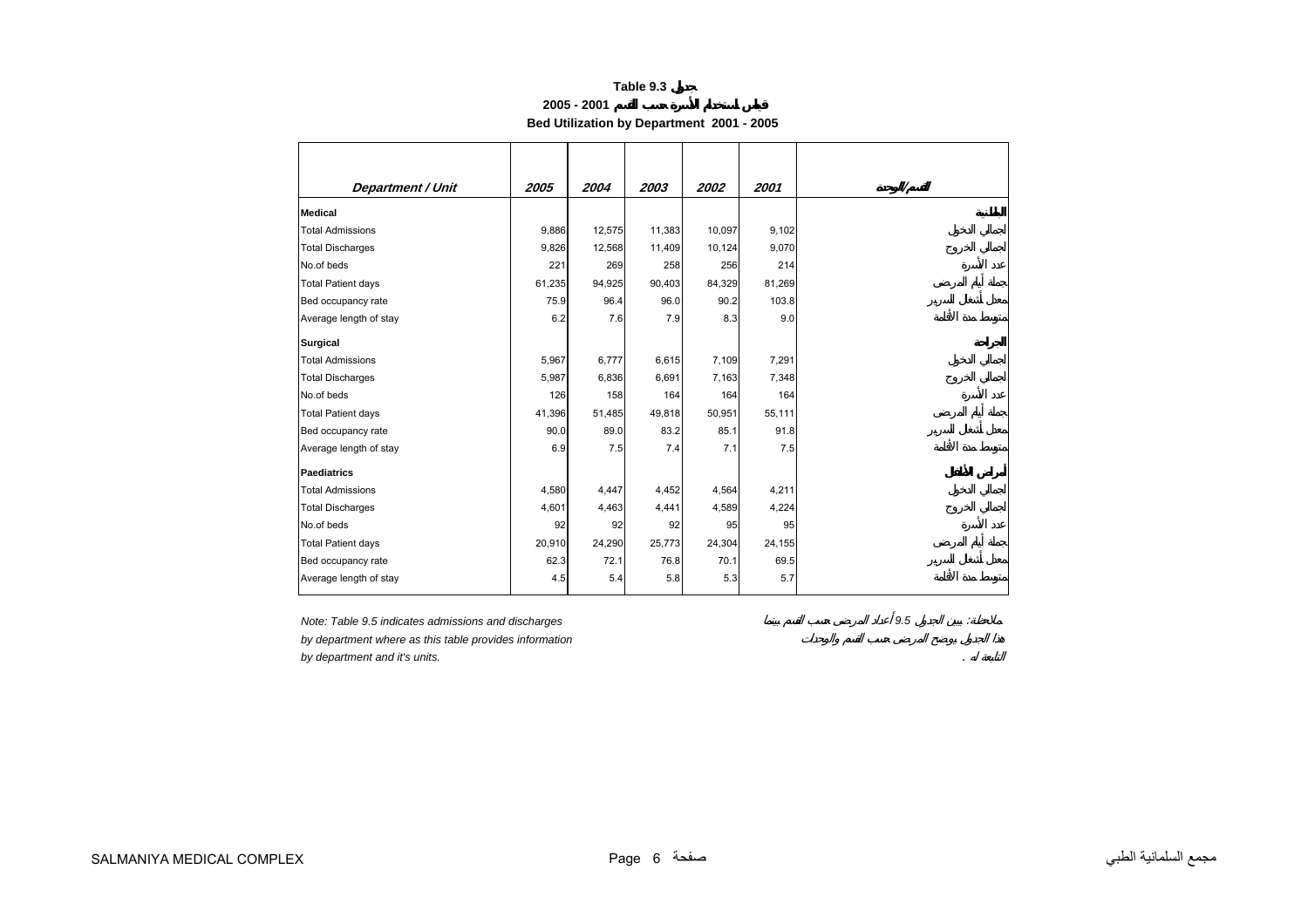#### **2005 - 2001**

**Bed Utilization by Department 2001 - 2005** 

| <b>Department / Unit</b>  | 2005   | 2004   | 2003   | 2002   | 2001   |
|---------------------------|--------|--------|--------|--------|--------|
| Obstetrics/Gynecology     |        |        |        |        |        |
| <b>Total Admissions</b>   | 12,358 | 12,060 | 11,442 | 11,367 | 10,882 |
| <b>Total Discharges</b>   | 12,350 | 12,075 | 11,433 | 11,372 | 10,863 |
| No.of beds                | 146    | 146    | 156    | 156    | 156    |
| <b>Total Patient days</b> | 44,404 | 44,137 | 41,810 | 44,423 | 44,497 |
| Bed occupancy rate        | 83.3   | 82.6   | 73.4   | 78.0   | 77.9   |
| Average length of stay    | 3.6    | 3.7    | 3.7    | 3.9    | 4.1    |
| E.N.T                     |        |        |        |        |        |
| <b>Total Admissions</b>   | 3,299  | 3,310  | 3,206  | 3,413  | 3,370  |
| <b>Total Discharges</b>   | 3,294  | 3,313  | 3,190  | 3,406  | 3,357  |
| No.of beds                | 36     | 35     | 35     | 35     | 38     |
| <b>Total Patient days</b> | 10,334 | 10,932 | 11,034 | 11,052 | 11,243 |
| Bed occupancy rate        | 78.6   | 85.3   | 86.4   | 86.5   | 80.8   |
| Average length of stay    | 3.1    | 3.3    | 3.5    | 3.2    | 3.3    |
| Opthalmology              |        |        |        |        |        |
| <b>Total Admissions</b>   | 1,074  | 1,219  | 1,296  | 1,320  | 1,385  |
| <b>Total Discharges</b>   | 1,073  | 1,219  | 1,298  | 1,313  | 1,371  |
| No.of beds                | 27     | 35     | 35     | 35     | 44     |
| <b>Total Patient days</b> | 5,888  | 6,458  | 8,028  | 8,764  | 9,094  |
| Bed occupancy rate        | 59.7   | 50.4   | 62.8   | 68.6   | 56.5   |
| Average length of stay    | 5.5    | 5.3    | 6.2    | 6.7    | 6.6    |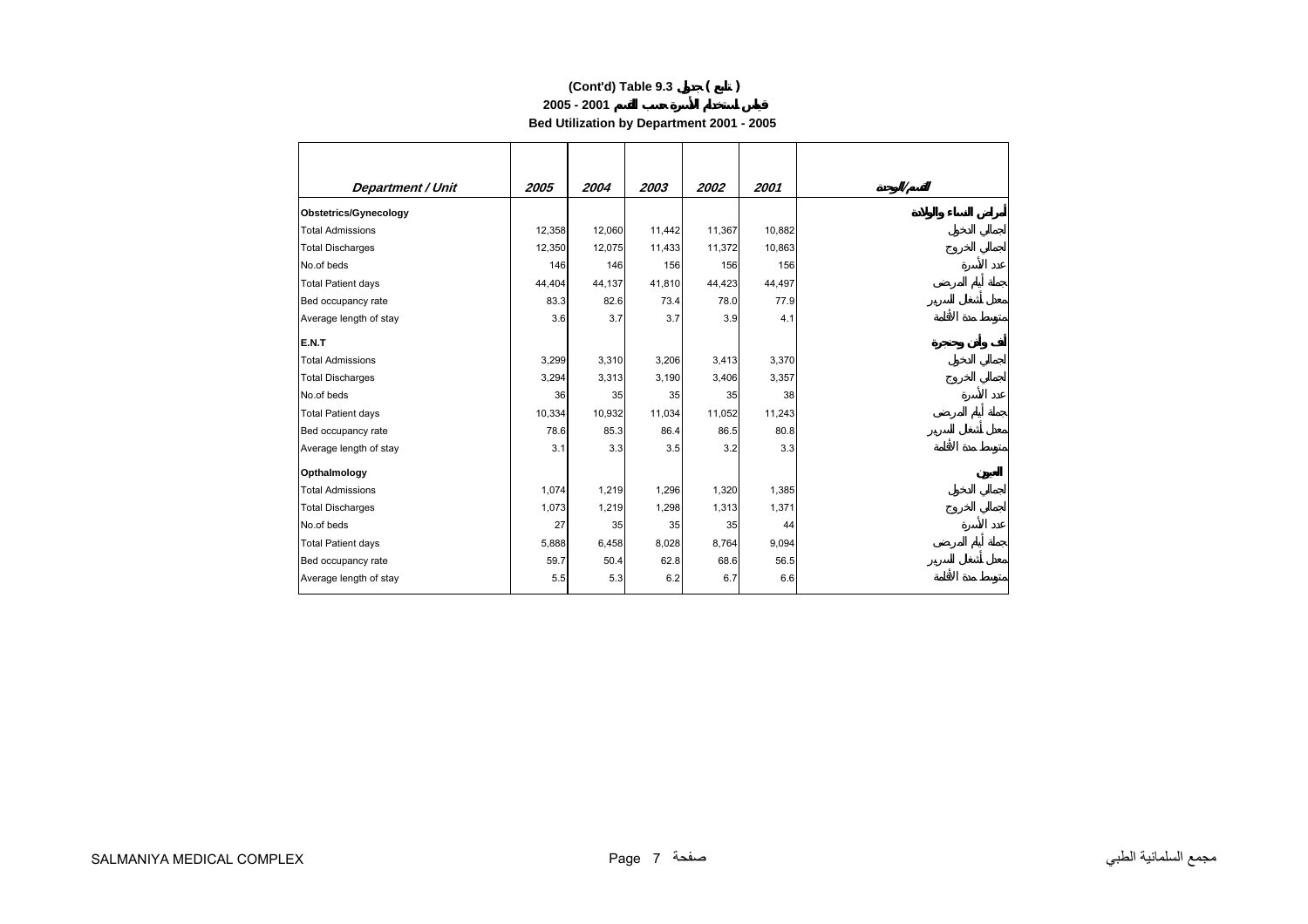#### **2005 - 2001**

**Bed Utilization by Department 2001 - 2005** 

| <b>Department / Unit</b>                 | 2005   | 2004   | 2003   | 2002   | 2001   |
|------------------------------------------|--------|--------|--------|--------|--------|
| <b>Orthopedic Surgery &amp; Fracture</b> |        |        |        |        |        |
| Admissions                               | 2,538  | 2,284  | 2,082  | 1,997  | 2,021  |
| <b>Discharges</b>                        | 2,544  | 2,277  | 2,083  | 2,016  | 2,010  |
| No.of beds                               | 62     | 64     | 58     | 58     | 58     |
| <b>Total Patient days</b>                | 19,718 | 20,454 | 20,040 | 17,824 | 20,385 |
| Bed occupancy rate                       | 87.1   | 87.3   | 94.7   | 84.0   | 96.0   |
| Average length of stay                   | 7.8    | 9.0    | 9.6    | 8.8    | 10.1   |
| <b>Plastic Surgery &amp; Burns</b>       |        |        |        |        |        |
| <b>Total Admissions</b>                  | 584    | 467    | 379    | 383    | 347    |
| <b>Total Discharges</b>                  | 593    | 479    | 388    | 390    | 369    |
| No.of beds                               | 22     | 21     | 21     | 21     | 21     |
| <b>Total Patient days</b>                | 5,477  | 4,369  | 4,447  | 3,749  | 4,768  |
| Bed occupancy rate                       | 68.2   | 56.8   | 58.0   | 48.9   | 62.0   |
| Average length of stay                   | 9.2    | 9.1    | 11.5   | 9.6    | 12.9   |
| Intensive Care Unit                      |        |        |        |        |        |
| <b>Total Admissions</b>                  | 202    | 223    | 204    | 184    | 173    |
| <b>Total Discharges</b>                  | 118    | 109    | 122    | 114    | 82     |
| No.of beds                               | 19     | 11     | 11     | 11     | 11     |
| <b>Total Patient days</b>                | 1,992  | 1,545  | 1,755  | 1,565  | 1,150  |
| Bed occupancy rate                       | 28.7   | 38.4   | 43.7   | 39.0   | 28.6   |
| Average length of stay                   | 16.9   | 14.2   | 14.4   | 13.7   | 14.0   |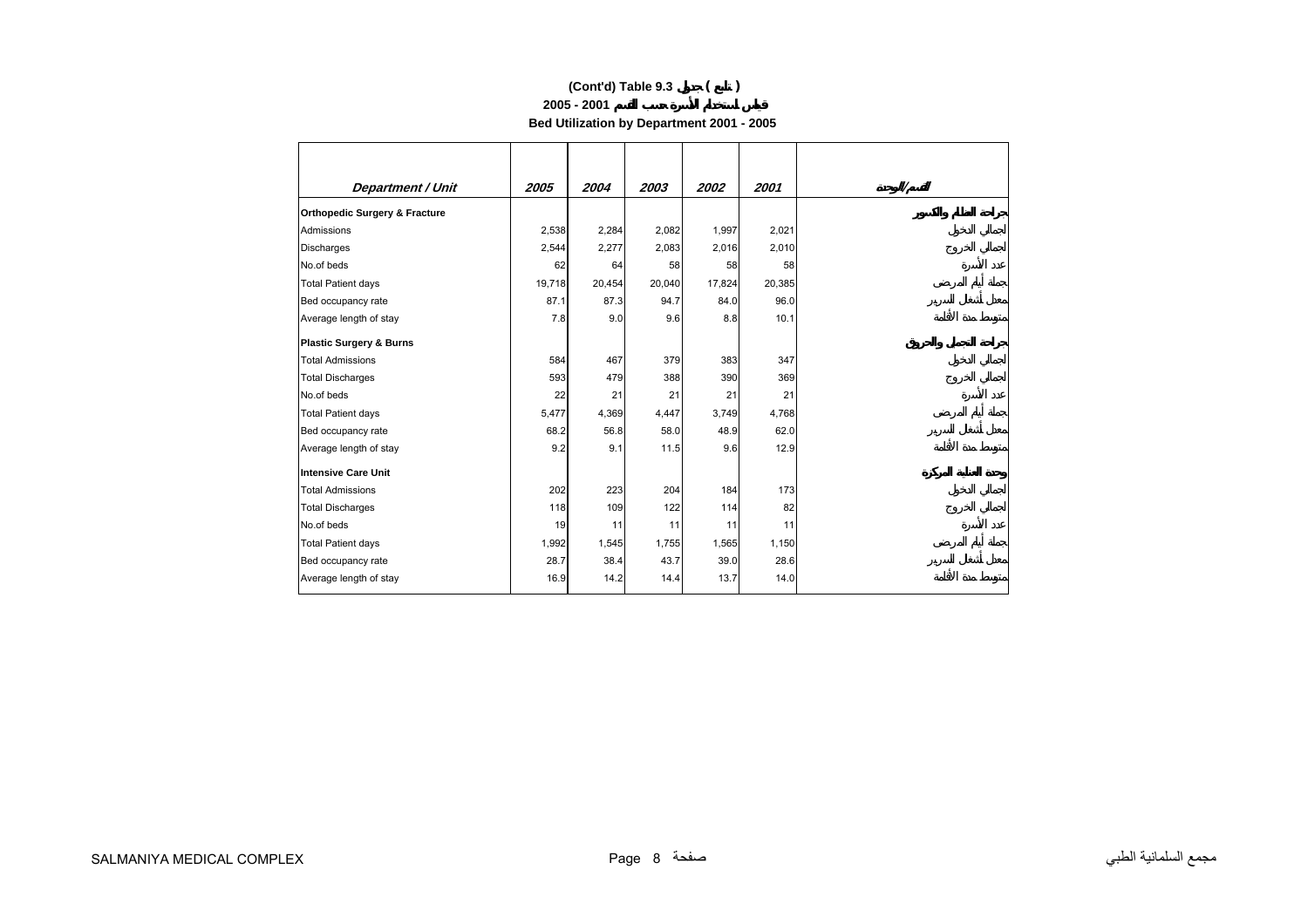**2005 - 2001**

**Bed Utilization by Department 2001 - 2005** 

| <b>Department / Unit</b>      | 2005    | 2004    | 2003    | 2002    | 2001      |           |
|-------------------------------|---------|---------|---------|---------|-----------|-----------|
| Dental*                       |         |         |         |         |           | $\lambda$ |
| <b>Total Admissions</b>       | 342     | 302     | 325     | 259     | 245       |           |
| <b>Total Discharges</b>       | 350     | 309     | 324     | 253     | 253       |           |
| No.of beds                    | 4       | 4       |         |         | <b>NA</b> |           |
| <b>Total Patient days</b>     | 1,866   | 1,628   | 1,611   | 1,403   | <b>NA</b> |           |
| Bed occupancy rate            | 127.8   | 111.2   | 110.3   | 96.1    | <b>NA</b> |           |
| Average length of stay        | 5.3     | 5.3     | 5.0     | 5.5     | <b>NA</b> |           |
| <b>Private ward</b>           |         |         |         |         |           |           |
| <b>Total Admissions</b>       | 657     | 622     | 604     | 687     | 747       |           |
| <b>Total Discharges</b>       | 1,465   | 1,347   | 1,228   | 1,330   | 1,323     |           |
| No.of beds                    | 28      | 22      | 22      | 22      | 22        |           |
| <b>Total Patient days</b>     | 7,095   | 6,517   | 6,356   | 6,060   | 6,116     |           |
| Bed occupancy rate            | 69.4    | 80.9    | 79.2    | 75.5    | 76.0      |           |
| Average length of stay        | 4.8     | 4.8     | 5.2     | 4.6     | 4.6       |           |
| <b>Total Admissions</b>       | 45,885  | 43,664  | 41,384  | 40,693  | 38,782    |           |
| <b>Total Discharges</b>       | 45,963  | 43,648  | 41,379  | 40,740  | 38,694    |           |
| No.of beds                    | 865     | 857     | 856     | 857     | 823       |           |
| <b>Total Patient days</b>     | 249,793 | 260,223 | 254,719 | 248,364 | 251,672   |           |
| <b>Bed occupancy rate</b>     | 79.1    | 83.0    | 81.5    | 79.4    | 83.6      |           |
| Average length of stay        | 5.4     | 6.0     | 6.2     | 6.1     | 6.5       |           |
| <b>Special Care Baby Unit</b> |         |         |         |         |           |           |
| <b>Total Admissions</b>       | 948     | 979     | 1,001   | 905     | 864       |           |
| <b>Total Discharges</b>       | 937     | 972     | 982     | 896     | 839       |           |
| No.of beds                    | 45      | 45      | 45      | 45      | 45        |           |
| <b>Total Patient days</b>     | 10,527  | 12,137  | 11,096  | 11,258  | 11,720    |           |
| Bed occupancy rate            | 64.1    | 73.7    | 67.6    | 68.5    | 71.2      |           |
| Average length of stay        | 11.2    | 12.5    | 11.3    | 12.6    | 14.0      |           |

*\* 2001 Dental details included with Surgical department.* . *2001 \**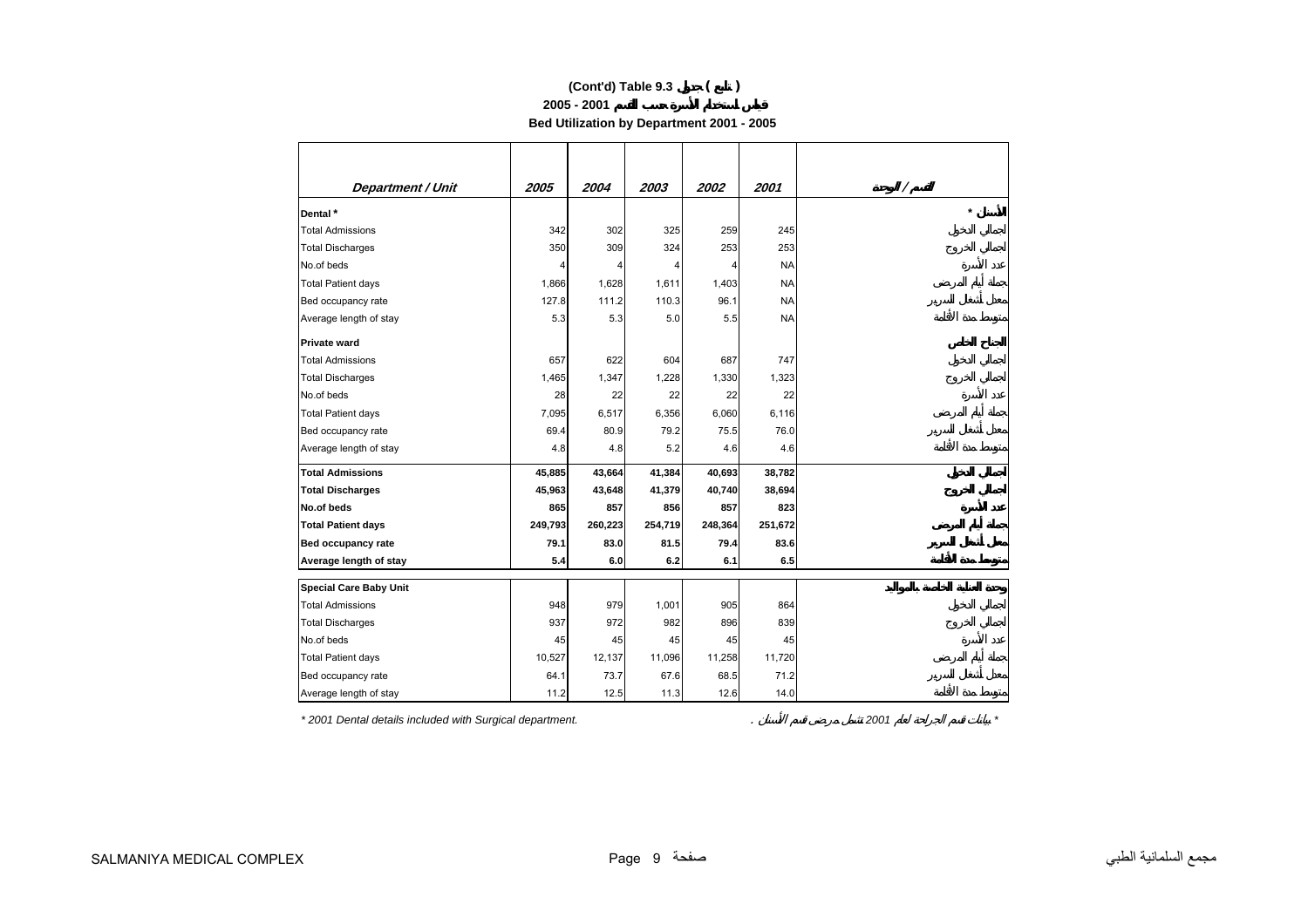**Re-Admissions 2005** 

<span id="page-9-0"></span>

| <b>Admission Classification</b>   | Total  |   |
|-----------------------------------|--------|---|
| No previous admission             | 35,206 |   |
| Same condition <= 3 months        | 3,674  | 3 |
| Same condition > 3 months         | 987    | 3 |
| Other condition $\leq$ = 3 months | 5,266  | 3 |
| Other condition > 3 months        | 1,767  | 3 |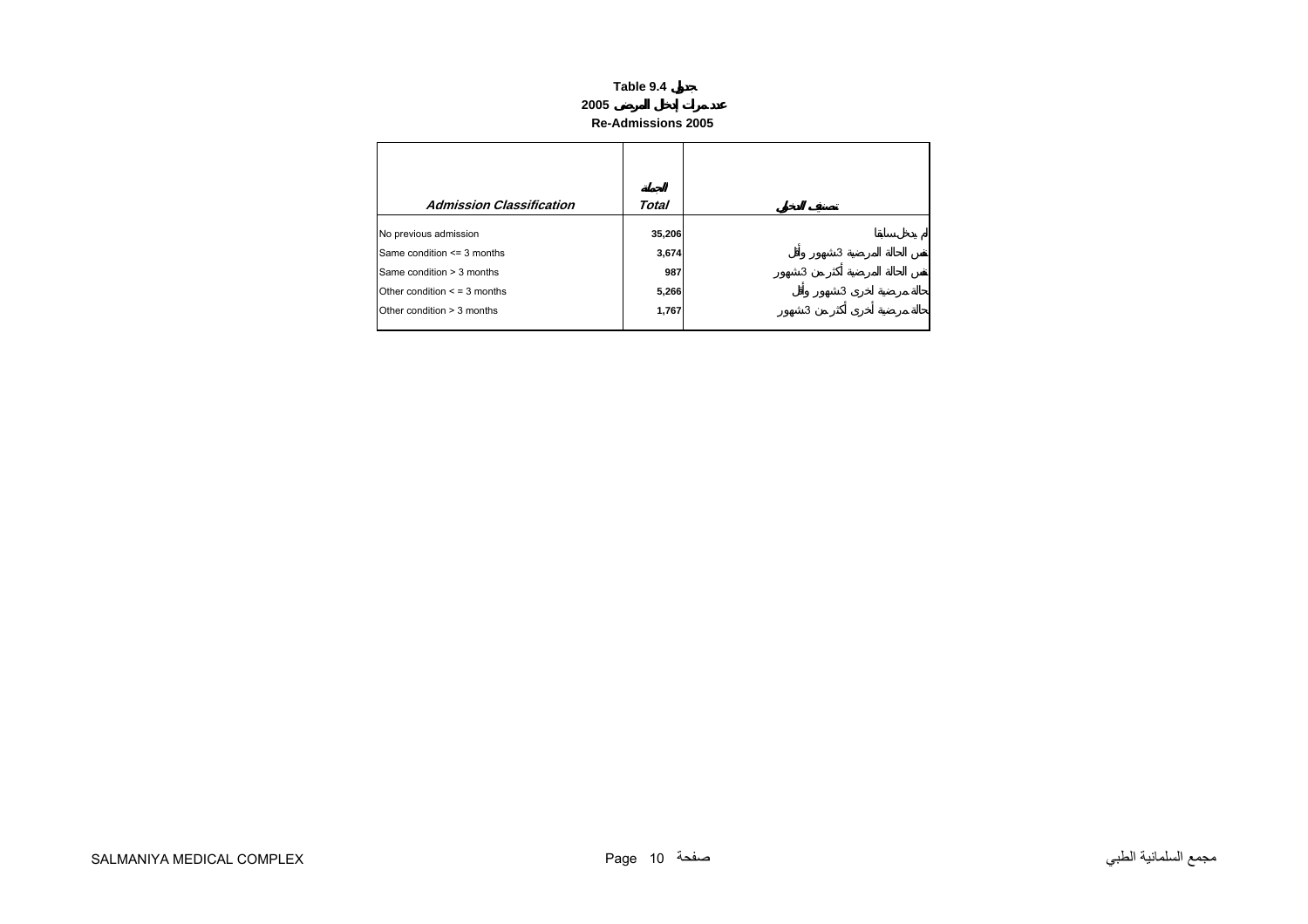#### **2005**

**Admissions and Discharges by Department and Days of the Week 2005** 

<span id="page-10-0"></span>

|                               | <b>Total</b> |        | Fri    |       | <b>Thurs</b> |       | Wed    |       | Tues   |       | Mon    |       | Sun    |       | <b>Sat</b> |       |  |
|-------------------------------|--------------|--------|--------|-------|--------------|-------|--------|-------|--------|-------|--------|-------|--------|-------|------------|-------|--|
|                               |              |        |        |       |              |       |        |       |        |       |        |       |        |       |            |       |  |
|                               |              |        |        |       |              |       |        |       |        |       |        |       |        |       |            |       |  |
| <b>Department</b>             | Disch.       | Adm.   | Disch. | Adm.  | Disch.       | Adm.  | Disch. | Adm.  | Disch. | Adm.  | Disch. | Adm.  | Disch. | Adm.  | Disch.     | Adm.  |  |
| Medical                       | 9,826        | 9,866  | 640    | 1,078 | 826          | 1,221 | 1,817  | 1,481 | 1,590  | 1,500 | 1,571  | 1,442 | 1,604  | 1,530 | 1.778      | 1,614 |  |
| Surgical                      | 5,987        | 5,967  | 529    | 654   | 497          | 403   | 1,010  | 730   | 980    | 1,033 | 1,079  | 1,036 | 782    | 904   | 1,110      | 1,207 |  |
| Opthalmology                  | 1,073        | 1.074  | 23     | 81    | 92           | 60    | 223    | 111   | 226    | 208   | 176    | 196   | 133    | 172   | 200        | 246   |  |
| E.N.T.                        | 3,294        | 3,299  | 284    | 326   | 322          | 152   | 592    | 448   | 678    | 599   | 540    | 695   | 395    | 586   | 483        | 493   |  |
| Dental                        | 350          | 342    | 6      | 26    | 26           | 27    | 47     | 37    | 49     | 41    | 77     | 59    | 68     | 61    | 77         | 91    |  |
| Pediatrics                    | 4,601        | 4,580  | 398    | 597   | 482          | 554   | 787    | 661   | 785    | 597   | 718    | 739   | 641    | 724   | 790        | 708   |  |
| Neurosciences                 | 2,688        | 2,604  | 175    | 260   | 218          | 313   | 508    | 383   | 445    | 372   | 527    | 451   | 414    | 410   | 401        | 415   |  |
| Oncology                      | 2,539        | 2,471  | 153    | 271   | 207          | 326   | 469    | 368   | 398    | 359   | 410    | 378   | 386    | 381   | 516        | 388   |  |
| Orthopedic Surgery & Fracture | 2,544        | 2,538  | 93     | 163   | 193          | 188   | 495    | 352   | 465    | 462   | 413    | 417   | 344    | 431   | 541        | 525   |  |
| Plastic Surgery & Burns       | 593          | 584    | 47     | 81    | 38           | 43    | 124    | 98    | 72     | 49    | 108    | 119   | 70     | 64    | 134        | 130   |  |
| Obstetrics & Gynecology       | 12,350       | 12,358 | 1,188  | 1,519 | 1,376        | 1,357 | 2,008  | 1,552 | 1,983  | 2,012 | 1,744  | 1,886 | 1,850  | 2,024 | 2,201      | 2,008 |  |
| ICU                           | 118          | 202    | 22     | 34    | 16           | 32    | 13     | 31    | 19     | 31    | 13     | 26    | 20     | 16    | 15         | 32    |  |
| Total                         | 45,963       | 45,885 | 3,558  | 5,090 | 4,293        | 4,676 | 8.093  | 6,252 | 7,690  | 7,263 | 7,376  | 7,444 | 6,707  | 7,303 | 8,246      | 7.857 |  |
| Special Care Baby Unit (SCBU) | 937          | 948    | 90     | 115   | 112          | 120   | 176    | 126   | 151    | 150   | 114    | 136   | 148    | 144   | 146        | 157   |  |
| <b>Grand Total</b>            | 46,900       | 46,833 | 3,648  | 5,205 | 4,405        | 4,796 | 8.269  | 6,378 | 7,841  | 7,413 | 7,490  | 7,580 | 6,855  | 7,447 | 8.392      | 8,014 |  |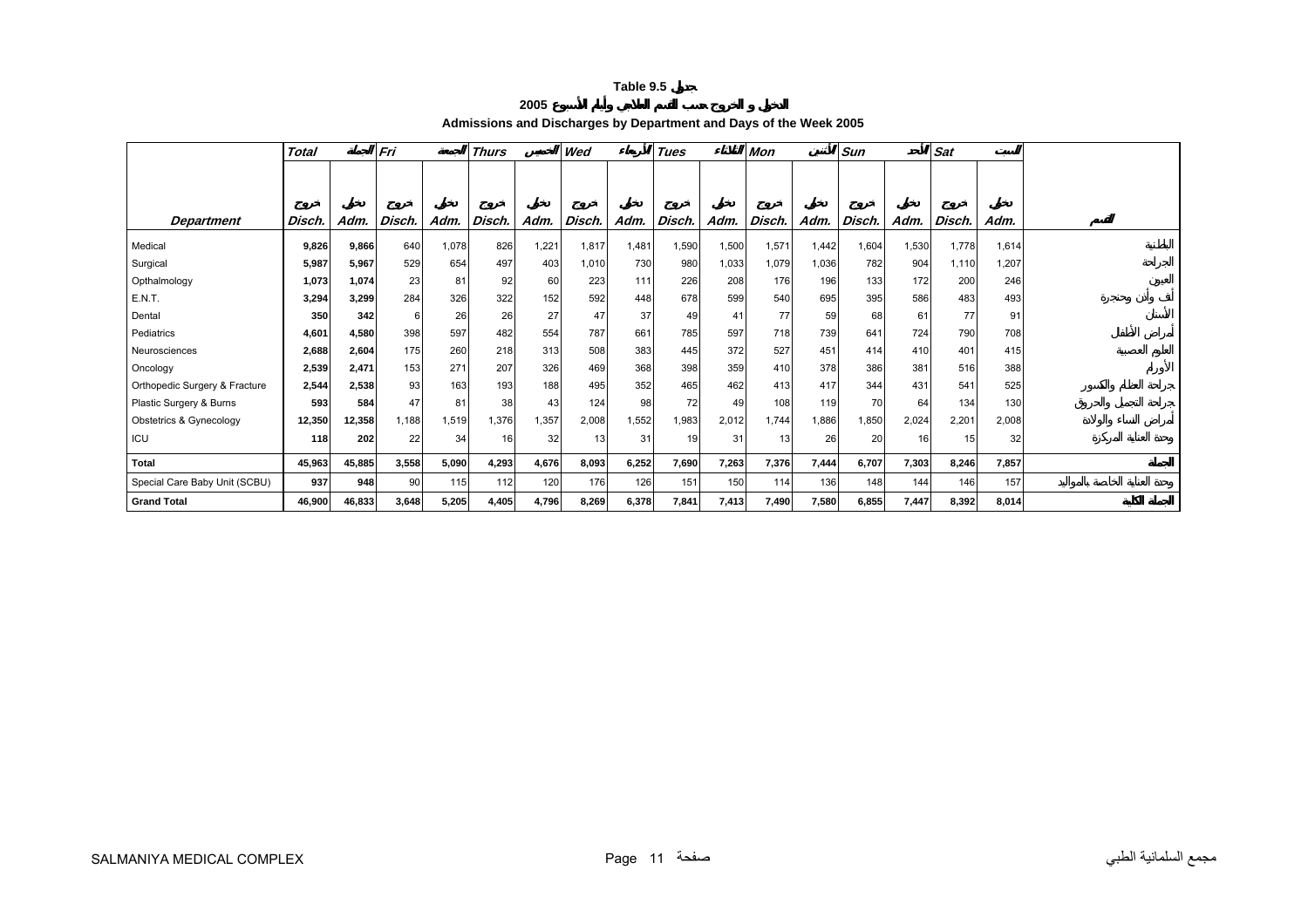

**2005 Admissions and Discharges By Days of the Week 2005**

<span id="page-11-0"></span>

*Reference: Table 9.5*

مجمع السلمانية الطبي صفحة 12 Page COMPLEX MEDICAL SALMANIYA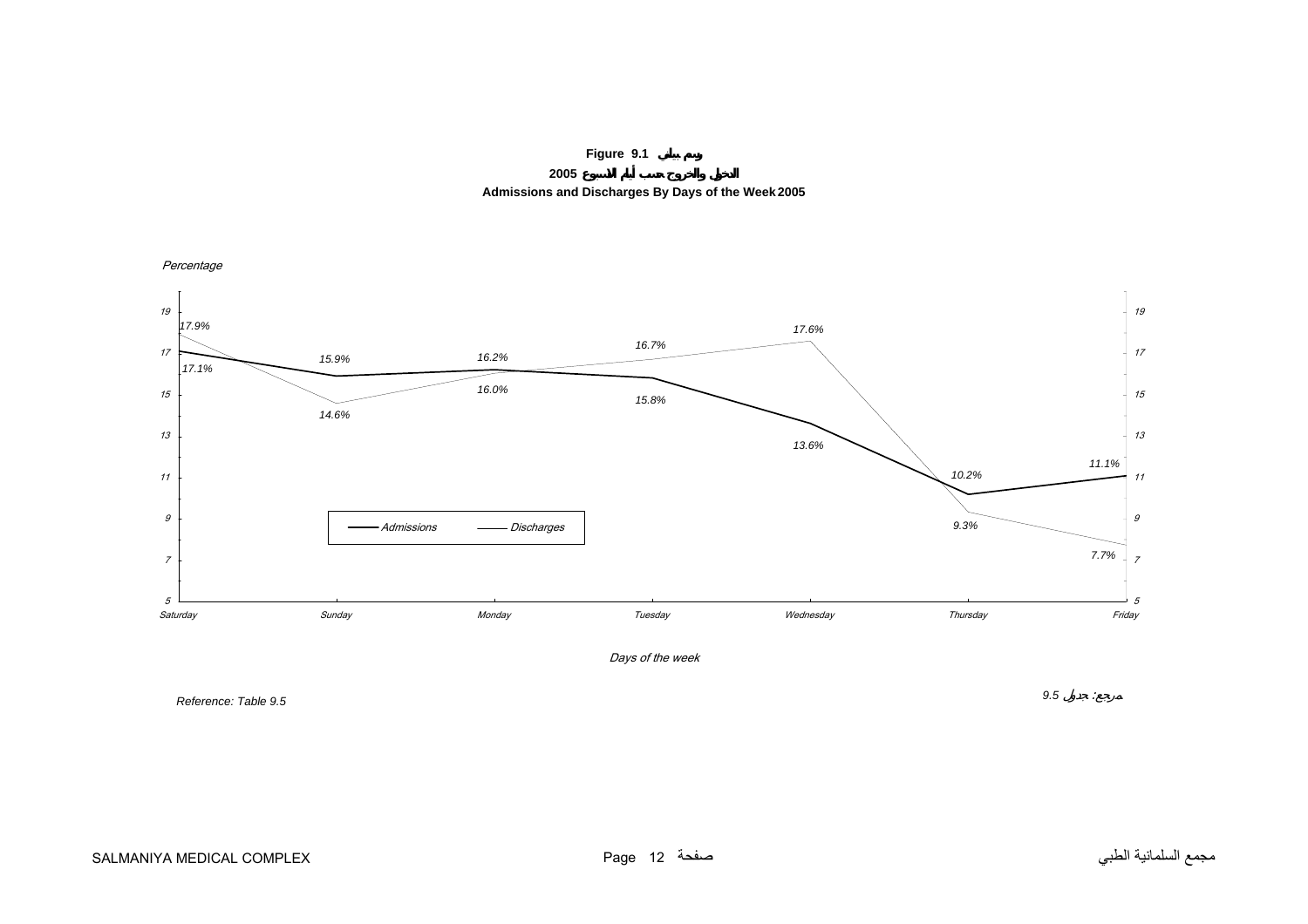# **2005 ( )**

**Discharges (Alive and Dead) by Age Groups, Nationality and Sex 2005** 

<span id="page-12-0"></span>

| <b>Total</b> |              |              | Non-Bahraini            |                                |                | <b>Bahraini</b> |              |              |                         |                   |
|--------------|--------------|--------------|-------------------------|--------------------------------|----------------|-----------------|--------------|--------------|-------------------------|-------------------|
|              |              |              |                         |                                |                |                 |              |              |                         |                   |
|              |              |              |                         |                                |                |                 |              |              |                         | C                 |
| <b>Total</b> | Female       | <b>Male</b>  | <b>Total</b>            | Female                         | <b>Male</b>    | Total           | Female       | <b>Male</b>  |                         | Age Group (Years) |
| 2,638        | 1,137        | 1,501        | 423                     | 188                            | 235            | 2,215           | 949          | 1,266 Alive  |                         |                   |
| 93           | 41           | 52           | 11                      | 5                              | 6              | 82              | 36           |              | 46 Dead                 | <1 year           |
| 2,731        | 1,178        | 1,553        | 434                     | 193                            | 241            | 2,297           | 985          |              | 1,312 Total             |                   |
| 4,941        | 2,042        | 2,899        | 518                     | 219                            | 299            | 4,423           | 1,823        | 2,600 Alive  |                         |                   |
| 20           | 11           | 9            | $\overline{\mathbf{2}}$ |                                | $\overline{2}$ | 18              | 11           |              | 7 Dead                  | $1 - 9$           |
| 4,961        | 2,053        | 2,908        | 520                     | 219                            | 301            | 4,441           | 1,834        |              | 2,607 Total             |                   |
| 3,922        | 1,812        | 2,110        | 308                     | 192                            | 116            | 3,614           | 1,620        | 1,994 Alive  |                         |                   |
| 19           | 6            | 13           | 1                       |                                | 1              | 18              | 6            |              | 12 Dead                 | $10 - 19$         |
| 3,941        | 1,818        | 2,123        | 309                     | 192                            | 117            | 3,632           | 1,626        |              | 2,006 Total             |                   |
| 11,230       | 7,843        | 3,387        | 2,417                   | 1,454                          | 963            | 8,813           | 6,389        | 2,424 Alive  |                         |                   |
| 24           | 6            | 18           | 5                       |                                | 5              | 19              | 6            |              | 13 Dead                 | $20 - 29$         |
| 11,254       | 7,849        | 3,405        | 2,422                   | 1,454                          | 968            | 8,832           | 6,395        |              | 2,437 Total             |                   |
| 8,590        | 5,785        | 2,805        | 2,567                   | 1,322                          | 1,245          | 6,023           | 4,463        | 1,560 Alive  |                         |                   |
| 45           | 20           | 25           | 15                      | 6                              | 9              | 30              | 14           |              | 16 Dead                 | $30 - 39$         |
| 8,635        | 5,805        | 2,830        | 2,582                   | 1,328                          | 1,254          | 6,053           | 4,477        |              | 1,576 Total             |                   |
| 5,263        | 2,866        | 2,397        | 1,541                   | 434                            | 1,107          | 3,722           | 2,432        | 1,290 Alive  |                         |                   |
| 90           | 35           | 55           | 23                      | 6                              | 17             | 67              | 29           |              | 38 Dead                 | $40 - 49$         |
| 5,353        | 2,901        | 2,452        | 1,564                   | 440                            | 1,124          | 3,789           | 2,461        |              | 1,328 Total             |                   |
|              |              |              |                         |                                |                |                 |              |              |                         |                   |
| 3,311<br>103 | 1,515<br>41  | 1,796<br>62  | 763<br>18               | 160<br>$\overline{\mathbf{c}}$ | 603<br>16      | 2,548<br>85     | 1,355<br>39  | 1,193 Alive  | 46 Dead                 | $50 - 59$         |
| 3,414        | 1,556        | 1,858        | 781                     | 162                            | 619            | 2,633           | 1,394        |              | 1,239 Total             |                   |
|              |              |              |                         |                                |                |                 |              |              |                         |                   |
| 2,740<br>170 | 1,397<br>93  | 1,343<br>77  | 208<br>9                | 56<br>5                        | 152            | 2,532<br>161    | 1,341<br>88  | 1,191 Alive  | 73 Dead                 | $60 - 69$         |
| 2,910        | 1,490        | 1,420        | 217                     | 61                             | 4<br>156       | 2,693           | 1,429        |              | 1,264 Total             |                   |
|              |              |              |                         |                                |                |                 |              |              |                         |                   |
| 3,220        | 1,479        | 1,741        | 158                     | 66                             | 92             | 3,062           | 1,413        | 1,649 Alive  |                         |                   |
| 481<br>3,701 | 233<br>1,712 | 248<br>1,989 | 28<br>186               | 11<br>77                       | 17<br>109      | 453<br>3,515    | 222<br>1,635 |              | 231 Dead<br>1,880 Total | $70 +$            |
|              |              |              |                         |                                |                |                 |              |              |                         |                   |
| 45,855       | 25,876       | 19,979       | 8,903                   | 4,091                          | 4,812          | 36,952          | 21,785       | 15,167 Alive |                         |                   |
| 1,045        | 486          | 559          | 112                     | 35                             | 77             | 933             | 451          |              | 482 Dead                | <b>Total</b>      |
| 46,900       | 26,362       | 20,538       | 9,015                   | 4,126                          | 4,889          | 37,885          | 22,236       | 15,649 Total |                         |                   |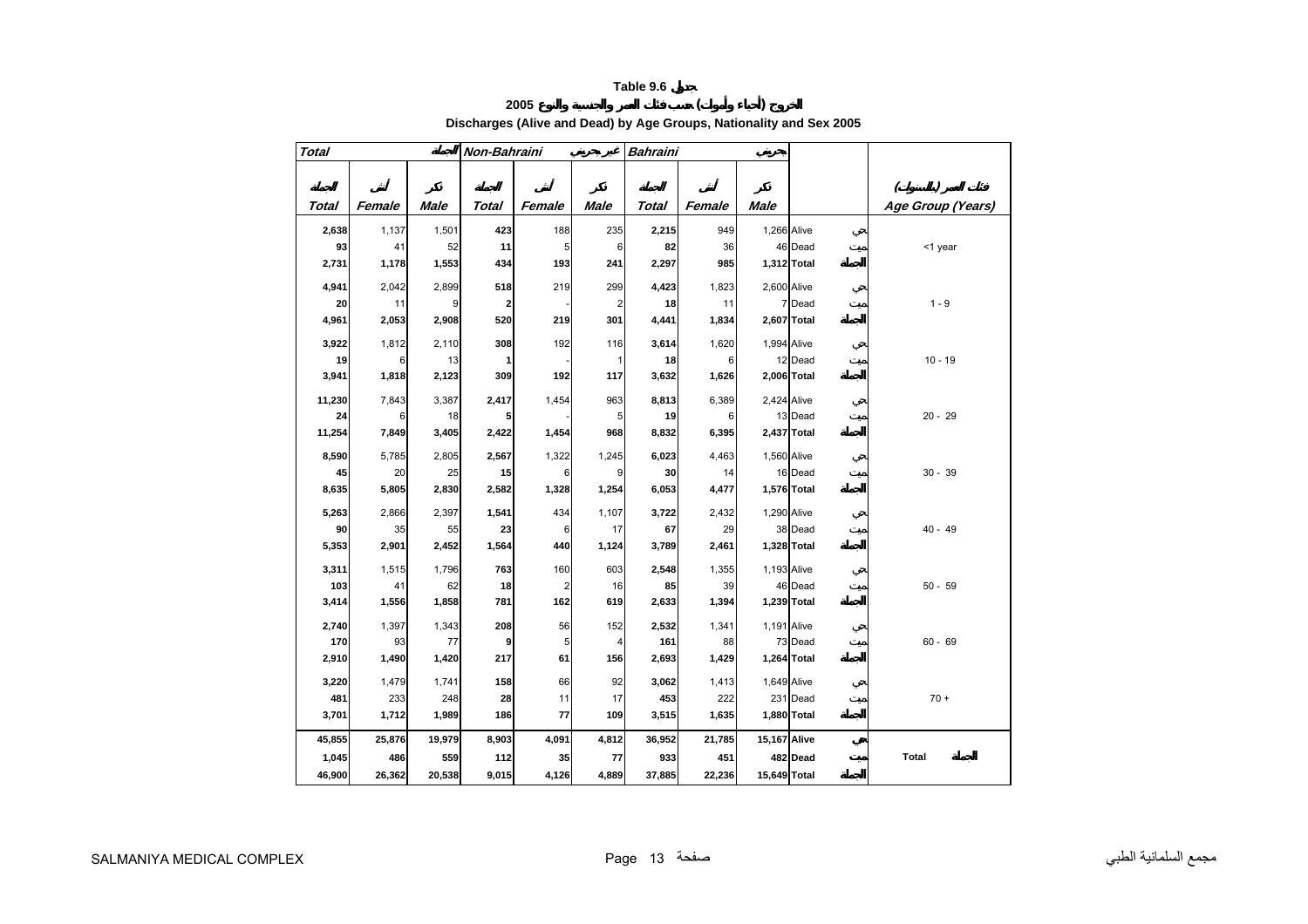

Number of discharges

<span id="page-13-0"></span>

*Age groups & Nationality*

*Reference: Table 9.6*

 *9.6* : $\sim$   $\pm$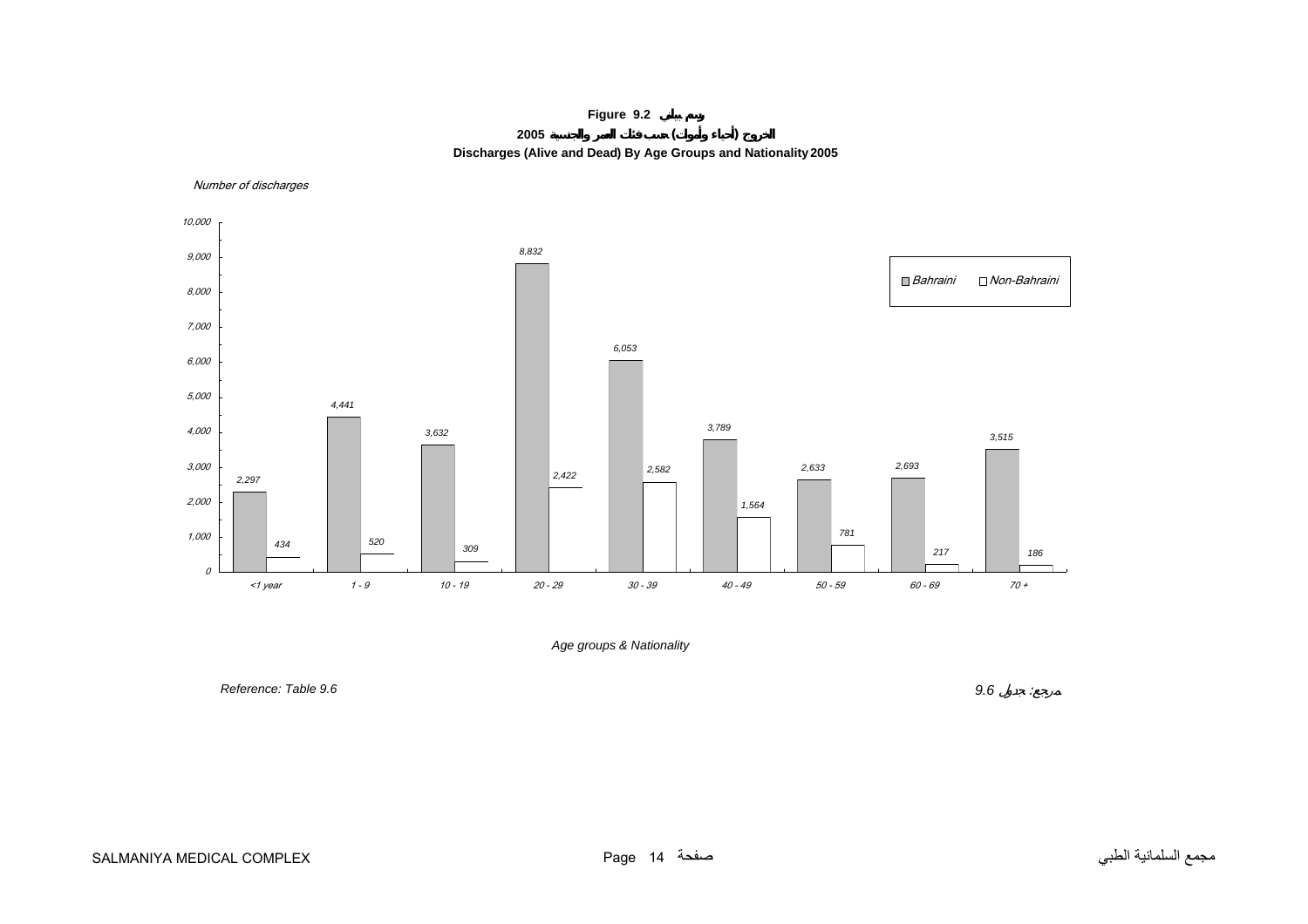<span id="page-14-0"></span>

|          | Discharges (Alive and Dead) by Geographical Region 2005 |       |      |     |       |       |  |  |  |  |  |  |  |  |
|----------|---------------------------------------------------------|-------|------|-----|-------|-------|--|--|--|--|--|--|--|--|
|          | <b>Total</b>                                            |       | Dead |     | Alive |       |  |  |  |  |  |  |  |  |
|          |                                                         |       |      |     |       |       |  |  |  |  |  |  |  |  |
| Region   | %                                                       | No.   | %    | No. | %     | No.   |  |  |  |  |  |  |  |  |
| Hidd     | 1.8                                                     | 839   | 3.1  | 32  | 1.8   | 807   |  |  |  |  |  |  |  |  |
| Muharrag | 14.0                                                    | 6,581 | 19.1 | 200 | 13.9  | 6,381 |  |  |  |  |  |  |  |  |
| Manama   | 20.7                                                    | 9,694 | 24.8 | 259 | 20.6  | 9,435 |  |  |  |  |  |  |  |  |
| Jidhafs  | 11.2                                                    | 5,247 | 11.1 | 116 | 11.2  | 5,131 |  |  |  |  |  |  |  |  |
| Northern | 7.9                                                     | 3,703 | 7.1  | 74  | 7.9   | 3,629 |  |  |  |  |  |  |  |  |

0.3 3 0.2 78

0.4 4 0.2 109

 Sitra **9.4 4,386** 7.5 78 9.4 4,308 Central **9.4 4,424** 7.2 75 9.5 4,349 Isa Town **6.4 3,020** 6.0 63 6.4 2,957 Riffa **5.5 2,560** 5.7 60 5.5 2,500 Western **5.6 2,622** 3.7 39 5.6 2,583

Hamad Town **7.7 3,630** 4.0 42 7.8 3,588

 **Total 100.0 46,900 100.0 1,045 100.0 45,855**

Southern **0.2 81**

Undetermined **0.2 113**

**2005 ( ) Discharges (Alive and Dead) by Geographical Region 2005**

Hidd **1.8 839**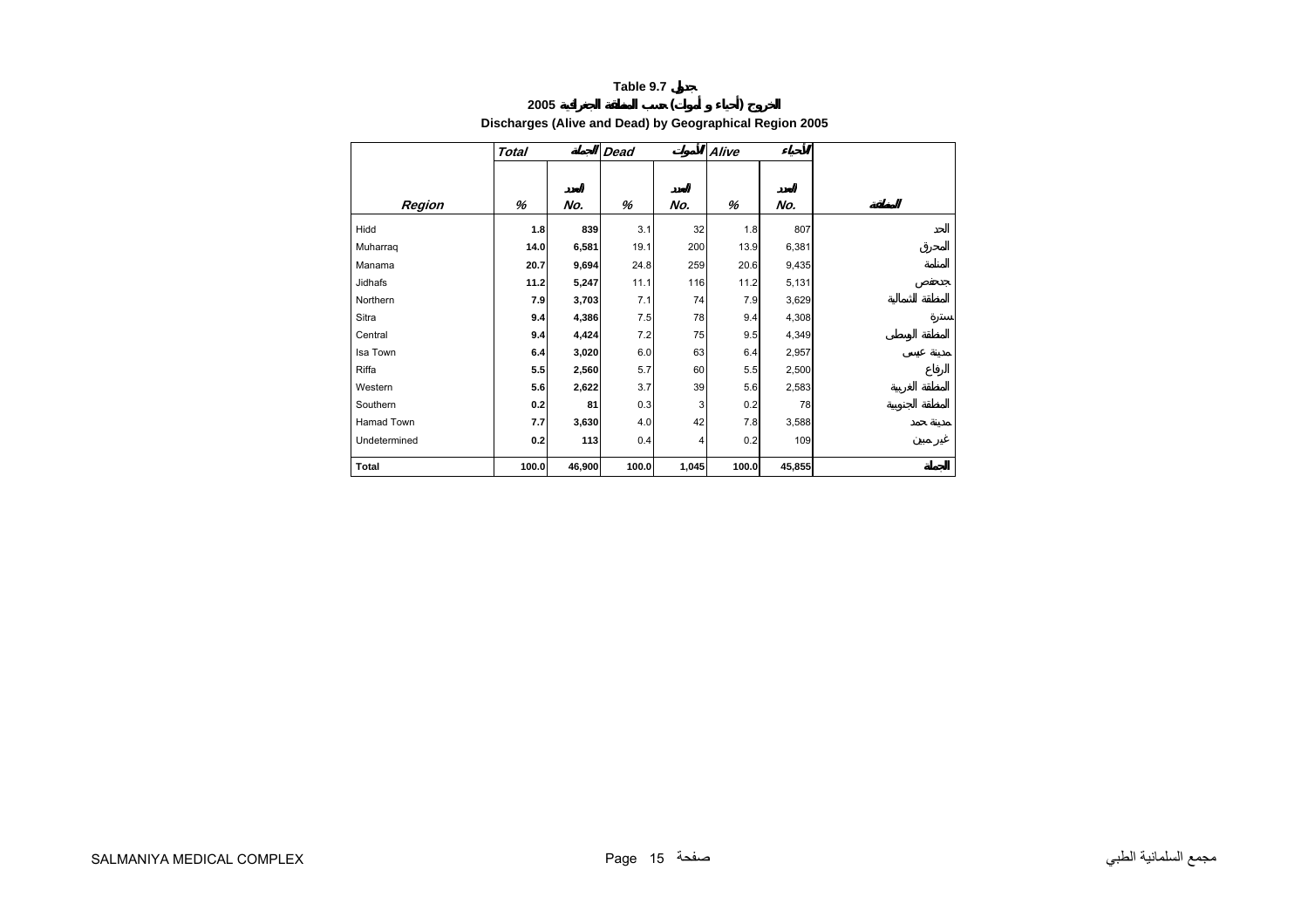#### **Table 9.8 2005 ( )**

<span id="page-15-0"></span>

|                                 | <b>Discrimingles (Allive and Dead) by Source of Admission 2005</b> |        |      |     |       |        |  |
|---------------------------------|--------------------------------------------------------------------|--------|------|-----|-------|--------|--|
|                                 | Total                                                              |        | Dead |     | Alive |        |  |
|                                 |                                                                    |        |      |     |       |        |  |
| <b>Source of Admission</b>      | %                                                                  | No.    | %    | No. | %     | No.    |  |
| <b>Outpatient Clinics (SMC)</b> | 19                                                                 | 8,976  | 4.7  | 49  | 19.5  | 8.927  |  |
| <b>Accident &amp; Emergency</b> | 77                                                                 | 36,134 | 94.7 | 990 | 76.6  | 35,144 |  |
| Limited Private Practice (SMC)  |                                                                    | 445    |      |     | 1.0   | 445    |  |

Other Private Clinics **<sup>3</sup> 1,345** 0.6 <sup>6</sup> 2.9 1,339 ( )

 **Total 100.0 46,900 100.0 1,045 100.0 45,855**

**Discharges (Alive and Dead) by Source of Admission 2005**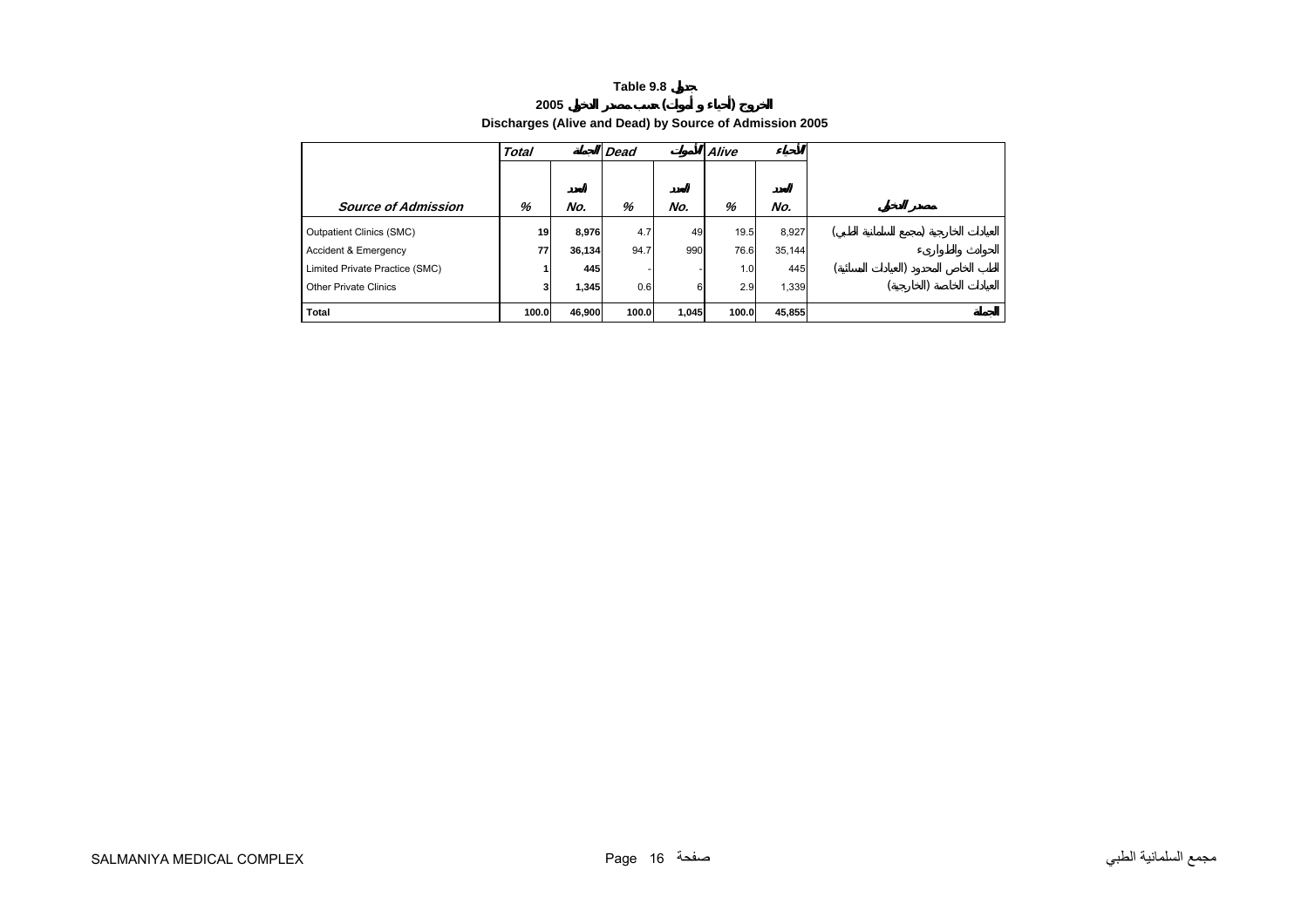<span id="page-16-0"></span>

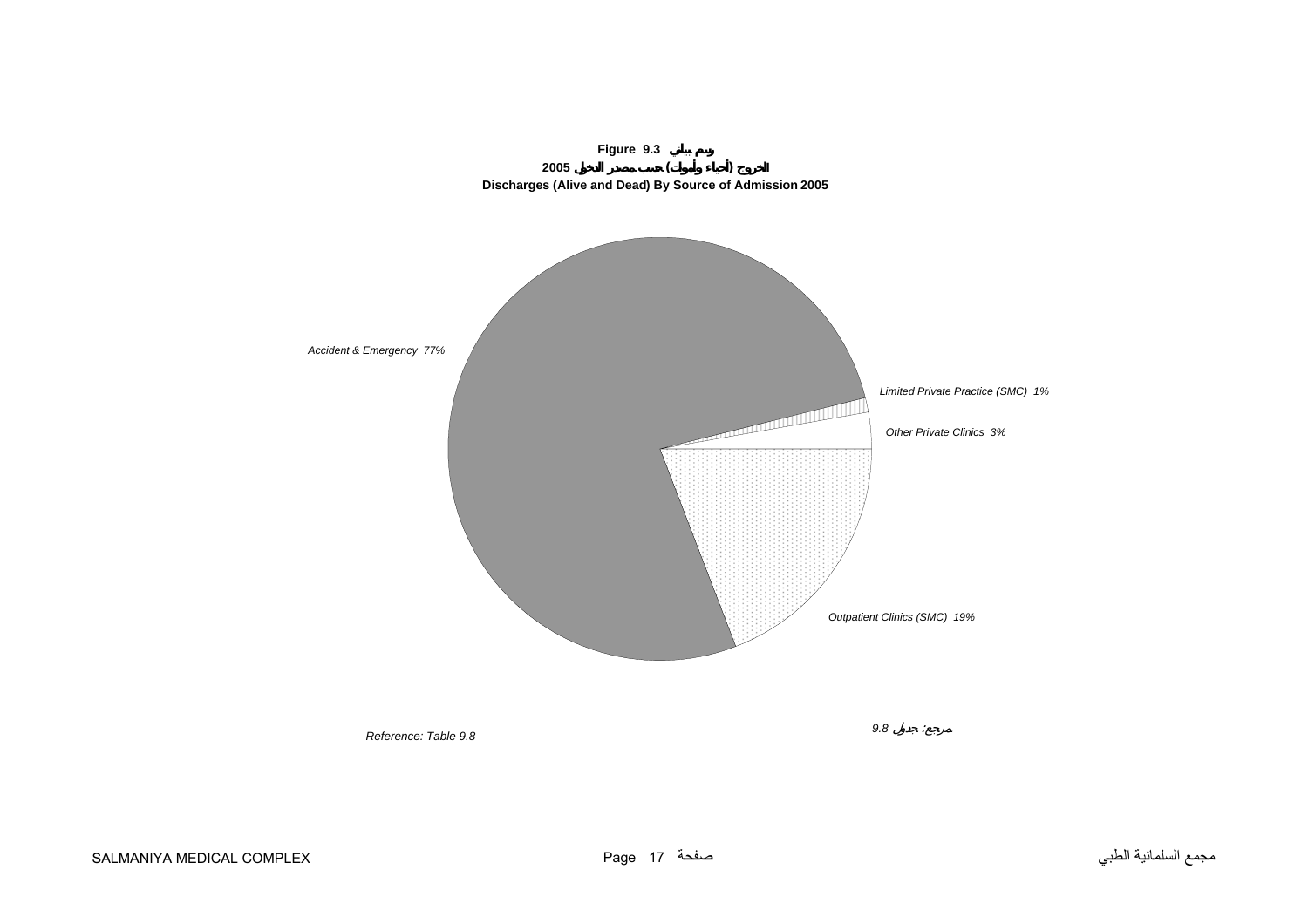#### **Table 9.9 2005 ( )**

<span id="page-17-0"></span>

|                       |              |        | Discharges (Alive and Dead) by Marital Status 2005 |       |       |        |
|-----------------------|--------------|--------|----------------------------------------------------|-------|-------|--------|
|                       | <b>Total</b> |        | Dead                                               |       | Alive |        |
| <b>Marital Status</b> | %            | No.    | %                                                  | No.   | %     | No.    |
| Single                | 42.7         | 20,011 | 29.9                                               | 312   | 43.0  | 19,699 |
| Married               | 53.3         | 24,976 | 49.8                                               | 520   | 53.3  | 24,456 |
| Widowed               | 3.4          | 1,592  | 18.6                                               | 194   | 3.0   | 1,398  |
| <b>Divorced</b>       | 0.7          | 309    | 1.8                                                | 19    | 0.6   | 290    |
| <b>Unknown</b>        | 0.03         | 12     |                                                    |       | 0.03  | 12     |
| <b>Total</b>          | 100.0        | 46,900 | 100.0                                              | 1,045 | 100.0 | 45,855 |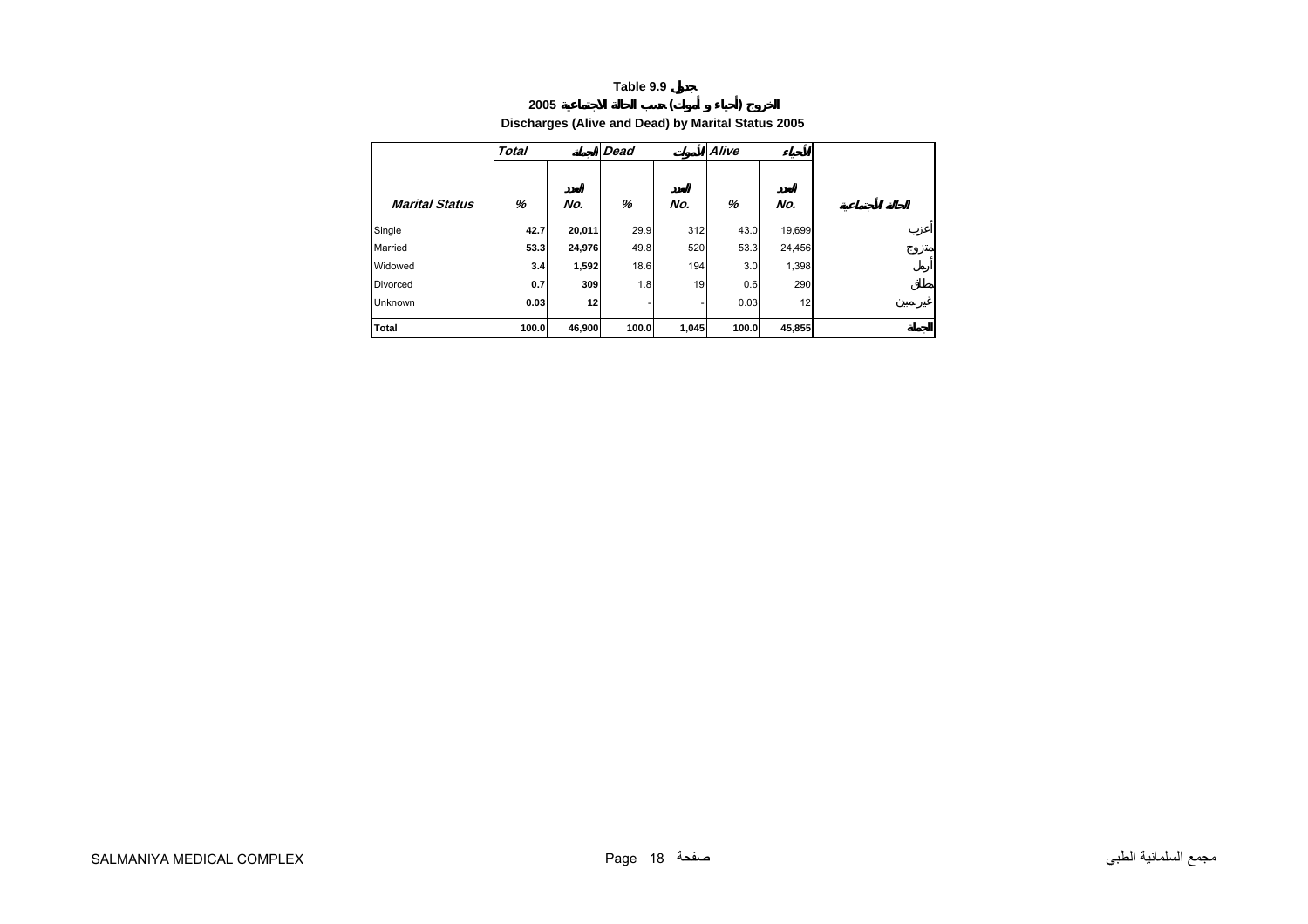### **2005 ( )**

**Discharges (Alive and Dead) by Nationality 2005** 

<span id="page-18-0"></span>

|                                              | <b>Total</b> |        | <b>Dead</b> |                | Alive |        |  |
|----------------------------------------------|--------------|--------|-------------|----------------|-------|--------|--|
|                                              |              |        |             |                |       |        |  |
|                                              |              |        |             |                |       |        |  |
| <b>Nationality</b>                           | %            | No.    | %           | No.            | $\%$  | No.    |  |
| Bahraini                                     | 80.8         | 37,885 | 89.3        | 933            | 80.6  | 36,952 |  |
| Indian                                       | 7.1          | 3,352  | 3.3         | 34             | 7.2   | 3,318  |  |
| Pakistani                                    | 2.6          | 1,235  | 1.9         | 20             | 2.6   | 1,215  |  |
| Other Arab                                   | 2.6          | 1,205  | 0.8         | 8              | 2.6   | 1,197  |  |
| Bangladeshi                                  | 2.1          | 962    | 0.8         | 8              | 2.1   | 954    |  |
| Philipino                                    | 0.9          | 438    | 0.9         | $9\,$          | 0.9   | 429    |  |
| Saudi Arabian                                | 1.1          | 503    | 0.6         | 6              | 1.1   | 497    |  |
| Iranian                                      | 0.4          | 179    | 1.4         | 15             | 0.4   | 164    |  |
| Srilankan                                    | 0.5          | 237    | 0.2         | $\overline{c}$ | 0.5   | 235    |  |
| Other Countries of Gulf Co-operation Council | 0.6          | 301    | 0.3         | 3 <sup>1</sup> | 0.6   | 298    |  |
| European                                     | 0.1          | 58     | 0.1         | 1              | 0.1   | 57     |  |
| <b>Other Asians</b>                          | 0.3          | 132    |             |                | 0.3   | 132    |  |
| African (non Arab)                           | 0.6          | 283    | 0.3         | 3 <sup>1</sup> | 0.6   | 280    |  |
| American                                     | 0.2          | 81     |             |                | 0.2   | 81     |  |
| <b>Other Nationalities</b>                   | 0.1          | 49     | 0.3         | 3 <sup>1</sup> | 0.1   | 46     |  |
| <b>Total</b>                                 | 100.0        | 46,900 | 99.7        | 1,045          | 100.0 | 45,855 |  |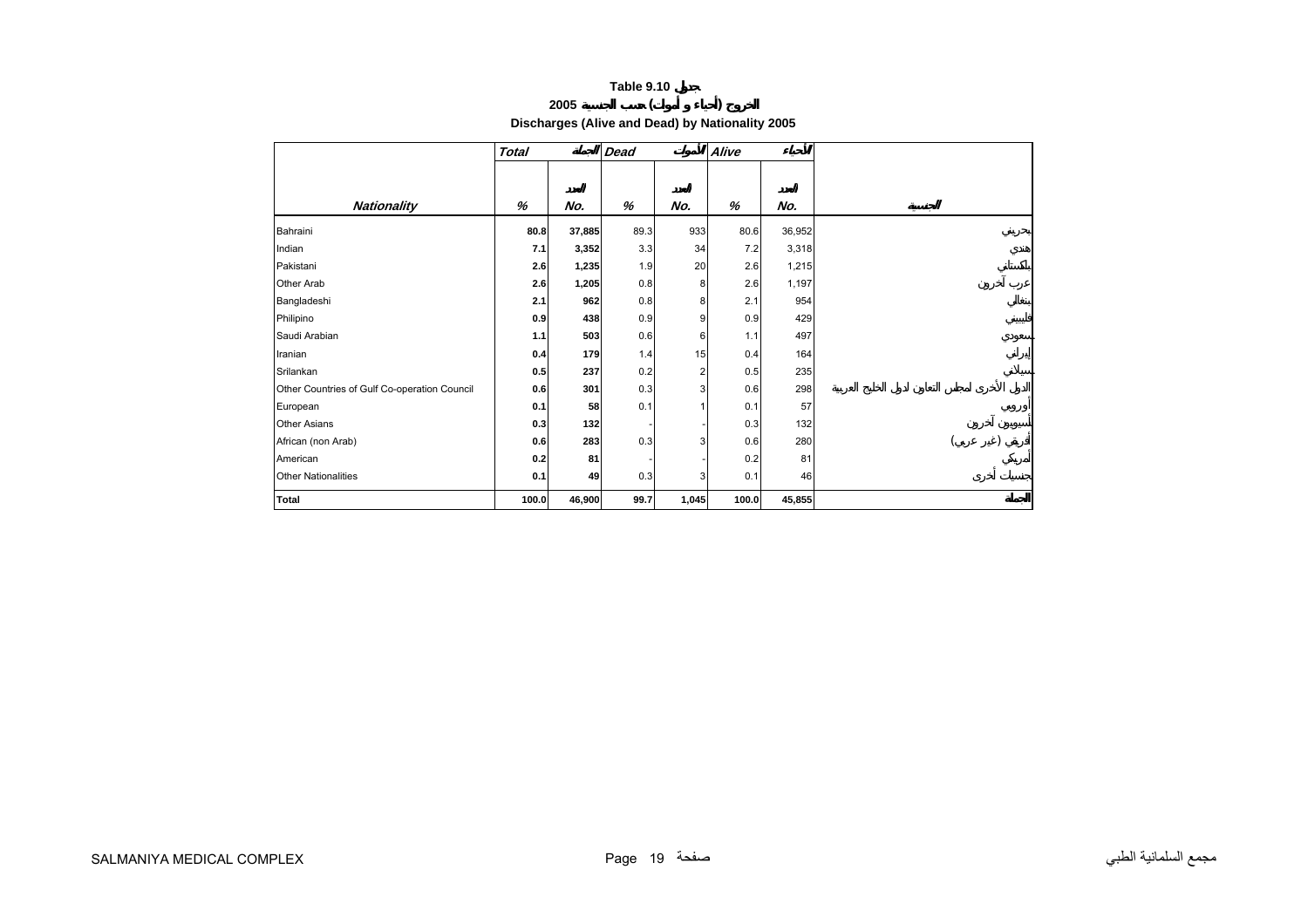# **2005 ( )**

**Discharges (Alive and Dead) by Diagnosis, Nationality and Sex 2005** 

<span id="page-19-0"></span>

|                       | <b>Total</b> |       |             |       | Non-Bahraini   |       |                |       | <b>Bahraini</b> |       |                |       |                                                            |                |
|-----------------------|--------------|-------|-------------|-------|----------------|-------|----------------|-------|-----------------|-------|----------------|-------|------------------------------------------------------------|----------------|
|                       | Female       |       | <b>Male</b> |       | Female         |       | <b>Male</b>    |       | Female          |       | <b>Male</b>    |       |                                                            |                |
|                       |              |       |             |       |                |       |                |       |                 |       |                |       |                                                            |                |
| Grand<br><b>Total</b> | <b>Dead</b>  | Alive | <b>Dead</b> | Alive | Dead           | Alive | <b>Dead</b>    | Alive | <b>Dead</b>     | Alive | <b>Dead</b>    | Alive | <b>Principal Diagnosis</b>                                 | ICD-10<br>Code |
|                       |              |       |             |       |                |       |                |       |                 |       |                |       |                                                            |                |
| 1,979                 | 148          | 768   | 173         | 890   | $\overline{2}$ | 140   | 17             | 276   | 146             | 628   | 156            | 614   |                                                            | A00-B99        |
|                       |              |       |             |       |                |       |                |       |                 |       |                |       | Certain infectious & parasitic diseases                    |                |
| 1,574                 | 80           | 803   | 76          | 615   | 8              | 114   | 8              | 90    | 72              | 689   | 68             | 525   |                                                            | C00-D49        |
|                       |              |       |             |       |                |       |                |       |                 |       |                |       | Neoplasms                                                  |                |
| 3,590                 | 6            | 1,385 | 11          | 2,188 |                | 51    |                | 44    | 6               | 1,334 | 11             | 2,144 |                                                            | D50-D89        |
|                       |              |       |             |       |                |       |                |       |                 |       |                |       | Diseases of the blood and blood-forming organs and certain |                |
|                       |              |       |             |       |                |       |                |       |                 |       |                |       | disorders involving the immune mechanism                   |                |
| 1,396                 |              | 683   | 8           | 700   |                | 78    |                | 128   | Δ               | 605   | 8              | 572   |                                                            | E00-E90        |
|                       |              |       |             |       |                |       |                |       |                 |       |                |       | Endocrine, nutritional and metabolic diseases              |                |
| 118                   |              | 33    |             | 82    |                | 9     |                | 33    |                 | 24    | $\overline{2}$ | 49    |                                                            | F00-F99        |
|                       |              |       |             |       |                |       |                |       |                 |       |                |       | Mental and behavioural disorders                           |                |
| 712                   | 6            | 324   | 8           | 374   |                | 45    |                | 87    | 5               | 279   | $\overline{7}$ | 287   |                                                            | G00-G99        |
|                       |              |       |             |       |                |       |                |       |                 |       |                |       | Diseases of the nervous system                             |                |
| 936                   |              | 412   |             | 524   |                | 28    |                | 93    |                 | 384   |                | 431   |                                                            | H00-H59        |
|                       |              |       |             |       |                |       |                |       |                 |       |                |       | Diseases of the eye and adnexa                             |                |
| 387                   |              | 178   |             | 209   |                | 18    |                | 30    |                 | 160   |                | 179   |                                                            | H60-H95        |
|                       |              |       |             |       |                |       |                |       |                 |       |                |       | Diseases of the ear and mastoid process                    |                |
| 3,891                 | 107          | 1,408 | 122         | 2,254 | 12             | 149   | 27             | 784   | 95              | 1,259 | 95             | 1,470 |                                                            | 100-199        |
|                       |              |       |             |       |                |       |                |       |                 |       |                |       | Diseases of the circulatory system                         |                |
|                       |              |       |             |       |                |       |                |       |                 |       |                |       |                                                            |                |
| 4,448                 | 52           | 1,859 | 43          | 2,494 | $\overline{2}$ | 199   | $\overline{2}$ | 358   | 50              | 1,660 | 41             | 2,136 | Diseases of the respiratory system                         | J00-J99        |
|                       |              |       |             |       |                |       |                |       |                 |       |                |       |                                                            |                |
| 3,592                 | 26           | 1,401 | 22          | 2,143 | 3              | 211   | $\overline{2}$ | 631   | 23              | 1,190 | 20             | 1,512 |                                                            | K00-K99        |
|                       |              |       |             |       |                |       |                |       |                 |       |                |       | Diseases of the digestive system                           |                |
| 701                   |              | 275   |             | 425   |                | 41    |                | 123   |                 | 234   | 1              | 302   |                                                            | L00-L99        |
|                       |              |       |             |       |                |       |                |       |                 |       |                |       | Diseases of the skin and subcutaneous tissue               |                |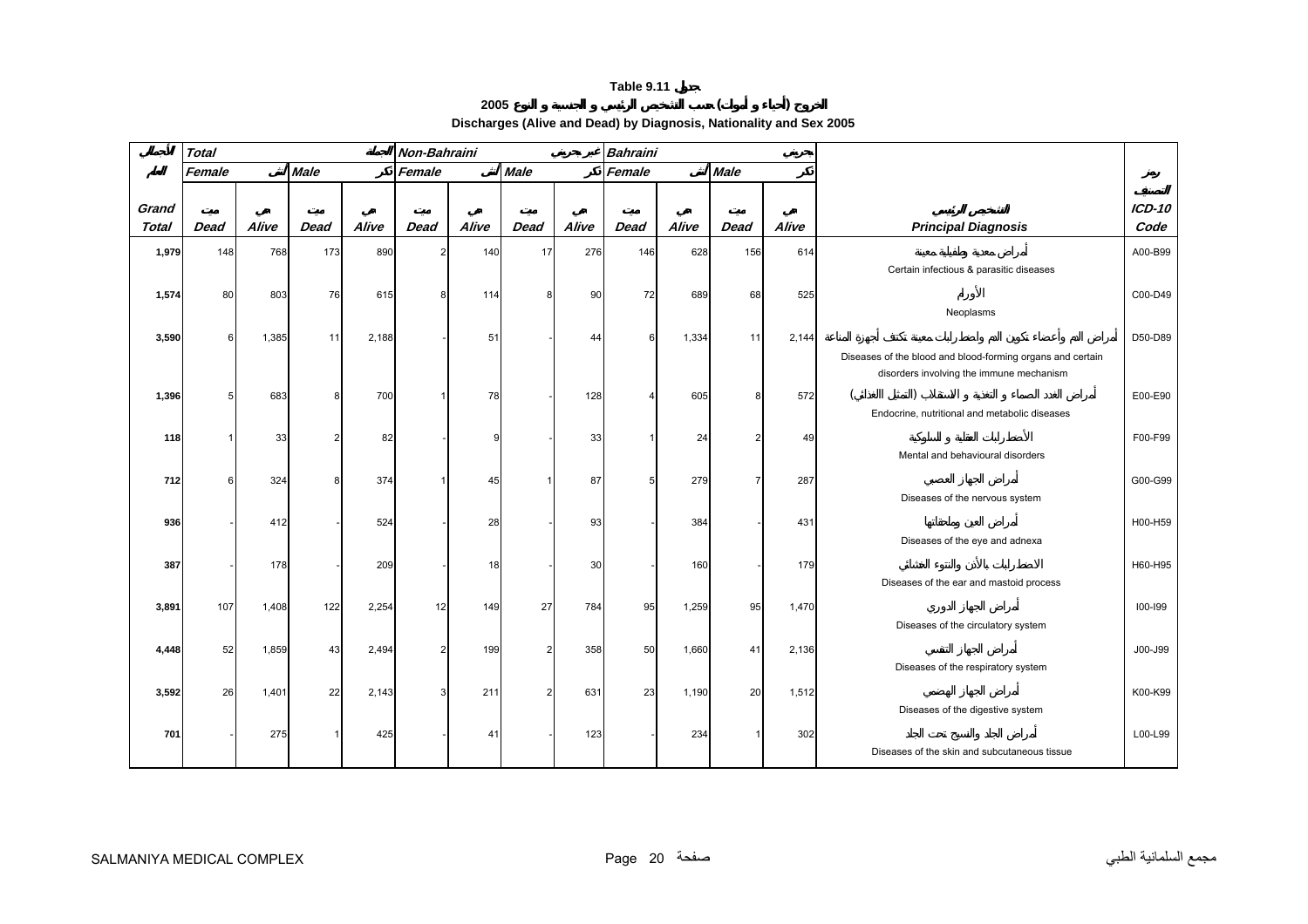#### **الخروج (أحياء <sup>و</sup> أموات) حسب التشخيص الرئيسي <sup>و</sup> الجنسية <sup>و</sup> النوع<sup>2005</sup> Discharges (Alive and Dead) by Diagnosis, Nationality and Sex 2005 (Cont'd) Table 9.11 جدول ) تابع(**

|                       | <b>Total</b> |        |             |                | Non-Bahraini |       |             |       | <b>Bahraini</b> |        |             |                |                                                                                           |                       |
|-----------------------|--------------|--------|-------------|----------------|--------------|-------|-------------|-------|-----------------|--------|-------------|----------------|-------------------------------------------------------------------------------------------|-----------------------|
|                       | Female       |        | <b>Male</b> |                | Female       |       | <b>Male</b> |       | Female          |        | <b>Male</b> |                |                                                                                           |                       |
| Grand<br><b>Total</b> | <b>Dead</b>  | Alive  | <b>Dead</b> | Alive          | <b>Dead</b>  | Alive | <b>Dead</b> | Alive | <b>Dead</b>     | Alive  | <b>Dead</b> | Alive          | <b>Principal Diagnosis</b>                                                                | <b>ICD-10</b><br>Code |
| 1,471                 |              | 595    |             | 874            |              | 56    |             | 198   |                 | 539    |             | 676            |                                                                                           | M00-M99               |
|                       |              |        |             |                |              |       |             |       |                 |        |             |                | Diseases of the musculoskeletal system and connective tissue                              |                       |
| 2,444                 |              | 1,482  | 6           | 952            |              | 233   |             | 275   |                 | 1,249  | 5           | 677            |                                                                                           | N00-N99               |
|                       |              |        |             |                |              |       |             |       |                 |        |             |                | Diseases of the genitourinary system                                                      |                       |
| 10,603                |              | 10,602 |             |                |              | 2,128 |             |       |                 | 8,474  |             |                |                                                                                           | O00-O99               |
|                       |              |        |             |                |              |       |             |       |                 |        |             |                | Pregnancy, childbirth and the puerperium                                                  |                       |
| 1,338                 | 21           | 574    | 34          | 709            |              | 87    |             | 129   | 18              | 487    | 32          | 580            |                                                                                           | P00-P99               |
|                       |              |        |             |                |              |       |             |       |                 |        |             |                | Certain conditions originating in the perinatal period                                    |                       |
| 543                   | 11           | 234    | 8           | 290            |              | 30    |             | 26    | 10              | 204    | 5           | 264            |                                                                                           | Q00-Q99               |
|                       |              |        |             |                |              |       |             |       |                 |        |             |                | Congenital malformations, deformations and<br>chromosomal abnormalities                   |                       |
| 2,533                 | 15           | 1,211  | 13          | 1,294          |              | 181   |             | 396   | 14              | 1,030  | 12          | 898            |                                                                                           | R00-R99               |
|                       |              |        |             |                |              |       |             |       |                 |        |             |                | Symptoms, signs and abnormal clinical and laboratory<br>findings not elsewhere classified |                       |
| 3,652                 | 2            | 1,089  | 31          | 2,530          |              | 203   | 13          | 1,050 | 2               | 886    | 18          | 1,480          |                                                                                           | S00-T98               |
|                       |              |        |             |                |              |       |             |       |                 |        |             |                | Injury, poisoning and certain other consequences of<br>external causes                    |                       |
| 12                    |              | 5      |             | $\overline{7}$ |              |       |             |       |                 |        |             | $\overline{7}$ |                                                                                           | V00-Y98               |
|                       |              |        |             |                |              |       |             |       |                 |        |             |                | External causes of morbidity and mortality                                                |                       |
| 980                   |              | 555    |             | 425            |              | 90    |             | 61    |                 | 465    |             | 364            |                                                                                           | Z00-Z99               |
|                       |              |        |             |                |              |       |             |       |                 |        |             |                | Factors influencing health status and contact<br>with health services                     |                       |
|                       |              |        |             |                |              |       |             |       |                 |        |             |                |                                                                                           |                       |
| 46,900                | 486          | 25,876 | 559         | 19,979         | 35           | 4,091 | 77          | 4,812 | 451             | 21,785 | 482         | 15,167         | <b>Total</b>                                                                              |                       |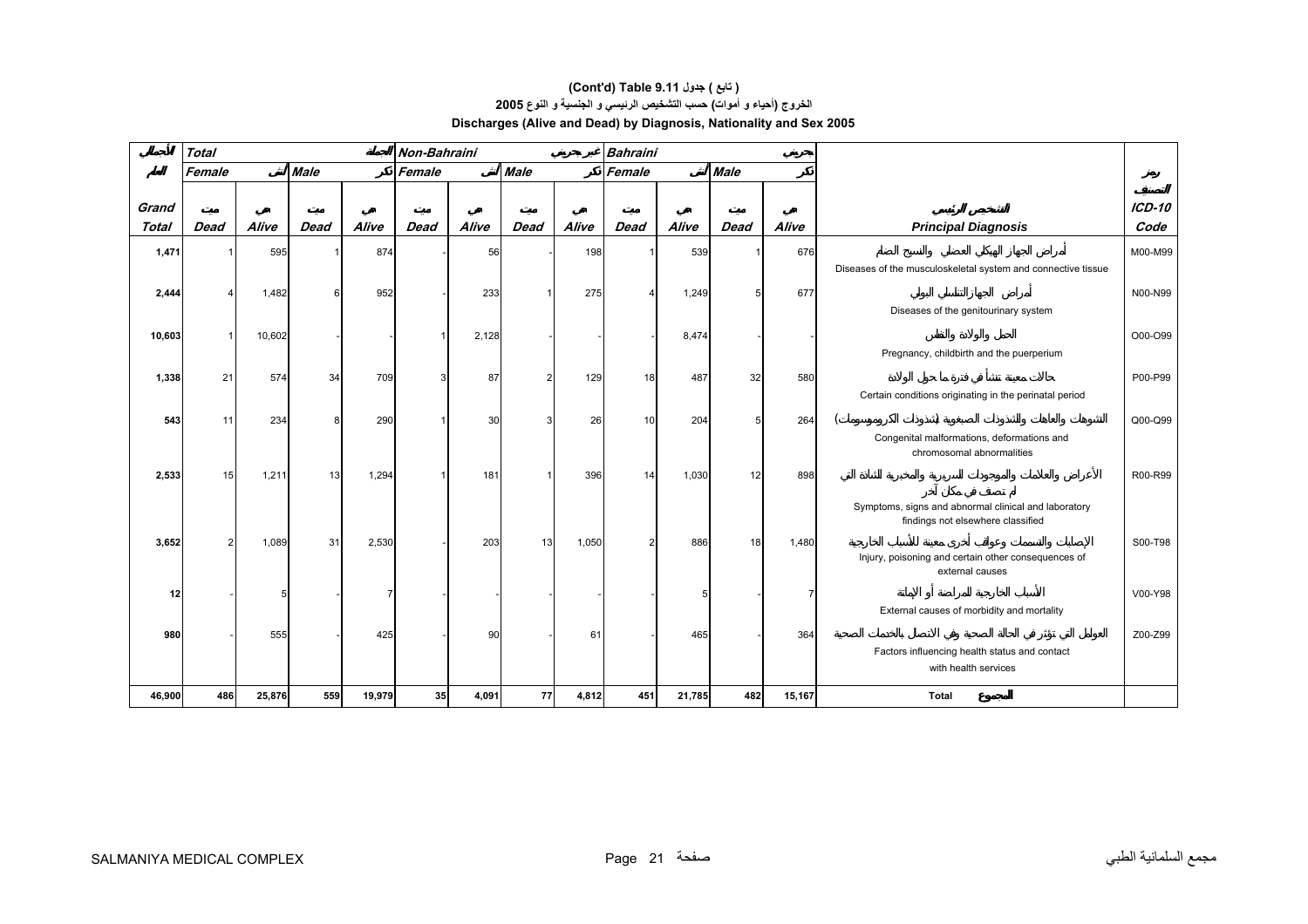**2005 ( ) Discharges (Alive and Dead) by Diagnosis and Age Groups 2005** 

<span id="page-21-0"></span>

|              |       |       |                |               |                |           |                |         |           |                    |                                                            | $ICD-12$ |  |
|--------------|-------|-------|----------------|---------------|----------------|-----------|----------------|---------|-----------|--------------------|------------------------------------------------------------|----------|--|
| <b>Total</b> | $70+$ | 60-69 | 50-59          | 40-49         | $30 - 39$      | $20 - 29$ | $10 - 19$      | $1 - 9$ | $<$ 1 yrs |                    | <b>Principal Diagnosis</b>                                 | Code     |  |
| 1,658        | 151   | 62    | 72             | 129           | 180            | 213       | 109            | 511     |           | 231 Alive          |                                                            | A00-B99  |  |
| 321          | 194   | 50    | 21             | 26            | 8              |           | 7              | 6       |           | 6 Dead             | Certain infectious & parasitic diseases                    |          |  |
| 1,418        | 170   | 190   | 222            | 269           | 156            | 115       | 67             | 214     |           | 15 Alive           |                                                            | C00-D49  |  |
| 156          | 52    | 33    | 24             | 28            | 11             | 5         | $\mathbf 1$    |         |           | - Dead             | Neoplasms                                                  |          |  |
| 3,573        | 21    | 34    | 38             | 265           | 567            | 1,266     | 902            | 455     |           | 25 Alive           |                                                            | D50-D89  |  |
| 17           |       |       | $\overline{2}$ |               | 4              |           |                |         |           | 1 Dead             | Diseases of the blood and blood-forming organs and certain |          |  |
|              |       |       |                |               |                |           |                |         |           |                    | disorders involving the immune mechanism                   |          |  |
| 1,383        | 219   | 190   | 206            | 225           | 154            | 121       | 143            | 82      |           | 43 Alive           |                                                            | E00-E90  |  |
| 13           | 7     |       |                |               |                |           |                |         |           | 3 Dead             | Endocrine, nutritional and metabolic diseases              |          |  |
|              |       |       |                |               |                |           |                |         |           |                    |                                                            | F00-F99  |  |
| 115          | 13    | 11    | 23             | 32            | 14             | 16        | 4              |         |           | - Alive<br>- Dead  | Mental and behavioural disorders                           |          |  |
|              |       |       |                |               |                |           |                |         |           |                    |                                                            |          |  |
| 698          | 65    | 53    | 71             | 120           | 68             | 115       | 82             | 103     |           | 21 Alive           |                                                            | G00-G99  |  |
| 14           | 4     |       |                |               | $\mathbf{1}$   |           |                |         |           | 3 Dead             | Diseases of the nervous system                             |          |  |
| 936          | 244   | 254   | 139            | 67            | 72             | 72        | 36             | 46      |           | 6 Alive            |                                                            | H00-H59  |  |
|              |       |       |                |               |                |           |                |         |           | Dead               | Diseases of the eye and adnexa                             |          |  |
| 387          | 7     |       | 13             | 32            | 51             | 49        | 39             | 171     |           | 21 Alive           |                                                            | H60-H95  |  |
|              |       |       |                |               |                |           |                |         |           | Dead               | Diseases of the ear and mastoid process                    |          |  |
| 3,662        | 832   | 718   | 801            | 698           | 347            | 186       | 37             | 30      |           | 13 Alive           |                                                            | 100-199  |  |
| 229          | 111   | 54    | 34             | 17            | $\overline{7}$ | 3         | $\overline{2}$ |         |           | 1 Dead             | Diseases of the circulatory system                         |          |  |
| 4,353        | 370   | 240   | 223            | 314           | 424            | 570       | 500            | 1,422   |           | 290 Alive          |                                                            | J00-J99  |  |
| 95           | 61    | 10    | $\overline{7}$ | $\mathcal{P}$ | 4              |           | 5              |         |           | 2 Dead             | Diseases of the respiratory system                         |          |  |
| 3,544        | 286   | 274   | 398            | 537           | 626            | 662       | 374            | 273     |           | 114 Alive          |                                                            | K00-K99  |  |
| 48           | 19    | 12    | 5              | 6             | $\mathbf{1}$   | 2         |                |         |           | 1 Dead             | Diseases of the digestive system                           |          |  |
| 700          |       |       |                |               |                |           |                |         |           |                    |                                                            | L00-L99  |  |
|              | 44    | 32    | 81             | 94            | 84             | 142       | 115            | 95      |           | 13 Alive<br>- Dead | Diseases of the skin and subcutaneous tissue               |          |  |
|              |       |       |                |               |                |           |                |         |           |                    |                                                            |          |  |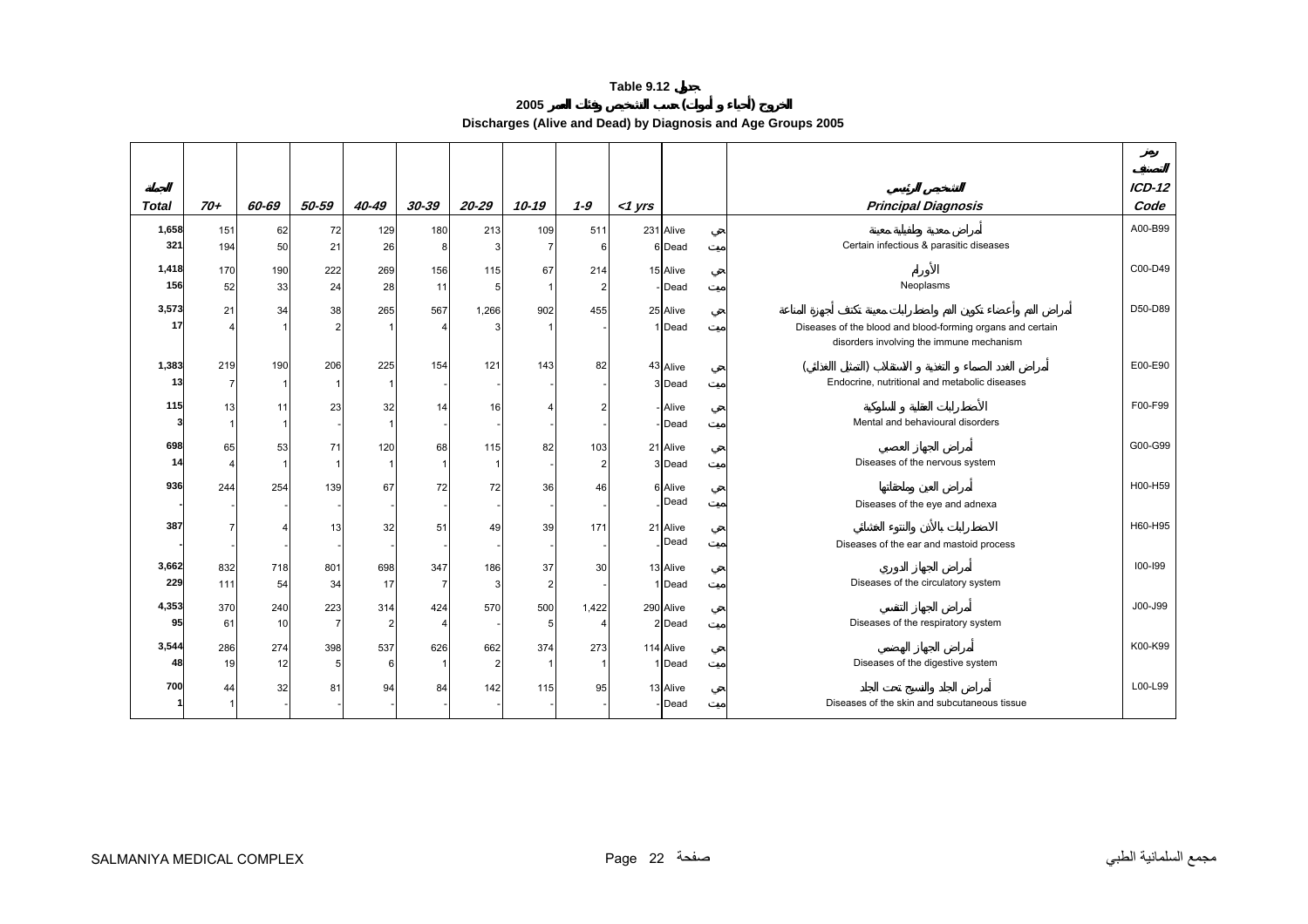#### **الخروج (أحياء <sup>و</sup> أموات) حسب التشخيص وفئات العمر<sup>2005</sup> Discharges (Alive and Dead) by Diagnosis and Age Groups 2005 (Cont'd) Table 9.12 جدول ) تابع(**

|              |       |       |       |       |       |        |       |         |             |                    |                                                                      | $ICD-12$ |
|--------------|-------|-------|-------|-------|-------|--------|-------|---------|-------------|--------------------|----------------------------------------------------------------------|----------|
| <b>Total</b> | $70+$ | 60-69 | 50-59 | 40-49 | 30-39 | 20-29  | 10-19 | $1 - 9$ | $<$ 1 yrs   |                    | <b>Principal Diagnosis</b>                                           | Code     |
| 1,469        | 101   | 137   | 212   | 281   | 236   | 303    | 117   | 72      |             | 10 Alive           |                                                                      | M00-M99  |
|              |       |       |       |       |       |        |       |         |             | Dead               | Diseases of the musculoskeletal system and connective tissue         |          |
| 2,434        | 218   | 176   | 305   | 599   | 449   | 372    | 161   | 102     |             | 52 Alive           |                                                                      | N00-N99  |
| 10           |       |       |       |       |       |        |       |         |             | Dead               | Diseases of the genitourinary system                                 |          |
| 10,602       |       |       | 13    | 731   | 3,975 | 5,560  | 322   |         |             | - Alive            |                                                                      | O00-O99  |
|              |       |       |       |       |       |        |       |         |             | Dead               | Pregnancy, childbirth and the puerperium                             |          |
| 1,283        |       |       |       |       | 3     | 12     | 2     |         | 1,261 Alive |                    |                                                                      | P00-P99  |
| 55           |       |       |       |       |       |        |       |         |             | 55 Dead            | Certain conditions originating in the perinatal period               |          |
| 524          | 3     |       | 3     |       | 24    | 36     | 58    | 208     |             | 184 Alive          |                                                                      | Q00-Q99  |
| 19           |       |       |       |       |       |        |       |         |             | 16 Dead            | Congenital malformations, deformations and chromosomal abnormalities |          |
| 2,505        | 221   | 203   | 274   | 385   | 351   | 392    | 249   | 292     |             | 138 Alive          |                                                                      | R00-R99  |
| 28           | 13    |       | 2     |       | 2     |        |       |         |             | 3 Dead             | Symptoms, signs and abnormal clinical and laboratory findings        |          |
|              |       |       |       |       |       |        |       |         |             |                    | not elsewhere classified                                             |          |
| 3,619        | 213   | 135   | 158   | 373   | 653   | 846    | 535   | 632     |             | 74 Alive           |                                                                      | S00-T98  |
| 33           |       |       |       |       | 5     |        |       |         |             | 2 Dead             | Injury, poisoning and certain other consequences of external causes  |          |
| 12           | 41    |       |       |       |       |        |       |         |             | <sup>1</sup> Alive |                                                                      | V00-Y98  |
|              |       |       |       |       |       |        |       |         |             | Dead               | External causes of morbidity and mortality                           |          |
| 980          | 38    | 24    | 59    | 105   | 155   | 179    | 68    | 226     |             | 126 Alive          |                                                                      | Z00-Z99  |
|              |       |       |       |       |       |        |       |         |             | Dead               | Factors influencing health status and contact with health services   |          |
| 45,855       | 3,220 | 2,740 | 3,311 | 5,263 | 8,590 | 11,230 | 3,922 | 4,941   |             | 2,638 Alive        |                                                                      |          |
| 1,045        | 481   | 170   | 103   | 90    | 45    | 24     | 19    | 20      |             | 93 Dead            | Total                                                                |          |
| 46,900       | 3,701 | 2,910 | 3,414 | 5,353 | 8,635 | 11,254 | 3,941 | 4,961   | 2,731 Total |                    |                                                                      |          |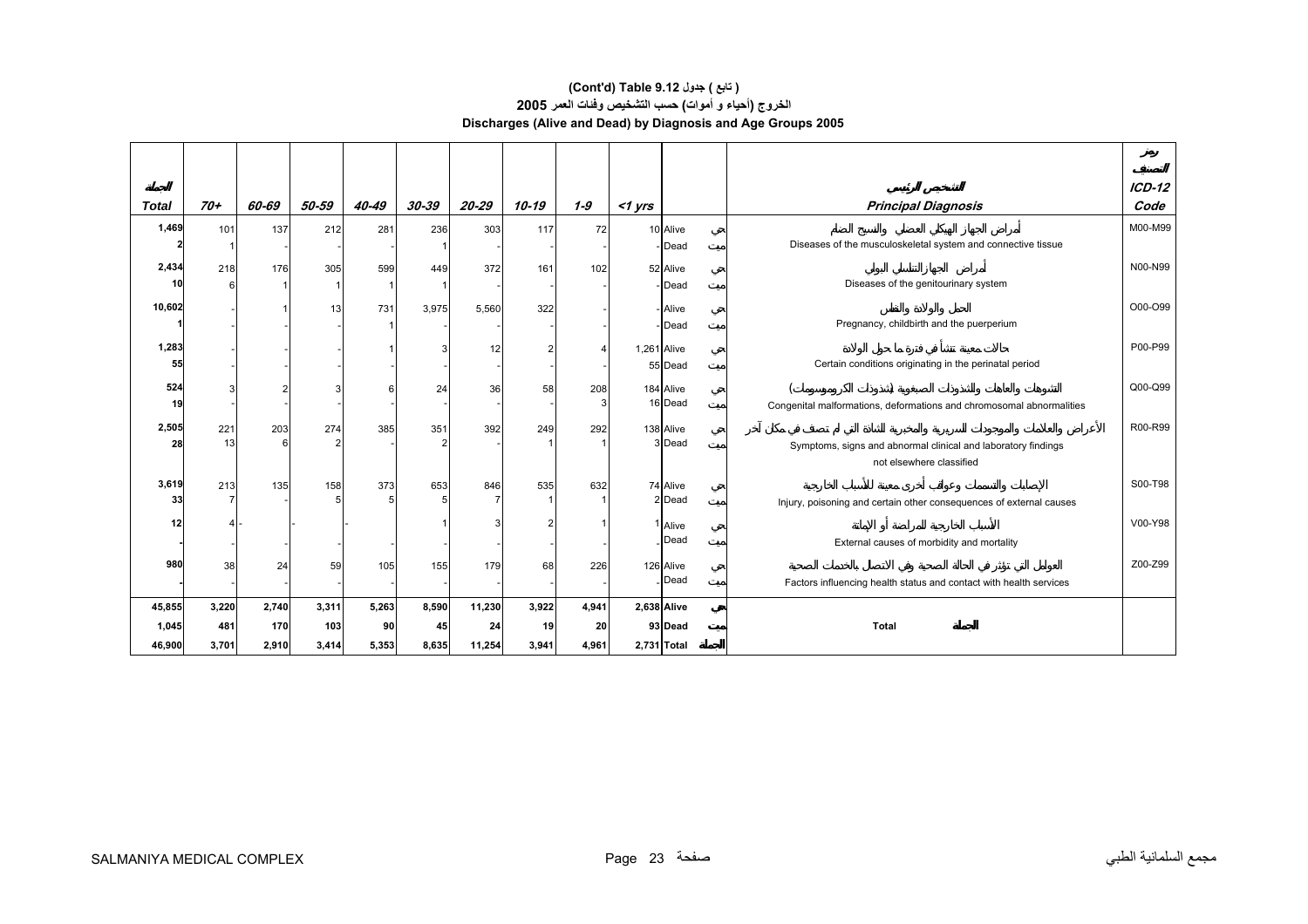#### **2005**

**Discharges by Discharge Status, Nationality and Department 2005** 

<span id="page-23-0"></span>

| Grand        |             | Total                    | <b>Dental</b> | ICU            | <b>Neuros</b>  | Oncol-         | Opthal- | <b>E.N.T.</b> | Paed-   | Obs.       | <b>Plastic</b>          |                | Orthop   Surgical Medical |             | <b>Nationality</b> | <b>Discharge Status</b>        |
|--------------|-------------|--------------------------|---------------|----------------|----------------|----------------|---------|---------------|---------|------------|-------------------------|----------------|---------------------------|-------------|--------------------|--------------------------------|
| <b>Total</b> | <b>SCBU</b> |                          |               |                |                | ogy            | mology  |               | iatrics | &<br>Gyne. | Surg.<br><b>Burns</b>   | &<br>Fracture  |                           |             |                    |                                |
| 36,126       | 702         | 35,424                   | 273           | 3              | 1,917          | 2,223          | 882     | 2,966         | 3,968   | 9,592      | 428                     | 1,793          | 4,481                     | 6,898 Bah   |                    |                                |
| 8,735        | 164         | 8,571                    | 76            | $\overline{2}$ | 631            | 107            | 184     | 314           | 524     | 2,379      | 149                     | 710            | 1,371                     |             | 2,124 Non-Bah      | Routine discharge              |
| 44,861       | 866         | 43,995                   | 349           | 5              | 2,548          | 2,330          | 1,066   | 3,280         | 4,492   | 11,971     | 577                     | 2,503          | 5,852                     | 9,022 Total |                    | home                           |
| 615          |             | 615                      |               |                | 22             | 51             | 3       |               | 52      | 283        | $\overline{7}$          | 18             | 55                        |             | 116 Bah            |                                |
| 132          |             | 132                      |               |                | $\overline{4}$ | З              |         |               | 10      | 53         | $\overline{\mathbf{1}}$ | 6              | 17                        |             | 32 Non-Bah         | Left against                   |
| 747          |             | 747                      |               | 3              | 26             | 54             | 3       | 10            | 62      | 336        | 8                       | 24             | 72                        |             | 148 Total          | medical advise                 |
| 136          | 13          | 123                      |               | 11             | 6              | 17             |         |               |         |            |                         | $\overline{2}$ | $\overline{1}$            |             | 79 Bah             | 48                             |
| 28           | 6           | 22                       |               | $\overline{2}$ | 4              | $\overline{2}$ |         |               |         |            |                         |                |                           |             | 10 Non-Bah         | Died before                    |
| 164          | 19          | 145                      |               | 13             | 10             | 19             |         |               |         |            | 2                       | $\overline{2}$ | 2                         |             | 89 Total           | 48 hours                       |
| 797          | 48          | 749                      |               | 85             | 80             | 121            |         |               | 34      |            | 4                       | 10             | 49                        |             | 362 Bah            | 48                             |
| 84           | 3           | 81                       |               | 11             | 20             | 11             |         |               | 3       |            |                         | 3              | $\overline{4}$            |             | 28 Non-Bah         | Died after 48                  |
| 881          | 51          | 830                      |               | 96             | 100            | 132            |         |               | 37      |            | 5                       | 13             | 53                        |             | 390 Total          | hours                          |
| 197          |             | 196                      |               |                | 2              |                | 3       |               |         | 32         |                         |                | 6                         |             | 147 Bah            |                                |
| 34           |             | 34                       |               |                |                |                |         |               |         |            |                         |                |                           |             | 24 Non-Bah         | Transferred to                 |
| 231          |             | 230                      |               |                |                |                |         |               |         | 41         |                         |                | F                         |             | 171 Total          | other hospitals                |
|              |             |                          |               |                |                |                |         |               |         |            |                         |                |                           |             | Bah                |                                |
|              |             |                          |               |                |                |                |         |               |         |            |                         |                |                           |             | Non-Bah            | Sponsored care outside Bahrain |
|              |             |                          |               |                |                |                |         |               |         |            |                         |                |                           |             | Total              | other hospitals                |
| 13           |             | 13                       |               |                |                |                |         |               |         |            |                         |                | 2                         |             | 6 Bah              |                                |
| 2            |             | $\overline{\phantom{a}}$ |               |                |                |                |         |               |         |            |                         |                |                           |             | Non-Bah            | Undetermined                   |
| 15           |             | 15                       |               |                | 2              |                |         |               |         |            |                         |                | $\overline{2}$            |             | 6 Total            |                                |
| 37,885       | 764         | 37,121                   | 274           | 100            | 2,027          | 2,416          | 888     | 2,977         | 4,062   | 9,909      | 441                     | 1,825          | 4,594                     | 7,608 Bah   |                    |                                |
| 9,015        | 173         | 8,842                    | 76            | 18             | 661            | 123            | 185     | 317           | 539     | 2,441      | 152                     | 719            | 1,393                     |             | 2,218 Non-Bah      | <b>Total</b>                   |
| 46,900       | 937         | 45,963                   | 350           | 118            | 2,688          | 2,539          | 1,073   | 3,294         | 4,601   | 12,350     | 593                     | 2,544          | 5,987                     | 9,826 Total |                    |                                |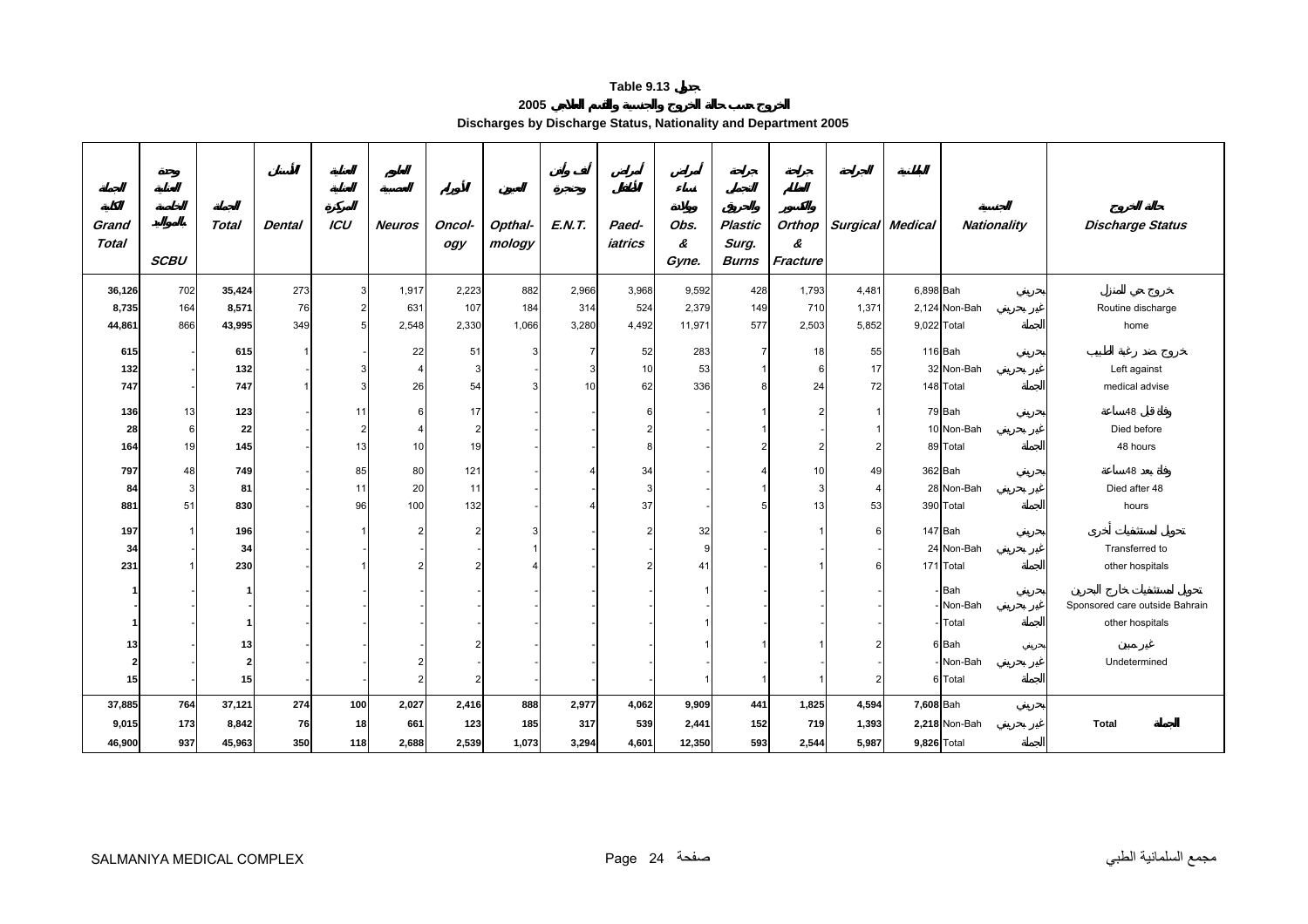**2005**

<span id="page-24-0"></span>

|                                     |                                     |                                     |                                     |                                     | Female                |                  |                        |                       |                     |             |                       |                                          |                                                                |                           |
|-------------------------------------|-------------------------------------|-------------------------------------|-------------------------------------|-------------------------------------|-----------------------|------------------|------------------------|-----------------------|---------------------|-------------|-----------------------|------------------------------------------|----------------------------------------------------------------|---------------------------|
|                                     |                                     |                                     |                                     |                                     |                       |                  |                        |                       |                     |             |                       |                                          |                                                                |                           |
| $65 +$                              | 45-64                               | $15 - 44$                           | $1 - 14$                            | $<$ 1 yrs                           | <b>Total</b>          | $65 +$           | 45-64                  | $15 - 44$             | $1 - 14$            | $<$ 1 $Vrs$ | Grand<br><b>Total</b> | <b>DISCH</b><br><b>DOC</b><br><b>ALS</b> | <b>Principal Diagnosis</b>                                     | ICD <sub>10</sub><br>Code |
| <b>q</b>                            |                                     |                                     |                                     | $\overline{1}$                      |                       |                  |                        |                       |                     |             |                       |                                          |                                                                | D <sub>57</sub>           |
| 49                                  | 201                                 | 7,377                               | 1,626                               | $\overline{2}$                      | 5,610                 | 48               | 433                    | 4,205                 | 924                 |             | 14,865                | <b>DOC</b>                               | Sickle-cell disorders                                          |                           |
| 5.4                                 | 4.6                                 | 4.8                                 | 4.1                                 | 2.0                                 | 4.7                   | 6.0              | 5.1                    | 4.9                   | 3.7                 |             | 4.6                   | <b>ALS</b>                               |                                                                |                           |
| <b>NA</b><br><b>NA</b><br><b>NA</b> | <b>NA</b><br><b>NA</b><br><b>NA</b> | <b>NA</b><br><b>NA</b><br><b>NA</b> | <b>NA</b><br><b>NA</b><br><b>NA</b> | <b>NA</b><br><b>NA</b><br><b>NA</b> | 2,986<br>8,036<br>2.7 |                  | 15<br>54<br>3.6        | 2,970<br>7,980<br>2.7 | 2<br>2.0            |             | 2,986<br>8,036<br>2.7 | <b>DISCH</b><br><b>DOC</b><br><b>ALS</b> | Single spontaneous delivery                                    | O80                       |
| <b>NA</b>                           | <b>NA</b>                           | <b>NA</b>                           | <b>NA</b>                           | <b>NA</b>                           | 1,494                 | $\mathbf{1}$     | 24                     | 1,469                 |                     |             | 1,494                 | <b>DISCH</b>                             |                                                                | O03                       |
| <b>NA</b>                           | <b>NA</b>                           | <b>NA</b>                           | <b>NA</b>                           | <b>NA</b>                           | 2,659                 | $\mathbf{3}$     | 34                     | 2,622                 |                     |             | 2,659                 | <b>DOC</b>                               | Spontaneous abortion                                           |                           |
| <b>NA</b>                           | <b>NA</b>                           | <b>NA</b>                           | <b>NA</b>                           | <b>NA</b>                           | 1.8                   | 3.0              | 1.4                    | 1.8                   |                     |             | 1.8                   | <b>ALS</b>                               |                                                                |                           |
|                                     | 22<br>3.1                           | 114<br>480<br>4.2                   | 578<br>1,551<br>2.7                 |                                     | 509<br>1,476<br>2.9   |                  | 3<br>18<br>6.0         | 108<br>382<br>3.5     | 398<br>1,076<br>2.7 |             | 1,208<br>3,529<br>2.9 | <b>DISCH</b><br><b>DOC</b><br><b>ALS</b> | Chronic diseases of tonsils and adenoids                       | J35                       |
| <b>NA</b><br><b>NA</b>              | <b>NA</b><br><b>NA</b><br><b>NA</b> | <b>NA</b><br><b>NA</b>              | <b>NA</b><br><b>NA</b>              | <b>NA</b><br><b>NA</b><br><b>NA</b> | 1,186<br>2,886        |                  | $\overline{2}$         | 1,184<br>2,882        |                     |             | 1,186<br>2,886        | <b>DISCH</b><br><b>DOC</b>               | Perineal laceration during delivery                            | O70                       |
| 32<br>107<br>3.3                    | 26<br>78<br>3.0                     | 75<br>245<br>3.3                    | 250<br>658<br>2.6                   | 105<br>313<br>3.0                   | 497<br>1,550<br>3.1   | 42<br>237<br>5.6 | 25<br>109<br>4.4       | 108<br>330<br>3.1     | 249<br>650<br>2.6   | 3.1         | 985<br>2,951<br>3.0   | <b>DISCH</b><br><b>DOC</b><br><b>ALS</b> | Diarrhoea and gastroenteritis of presumed<br>infectious origin | A09                       |
|                                     | <b>NA</b>                           | 44                                  | 1,550<br><b>NA</b>                  | 395<br><b>NA</b>                    |                       | 1,202<br>2.4     | <b>Age Groups</b><br>8 | 85<br>2.0             | 859<br>2.4          | 250         |                       | 3,201<br>2.4<br>73<br>224                | <b>DISCH</b><br><b>ALS</b>                                     |                           |

#### **Discharges, Days of Care and Average Length of Stay by Principal Diagnosis, Sex and Age Groups 2005**

*Principle Diagnosis: the leading 100 diagnosis are listed and the total number of 100 discharges made up by the last entry in the table - "others".* .

*DISCH : Discharges* :

*DOC : Days of Care (by number of discharges)* :

*ALS : Average Length of Stay* :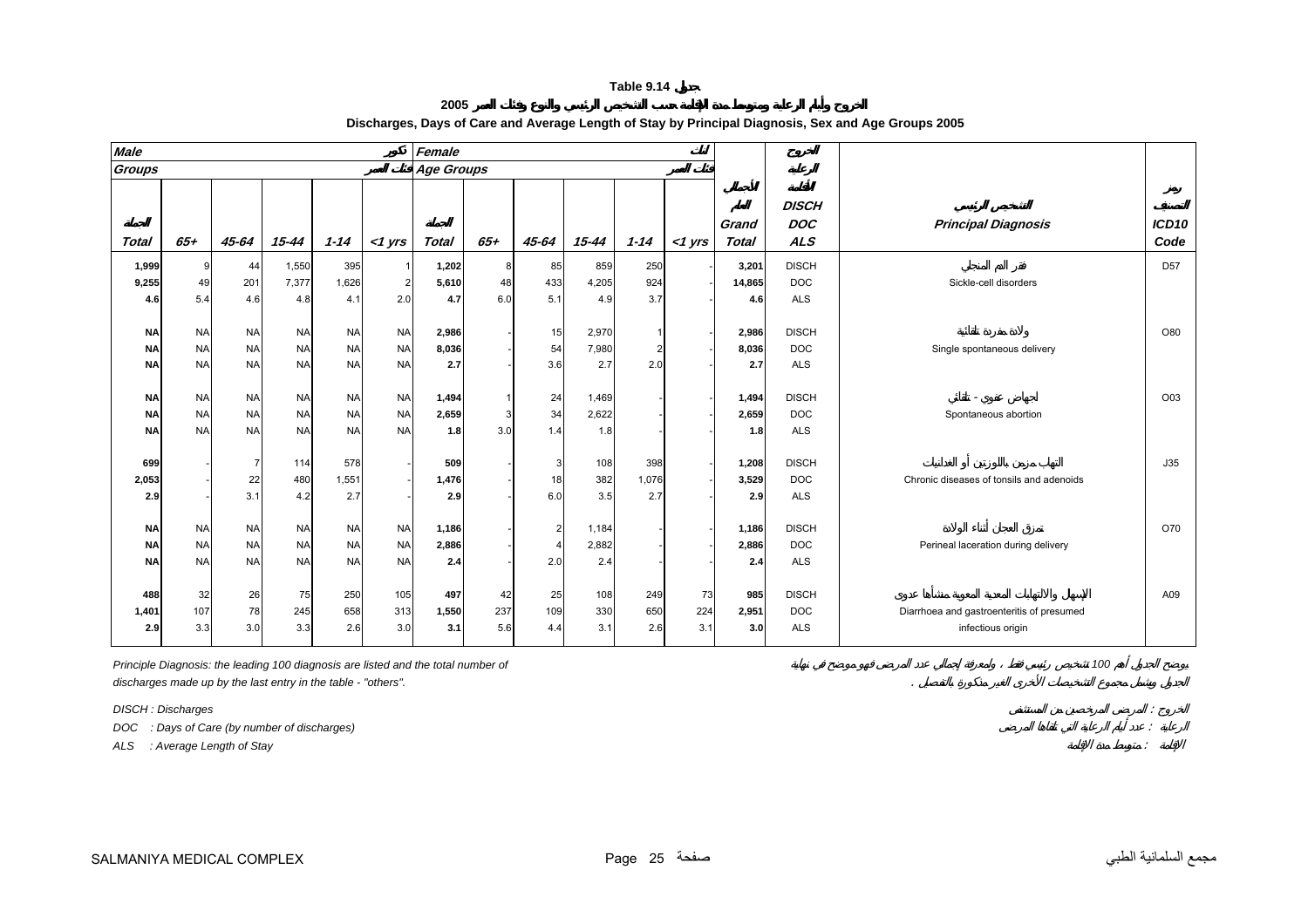**2005** 

| <b>Male</b>                         |                                     |                                     |                                     |                                     |                                     | Female              |                                     |                                     |                                     |                                     |                     |                       |                                          |                                                                             |                           |
|-------------------------------------|-------------------------------------|-------------------------------------|-------------------------------------|-------------------------------------|-------------------------------------|---------------------|-------------------------------------|-------------------------------------|-------------------------------------|-------------------------------------|---------------------|-----------------------|------------------------------------------|-----------------------------------------------------------------------------|---------------------------|
| Groups                              |                                     |                                     |                                     |                                     |                                     | <b>Age Groups</b>   |                                     |                                     |                                     |                                     |                     |                       |                                          |                                                                             |                           |
| Total                               | $65+$                               | $45 - 64$                           | $15 - 44$                           | $1 - 14$                            | $<$ 1 $Vrs$                         | <b>Total</b>        | $65 +$                              | 45-64                               | $15 - 44$                           | $1 - 14$                            | $<$ 1 yrs           | Grand<br><b>Total</b> | <b>DISCH</b><br><b>DOC</b><br><b>ALS</b> | <b>Principal Diagnosis</b>                                                  | ICD <sub>10</sub><br>Code |
| 569                                 | 21                                  | 44                                  | 307                                 | 184                                 | 13                                  | 161                 | 6                                   | 13                                  | 65                                  | 64                                  | 13                  | 730                   | <b>DISCH</b>                             |                                                                             | <b>S09</b>                |
| 3,546                               | 244                                 | 589                                 | 2,354                               | 335                                 | 24                                  | 420                 | 20                                  | 33                                  | 203                                 | 143                                 | 21                  | 3,966                 | <b>DOC</b>                               | Other and unspecified injuries of head                                      |                           |
| 6.2                                 | 11.6                                | 13.4                                | 7.7                                 | 1.8                                 | 1.8                                 | 2.6                 | 3.3                                 | 2.5                                 | 3.1                                 | 2.2                                 | 1.6                 | 5.4                   | <b>ALS</b>                               |                                                                             |                           |
| <b>NA</b><br><b>NA</b><br><b>NA</b> | <b>NA</b><br><b>NA</b><br><b>NA</b> | <b>NA</b><br><b>NA</b><br><b>NA</b> | <b>NA</b><br><b>NA</b><br><b>NA</b> | <b>NA</b><br><b>NA</b><br><b>NA</b> | <b>NA</b><br><b>NA</b><br><b>NA</b> | 699<br>4,408<br>6.3 |                                     | 10<br>47<br>4.7                     | 689<br>4,361<br>6.3                 |                                     |                     | 699<br>4,408<br>6.3   | <b>DISCH</b><br><b>DOC</b><br><b>ALS</b> | Maternal care for known or suspected<br>abnormality of pelvic organs        | O34                       |
| 411<br>1,112<br>2.7                 | 31<br>112<br>3.6                    | 179<br>488<br>2.7                   | 195<br>498<br>2.6                   | 6<br>14<br>2.3                      |                                     | 258<br>762<br>3.0   | 57<br>204<br>3.6                    | 142<br>408<br>2.9                   | 55<br>142<br>2.6                    | 2.0                                 |                     | 669<br>1,874<br>2.8   | <b>DISCH</b><br><b>DOC</b><br><b>ALS</b> | Pain in throat and chest                                                    | <b>R07</b>                |
| 350<br>1,935<br>5.5                 | <b>NA</b><br><b>NA</b><br><b>NA</b> | <b>NA</b><br><b>NA</b><br><b>NA</b> | <b>NA</b><br><b>NA</b><br><b>NA</b> | <b>NA</b><br><b>NA</b><br><b>NA</b> | 350<br>1,935<br>5.5                 | 302<br>1,497<br>5.0 | <b>NA</b><br><b>NA</b><br><b>NA</b> | <b>NA</b><br><b>NA</b><br><b>NA</b> | <b>NA</b><br><b>NA</b><br><b>NA</b> | <b>NA</b><br><b>NA</b><br><b>NA</b> | 302<br>1,497<br>5.0 | 652<br>3,432<br>5.3   | <b>DISCH</b><br><b>DOC</b><br><b>ALS</b> | Neonatal jaundice from other and unspecified causes                         | P <sub>59</sub>           |
| 387<br>1,497<br>3.9                 | 101<br>396<br>3.9                   | 200<br>697<br>3.5                   | 86<br>404<br>4.7                    |                                     |                                     | 254<br>1,150<br>4.5 | 106<br>515<br>4.9                   | 134<br>589<br>4.4                   | 13<br>42<br>3.2                     | 4.0                                 |                     | 641<br>2,647<br>4.1   | <b>DISCH</b><br><b>DOC</b><br><b>ALS</b> | Angina pectoris                                                             | 120                       |
| <b>NA</b><br>ΝA<br><b>NA</b>        | <b>NA</b><br><b>NA</b><br><b>NA</b> | <b>NA</b><br><b>NA</b><br><b>NA</b> | <b>NA</b><br><b>NA</b><br><b>NA</b> | <b>NA</b><br><b>NA</b><br><b>NA</b> | <b>NA</b><br><b>NA</b><br><b>NA</b> | 629<br>2,891<br>4.6 |                                     | 4<br>19<br>4.8                      | 625<br>2,872<br>4.6                 |                                     |                     | 629<br>2,891<br>4.6   | <b>DISCH</b><br><b>DOC</b><br><b>ALS</b> | Other maternal diseases classifiable elsewhere but                          | O99                       |
| 441<br>2,108                        | 5                                   | 16<br>88<br>6                       | 333<br>1,582<br>-5                  | 91<br>433<br>5                      |                                     | 175<br>815<br>5     | 13<br>13                            | 10<br>57<br>6                       | 118<br>525                          | 46<br>220                           |                     | 616<br>2,923<br>5     | <b>DISCH</b><br><b>DOC</b><br><b>ALS</b> | complicating pregnancy, childbirth and the puerperium<br>Acute appendicitis | K35                       |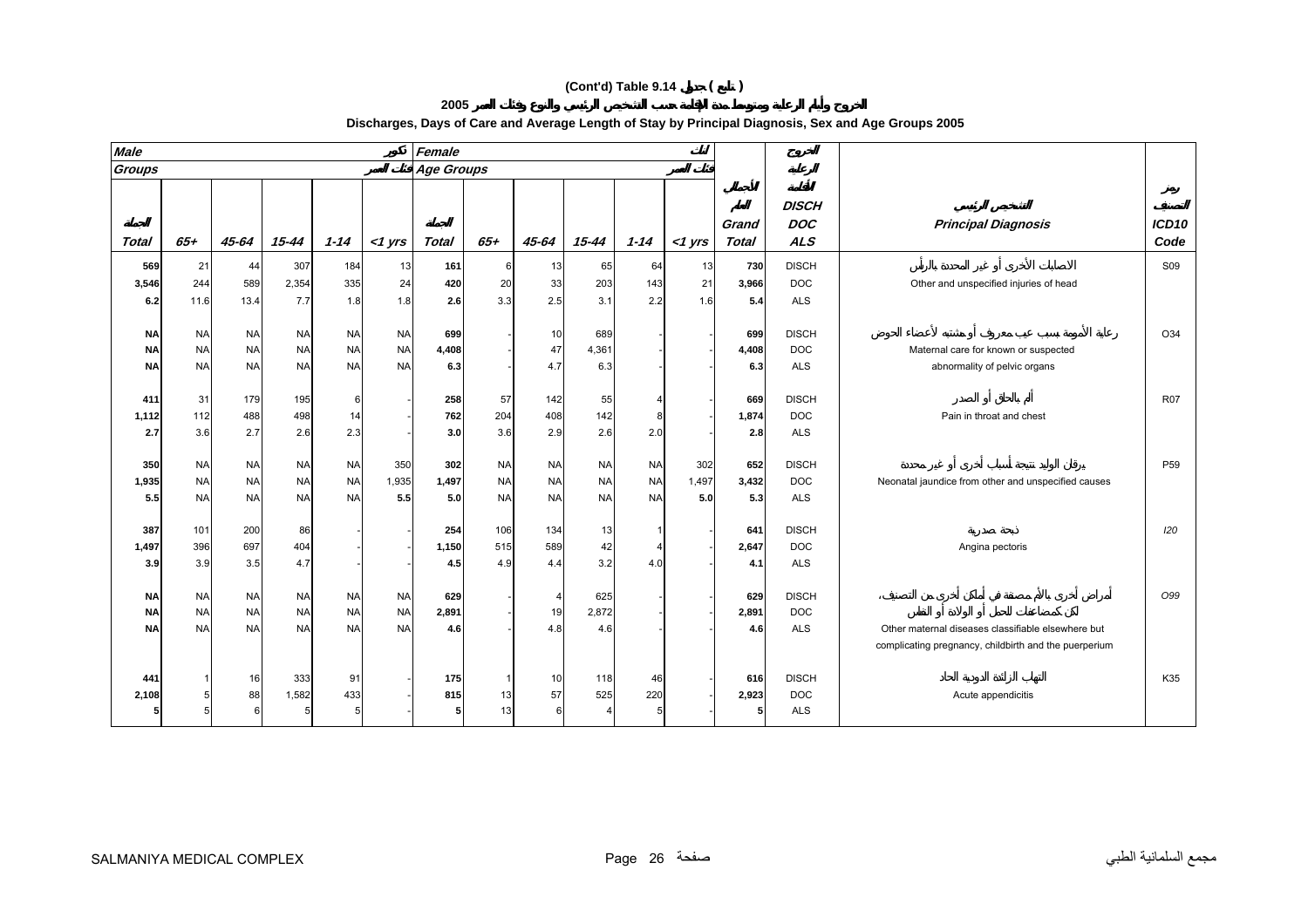**2005** 

| <b>Male</b>                         |                                     |                                     |                                     |                                         |                                     | Female               |                      |                   |                     |                   |                   |                       |                                          |                                                              |                           |
|-------------------------------------|-------------------------------------|-------------------------------------|-------------------------------------|-----------------------------------------|-------------------------------------|----------------------|----------------------|-------------------|---------------------|-------------------|-------------------|-----------------------|------------------------------------------|--------------------------------------------------------------|---------------------------|
| <b>Groups</b>                       |                                     |                                     |                                     |                                         |                                     | <b>Age Groups</b>    |                      |                   |                     |                   |                   |                       |                                          |                                                              |                           |
| Total                               | $65 +$                              | 45-64                               | $15 - 44$                           | $1 - 14$                                | $<$ 1 $Vrs$                         | Total                | $65+$                | 45-64             | 15-44               | $1 - 14$          | $<$ 1 $Vrs$       | Grand<br>Total        | <b>DISCH</b><br><b>DOC</b><br><b>ALS</b> | <b>Principal Diagnosis</b>                                   | ICD <sub>10</sub><br>Code |
| <b>NA</b><br><b>NA</b><br><b>NA</b> | <b>NA</b><br><b>NA</b><br><b>NA</b> | <b>NA</b><br><b>NA</b><br><b>NA</b> | <b>NA</b><br><b>NA</b><br><b>NA</b> | <b>NA</b><br><b>NA</b><br><b>NA</b>     | <b>NA</b><br><b>NA</b><br><b>NA</b> | 596<br>2,846<br>4.8  |                      | 3<br>35<br>11.7   | 593<br>2,811<br>4.7 |                   |                   | 596<br>2,846<br>4.8   | <b>DISCH</b><br><b>DOC</b><br><b>ALS</b> | Maternal care for other known or suspected<br>fetal problems | O36                       |
| 312<br>900<br>2.9                   | 3<br>3.0                            | $\Delta$<br>4.0                     | 157<br>447<br>2.8                   | 144<br>418<br>2.9                       | 9<br>28<br>3.1                      | 234<br>649<br>2.8    | 3<br>3.0             | 14<br>47<br>3.4   | 115<br>291<br>2.5   | 100<br>300<br>3.0 | Δ<br>2.0          | 546<br>1,549<br>2.8   | <b>DISCH</b><br><b>DOC</b><br><b>ALS</b> | Acute tonsillitis                                            | J03                       |
| 304<br>2,191<br>7.2                 | 49<br>442<br>9.0                    | 40<br>364<br>9.1                    | 97<br>670<br>6.9                    | 75<br>418<br>5.6                        | 43<br>297<br>6.9                    | 220<br>1,954<br>8.9  | 50<br>555<br>11.1    | 27<br>266<br>9.9  | 49<br>329<br>6.7    | 68<br>381<br>5.6  | 26<br>423<br>16.3 | 524<br>4,145<br>7.9   | <b>DISCH</b><br><b>DOC</b><br><b>ALS</b> | Pneumonia, organism unspecified                              | J18                       |
| 266<br>1,464<br>5.5                 | 150<br>867<br>5.8                   | 89<br>451<br>5.1                    | 22<br>119<br>5.4                    | 5<br>27<br>5.4                          |                                     | 245<br>1,326<br>5.4  | 145<br>808<br>5.6    | 90<br>462<br>5.1  | 9<br>49<br>5.4      | 7.0               |                   | 511<br>2,790<br>5.5   | <b>DISCH</b><br><b>DOC</b><br><b>ALS</b> | Other cataract                                               | H <sub>26</sub>           |
| 167<br>645<br>3.9                   | 15<br>125<br>8.3                    | 20<br>92<br>4.6                     | 78<br>313<br>4.0                    | 54<br>115<br>2.1                        |                                     | 334<br>1,254<br>3.8  | 14<br>109<br>7.8     | 28<br>137<br>4.9  | 248<br>893<br>3.6   | 41<br>111<br>2.7  | Δ<br>1.3          | 501<br>1,899<br>3.8   | <b>DISCH</b><br><b>DOC</b><br><b>ALS</b> | Abdominal and pelvic pain                                    | R <sub>10</sub>           |
| 301<br>4,494<br>14.9                | 98<br>1,611<br>16.4                 | 151<br>2,432<br>16.1                | 50<br>447<br>8.9                    | $\overline{2}$<br>$\overline{4}$<br>2.0 |                                     | 161<br>2,047<br>12.7 | 62<br>937<br>15.1    | 67<br>814<br>12.1 | 28<br>286<br>10.2   | 10<br>2.5         |                   | 462<br>6,541<br>14.2  | <b>DISCH</b><br><b>DOC</b><br><b>ALS</b> | Non-insulin-dependent diabetes mellitus                      | E11                       |
| 227<br>8,529<br>37.6                | 155<br>3,478<br>22.4                | 32<br>398<br>12.4                   | 20<br>935<br>46.8                   | 5<br>3,616<br>723.2                     | 15<br>102<br>6.8                    | 226<br>3,953<br>17.5 | 167<br>2,894<br>17.3 | 27<br>615<br>22.8 | 13<br>306<br>23.5   | 44<br>8.8         | 14<br>94<br>6.7   | 453<br>12,482<br>27.6 | <b>DISCH</b><br><b>DOC</b><br><b>ALS</b> | Other septicaemia                                            | A41                       |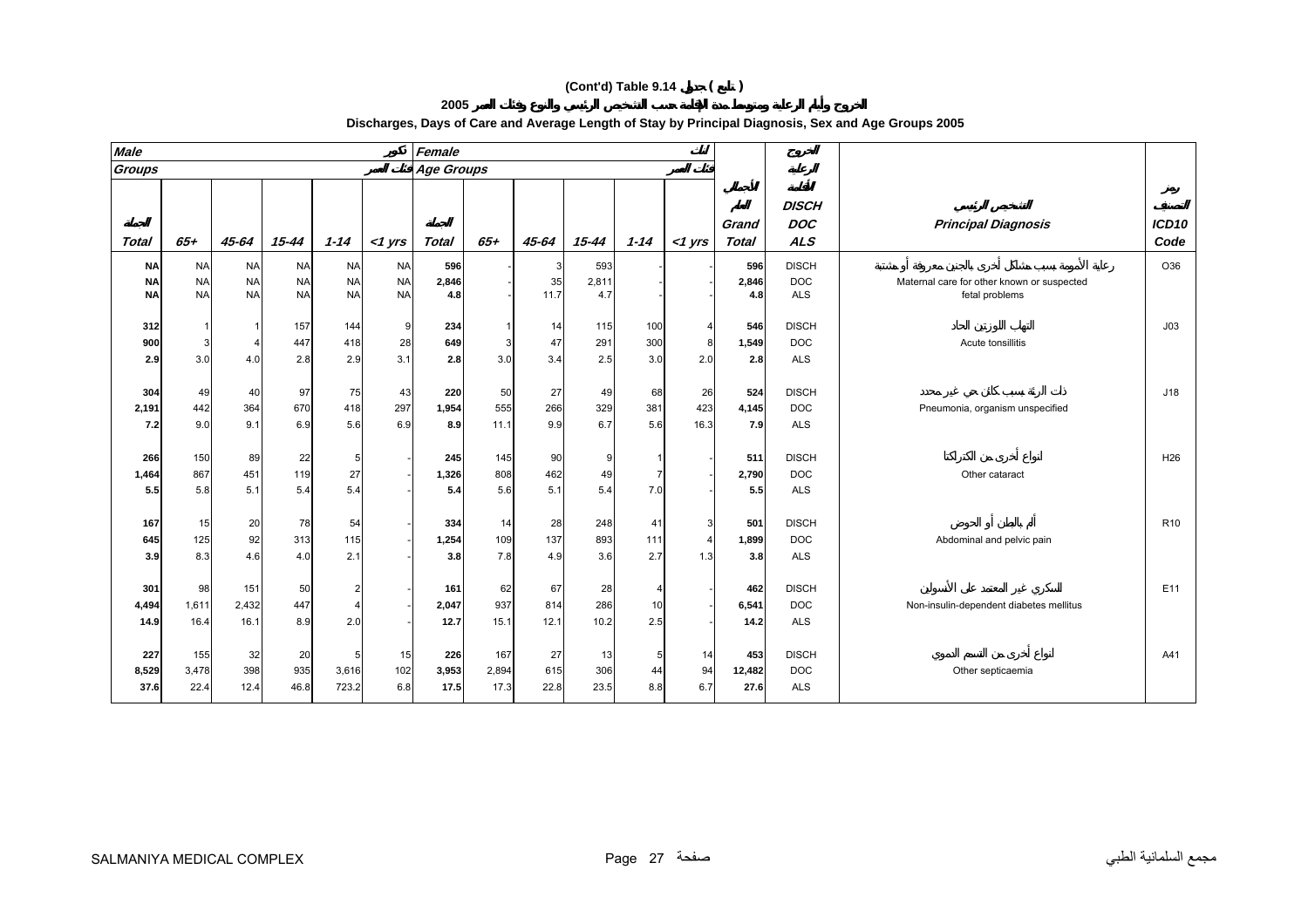**2005** 

| <b>Male</b>       |                              |                  |                  |                  |             | Female              |                  |                   |                   |                |                |                     |                                          |                                                  |                   |
|-------------------|------------------------------|------------------|------------------|------------------|-------------|---------------------|------------------|-------------------|-------------------|----------------|----------------|---------------------|------------------------------------------|--------------------------------------------------|-------------------|
| Groups            |                              |                  |                  |                  |             | <b>Age Groups</b>   |                  |                   |                   |                |                |                     |                                          |                                                  |                   |
|                   |                              |                  |                  |                  |             |                     |                  |                   |                   |                |                | Grand               | <b>DISCH</b><br><b>DOC</b>               | <b>Principal Diagnosis</b>                       | ICD <sub>10</sub> |
| <b>Total</b>      | $65 +$                       | 45-64            | $15 - 44$        | $1 - 14$         | $<$ 1 $Vrs$ | Total               | $65 +$           | $45 - 64$         | 15-44             | $1 - 14$       | $<$ 1 yrs      | Total               | <b>ALS</b>                               |                                                  | Code              |
| 391               | 57                           | 97               | 142              | 52               | 43          | 24                  |                  |                   | $\overline{2}$    | 10             | $\overline{7}$ | 415                 | <b>DISCH</b>                             |                                                  | K40               |
| 1,859             | 402                          | 539              | 702              | 94               | 122         | 79                  |                  | 30                | 16                | 18             | 15             | 1,938               | <b>DOC</b>                               | Inguinal hernia                                  |                   |
| 4.8               | 7.1                          | 5.6              | 4.9              | 1.8              | 2.8         | 3.3                 |                  | 6.0               | 8.0               | 1.8            | 2.1            | 4.7                 | <b>ALS</b>                               |                                                  |                   |
| 119<br>953<br>8.0 | $\overline{4}$<br>83<br>20.8 | 32<br>219<br>6.8 | 68<br>536<br>7.9 | 15<br>115<br>7.7 |             | 285<br>1,653<br>5.8 | 25<br>186<br>7.4 | 101<br>668<br>6.6 | 152<br>751<br>4.9 | 7<br>48<br>6.9 |                | 404<br>2,606<br>6.5 | <b>DISCH</b><br><b>DOC</b><br><b>ALS</b> | Cholelithiasis                                   | K80               |
|                   |                              |                  |                  |                  |             |                     |                  |                   |                   |                |                |                     |                                          |                                                  |                   |
| 337               | 57                           | 181              | 99               |                  |             | 65                  | 34               | 27                | 4                 |                |                | 402                 | <b>DISCH</b>                             |                                                  | 121               |
| 1,897             | 321                          | 1,051            | 525              |                  |             | 372                 | 221              | 134               | 17                |                |                | 2,269               | <b>DOC</b>                               | Acute myocardial infarction                      |                   |
| 5.6               | 5.6                          | 5.8              | 5.3              |                  |             | 5.7                 | 6.5              | 5.0               | 4.3               |                |                | 5.6                 | <b>ALS</b>                               |                                                  |                   |
|                   |                              |                  |                  |                  |             |                     |                  |                   |                   |                |                |                     |                                          |                                                  |                   |
| 227               | 38                           | 123              | 65               |                  |             | 169                 | 74               | 70                | 24                |                |                | 396                 | <b>DISCH</b>                             |                                                  | 110               |
| 841               | 198                          | 405              | 237              | $\mathbf 1$      |             | 616                 | 294              | 238               | 76                | 8              |                | 1,457               | <b>DOC</b>                               | Essential (primary) hypertension                 |                   |
| 3.7               | 5.2                          | 3.3              | 3.6              | 1.0              |             | 3.6                 | 4.0              | 3.4               | 3.2               | 8.0            |                | 3.7                 | <b>ALS</b>                               |                                                  |                   |
|                   |                              |                  |                  |                  |             |                     |                  |                   |                   |                |                |                     |                                          |                                                  |                   |
| 191               | 18                           | 35               | 33               | 77               | 28          | 205                 | 42               | 68                | 46                | 41             | 8              | 396                 | <b>DISCH</b>                             |                                                  | J46               |
| 870               | 106                          | 290              | 126              | 229              | 119         | 925                 | 261              | 284               | 209               | 141            | 30             | 1,795               | <b>DOC</b>                               | Status asthmaticus                               |                   |
| 4.6               | 5.9                          | 8.3              | 3.8              | 3.0              | 4.3         | 4.5                 | 6.2              | 4.2               | 4.5               | 3.4            | 3.8            | 4.5                 | <b>ALS</b>                               |                                                  |                   |
| 198               | $\overline{4}$               | 13               | 23               | 120              | 38          | 156                 |                  | <b>g</b>          |                   | 80             |                | 354                 | <b>DISCH</b>                             |                                                  | Z01               |
| 382               | 39                           | 100              | 52               | 142              | 49          | 320                 |                  | 40                | 19<br>129         | 95             | 46<br>51       | 702                 | <b>DOC</b>                               |                                                  |                   |
| 1.9               | 9.8                          | 7.7              | 2.3              | 1.2              | 1.3         | 2.1                 | 2.5              | 4.4               | 6.8               | 1.2            | 1.1            | 2.0                 | <b>ALS</b>                               | Other special examinations and investigations of |                   |
|                   |                              |                  |                  |                  |             |                     |                  |                   |                   |                |                |                     |                                          | persons without complaint or reported diagnosis  |                   |
|                   |                              |                  |                  |                  |             |                     |                  |                   |                   |                |                |                     |                                          |                                                  |                   |
| 176               | 15                           | 13               | 66               | 51               | 31          | 144                 | 14               | 12                | 54                | 44             | 20             | 320                 | <b>DISCH</b>                             |                                                  | <b>R50</b>        |
| 882               | 66                           | 75               | 373              | 246              | 122         | 761                 | 122              | 49                | 324               | 196            | 70             | 1,643               | <b>DOC</b>                               | Fever of unknown origin                          |                   |
| 5.0               | 4.4                          | 5.8              | 5.7              | 4.8              | 3.9         | 5.3                 | 8.7              | 4.1               | 6.0               | 4.5            | 3.5            | 5.1                 | <b>ALS</b>                               |                                                  |                   |
|                   |                              |                  |                  |                  |             |                     |                  |                   |                   |                |                |                     |                                          |                                                  |                   |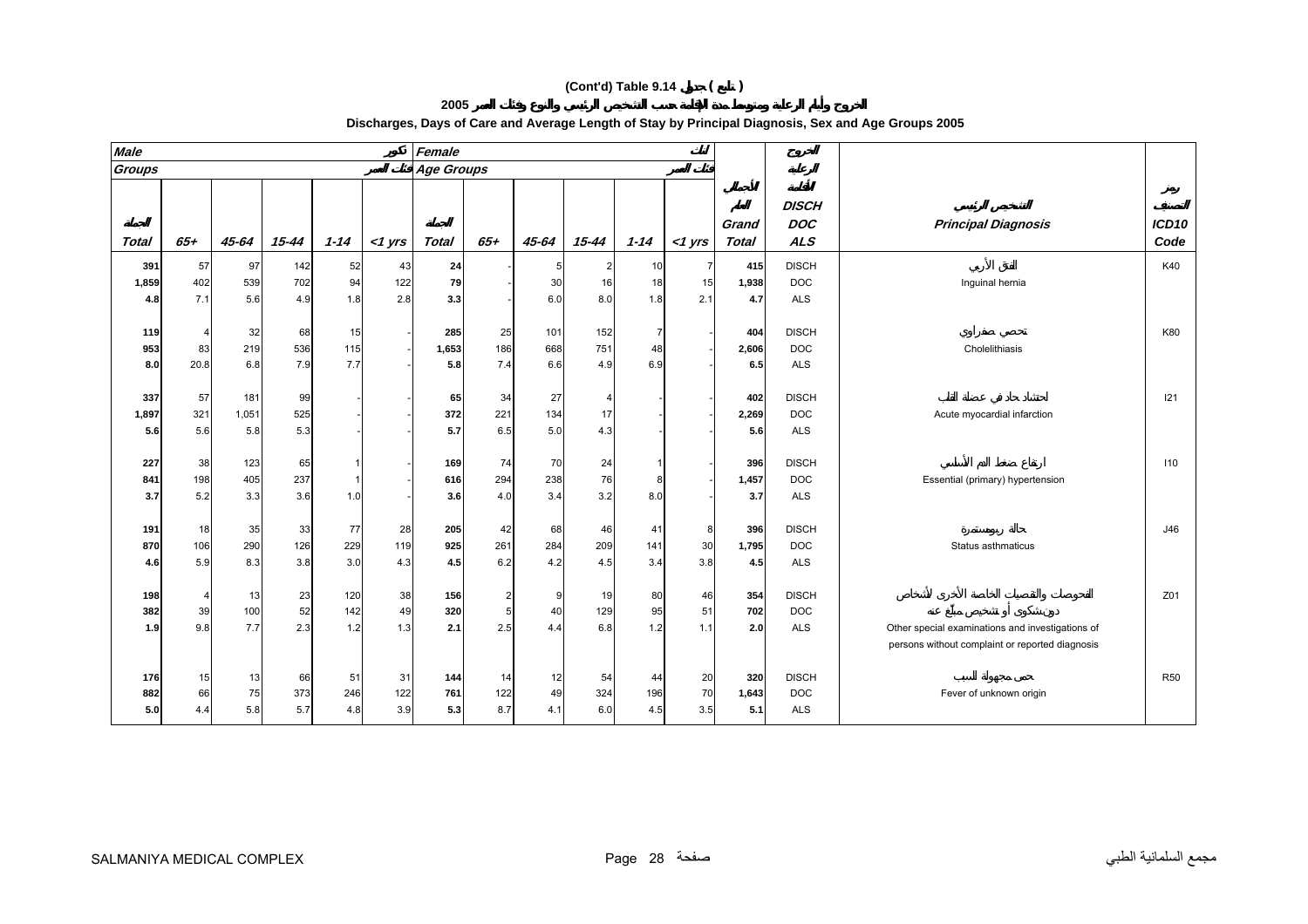**2005 Discharges, Days of Care and Average Length of Stay by Principal Diagnosis, Sex and Age Groups 2005**

| <b>Male</b>  |                |            |           |                |           | Female            |                |           |           |          |              |                |                          |                                                       |                 |
|--------------|----------------|------------|-----------|----------------|-----------|-------------------|----------------|-----------|-----------|----------|--------------|----------------|--------------------------|-------------------------------------------------------|-----------------|
| Groups       |                |            |           |                |           | <b>Age Groups</b> |                |           |           |          |              |                |                          |                                                       |                 |
|              |                |            |           |                |           |                   |                |           |           |          |              |                | <b>DISCH</b>             |                                                       |                 |
| <b>Total</b> | $65 +$         | $45 - 64$  | $15 - 44$ | $1 - 14$       | $<$ 1 yrs | <b>Total</b>      | $65 +$         | $45 - 64$ | $15 - 44$ | $1 - 14$ | $<$ 1 yrs    | Grand<br>Total | <b>DOC</b><br><b>ALS</b> | <b>Principal Diagnosis</b>                            | ICD10<br>Code   |
| 118          | 48             | 14         | 27        | 10             | 19        | 197               | 46             | 43        | 56        | 39       | 13           | 315            | <b>DISCH</b>             |                                                       | N39             |
| 735          | 382            | 81         | 113       | 45             | 114       | 1,255             | 374            | 326       | 300       | 164      | 91           | 1,990          | <b>DOC</b>               | Other disorders of urinary system                     |                 |
| 6.2          | 8.0            | 5.8        | 4.2       | 4.5            | 6.0       | 6.4               | 8.1            | 7.6       | 5.4       | 4.2      | 7.0          | 6.3            | <b>ALS</b>               |                                                       |                 |
|              |                |            |           |                |           |                   |                |           |           |          |              |                |                          |                                                       |                 |
| 182          | 10             | 23         | 90        | 45             | 14        | 126               | $\overline{7}$ | 19        | 80        | 19       | $\mathbf{1}$ | 308            | <b>DISCH</b>             |                                                       | T81             |
| 1,074        | 138            | 192        | 561       | 162            | 21        | 766               | 108            | 180       | 413       | 59       | 6            | 1,840          | <b>DOC</b>               | Complications of procedures, not elsewhere classified |                 |
| 5.9          | 13.8           | 8.3        | 6.2       | 3.6            | 1.5       | 6.1               | 15.4           | 9.5       | 5.2       | 3.1      | 6.0          | 6.0            | <b>ALS</b>               |                                                       |                 |
|              |                |            |           |                |           |                   |                |           |           |          |              |                |                          |                                                       |                 |
| 194          | $\overline{2}$ | 23         | 162       | $\overline{7}$ |           | 112               |                | 8         | 98        | 6        |              | 306            | <b>DISCH</b>             |                                                       | J34             |
| 704          | 9              | 82         | 592       | 21             |           | 377               |                | 28        | 334       | 15       |              | 1,081          | <b>DOC</b>               | Other disorders of nose and nasal sinuses             |                 |
| 3.6          | 4.5            | 3.6        | 3.7       | 3.0            |           | 3.4               |                | 3.5       | 3.4       | 2.5      |              | 3.5            | <b>ALS</b>               |                                                       |                 |
|              |                |            |           |                |           |                   |                |           |           |          |              |                |                          |                                                       |                 |
| 154          | 97<br>545      | 48         | 9         |                |           | 147               | 96<br>759      | 47<br>267 | 4         |          |              | 301            | <b>DISCH</b>             |                                                       | 111             |
| 860<br>5.6   | 5.6            | 275<br>5.7 | 40<br>4.4 |                |           | 1,060<br>7.2      | 7.9            | 5.7       | 34<br>8.5 |          |              | 1,920<br>6.4   | <b>DOC</b><br><b>ALS</b> | Hypertensive heart disease                            |                 |
|              |                |            |           |                |           |                   |                |           |           |          |              |                |                          |                                                       |                 |
| <b>NA</b>    | <b>NA</b>      | <b>NA</b>  | <b>NA</b> | <b>NA</b>      | <b>NA</b> | 296               |                |           | 296       |          |              | 296            | <b>DISCH</b>             |                                                       | O <sub>23</sub> |
| <b>NA</b>    | <b>NA</b>      | <b>NA</b>  | <b>NA</b> | <b>NA</b>      | <b>NA</b> | 1,111             |                |           | 1,111     |          |              | 1,111          | <b>DOC</b>               | Infections of genitourinary tract in pregnancy        |                 |
| <b>NA</b>    | <b>NA</b>      | <b>NA</b>  | <b>NA</b> | <b>NA</b>      | <b>NA</b> | 3.8               |                |           | 3.8       |          |              | 3.8            | <b>ALS</b>               |                                                       |                 |
|              |                |            |           |                |           |                   |                |           |           |          |              |                |                          |                                                       |                 |
| 228          | 10             | 68         | 147       | 3              |           | 67                |                | 32        | 29        | 3        |              | 295            | <b>DISCH</b>             |                                                       | N20             |
| 1,137        | 67             | 401        | 657       | 12             |           | 382               | 31             | 201       | 138       | 12       |              | 1,519          | <b>DOC</b>               | Calculus of kidney and ureter                         |                 |
| 5.0          | 6.7            | 5.9        | 4.5       | 4.0            |           | 5.7               | 10.3           | 6.3       | 4.8       | 4.0      |              | 5.1            | <b>ALS</b>               |                                                       |                 |
|              |                |            |           |                |           |                   |                |           |           |          |              |                |                          |                                                       |                 |
| <b>NA</b>    | <b>NA</b>      | <b>NA</b>  | <b>NA</b> | <b>NA</b>      | <b>NA</b> | 292               |                |           | 292       |          |              | 292            | <b>DISCH</b>             |                                                       | O20             |
| <b>NA</b>    | <b>NA</b>      | <b>NA</b>  | <b>NA</b> | <b>NA</b>      | <b>NA</b> | 1,350             |                |           | 1,350     |          |              | 1,350          | <b>DOC</b>               | Haemorrhage in early pregnancy                        |                 |
| <b>NA</b>    | <b>NA</b>      | <b>NA</b>  | <b>NA</b> | <b>NA</b>      | <b>NA</b> | 4.6               |                |           | 4.6       |          |              | 4.6            | <b>ALS</b>               |                                                       |                 |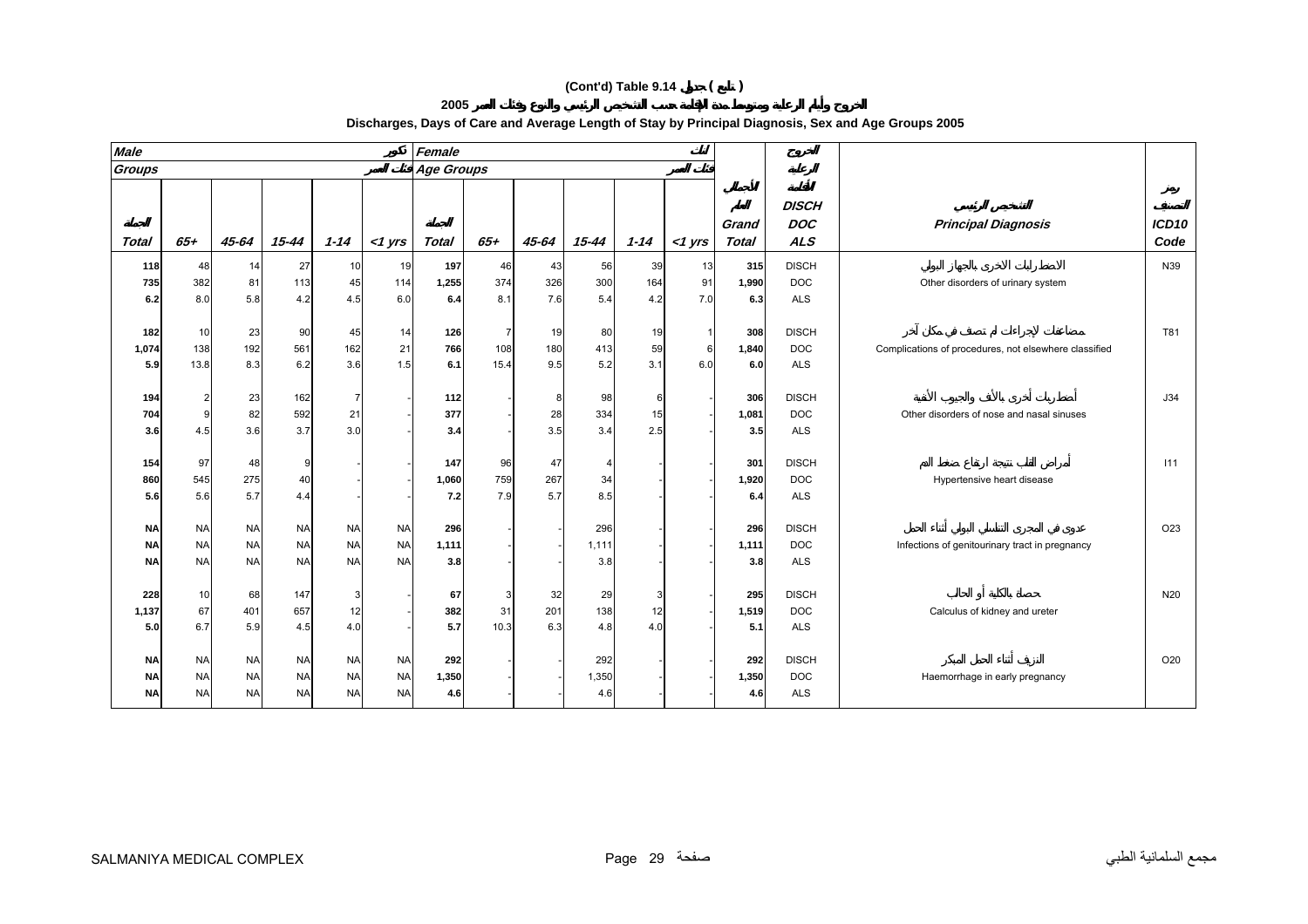| <b>Male</b>  |                |           |           |                       |                | Female            |        |       |                |                |                |                |                                          |                                             |                           |
|--------------|----------------|-----------|-----------|-----------------------|----------------|-------------------|--------|-------|----------------|----------------|----------------|----------------|------------------------------------------|---------------------------------------------|---------------------------|
| Groups       |                |           |           |                       |                | <b>Age Groups</b> |        |       |                |                |                |                |                                          |                                             |                           |
| <b>Total</b> | $65 +$         | $45 - 64$ | $15 - 44$ | $1 - 14$              | $<$ 1 yrs      | <b>Total</b>      | $65 +$ | 45-64 | 15-44          | $1 - 14$       | $<$ 1 yrs      | Grand<br>Total | <b>DISCH</b><br><b>DOC</b><br><b>ALS</b> | <b>Principal Diagnosis</b>                  | ICD <sub>10</sub><br>Code |
| 152          | 17             | 39        | 51        | 42                    | 3              | 120               | 27     | 22    | 39             | 31             |                | 272            | <b>DISCH</b>                             |                                             | K29                       |
| 569          | 77             | 250       | 133       | 102                   | $\overline{7}$ | 414               | 117    | 107   | 105            | 84             |                | 983            | <b>DOC</b>                               | Gastritis and duodenitis                    |                           |
| 3.7          | 4.5            | 6.4       | 2.6       | 2.4                   | 2.3            | 3.5               | 4.3    | 4.9   | 2.7            | 2.7            | 1.0            | 3.6            | <b>ALS</b>                               |                                             |                           |
|              |                |           |           |                       |                |                   |        |       |                |                |                |                |                                          |                                             |                           |
| 133          | 18             | 33        | 78        | $\boldsymbol{\Delta}$ |                | 139               | 20     | 65    | 51             | 3              |                | 272            | <b>DISCH</b>                             |                                             | M54                       |
| 774          | 145            | 163       | 443       | 23                    |                | 942               | 211    | 457   | 257            | 17             |                | 1,716          | <b>DOC</b>                               | Dorsalgia                                   |                           |
| 5.8          | 8.1            | 4.9       | 5.7       | 5.8                   |                | 6.8               | 10.6   | 7.0   | 5.0            | 5.7            |                | 6.3            | <b>ALS</b>                               |                                             |                           |
|              |                |           |           |                       |                |                   |        |       |                |                |                |                |                                          |                                             |                           |
| 205          | $\overline{7}$ | 24        | 146       | 28                    |                | 65                | 6      | 18    | 35             | 6              |                | 270            | <b>DISCH</b>                             |                                             | S82                       |
| 1,668        | 83             | 315       | 1,183     | 87                    |                | 506               | 62     | 151   | 269            | 24             |                | 2,174          | <b>DOC</b>                               | Fracture of lower leg, including ankle      |                           |
| 8.1          | 11.9           | 13.1      | 8.1       | 3.1                   |                | 7.8               | 10.3   | 8.4   | 7.7            | 4.0            |                | 8.1            | <b>ALS</b>                               |                                             |                           |
|              |                |           |           |                       |                |                   |        |       |                |                |                |                |                                          |                                             |                           |
| 128          | 49             | 63        | 16        |                       |                | 135               | 62     | 48    | 25             |                |                | 263            | <b>DISCH</b>                             |                                             | 112                       |
| 1,359        | 606            | 619       | 134       |                       |                | 1,158             | 628    | 384   | 146            |                |                | 2,517          | <b>DOC</b>                               | Hypertensive renal disease                  |                           |
| 10.6         | 12.4           | 9.8       | 8.4       |                       |                | 8.6               | 10.1   | 8.0   | 5.8            |                |                | 9.6            | <b>ALS</b>                               |                                             |                           |
|              |                |           |           |                       |                |                   |        |       |                |                |                |                |                                          |                                             |                           |
| <b>NA</b>    | <b>NA</b>      | <b>NA</b> | <b>NA</b> | <b>NA</b>             | <b>NA</b>      | 259               |        | 6     | 253            |                |                | 259            | <b>DISCH</b>                             |                                             | O16                       |
| <b>NA</b>    | <b>NA</b>      | <b>NA</b> | <b>NA</b> | <b>NA</b>             | <b>NA</b>      | 1,157             |        | 30    | 1,127          |                |                | 1,157          | <b>DOC</b>                               | Unspecified maternal hypertension           |                           |
| <b>NA</b>    | <b>NA</b>      | <b>NA</b> | <b>NA</b> | <b>NA</b>             | <b>NA</b>      | 4.5               |        | 5.0   | 4.5            |                |                | 4.5            | <b>ALS</b>                               |                                             |                           |
|              |                |           |           |                       |                |                   |        |       |                |                |                |                |                                          |                                             |                           |
| 173          | 125            | 43        | 3         |                       | -1             | 70                | 51     | 15    |                | $\overline{2}$ | $\overline{2}$ | 243            | <b>DISCH</b>                             |                                             | J44                       |
| 1,305        | 926            | 336       | 10        | 3                     | 30             | 831               | 662    | 138   |                | 13             | 18             | 2,136          | <b>DOC</b>                               | Other chronic obstructive pulmonary disease |                           |
| 7.5          | 7.4            | 7.8       | 3.3       | 3.0                   | 30.0           | 11.9              | 13.0   | 9.2   |                | 6.5            | 9.0            | 8.8            | <b>ALS</b>                               |                                             |                           |
|              |                |           |           |                       |                |                   |        |       |                |                |                |                |                                          |                                             |                           |
| 238          |                | 3         | 233       |                       |                | 3                 |        |       | $\overline{2}$ |                |                | 241            | <b>DISCH</b>                             |                                             | M23                       |
| 911          |                | 10        | 897       |                       | 3              | 28                |        | 18    | 10             |                |                | 939            | <b>DOC</b>                               | Internal derangement of knee                |                           |
| 3.8          |                | 3.3       | 3.8       | 1.0                   | 3.0            | 9.3               |        | 18.0  | 5.0            |                |                | 3.9            | <b>ALS</b>                               |                                             |                           |

#### **Discharges, Days of Care and Average Length of Stay by Principal Diagnosis, Sex and Age Groups 2005**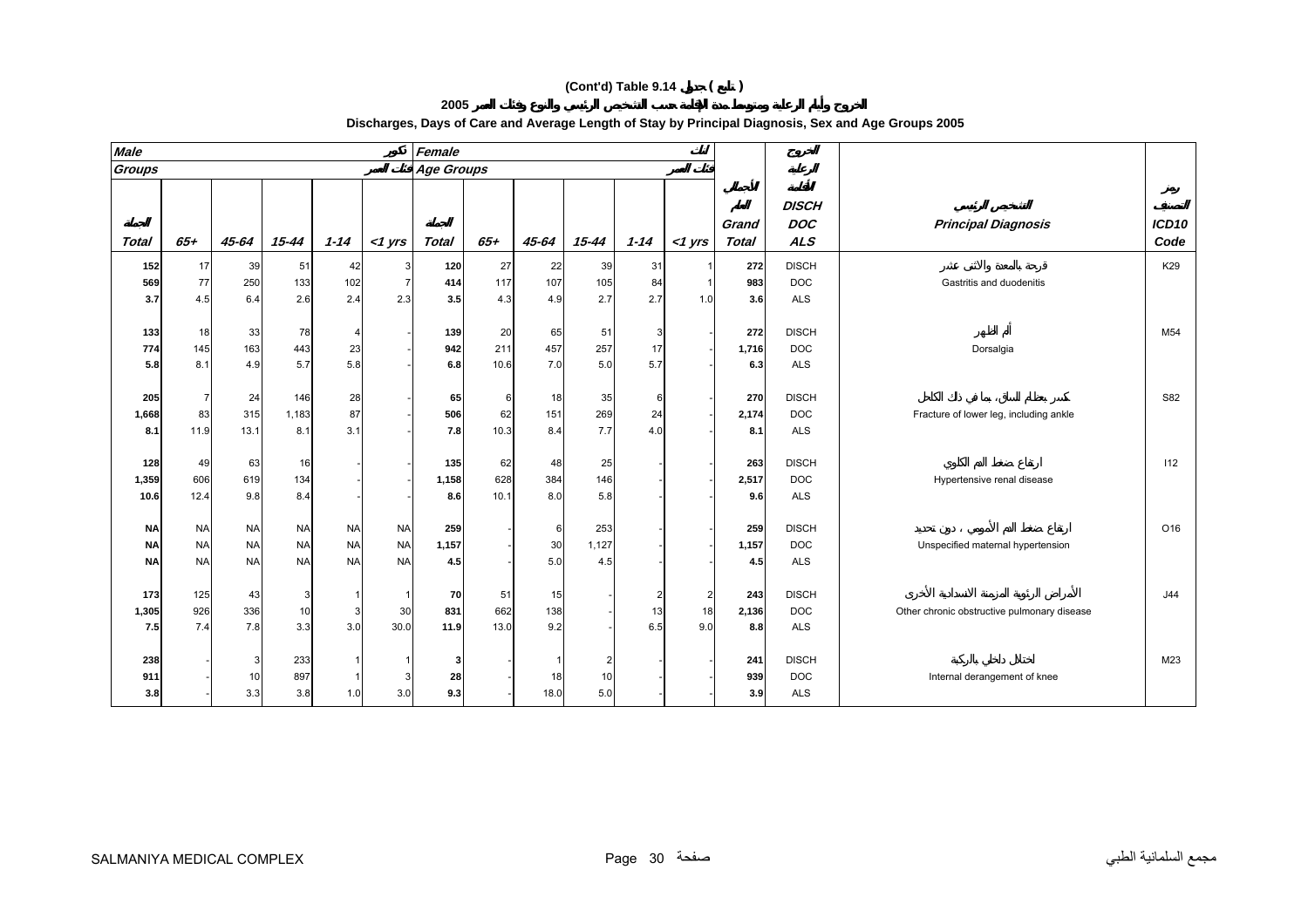**2005** 

| <b>Male</b>   |                         |           |           |           |           | Female            |       |       |           |          |                |                       |                                          |                                       |               |
|---------------|-------------------------|-----------|-----------|-----------|-----------|-------------------|-------|-------|-----------|----------|----------------|-----------------------|------------------------------------------|---------------------------------------|---------------|
| <b>Groups</b> |                         |           |           |           |           | <b>Age Groups</b> |       |       |           |          |                |                       |                                          |                                       |               |
| <b>Total</b>  | $65+$                   | 45-64     | 15-44     | $1 - 14$  | $<$ 1 yrs | <b>Total</b>      | $65+$ | 45-64 | $15 - 44$ | $1 - 14$ | $<$ 1 yrs      | Grand<br><b>Total</b> | <b>DISCH</b><br><b>DOC</b><br><b>ALS</b> | <b>Principal Diagnosis</b>            | ICD10<br>Code |
| 143           | 61                      | 15        | 41        | 26        |           | 94                | 77    |       | 5         | 5        |                | 237                   | <b>DISCH</b>                             |                                       | <b>S72</b>    |
| 2,127         | 934                     | 264       | 583       | 346       |           | 1,340             | 1,131 | 81    | 75        | 53       |                | 3,467                 | <b>DOC</b>                               | Fracture of femur                     |               |
| 14.9          | 15.3                    | 17.6      | 14.2      | 13.3      |           | 14.3              | 14.7  | 11.6  | 15.0      | 10.6     |                | 14.6                  | <b>ALS</b>                               |                                       |               |
|               |                         |           |           |           |           |                   |       |       |           |          |                |                       |                                          |                                       |               |
| 131           | $\overline{\mathbf{4}}$ | 12        | 26        | 69        | 20        | 100               | 6     | 6     | 16        | 56       | 16             | 231                   | <b>DISCH</b>                             |                                       | <b>R56</b>    |
| 364           | 12                      | 32        | 70        | 186       | 64        | 390               | 109   | 18    | 66        | 144      | 53             | 754                   | <b>DOC</b>                               | Convulsions, not elsewhere classified |               |
| 2.8           | 3.0                     | 2.7       | 2.7       | 2.7       | 3.2       | 3.9               | 18.2  | 3.0   | 4.1       | 2.6      | 3.3            | 3.3                   | <b>ALS</b>                               |                                       |               |
|               |                         |           |           |           |           |                   |       |       |           |          |                |                       |                                          |                                       |               |
| 167           | 16                      | 44        | 107       |           |           | 60                | 6     | 19    | 35        |          |                | 227                   | <b>DISCH</b>                             |                                       | 184           |
| 1,106         | 141                     | 325       | 640       |           |           | 387               | 48    | 150   | 189       |          |                | 1,493                 | <b>DOC</b>                               | Haemorrhoids                          |               |
| 6.6           | 8.8                     | 7.4       | 6.0       |           |           | 6.5               | 8.0   | 7.9   | 5.4       |          |                | 6.6                   | <b>ALS</b>                               |                                       |               |
|               |                         |           |           |           |           |                   |       |       |           |          |                |                       |                                          |                                       |               |
| 112           | 34                      | 20        | 44        |           |           | 114               | 49    | 22    | 36        |          |                | 226                   | <b>DISCH</b>                             |                                       | <b>J98</b>    |
| 1,224         | 324                     | 200       | 306       | 52        | 342       | 960               | 310   | 341   | 231       |          | 70             | 2,184                 | <b>DOC</b>                               | Other respiratory disorders           |               |
| 10.9          | 9.5                     | 10.0      | 7.0       | 10.4      | 38.0      | 8.4               | 6.3   | 15.5  | 6.4       | 2.7      | 17.5           | 9.7                   | <b>ALS</b>                               |                                       |               |
|               |                         |           |           |           |           |                   |       |       |           |          |                |                       |                                          |                                       |               |
| 123           | 3                       | 15        | 54        | 36        | 15        | 91                |       | 9     | 45        | 28       | $\overline{7}$ | 214                   | <b>DISCH</b>                             |                                       | E10           |
| 685           | 10                      | 104       | 263       | 193       | 115       | 439               | 24    | 54    | 198       | 116      | 47             | 1,124                 | <b>DOC</b>                               | Insulin-dependent diabetes mellitus   |               |
| 5.6           | 3.3                     | 6.9       | 4.9       | 5.4       | 7.7       | 4.8               | 12.0  | 6.0   | 4.4       | 4.1      | 6.7            | 5.3                   | <b>ALS</b>                               |                                       |               |
|               |                         |           |           |           |           |                   |       |       |           |          |                |                       |                                          |                                       |               |
| <b>NA</b>     | <b>NA</b>               | <b>NA</b> | <b>NA</b> | <b>NA</b> | <b>NA</b> | 214               |       | 6     | 208       |          |                | 214                   | <b>DISCH</b>                             |                                       | O02           |
| <b>NA</b>     | <b>NA</b>               | <b>NA</b> | <b>NA</b> | <b>NA</b> | <b>NA</b> | 594               |       | 27    | 567       |          |                | 594                   | <b>DOC</b>                               | Other abnormal products of conception |               |
| <b>NA</b>     | <b>NA</b>               | <b>NA</b> | <b>NA</b> | <b>NA</b> | <b>NA</b> | 2.8               |       | 4.5   | 2.7       |          |                | 2.8                   | <b>ALS</b>                               |                                       |               |
|               |                         |           |           |           |           |                   |       |       |           |          |                |                       |                                          |                                       |               |
| 121           | 12                      | 26        | 59        | 24        |           | 89                | 12    | 23    | 25        | 28       |                | 210                   | <b>DISCH</b>                             |                                       | L03           |
| 557           | 58                      | 144       | 285       | 70        |           | 521               | 101   | 209   | 125       | 83       | 3              | 1,078                 | <b>DOC</b>                               | Cellulitis                            |               |
| 4.6           | 4.8                     | 5.5       | 4.8       | 2.9       |           | 5.9               | 8.4   | 9.1   | 5.0       | 3.0      | 3.0            | 5.1                   | <b>ALS</b>                               |                                       |               |
|               |                         |           |           |           |           |                   |       |       |           |          |                |                       |                                          |                                       |               |

**Discharges, Days of Care and Average Length of Stay by Principal Diagnosis, Sex and Age Groups 2005**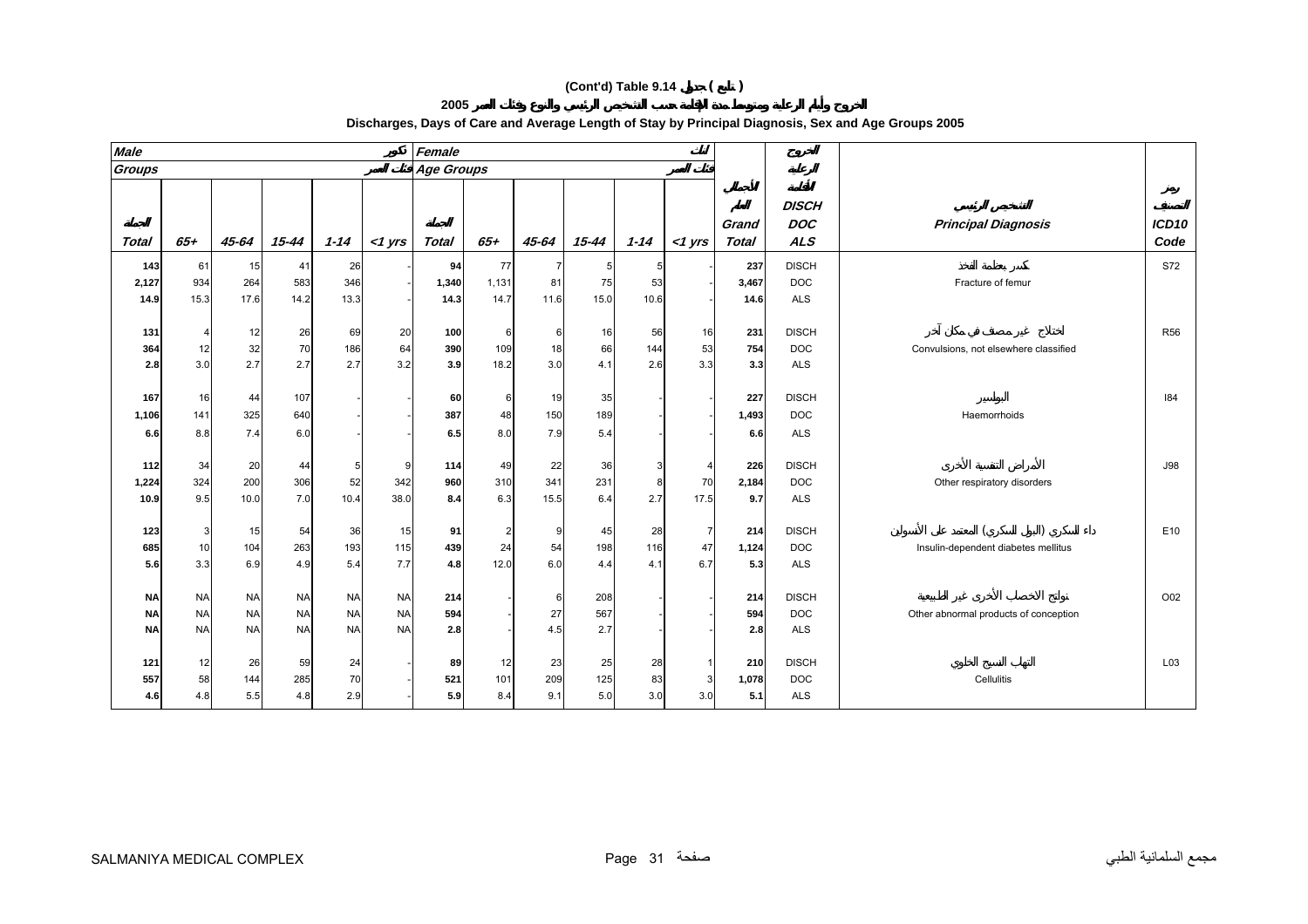#### **Male Female Groups Age Groups DISCHGrand DOC Principal Diagnosis** *ICD10* **Total 65+ 45-64 15-44 1-14 <1 yrs Total 65+ 45-64 15-44 1-14 <1 yrs Total ALS** *Code* **129** 41 33 43 10 2 **80** 40 10 30 - - **209** DISCH K92 **684** 340 178 129 33 4 **451** 259 27 165 - - **1,135** DOC Other diseases of digestive system **5.3** 8.3 5.4 3.0 3.3 2.0 **5.6** 6.5 2.7 5.5 - - **5.4** ALS **105** 28 37 39 1 - **96** 50 40 6 - - **201** DISCH I48 **510**0 214 166 127 3 - **557** 294 238 25 - **1,067** DOC Matrial fibrillation and flutter that i **4.9** 7.6 4.5 3.3 3.0 - **5.8** 5.9 6.0 4.2 - - **5.3** ALS **134** 10 32 65 23 4 **67** 2 19 28 18 - **201** DISCH L02 **737** 80 203 318 125 11 **366** 11 120 160 75 - **1,103** DOC Cutaneous abscess, furuncle and carbuncle **5.5** 8.0 6.3 4.9 5.4 2.8 **5.5** 5.5 6.3 5.7 4.2 - **5.5** ALS **NA** NA NA NA NA NA **199** 6 99 93 - 1 **199** DISCH N93 **NA** NA NA NA NA NA **799** 29 429 340 - 1 **799** DOC Other abnormal uterine and vaginal bleeding **NA**NA NA NA NA NA **4.0** 4.8 4.3 3.7 - 1.0 **4.0** ALS

**Discharges, Days of Care and Average Length of Stay by Principal Diagnosis, Sex and Age Groups 2005**

**1**

**25**

**25.0**

**NA**

**NA**

**NA**

**139**

**743**

**5.3**

1---- **197** 31 102 64 - - **198** DISCH C50

NA NA NA NA NA **197** 1 83 108 5 - **197** DISCH N92

5 30 101 3 - **57** 3 17 36 - 1 **196** DISCH K60

NA NA NA NA NA **718** 3 328 363 24 - **718** DOC Excessive, frequent and irregular menstruation

34 165 536 8 - **311** 24 103 180 - 4 **1,054** DOC Fissure and fistula of anal and rectal regions

25 - - - - **2,425** 432 1,250 743 - - **2,450** DOC Malignant neoplasm of breast

25.0 ---- **12.3** 13.9 12.3 11.6 - - **12.4** ALS

**2005** 

NA NA NA NA NA **3.6** 3.0 4.0 3.4 4.8 - **3.6** ALS

6.8 5.5 5.3 2.7 - **5.5** 8.0 6.1 5.0 - 4.0 **5.4** ALS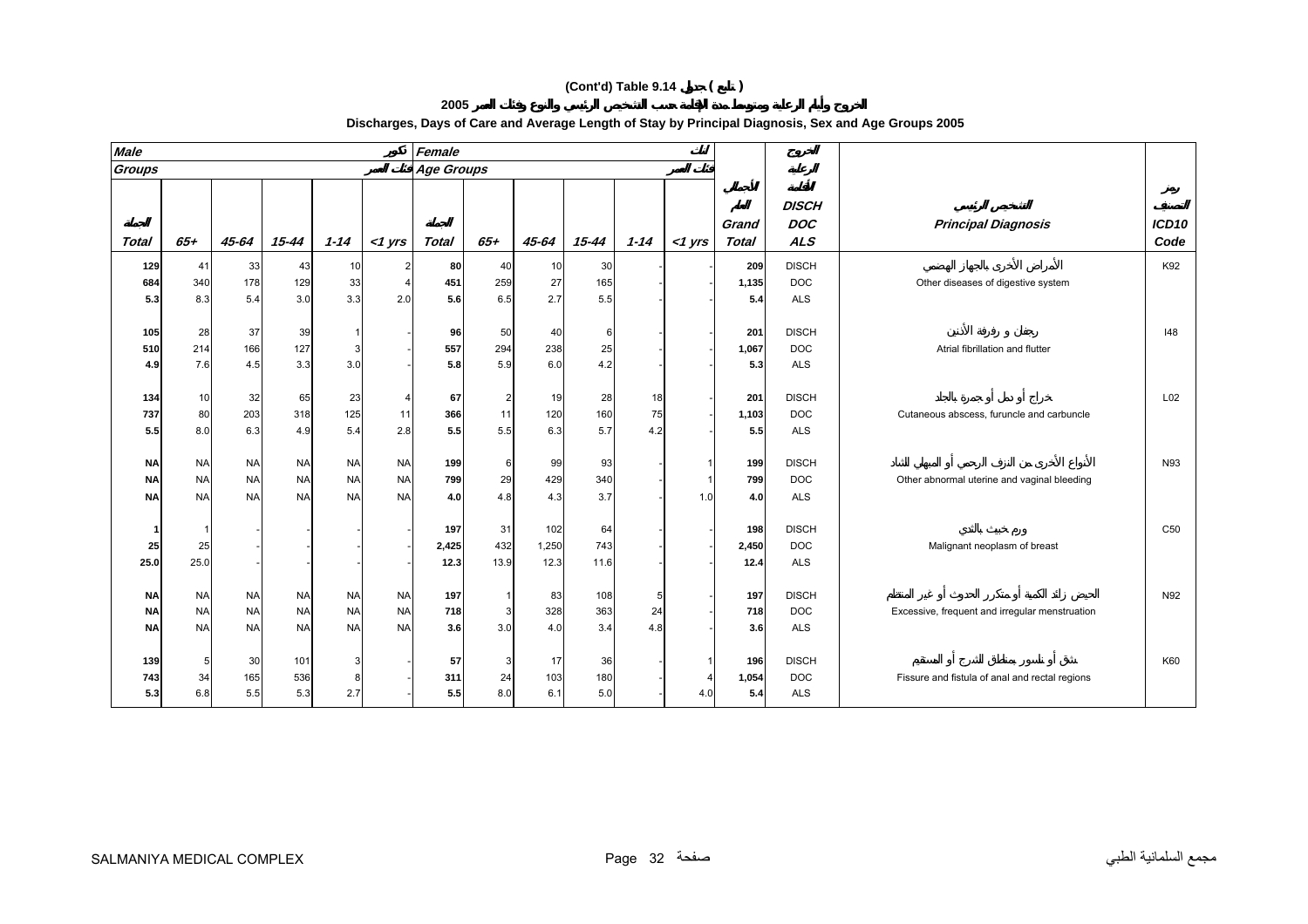| <b>Male</b>                         |                                     |                                     |                                     |                                     |                                      | Female              |                  |                  |                   |                  |                 |                       |                                          |                                                                                |                           |
|-------------------------------------|-------------------------------------|-------------------------------------|-------------------------------------|-------------------------------------|--------------------------------------|---------------------|------------------|------------------|-------------------|------------------|-----------------|-----------------------|------------------------------------------|--------------------------------------------------------------------------------|---------------------------|
| Groups                              |                                     |                                     |                                     |                                     |                                      | <b>Age Groups</b>   |                  |                  |                   |                  |                 |                       |                                          |                                                                                |                           |
| Total                               | $65+$                               | $45 - 64$                           | $15 - 44$                           | $1 - 14$                            | $<$ 1 $Vrs$                          | <b>Total</b>        | $65+$            | 45-64            | $15 - 44$         | $1 - 14$         | $<$ 1 $Vrs$     | Grand<br><b>Total</b> | <b>DISCH</b><br><b>DOC</b><br><b>ALS</b> | <b>Principal Diagnosis</b>                                                     | ICD <sub>10</sub><br>Code |
| 101<br>320<br>3.2                   | 3<br>11<br>3.7                      | $\overline{2}$<br>10<br>5.0         | 18<br>51<br>2.8                     | 54<br>181<br>3.4                    | 24<br>67<br>2.8                      | 93<br>252<br>2.7    | 3<br>12<br>4.0   | 6<br>2.0         | 12<br>33<br>2.8   | 45<br>128<br>2.8 | 30<br>73<br>2.4 | 194<br>572<br>2.9     | <b>DISCH</b><br><b>DOC</b><br><b>ALS</b> | Acute upper respiratory infections of<br>multiple and unspecified sites        | J06                       |
| 93<br>581<br>6.2                    | 28<br>231<br>8.3                    | 31<br>178<br>5.7                    | 33<br>167<br>5.1                    | -5<br>5.0                           |                                      | 94<br>608<br>6.5    | 32<br>233<br>7.3 | 38<br>187<br>4.9 | 20<br>164<br>8.2  | 24<br>6.0        |                 | 187<br>1,189<br>6.4   | <b>DISCH</b><br><b>DOC</b><br><b>ALS</b> | Unspecified diabetes mellitus                                                  | E14                       |
| 153<br>632<br>4.1                   |                                     | $\overline{4}$<br>35<br>8.8         | 111<br>508<br>4.6                   | 36<br>87<br>2.4                     | $\mathbf 2$<br>$\overline{2}$<br>1.0 | 34<br>147<br>4.3    | 3<br>3.0         | 9<br>3.0         | 22<br>119<br>5.4  | 12<br>2.0        | 2<br>2.0        | 187<br>779<br>4.2     | <b>DISCH</b><br><b>DOC</b><br><b>ALS</b> | Fracture of skull and facial bones                                             | S <sub>02</sub>           |
| <b>NA</b><br><b>NA</b><br><b>NA</b> | <b>NA</b><br><b>NA</b><br><b>NA</b> | <b>NA</b><br><b>NA</b><br><b>NA</b> | <b>NA</b><br><b>NA</b><br><b>NA</b> | <b>NA</b><br><b>NA</b><br><b>NA</b> | <b>NA</b><br><b>NA</b><br><b>NA</b>  | 180<br>952<br>5.3   |                  | 2<br>22<br>11.0  | 178<br>930<br>5.2 |                  |                 | 180<br>952<br>5.3     | <b>DISCH</b><br><b>DOC</b><br><b>ALS</b> | Diabetes mellitus in pregnancy                                                 | O24                       |
| 116<br>2,389<br>20.6                | 10<br>99<br>9.9                     | 27<br>822<br>30.4                   | 79<br>1,468<br>18.6                 |                                     |                                      | 61<br>1,141<br>18.7 | 13<br>4.3        | 144<br>20.6      | 50<br>970<br>19.4 |                  | 14<br>14.0      | 177<br>3,530<br>19.9  | <b>DISCH</b><br><b>DOC</b><br><b>ALS</b> | Respiratory tuberculosis, not confirmed<br>bacteriologically or histologically | A16                       |
| <b>NA</b><br><b>NA</b><br><b>NA</b> | <b>NA</b><br><b>NA</b><br><b>NA</b> | <b>NA</b><br><b>NA</b><br><b>NA</b> | <b>NA</b><br><b>NA</b><br><b>NA</b> | <b>NA</b><br><b>NA</b><br><b>NA</b> | <b>NA</b><br><b>NA</b><br><b>NA</b>  | 177<br>504<br>2.8   |                  |                  | 177<br>504<br>2.8 |                  |                 | 177<br>504<br>2.8     | <b>DISCH</b><br><b>DOC</b><br><b>ALS</b> | False labour                                                                   | O47                       |
| 102<br>812<br>8.0                   | $\overline{7}$<br>98<br>14.0        | 40<br>320<br>8.0                    | 55<br>394<br>7.2                    |                                     |                                      | 69<br>555<br>8.0    | 39<br>19.5       | 32<br>315<br>9.8 | 35<br>201<br>5.7  |                  |                 | 171<br>1,367<br>8.0   | <b>DISCH</b><br><b>DOC</b><br><b>ALS</b> | Other intervertebral disc disorders                                            | M51                       |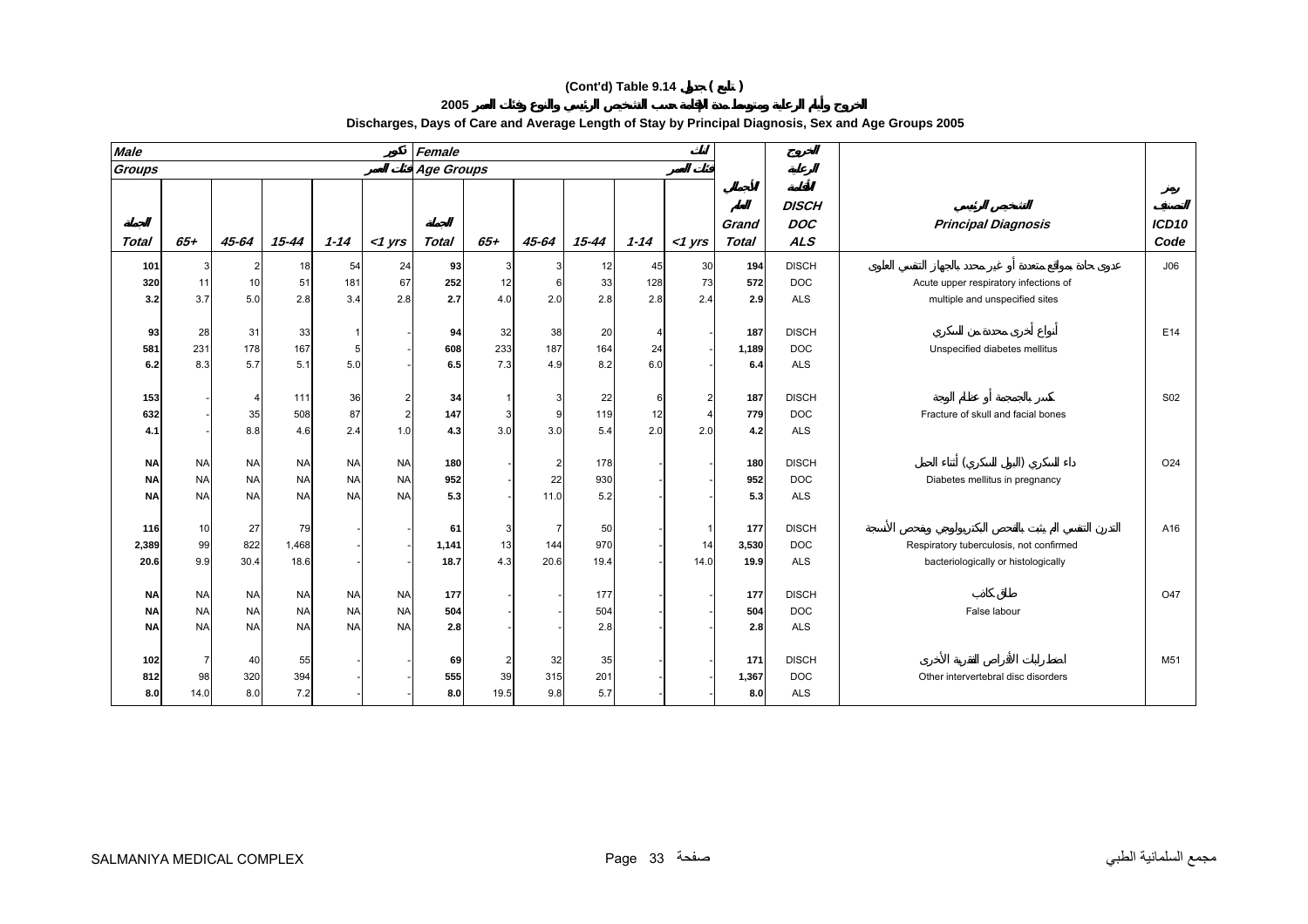# **Female 2005 Discharges, Days of Care and Average Length of Stay by Principal Diagnosis, Sex and Age Groups 2005**

| Groups                              |                                     |                                     |                                     |                                     |                                     | <b>Age Groups</b>   |                   |                  |                       |                 |           |                       |                                          |                                                                          |                 |
|-------------------------------------|-------------------------------------|-------------------------------------|-------------------------------------|-------------------------------------|-------------------------------------|---------------------|-------------------|------------------|-----------------------|-----------------|-----------|-----------------------|------------------------------------------|--------------------------------------------------------------------------|-----------------|
| <b>Total</b>                        | $65 +$                              | $45 - 64$                           | $15 - 44$                           | $1 - 14$                            | $<$ 1 yrs                           | <b>Total</b>        | $65 +$            | 45-64            | 15-44                 | $1 - 14$        | $<$ 1 yrs | Grand<br><b>Total</b> | <b>DISCH</b><br><b>DOC</b><br><b>ALS</b> | <b>Principal Diagnosis</b>                                               | ICD10<br>Code   |
| 108<br>336<br>3.1                   | 3<br>16<br>5.3                      | 27<br>83<br>3.1                     | 78<br>237<br>3.0                    |                                     |                                     | 61<br>302<br>5.0    | 3<br>17<br>5.7    | 17<br>101<br>5.9 | 39<br>180<br>4.6      | 2.0             |           | 169<br>638<br>3.8     | <b>DISCH</b><br><b>DOC</b><br><b>ALS</b> | Unspecified renal colic                                                  | N <sub>23</sub> |
| <b>NA</b><br><b>NA</b><br><b>NA</b> | <b>NA</b><br><b>NA</b><br><b>NA</b> | <b>NA</b><br><b>NA</b><br><b>NA</b> | <b>NA</b><br><b>NA</b><br><b>NA</b> | <b>NA</b><br><b>NA</b><br><b>NA</b> | <b>NA</b><br><b>NA</b><br><b>NA</b> | 165<br>847<br>5.1   | 6<br>6.0          | 12<br>81<br>6.8  | 146<br>723<br>5.0     | 37<br>6.2       |           | 165<br>847<br>5.1     | <b>DISCH</b><br><b>DOC</b><br><b>ALS</b> | Noninflammatory disorders of ovary, fallopian<br>tube and broad ligament | N83             |
| 99<br>301<br>3.0                    | 5<br>18<br>3.6                      | 6<br>20<br>3.3                      | 60<br>200<br>3.3                    | 27<br>62<br>2.3                     | 1<br>$\mathbf{1}$<br>1.0            | 65<br>239<br>3.7    | 43<br>10.8        | 17<br>3.4        | 32<br>117<br>3.7      | 23<br>58<br>2.5 | 4.0       | 164<br>540<br>3.3     | <b>DISCH</b><br><b>DOC</b><br><b>ALS</b> | Epilepsy                                                                 | G40             |
| 97<br>781<br>8.1                    | 36<br>281<br>7.8                    | 45<br>405<br>9.0                    | 16<br>95<br>5.9                     |                                     |                                     | 64<br>1,156<br>18.1 | 39<br>964<br>24.7 | 20<br>127<br>6.4 | 5<br>65<br>13.0       |                 |           | 161<br>1,937<br>12.0  | <b>DISCH</b><br><b>DOC</b><br><b>ALS</b> | Stroke, not specified as haemorrhage or infarction                       | 164             |
| 125<br>567<br>4.5                   | $\vert$ 1<br>$\mathbf{3}$<br>3.0    | 17<br>101<br>5.9                    | 75<br>391<br>5.2                    | 32<br>72<br>2.3                     |                                     | 30<br>175<br>5.8    | 18<br>3.6         | 4<br>31<br>7.8   | 16<br>107<br>6.7      | 19<br>3.8       |           | 155<br>742<br>4.8     | <b>DISCH</b><br><b>DOC</b><br><b>ALS</b> | Fracture of forearm                                                      | S52             |
| <b>NA</b><br><b>NA</b><br><b>NA</b> | <b>NA</b><br><b>NA</b><br><b>NA</b> | <b>NA</b><br><b>NA</b><br><b>NA</b> | <b>NA</b><br><b>NA</b><br><b>NA</b> | <b>NA</b><br><b>NA</b><br><b>NA</b> | <b>NA</b><br><b>NA</b><br><b>NA</b> | 151<br>795<br>5.3   |                   |                  | 151<br>795<br>5.3     |                 |           | 151<br>795<br>5.3     | <b>DISCH</b><br><b>DOC</b><br><b>ALS</b> | Maternal care for known or suspected<br>malpresentation of fetus         | O32             |
| 97<br>649<br>6.7                    | 55<br>372<br>6.8                    | 34<br>195<br>5.7                    | 5<br>52<br>10.4                     | 2<br>23<br>11.5                     | 1<br>$\overline{7}$<br>7.0          | 44<br>293<br>6.7    | 36<br>248<br>6.9  | 14<br>4.7        | $\overline{4}$<br>4.0 | 27<br>6.8       |           | 141<br>942<br>6.7     | <b>DISCH</b><br><b>DOC</b><br><b>ALS</b> | Heart failure                                                            | 150             |

**Male**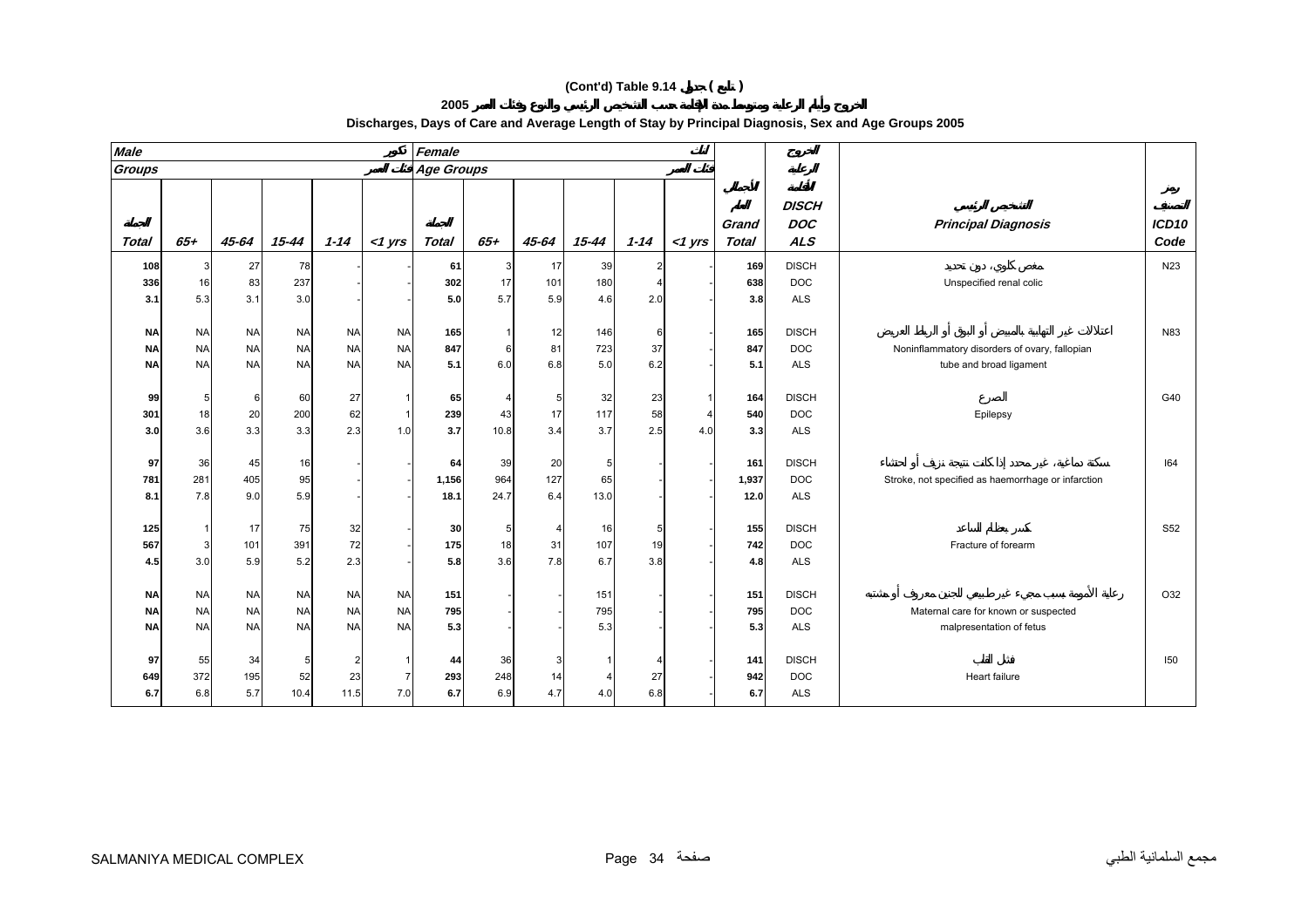**2005** 

| Groups       |           |           |           |           |           | Female            |              |       |                |          |                         |                       |                                          |                                                    |                           |
|--------------|-----------|-----------|-----------|-----------|-----------|-------------------|--------------|-------|----------------|----------|-------------------------|-----------------------|------------------------------------------|----------------------------------------------------|---------------------------|
|              |           |           |           |           |           | <b>Age Groups</b> |              |       |                |          |                         |                       |                                          |                                                    |                           |
| <b>Total</b> | $65+$     | 45-64     | $15 - 44$ | $1 - 14$  | $<$ 1 yrs | <b>Total</b>      | $65+$        | 45-64 | $15 - 44$      | $1 - 14$ | $<$ 1 yrs               | Grand<br><b>Total</b> | <b>DISCH</b><br><b>DOC</b><br><b>ALS</b> | <b>Principal Diagnosis</b>                         | ICD <sub>10</sub><br>Code |
| 110          | 15        | 22        | 72        |           |           | 23                |              | 10    | $\overline{4}$ |          |                         | 133                   | <b>DISCH</b>                             |                                                    | K26                       |
| 562          | 93        | 114       | 353       |           |           | 135               | 72           | 48    | 15             |          |                         | 697                   | <b>DOC</b>                               | Duodenal ulcer                                     |                           |
| 5.1          | 6.2       | 5.2       | 4.9       | 2.0       |           | 5.9               | 8.0          | 4.8   | 3.8            |          |                         | 5.2                   | <b>ALS</b>                               |                                                    |                           |
|              |           |           |           |           |           |                   |              |       |                |          |                         |                       |                                          |                                                    |                           |
| 64           | 3         | 6         | 19        | 36        |           | 64                | $\mathbf{3}$ | 8     |                | 48       | 4                       | 128                   | <b>DISCH</b>                             |                                                    | C91                       |
| 710          | 23        | 62        | 258       | 367       |           | 580               | 21           | 117   | 6              | 361      | 75                      | 1,290                 | <b>DOC</b>                               | Lymphoid leukaemia                                 |                           |
| 11.1         | 7.7       | 10.3      | 13.6      | 10.2      |           | 9.1               | 7.0          | 14.6  | 6.0            | 7.5      | 18.8                    | 10.1                  | <b>ALS</b>                               |                                                    |                           |
|              |           |           |           |           |           |                   |              |       |                |          |                         |                       |                                          |                                                    |                           |
| <b>NA</b>    | <b>NA</b> | <b>NA</b> | <b>NA</b> | <b>NA</b> | <b>NA</b> | 127               |              |       | 126            |          |                         | 127                   | <b>DISCH</b>                             |                                                    | O33                       |
| <b>NA</b>    | <b>NA</b> | <b>NA</b> | <b>NA</b> | <b>NA</b> | <b>NA</b> | 694               |              | 5     | 689            |          |                         | 694                   | <b>DOC</b>                               | Maternal care for known or suspected disproportion |                           |
| <b>NA</b>    | <b>NA</b> | <b>NA</b> | <b>NA</b> | <b>NA</b> | <b>NA</b> | 5.5               |              | 5.0   | 5.5            |          |                         | 5.5                   | <b>ALS</b>                               |                                                    |                           |
| 81           |           | 4         | 17        | 50        | 9         | 42                |              | 7     | 16             | 15       | $\overline{\mathbf{4}}$ | 123                   | <b>DISCH</b>                             |                                                    | H66                       |
| 306          | 3         | 12        | 132       | 135       | 24        | 123               |              | 19    | 44             | 51       | 9                       | 429                   | <b>DOC</b>                               | Suppurative and unspecified otitis media           |                           |
| 3.8          | 3.0       | 3.0       | 7.8       | 2.7       | 2.7       | 2.9               |              | 2.7   | 2.8            | 3.4      | 2.3                     | 3.5                   | <b>ALS</b>                               |                                                    |                           |
|              |           |           |           |           |           |                   |              |       |                |          |                         |                       |                                          |                                                    |                           |
| 81           | 33        | 33        | 15        |           |           | 42                | 21           | 17    | $\overline{4}$ |          |                         | 123                   | <b>DISCH</b>                             |                                                    | 125                       |
| 409          | 211       | 132       | 66        |           |           | 560               | 481          | 68    | 11             |          |                         | 969                   | <b>DOC</b>                               | Chronic ischaemic heart disease                    |                           |
| 5.0          | 6.4       | 4.0       | 4.4       |           |           | 13.3              | 22.9         | 4.0   | 2.8            |          |                         | 7.9                   | <b>ALS</b>                               |                                                    |                           |
|              |           |           |           |           |           |                   |              |       |                |          |                         |                       |                                          |                                                    |                           |
| 79           |           | 6         | <b>70</b> | 3         |           | 42                |              |       | 37             | 3        |                         | 121                   | <b>DISCH</b>                             |                                                    | L05                       |
| 484          |           | 44        | 434       |           |           | 278               |              | 6     | 248            | 21       |                         | 762                   | DOC                                      | Pilonidal cyst                                     |                           |
| 6.1          |           | 7.3       | 6.2       | 2.0       |           | 6.6               | 3.0          | 6.0   | 6.7            | 7.0      |                         | 6.3                   | <b>ALS</b>                               |                                                    |                           |

#### **Discharges, Days of Care and Average Length of Stay by Principal Diagnosis, Sex and Age Groups 2005**

**58**

**19.4**

- - - - 58 **62** - - - - 62 **120** DISCH P07

17.0 18.2 ALS **17.0** weight, not elsewhere classified

**1,127** ---- 1,127 **1,052** ---- 1,052 **2,179** DOC Disorders related to short gestation and low birth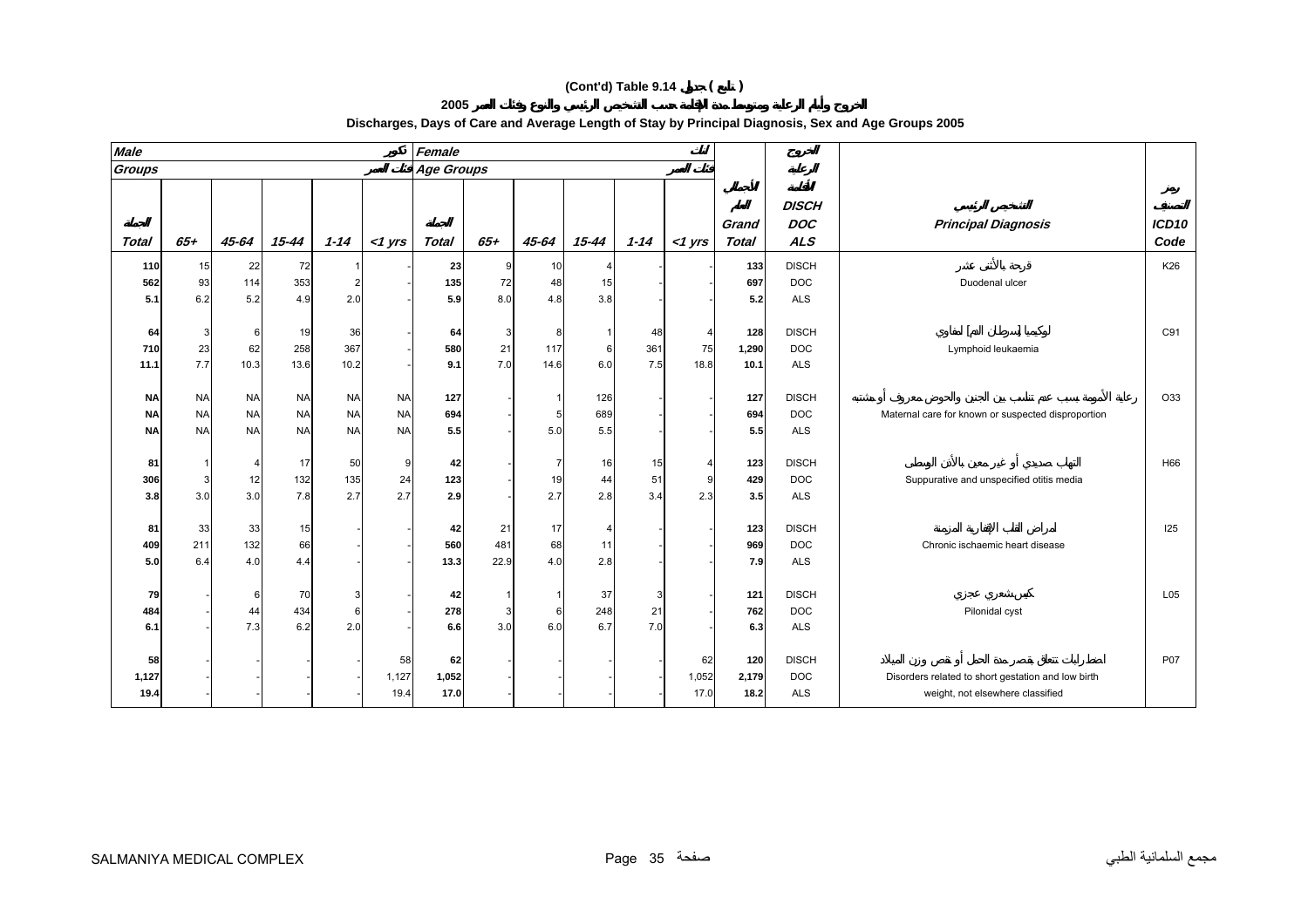**2005** 

| <b>Male</b>  |           |           |           |           |           | Female            |        |       |                |          |           |                |                                          |                                                  |                           |
|--------------|-----------|-----------|-----------|-----------|-----------|-------------------|--------|-------|----------------|----------|-----------|----------------|------------------------------------------|--------------------------------------------------|---------------------------|
| Groups       |           |           |           |           |           | <b>Age Groups</b> |        |       |                |          |           |                |                                          |                                                  |                           |
| <b>Total</b> | $65+$     | 45-64     | $15 - 44$ | $1 - 14$  | $<$ 1 yrs | <b>Total</b>      | $65 +$ | 45-64 | $15 - 44$      | $1 - 14$ | $<$ 1 yrs | Grand<br>Total | <b>DISCH</b><br><b>DOC</b><br><b>ALS</b> | <b>Principal Diagnosis</b>                       | ICD <sub>10</sub><br>Code |
| 72           | 33        | 34        |           |           |           | 47                | 24     | 19    | $\overline{4}$ |          |           | 119            | <b>DISCH</b>                             |                                                  | 163                       |
| 760          | 370       | 329       | 50        | 11        |           | 611               | 332    | 257   | 22             |          |           | 1,371          | <b>DOC</b>                               | Cerebral infarction                              |                           |
| 10.6         | 11.2      | 9.7       | 12.5      | 11.0      |           | 13.0              | 13.8   | 13.5  | 5.5            |          |           | 11.5           | <b>ALS</b>                               |                                                  |                           |
|              |           |           |           |           |           |                   |        |       |                |          |           |                |                                          |                                                  |                           |
| 20           |           |           | 17        | 2         |           | 99                |        |       | 88             | 11       |           | 119            | <b>DISCH</b>                             |                                                  | T39                       |
| 31           |           | 5         | 24        |           |           | 154               |        |       | 141            | 13       |           | 185            | <b>DOC</b>                               | Poisoning by nonopioid analgesics,               |                           |
| 1.6          |           | $5.0$     | 1.4       | 1.0       |           | 1.6               |        |       | 1.6            | 1.2      |           | 1.6            | <b>ALS</b>                               | antipyretics and antirheumatics                  |                           |
|              |           |           |           |           |           |                   |        |       |                |          |           |                |                                          |                                                  |                           |
| <b>NA</b>    | <b>NA</b> | <b>NA</b> | <b>NA</b> | <b>NA</b> | <b>NA</b> | 117               |        | -1    | 116            |          |           | 117            | <b>DISCH</b>                             |                                                  | O00                       |
| <b>NA</b>    | <b>NA</b> | <b>NA</b> | <b>NA</b> | <b>NA</b> | <b>NA</b> | 630               |        | 8     | 622            |          |           | 630            | <b>DOC</b>                               | Ectopic pregnancy                                |                           |
| <b>NA</b>    | <b>NA</b> | <b>NA</b> | <b>NA</b> | <b>NA</b> | <b>NA</b> | 5.4               |        | 8.0   | 5.4            |          |           | 5.4            | <b>ALS</b>                               |                                                  |                           |
| 63           | 20        | 24        | 16        | 2         |           | 53                | 28     | 15    | 5              |          | 5         | 116            | <b>DISCH</b>                             |                                                  | I42                       |
| 402          | 175       | 131       | 86        | 7         | 3         | 406               | 271    | 69    | 27             |          | 39        | 808            | <b>DOC</b>                               | Cardiomyopathy                                   |                           |
| 6.4          | 8.8       | 5.5       | 5.4       | 3.5       | 3.0       | 7.7               | 9.7    | 4.6   | 5.4            |          | 7.8       | 7.0            | <b>ALS</b>                               |                                                  |                           |
|              |           |           |           |           |           |                   |        |       |                |          |           |                |                                          |                                                  |                           |
| 83           |           | 5         | 68        | 10        |           | 31                | 2      | -7    | 17             | 5        |           | 114            | <b>DISCH</b>                             |                                                  | Z47                       |
| 296          |           | 13        | 262       | 21        |           | 126               | 15     | 21    | 62             | 28       |           | 422            | <b>DOC</b>                               | Other orthopaedic follow-up care                 |                           |
| 3.6          |           | 2.6       | 3.9       | 2.1       |           | 4.1               | 7.5    | 3.0   | 3.6            | 5.6      |           | 3.7            | <b>ALS</b>                               |                                                  |                           |
|              |           |           |           |           |           |                   |        |       |                |          |           |                |                                          |                                                  |                           |
| <b>NA</b>    | <b>NA</b> | <b>NA</b> | <b>NA</b> | <b>NA</b> | <b>NA</b> | 112               |        |       | 112            |          |           | 112            | <b>DISCH</b>                             |                                                  | O46                       |
| <b>NA</b>    | <b>NA</b> | <b>NA</b> | <b>NA</b> | <b>NA</b> | <b>NA</b> | 512               |        |       | 512            |          |           | 512            | <b>DOC</b>                               | Antepartum haemorrhage, not elsewhere classified |                           |
| <b>NA</b>    | <b>NA</b> | <b>NA</b> | <b>NA</b> | <b>NA</b> | <b>NA</b> | 4.6               |        |       | 4.6            |          |           | 4.6            | <b>ALS</b>                               |                                                  |                           |
|              |           |           |           |           |           |                   |        |       |                |          |           |                |                                          |                                                  |                           |
| 69           | 15        | 9         | 39        | 5         | 1         | 42                |        | 4     | 30             |          |           | 111            | <b>DISCH</b>                             |                                                  | H16                       |
| 511          | 176       | 93        | 214       | 25        | 3         | 278               | 87     | 29    | 156            | 6        |           | 789            | <b>DOC</b>                               | Keratitis                                        |                           |
| 7.4          | 11.7      | 10.3      | 5.5       | 5.0       | 3.0       | 6.6               | 12.4   | 7.3   | 5.2            | 6.0      |           | 7.1            | <b>ALS</b>                               |                                                  |                           |

#### **Discharges, Days of Care and Average Length of Stay by Principal Diagnosis, Sex and Age Groups 2005**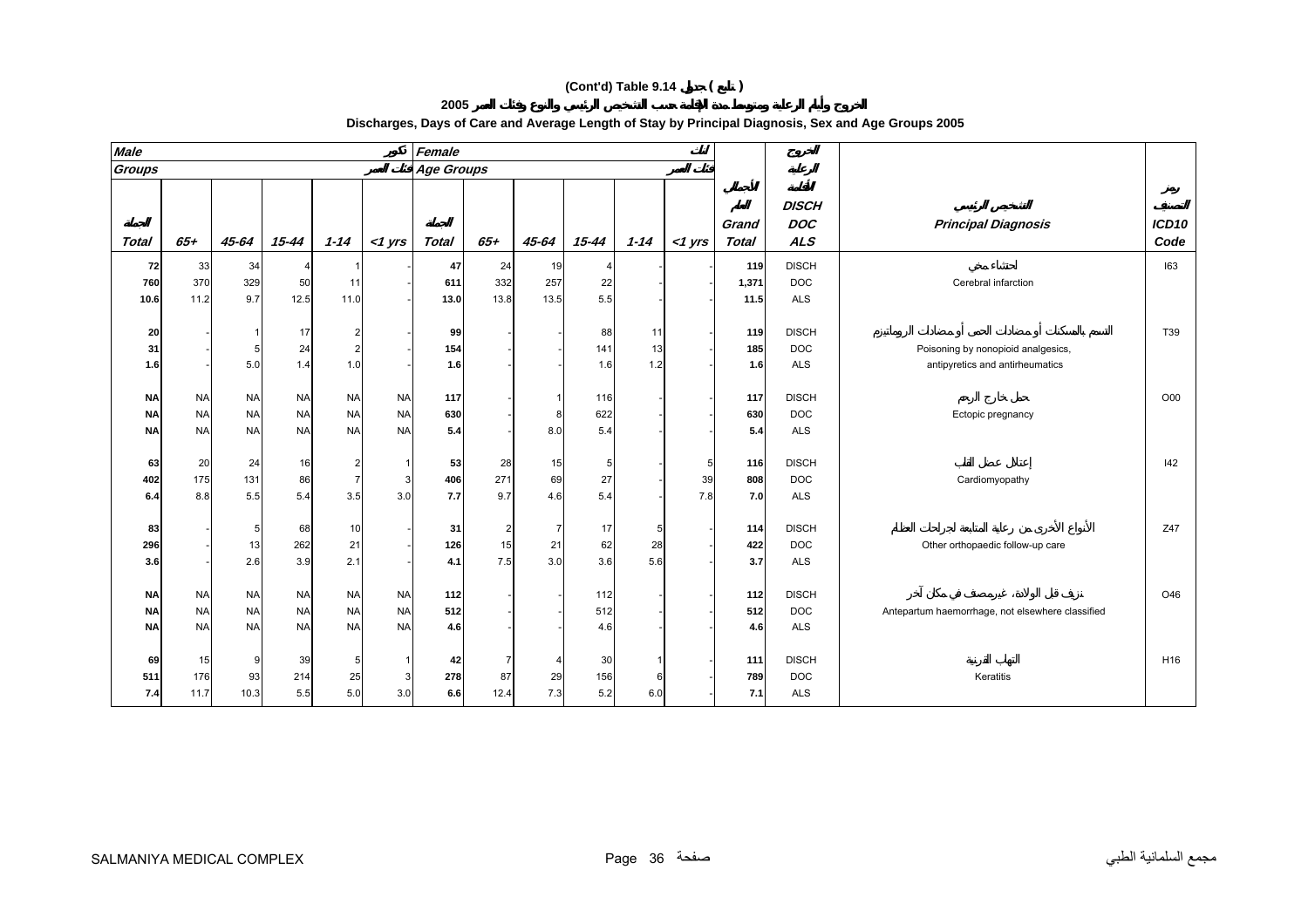| Discharges, Days of Care and Average Length of Stay by Principal Diagnosis, Sex and Age Groups 2005 |  |  |
|-----------------------------------------------------------------------------------------------------|--|--|
|                                                                                                     |  |  |

| <b>Male</b>   |           |                |           |           |                | Female            |           |           |           |           |           |                       |                                          |                                                 |                           |
|---------------|-----------|----------------|-----------|-----------|----------------|-------------------|-----------|-----------|-----------|-----------|-----------|-----------------------|------------------------------------------|-------------------------------------------------|---------------------------|
| <b>Groups</b> |           |                |           |           |                | <b>Age Groups</b> |           |           |           |           |           |                       |                                          |                                                 |                           |
| <b>Total</b>  | $65 +$    | 45-64          | $15 - 44$ | $1 - 14$  | $<$ 1 yrs      | Total             | $65 +$    | 45-64     | $15 - 44$ | $1 - 14$  | $<$ 1 yrs | Grand<br><b>Total</b> | <b>DISCH</b><br><b>DOC</b><br><b>ALS</b> | <b>Principal Diagnosis</b>                      | ICD <sub>10</sub><br>Code |
| 26            | -6        | 12             | 6         | 2         |                | 83                |           | 22        | 56        |           |           | 109                   | <b>DISCH</b>                             |                                                 | K42                       |
| 136           | 43        | 63             | 27        | 3         |                | 485               | 44        | 128       | 311       |           |           | 621                   | <b>DOC</b>                               | Umbilical hernia                                |                           |
| 5.2           | 7.2       | 5.3            | 4.5       | 1.5       |                | 5.8               | 11.0      | 5.8       | 5.6       | 2.0       |           | 5.7                   | <b>ALS</b>                               |                                                 |                           |
|               |           |                |           |           |                |                   |           |           |           |           |           |                       |                                          |                                                 |                           |
| 65            | <b>NA</b> | <b>NA</b>      | <b>NA</b> | <b>NA</b> | 65             | 42                | <b>NA</b> | <b>NA</b> | <b>NA</b> | <b>NA</b> | 42        | 107                   | <b>DISCH</b>                             |                                                 | P <sub>22</sub>           |
| 715           | <b>NA</b> | <b>NA</b>      | <b>NA</b> | <b>NA</b> | 715            | 1,172             | <b>NA</b> | <b>NA</b> | <b>NA</b> | <b>NA</b> | 1,172     | 1,887                 | <b>DOC</b>                               | Respiratory distress of newborn                 |                           |
| 11.0          | <b>NA</b> | <b>NA</b>      | <b>NA</b> | <b>NA</b> | 11.0           | 27.9              | <b>NA</b> | <b>NA</b> | <b>NA</b> | <b>NA</b> | 27.9      | 17.6                  | <b>ALS</b>                               |                                                 |                           |
|               |           |                |           |           |                |                   |           |           |           |           |           |                       |                                          |                                                 |                           |
| 56            |           | 3              | 11        | 38        | $\mathbf{3}$   | 46                |           |           | 17        | 24        |           | 102                   | <b>DISCH</b>                             |                                                 | H65                       |
| 167           | -1        | 13             | 57        | 90        | $6\phantom{1}$ | 139               |           | 8         | 60        | 65        | 2         | 306                   | <b>DOC</b>                               | Nonsuppurative otitis media                     |                           |
| 3.0           | 1.0       | 4.3            | 5.2       | 2.4       | 2.0            | 3.0               | 4.0       | 2.7       | 3.5       | 2.7       | 2.0       | 3.0                   | <b>ALS</b>                               |                                                 |                           |
| 48            |           | 5              | 10        | 24        | 5              | 53                |           | 8         | 19        | 16        | 3         | 101                   | <b>DISCH</b>                             |                                                 | D64                       |
| 200           | 20        | 22             | 63        | 63        | 32             | 215               | 45        | 33        | 81        | 51        |           | 415                   | <b>DOC</b>                               | Other anaemias                                  |                           |
| 4.2           | 5.0       | 4.4            | 6.3       | 2.6       | 6.4            | 4.1               | 6.4       | 4.1       | 4.3       | 3.2       | 1.7       | 4.1                   | <b>ALS</b>                               |                                                 |                           |
|               |           |                |           |           |                |                   |           |           |           |           |           |                       |                                          |                                                 |                           |
| 35            | 2         | 13             | 10        | 6         | $\overline{4}$ | 66                | 11        | 22        | 21        |           | 11        | 101                   | <b>DISCH</b>                             |                                                 | K21                       |
| 187           | 21        | 94             | 47        | 12        | 13             | 516               | 60        | 157       | 113       |           | 185       | 703                   | <b>DOC</b>                               | Gastro-oesophageal reflux disease               |                           |
| 5.3           | 10.5      | 7.2            | 4.7       | 2.0       | 3.3            | 7.8               | 5.5       | 7.1       | 5.4       | 1.0       | 16.8      | 7.0                   | <b>ALS</b>                               |                                                 |                           |
|               |           |                |           |           |                |                   |           |           |           |           |           |                       |                                          |                                                 |                           |
| <b>NA</b>     | <b>NA</b> | <b>NA</b>      | <b>NA</b> | <b>NA</b> | <b>NA</b>      | 101               |           |           | 101       |           |           | 101                   | <b>DISCH</b>                             |                                                 | O81                       |
| <b>NA</b>     | <b>NA</b> | <b>NA</b>      | <b>NA</b> | <b>NA</b> | <b>NA</b>      | 406               |           |           | 406       |           |           | 406                   | <b>DOC</b>                               | Single delivery by forceps and vacuum extractor |                           |
| ΝA            | <b>NA</b> | <b>NA</b>      | <b>NA</b> | <b>NA</b> | <b>NA</b>      | 4.0               |           |           | 4.0       |           |           | 4.0                   | <b>ALS</b>                               |                                                 |                           |
|               |           |                |           |           |                |                   |           |           |           |           |           |                       |                                          |                                                 |                           |
| 19            |           | $\overline{2}$ | -7        |           | $\overline{2}$ | 81                |           | 3         | 71        |           |           | 100                   | <b>DISCH</b>                             |                                                 | Z04                       |
| 331           | 11        | 6              | 305       | 5         | $\overline{4}$ | 372               |           | 13        | 208       | 10        | 141       | 703                   | <b>DOC</b>                               | Examination and observation for other reasons   |                           |
| 17.4          | 2.8       | 3.0            | 43.6      | 1.3       | 2.0            | 4.6               |           | 4.3       | 2.9       | 5.0       | 28.2      | 7.0                   | ALS                                      |                                                 |                           |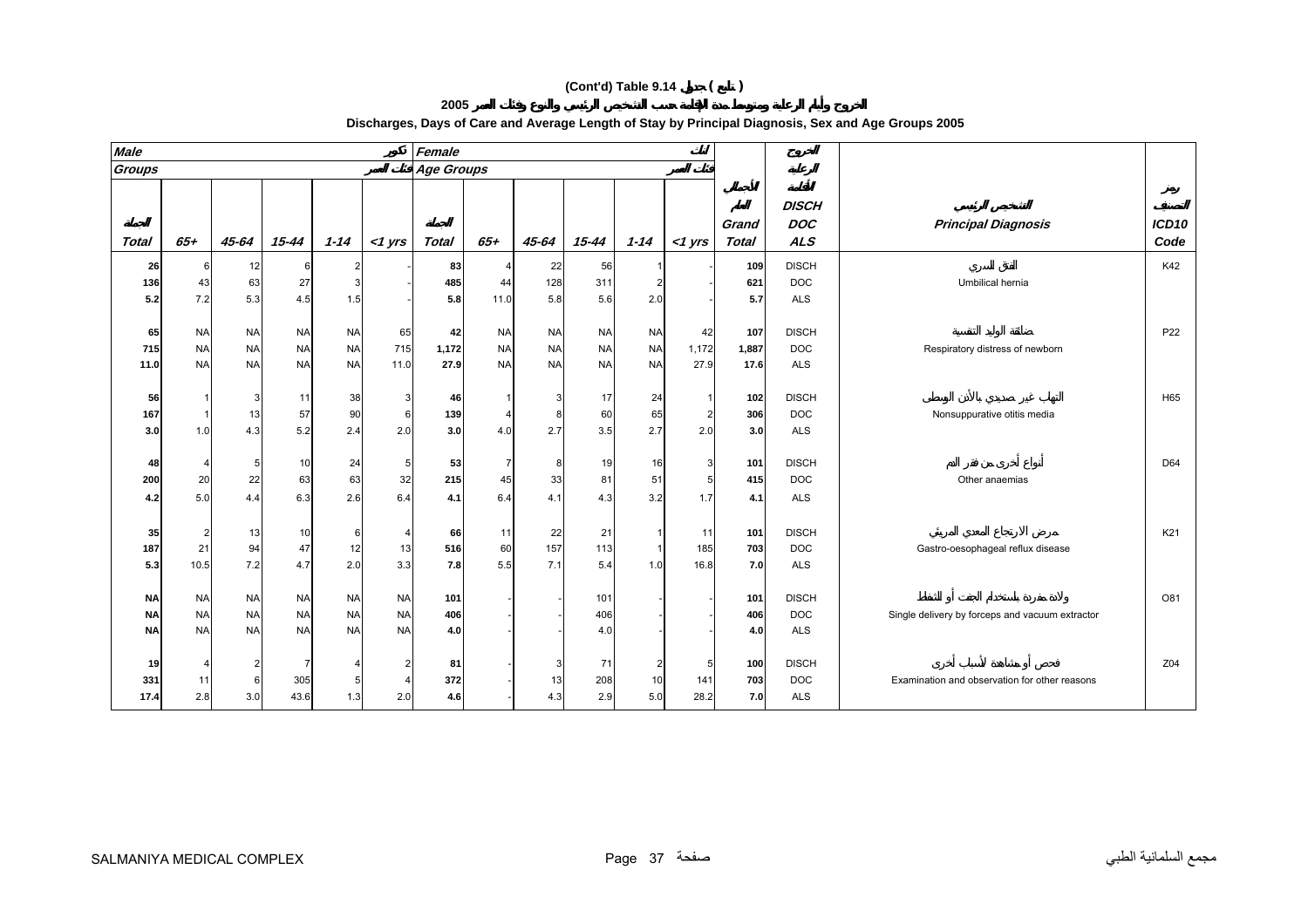| <b>Male</b>  |                |                 |           |           |           | Female            |           |           |                |           |           |                                            |              |                                                     |                 |
|--------------|----------------|-----------------|-----------|-----------|-----------|-------------------|-----------|-----------|----------------|-----------|-----------|--------------------------------------------|--------------|-----------------------------------------------------|-----------------|
| Groups       |                |                 |           |           |           | <b>Age Groups</b> |           |           |                |           |           |                                            |              |                                                     |                 |
| <b>Total</b> | $65 +$         | 45-64           | $15 - 44$ | $1 - 14$  | $<$ 1 yrs | <b>Total</b>      | $65 +$    | 45-64     | 15-44          | $1 - 14$  | $<$ 1 yrs | <b>DOC</b><br>Grand<br><b>ALS</b><br>Total | <b>DISCH</b> | <b>Principal Diagnosis</b>                          |                 |
| 66           |                | 10 <sup>1</sup> | 36        | 20        |           | 32                | 3         |           | -7             | 18        |           | 98                                         | <b>DISCH</b> |                                                     | <b>S42</b>      |
| 433          |                | 65              | 323       | 45        |           | 130               | 13        | 39        | 41             | 37        |           | 563                                        | <b>DOC</b>   | Fracture of shoulder and upper arm                  |                 |
| 6.6          |                | 6.5             | 9.0       | 2.3       |           | 4.1               | 4.3       | 9.8       | 5.9            | 2.1       |           | 5.7                                        | <b>ALS</b>   |                                                     |                 |
|              |                |                 |           |           |           |                   |           |           |                |           |           |                                            |              |                                                     |                 |
| 53           | 18             | 25              | 10        |           |           | 44                | 22        | 20        | $\overline{2}$ |           |           | 97                                         | <b>DISCH</b> |                                                     | 124             |
| 220          | 68             | 102             | 50        |           |           | 180               | 102       | 71        | $\overline{7}$ |           |           | 400                                        | <b>DOC</b>   | Other acute ischaemic heart diseases                |                 |
| 4.2          | 3.8            | 4.1             | 5.0       |           |           | 4.1               | 4.6       | 3.6       | 3.5            |           |           | 4.1                                        | <b>ALS</b>   |                                                     |                 |
|              |                |                 |           |           |           |                   |           |           |                |           |           |                                            |              |                                                     |                 |
| 57           | $\overline{2}$ | 10              | 44        |           |           | 40                | 16        | 8         | 16             |           |           | 97                                         | <b>DISCH</b> |                                                     | S32             |
| 597          | 15             | 129             | 444       | 9         |           | 455               | 169       | 87        | 199            |           |           | 1,052                                      | <b>DOC</b>   | Fracture of lumbar spine and pelvis                 |                 |
| 10.5         | 7.5            | 12.9            | 10.1      | 9.0       |           | 11.4              | 10.6      | 10.9      | 12.4           |           |           | 10.8                                       | <b>ALS</b>   |                                                     |                 |
| 96           | 70             | 26              |           |           |           | <b>NA</b>         | <b>NA</b> | <b>NA</b> | <b>NA</b>      | <b>NA</b> | <b>NA</b> | 96                                         | <b>DISCH</b> |                                                     | N40             |
| 748          | 579            | 169             |           |           |           | <b>NA</b>         | <b>NA</b> | <b>NA</b> | <b>NA</b>      | <b>NA</b> | <b>NA</b> | 748                                        | <b>DOC</b>   | Hyperplasia of prostate                             |                 |
| 7.8          | 8.3            | 6.5             |           |           |           | <b>NA</b>         | <b>NA</b> | <b>NA</b> | <b>NA</b>      | <b>NA</b> | <b>NA</b> | 7.8                                        | <b>ALS</b>   |                                                     |                 |
|              |                |                 |           |           |           |                   |           |           |                |           |           |                                            |              |                                                     |                 |
| 65           |                |                 |           |           | 65        | 28                |           |           |                |           | 28        | 93                                         | <b>DISCH</b> |                                                     | P <sub>58</sub> |
| 272          |                |                 |           |           | 272       | 163               |           |           |                |           | 163       | 435                                        | <b>DOC</b>   | Neonatal jaundice due to other excessive haemolysis |                 |
| 4.2          |                |                 |           |           | 4.2       | 5.8               |           |           |                |           | 5.8       | 4.7                                        | <b>ALS</b>   |                                                     |                 |
|              |                |                 |           |           |           |                   |           |           |                |           |           |                                            |              |                                                     |                 |
| <b>NA</b>    | <b>NA</b>      | <b>NA</b>       | <b>NA</b> | <b>NA</b> | <b>NA</b> | 91                |           | 35        | 56             |           |           | 91                                         | <b>DISCH</b> |                                                     | D <sub>25</sub> |
| <b>NA</b>    | <b>NA</b>      | <b>NA</b>       | <b>NA</b> | <b>NA</b> | <b>NA</b> | 524               |           | 219       | 305            |           |           | 524                                        | <b>DOC</b>   | Leiomyoma of uterus                                 |                 |
| <b>NA</b>    | <b>NA</b>      | <b>NA</b>       | <b>NA</b> | <b>NA</b> | <b>NA</b> | 5.8               |           | 6.3       | 5.4            |           |           | 5.8                                        | <b>ALS</b>   |                                                     |                 |
| 54           | 22             | 12              | 10        | -7        | 3         | 37                | 10        | c         | 13             |           |           | 91                                         | <b>DISCH</b> |                                                     | E16             |
| 257          | 151            | 41              | 25        | 20        | 20        | 172               | 42        | 47        | 63             | 16        |           | 429                                        | <b>DOC</b>   | Other disorders of pancreatic internal secretion    |                 |
| 4.8          | 6.9            | 3.4             | 2.5       | 2.9       | 6.7       | 4.6               | 4.2       | 5.2       | 4.8            | 4.0       | 4.0       | 4.7                                        | <b>ALS</b>   |                                                     |                 |

#### **Discharges, Days of Care and Average Length of Stay by Principal Diagnosis, Sex and Age Groups 2005**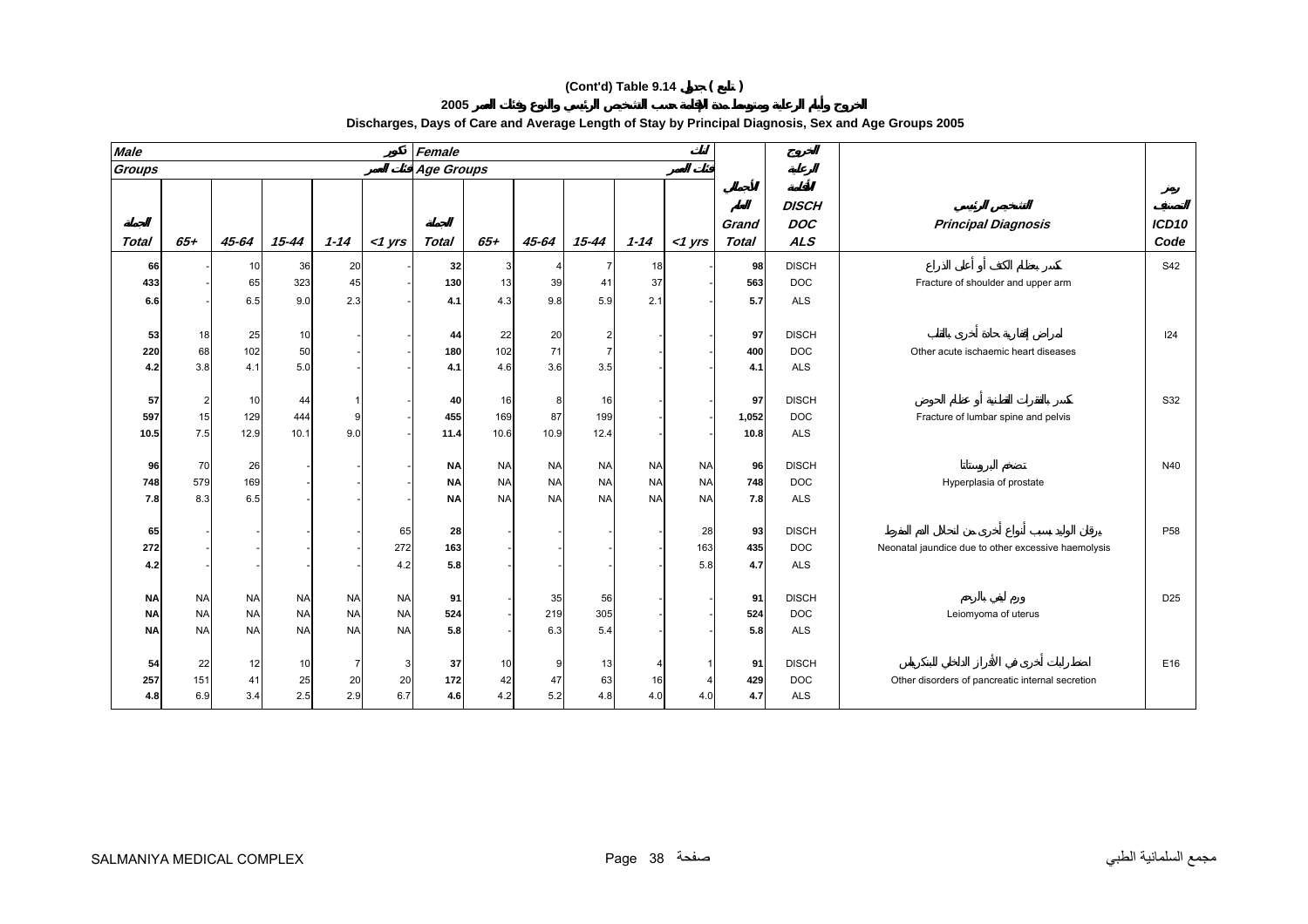**2005** 

| <b>Male</b>              |                        |                        |                        |                        |                        | Female                   |                        |                        |                         |                        |                       |                          |                                          |                                                           |                           |
|--------------------------|------------------------|------------------------|------------------------|------------------------|------------------------|--------------------------|------------------------|------------------------|-------------------------|------------------------|-----------------------|--------------------------|------------------------------------------|-----------------------------------------------------------|---------------------------|
| <b>Groups</b>            |                        |                        |                        |                        |                        | <b>Age Groups</b>        |                        |                        |                         |                        |                       |                          |                                          |                                                           |                           |
| <b>Total</b>             | $65+$                  | 45-64                  | $15 - 44$              | $1 - 14$               | $<$ 1 yrs              | <b>Total</b>             | $65+$                  | 45-64                  | $15 - 44$               | $1 - 14$               | $<$ 1 yrs             | Grand<br>Total           | <b>DISCH</b><br><b>DOC</b><br><b>ALS</b> | <b>Principal Diagnosis</b>                                | ICD <sub>10</sub><br>Code |
| 39                       |                        | 5                      | 18                     | 12                     |                        | 51                       |                        | 11                     | 26                      | 12                     |                       | 90                       | <b>DISCH</b>                             |                                                           | <b>R51</b>                |
| 116                      | 33                     | 16                     | 50                     | 17                     |                        | 153                      |                        | 36                     | 92                      | 22                     |                       | 269                      | <b>DOC</b>                               | Headache                                                  |                           |
|                          |                        |                        |                        |                        |                        | 3                        |                        |                        |                         | c                      |                       | 3                        | <b>ALS</b>                               |                                                           |                           |
| 26<br>289<br>11          | 12<br>143<br>12        | 12<br>135<br>11        |                        |                        |                        | 62<br>807<br>13          | 21<br>281<br>13        | 36<br>485<br>13        | 5<br>41                 |                        |                       | 88<br>1,096<br>12        | <b>DISCH</b><br><b>DOC</b><br><b>ALS</b> | Gonarthrosis [arthrosis of knee]                          | M17                       |
| 43                       |                        | 9                      | 19                     |                        | 4                      | 43                       | 13                     |                        | 9                       |                        | 6                     | 86                       | <b>DISCH</b>                             |                                                           | K56                       |
| 385                      | 82                     | 82                     | 145                    | 21                     | 55                     | 342                      | 141                    | 104                    | 53                      | 32                     | 12                    | 727                      | <b>DOC</b>                               | Paralytic ileus and intestinal obstruction without hernia |                           |
|                          | 12                     |                        |                        |                        | 14                     |                          | 11                     | 13                     |                         |                        |                       | 8                        | <b>ALS</b>                               |                                                           |                           |
| 14,390                   | 1,874                  | 2,509                  | 6,170                  | 2,825                  | 1,012                  | 20,190                   | 1,788                  | 2,226                  | 13,477                  | 1,933                  | 766                   | 34,580                   | <b>DISCH</b>                             | 100                                                       |                           |
| 86,691                   | 17,151                 | 17,129                 | 33,424                 | 12,813                 | 6,174                  | 94,846                   | 16,944                 | 14,414                 | 51,501                  | 6,318                  | 5,669                 | 181,537                  | <b>DOC</b>                               | <b>Total Leading 100 Diagnoses</b>                        |                           |
| 6.0                      | 9.2                    | 6.8                    | 5.4                    | 4.5                    | 6.1                    | 4.7                      | 9.5                    | 6.5                    | 3.8                     | 3.3                    | 7.4                   | 5.2                      | <b>ALS</b>                               |                                                           |                           |
| 6,148<br>49,147          | 898<br>9,692           | 1,205<br>12,340        | 2,429<br>16,034        | 1,075<br>6,172         | 541<br>4,909           | 6,172<br>45,129          | 814<br>8,742           | 1,129<br>9,976         | 3,034<br>18,174         | 783<br>4,213           | 412<br>4,024          | 12,320<br>94,276         | <b>DISCH</b><br><b>DOC</b>               | <b>Total of Others</b>                                    |                           |
| 8.0                      | 10.8                   | 10.2                   | 6.6                    | 5.7                    | 9.1                    | 7.3                      | 10.7                   | 8.8                    | 6.0                     | 5.4                    | 9.8                   | 7.7                      | <b>ALS</b>                               |                                                           |                           |
| 20,538<br>135,838<br>6.6 | 2,772<br>26,843<br>9.7 | 3,714<br>29,469<br>7.9 | 8,599<br>49,458<br>5.8 | 3,900<br>18,985<br>4.9 | 1,553<br>11,083<br>7.1 | 26,362<br>139,975<br>5.3 | 2,602<br>25,686<br>9.9 | 3,355<br>24,390<br>7.3 | 16,511<br>69,675<br>4.2 | 2,716<br>10,531<br>3.9 | 1,178<br>9,693<br>8.2 | 46,900<br>275,813<br>5.9 | <b>DISCH</b><br><b>DOC</b><br><b>ALS</b> | Total                                                     |                           |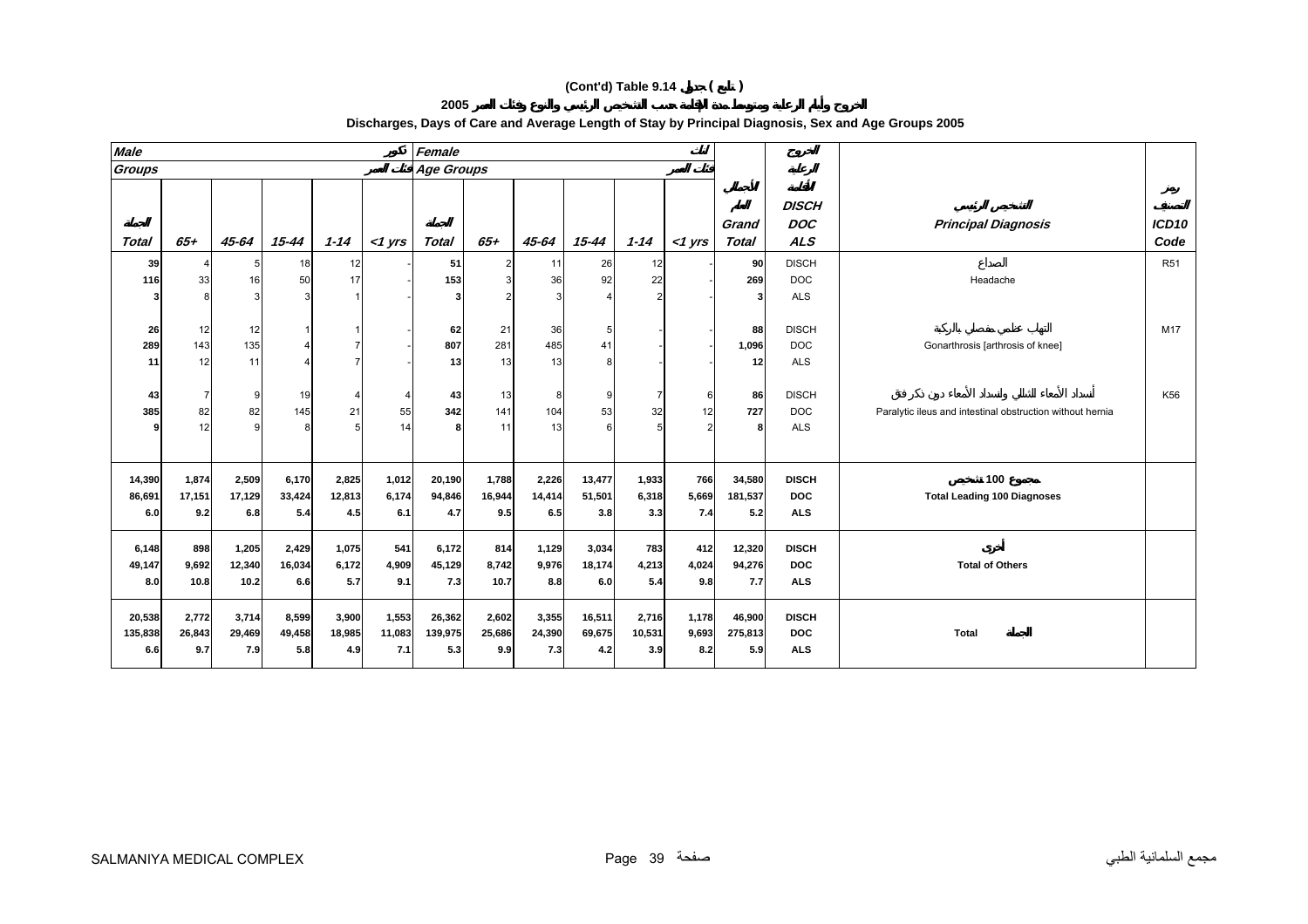





<span id="page-39-0"></span>

Number of discharges

*Reference: Table 9.14*

*9.14* :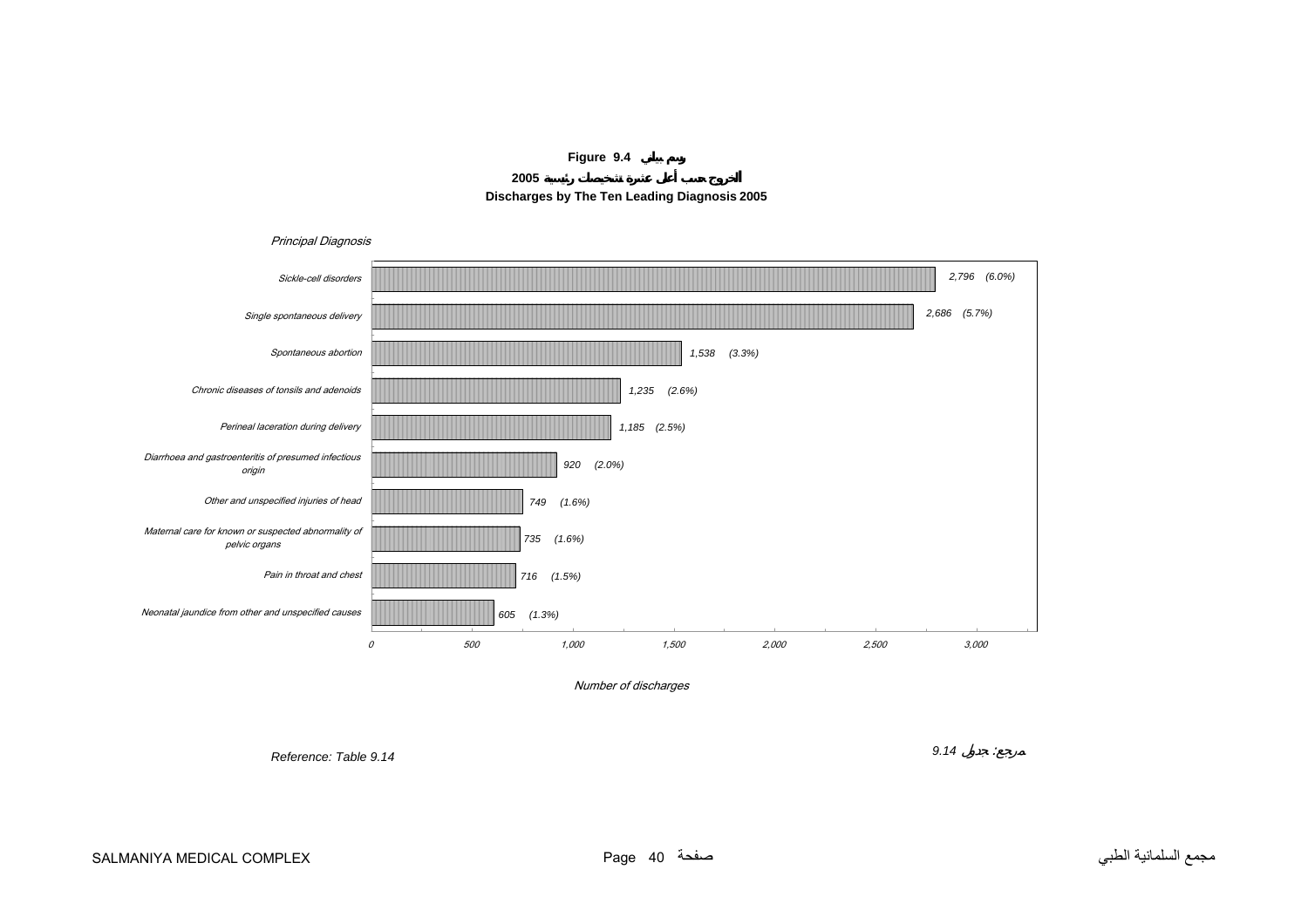# **2005 ( )**

**Discharges by Operation Days and Department 2005**

<span id="page-40-0"></span>

|                                    |        | <b>Post Operation Days</b> |   |      |      | <b>Pre Operation Days</b> |                |       |      |                           |
|------------------------------------|--------|----------------------------|---|------|------|---------------------------|----------------|-------|------|---------------------------|
| <b>Department</b>                  | Disch. | Avg.L.S. Median            |   | Max. | Min. | Avg.L.S. Median           |                | Max.  | Min. |                           |
| Medical                            | 1,443  |                            | 2 | 251  |      |                           |                | 1,010 |      |                           |
| Surgical                           | 4,514  |                            | 3 | 142  |      |                           |                | 262   |      |                           |
| Opthalmology                       | 762    |                            |   | 18   |      |                           | 2              | 29    |      |                           |
| E.N.T.                             | 2,379  |                            |   | 95   |      |                           |                | 46    |      |                           |
| Dental                             | 303    |                            |   | 52   |      |                           |                | 38    |      |                           |
| Pediatrics                         | 418    |                            |   | 104  |      |                           | $\overline{2}$ | 162   |      |                           |
| Neurosciences                      | 235    |                            | 3 | 148  |      |                           |                | 782   |      | العلوم العصبية<br>الأورام |
| Oncology                           | 239    |                            | 3 | 145  |      |                           |                | 33    |      |                           |
| Orthopedic Surgery & Fracture      | 1,924  | 6                          | 3 | 112  |      | $\overline{2}$            |                | 443   |      |                           |
| Plastic Surgery & Burns            | 390    |                            |   | 96   |      |                           |                | 106   |      |                           |
| <b>Obstetrics &amp; Gynecology</b> | 10,540 |                            |   | 51   |      |                           |                | 146   |      |                           |
| SCBU                               | 40     | 15                         | 9 | 92   |      | 15                        | 6              | 111   |      |                           |

*Avg.L.S: Average Length of Stay .* . الإقامة مدة متوسط : المتوسط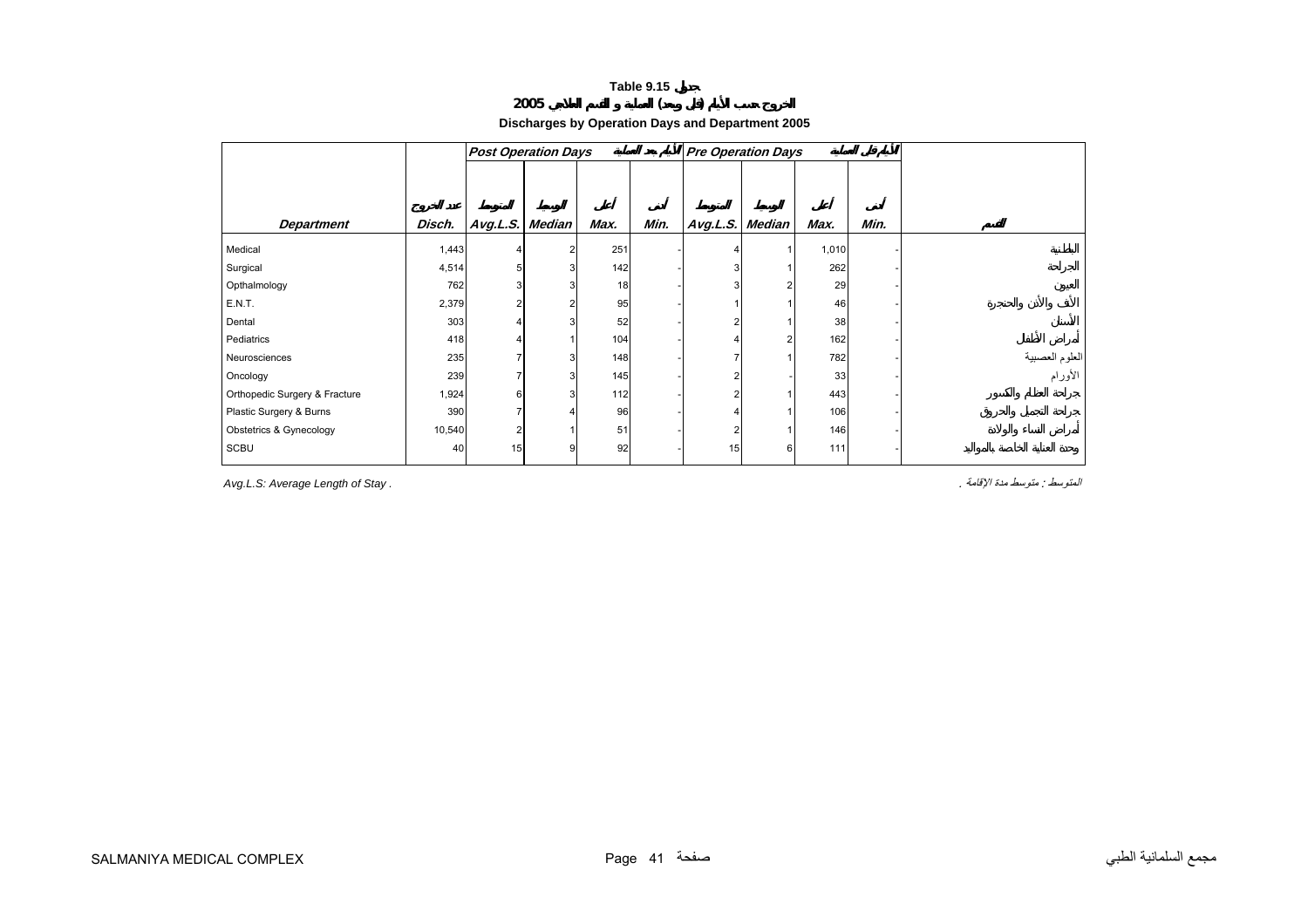#### **2005 - 2001Number of Anaesthesia Cases at Ministry of Health by Type of Anaesthesia 2001 - 2005**

<span id="page-41-0"></span>

| <b>Type of Anaesthesia</b>  | 2005   | 2004   | 2003   | 2002   | 2001   |
|-----------------------------|--------|--------|--------|--------|--------|
| General anaesthesia         | 15,262 | 15.033 | 14,685 | 15,333 | 14,179 |
| Local anaesthesia           | 3,189  | 4,349  | 3,785  | 3,603  | 3,696  |
| Spinal, epidural & regional | 4,273  | 1,999  | 1,994  | 4,023  | 2,215  |
| Sedation                    | 1,503  | 3,526  | 1,177  | 1,455  | 2,808  |
| <b>Total</b>                | 24,227 | 24,907 | 21,641 | 24,414 | 22,898 |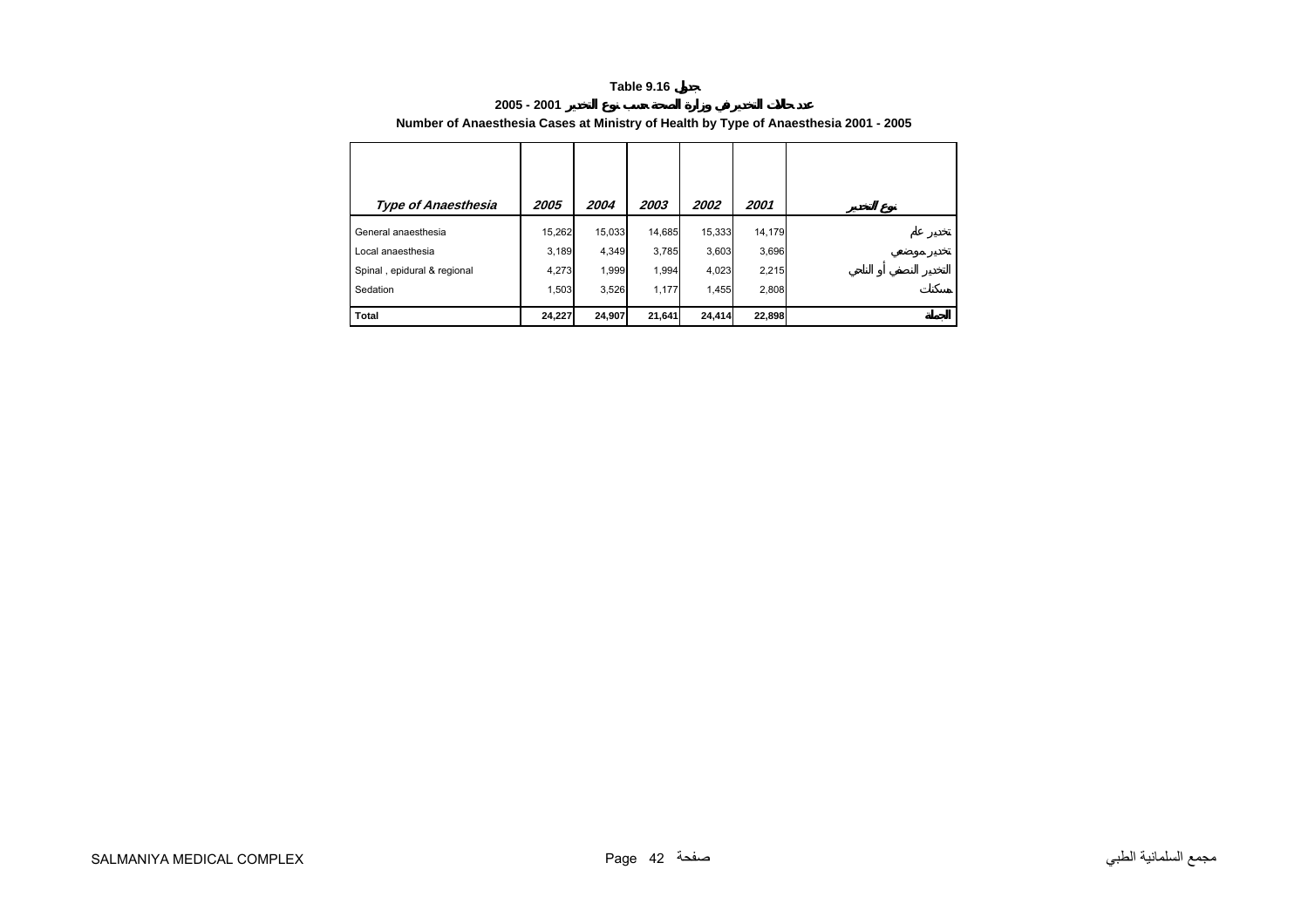#### **2005 Deaths by Cause of Death, Length of Stay, Nationality and Sex 2005**

<span id="page-42-0"></span>

|              | 48<br>48 hrs & over |            |              |                |            | 48           |                  |            |            |                                                |               |
|--------------|---------------------|------------|--------------|----------------|------------|--------------|------------------|------------|------------|------------------------------------------------|---------------|
|              | <b>Total</b>        |            |              |                |            |              | Less than 48 hrs |            |            |                                                |               |
| <b>Total</b> | Non-Bah             | <b>Bah</b> | <b>Total</b> | Non-Bah        | <b>Bah</b> | <b>Total</b> | Non-Bah          | <b>Bah</b> | <b>Sex</b> | <b>Cause of Death</b>                          | ICD10<br>Code |
| 31           |                     | 3          |              |                | 3          |              |                  |            | - Male     |                                                | A15-A19       |
|              |                     |            |              |                |            |              |                  |            | - Female   | Tuberculosis                                   |               |
|              |                     |            |              |                | 3          |              |                  |            | Total      |                                                |               |
|              |                     |            |              |                |            |              |                  |            |            |                                                |               |
| 164          | 15                  | 149        | 142          | 10             | 132        | 22           | 5                |            | 17 Male    |                                                | A30-A49       |
| 146          | $\sqrt{2}$          | 144        | $122$        | $\overline{2}$ | 120        | 24           |                  |            | 24 Female  | Other bacterial diseases                       |               |
| 310          | 17                  | 293        | 264          | 12             | 252        | 46           | 5                |            | 41 Total   |                                                |               |
|              |                     |            |              |                |            |              |                  |            |            |                                                |               |
| 1            |                     |            |              |                |            | 1            |                  |            | 1 Male     |                                                | A80-A89       |
|              |                     |            |              |                |            |              |                  |            | - Female   | Viral infections of the central nervous system |               |
|              |                     |            |              |                |            | 1            |                  |            | 1 Total    |                                                |               |
|              | 1                   |            |              |                |            |              |                  |            | - Male     |                                                | B00-B09       |
|              |                     |            |              |                |            |              |                  |            | Female     | Viral infections characterized by skin and     |               |
|              | 1                   |            |              |                |            |              |                  |            | Total      | mucous membrane lesions                        |               |
|              |                     |            |              |                |            |              |                  |            |            |                                                |               |
|              |                     |            |              |                | 3          |              |                  |            | - Male     |                                                | B20-B24       |
|              |                     |            |              |                |            |              |                  |            | 1 Female   | Human immunodeficiency virus                   |               |
|              | 1                   |            |              |                | 3          |              |                  |            | 1 Total    | [HIV] disease                                  |               |
|              |                     |            |              |                |            |              |                  |            |            |                                                |               |
|              |                     |            |              |                |            |              |                  |            | - Male     |                                                | B35-B49       |
|              |                     |            |              |                |            |              |                  |            | - Female   | Mycoses                                        |               |
|              |                     |            |              |                |            |              |                  |            | Total      |                                                |               |
|              |                     |            |              |                |            |              |                  |            |            |                                                |               |
|              |                     |            |              |                |            |              |                  |            | - Male     |                                                | C00-C14       |
|              |                     |            |              |                |            |              |                  |            | - Female   | Malignant neoplasms of lip, oral               |               |
|              |                     |            |              |                |            |              |                  |            | Total      | cavity and pharynx                             |               |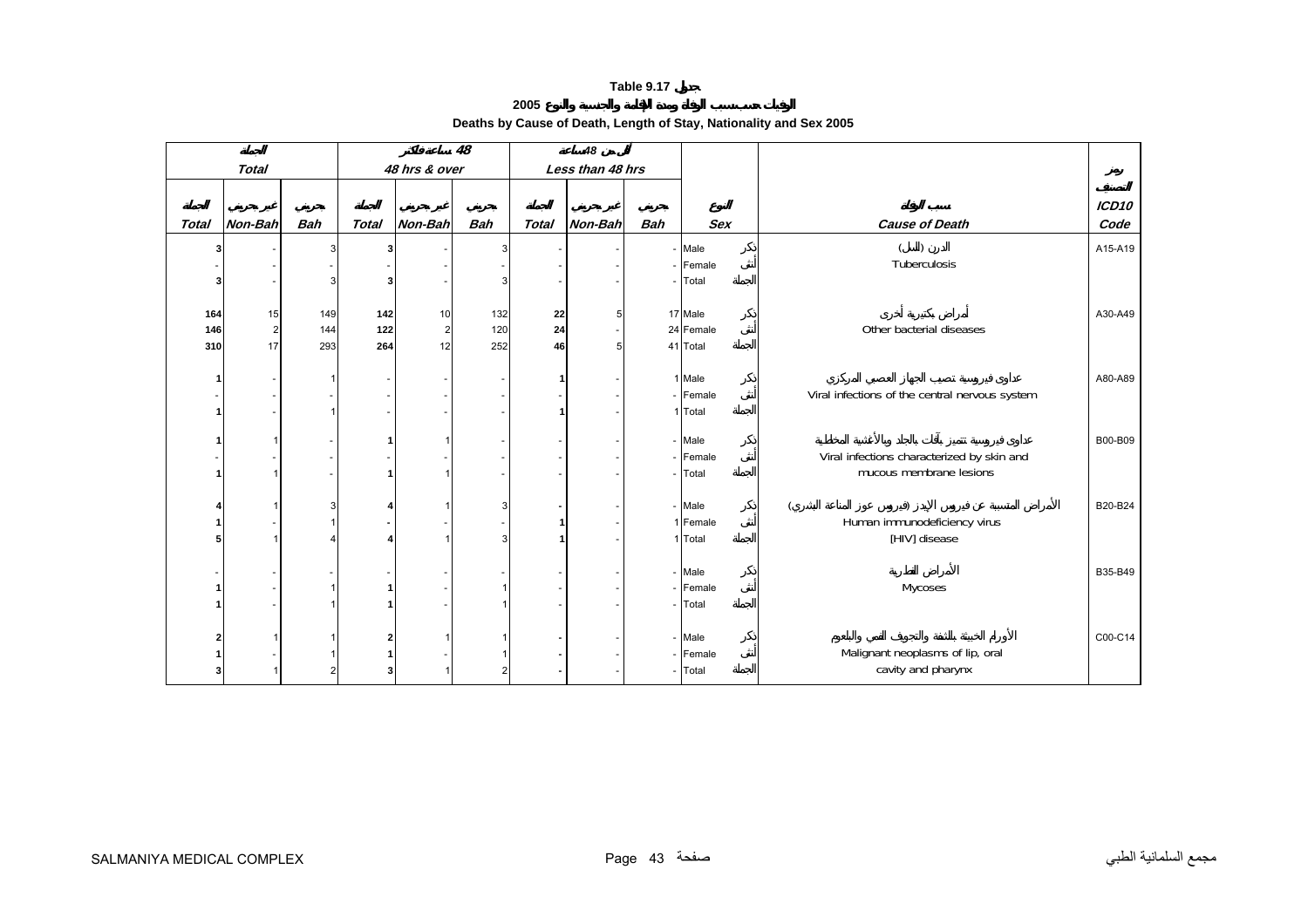**Deaths by Cause of Death, Length of Stay, Nationality and Sex 2005** 

|                 |                                      |                     | 48         |                  |              | 48         |               |                |                |                         |                          |
|-----------------|--------------------------------------|---------------------|------------|------------------|--------------|------------|---------------|----------------|----------------|-------------------------|--------------------------|
|                 |                                      |                     |            | Less than 48 hrs |              |            | 48 hrs & over |                |                | <b>Total</b>            |                          |
| ICD10<br>Code   | <b>Cause of Death</b>                | <b>Sex</b>          | <b>Bah</b> | Non-Bah          | <b>Total</b> | <b>Bah</b> | Non-Bah       | <b>Total</b>   | <b>Bah</b>     | Non-Bah                 | <b>Total</b>             |
|                 |                                      |                     |            |                  |              |            |               |                |                |                         |                          |
| C15-C26         | Malignant neoplasms of digestive     | 3 Male<br>1 Female  |            |                  |              | 22         |               | 22<br>19       | 25             |                         | 25                       |
|                 |                                      | 4 Total             |            |                  |              | 17<br>39   |               | 41             | 18<br>43       | 3<br>$\mathbf{3}$       | 21<br>46                 |
|                 | organs                               |                     |            |                  |              |            |               |                |                |                         |                          |
| C30-C39         |                                      | 1 Male              |            |                  |              | 11         |               | 13             | 12             | $\overline{\mathbf{c}}$ | 14                       |
|                 | Malignant neoplasm of                | 1 Female            |            |                  |              | 6          |               | $\overline{7}$ | $\overline{7}$ | $\mathbf{1}$            | 8                        |
|                 | respiratory and intrathoracic organs | 2 Total             |            |                  |              | 17         |               | 20             | 19             | 3                       | 22                       |
| C40-C41         |                                      | Male                |            |                  |              |            |               | 1              |                |                         | 1                        |
|                 | Malignant neoplasm of bone           | Female              |            |                  |              |            |               |                |                |                         |                          |
|                 | and articular cartilage              | Total               |            |                  |              |            |               |                |                |                         | 1                        |
|                 |                                      |                     |            |                  |              |            |               |                |                |                         |                          |
| C45-C49         |                                      | Male                |            |                  |              |            |               | 3              |                | $\overline{\mathbf{c}}$ | 3                        |
|                 | Malignant neoplasms of               | Female              |            |                  |              |            |               |                |                |                         |                          |
|                 | mesothelial and soft tissues         | Total               |            |                  |              |            |               | 3              |                | $\overline{2}$          | 3                        |
| C <sub>50</sub> |                                      | Male                |            |                  |              |            |               |                |                |                         | $\overline{\phantom{a}}$ |
|                 | Malignant neoplasms of breast        | 3 Female            |            |                  | 3            | 15         |               | 17             | 18             | $\overline{\mathbf{c}}$ | 20                       |
|                 |                                      | 3 Total             |            |                  |              | 15         |               | 17             | 18             | $\overline{2}$          | 20                       |
| C51-C58         |                                      | Male                |            |                  |              |            |               |                |                |                         |                          |
|                 | Malignant neoplasms of female        |                     |            |                  |              | 9          |               | 9              |                |                         | $\overline{\phantom{a}}$ |
|                 | genital organs                       | 1 Female<br>1 Total |            |                  |              | g          |               | 9              | 10<br>10       |                         | 10<br>10 <sup>1</sup>    |
|                 |                                      |                     |            |                  |              |            |               |                |                |                         |                          |
| C60-C63         |                                      | Male                |            |                  |              | 3          |               | 3              | 3              |                         | 3                        |
|                 | Malignant neoplasms of male          | Female              |            |                  |              |            |               |                |                |                         |                          |
|                 | genital organs                       | Total               |            |                  |              | 3          |               | 3              | 3              |                         | 3                        |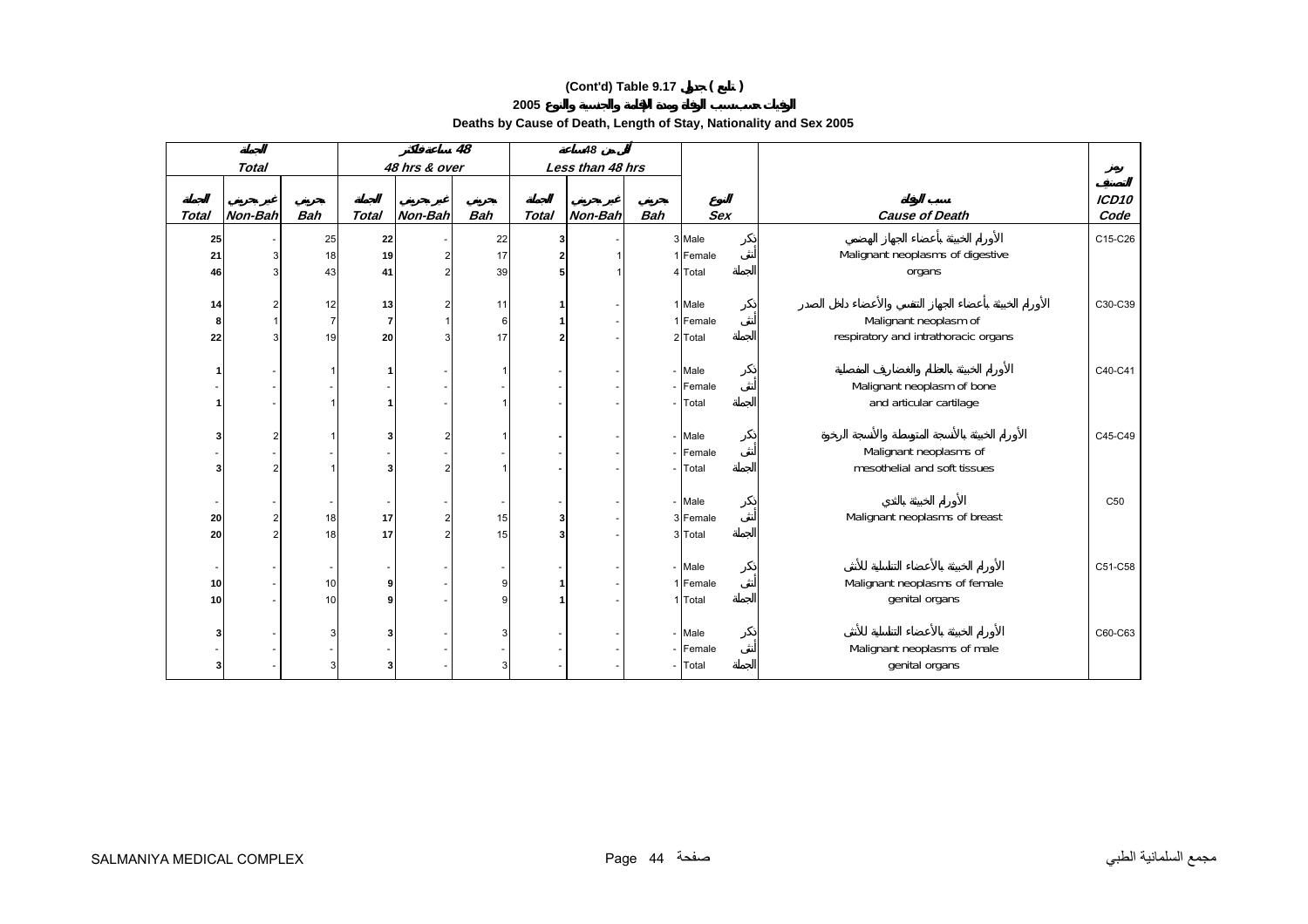**Deaths by Cause of Death, Length of Stay, Nationality and Sex 2005** 

|              |                | 48                   |              |               | 48                   |              |                  |            |                  |                                               |         |
|--------------|----------------|----------------------|--------------|---------------|----------------------|--------------|------------------|------------|------------------|-----------------------------------------------|---------|
|              | <b>Total</b>   |                      |              | 48 hrs & over |                      |              | Less than 48 hrs |            |                  |                                               |         |
|              |                |                      |              |               |                      |              |                  |            |                  |                                               | ICD10   |
| <b>Total</b> | Non-Bah        | <b>Bah</b>           | <b>Total</b> | Non-Bah       | <b>Bah</b>           | <b>Total</b> | Non-Bah          | <b>Bah</b> | <b>Sex</b>       | <b>Cause of Death</b>                         | Code    |
|              |                |                      |              |               |                      |              |                  |            |                  |                                               |         |
|              |                | 2                    | 2            |               | 2                    |              |                  |            | Male             |                                               | C64-C68 |
|              |                |                      |              |               | 3                    |              |                  |            | Female           | Malignant neoplasms of urinary                |         |
|              |                |                      |              |               | 5                    |              |                  |            | Total            | tract                                         |         |
|              |                | 3                    | 3            |               | 3                    |              |                  |            | Male             |                                               | C69-C72 |
|              |                | 3                    |              |               | 3                    |              |                  |            | Female           | Malignant neoplasms of eye,                   |         |
|              |                | 6                    |              |               | 6                    |              |                  |            | Total            | brain & other parts of central nervous system |         |
|              |                |                      |              |               |                      |              |                  |            |                  |                                               |         |
|              |                |                      |              |               |                      |              |                  |            | - Male           |                                               | C73-C75 |
|              |                | $\overline{2}$       |              |               |                      |              |                  |            | 1 Female         | Malignant neoplasms of thyroid                |         |
|              |                | 2                    |              |               |                      |              |                  |            | 1 Total          | and other endocrine glands                    |         |
|              |                |                      |              |               |                      |              |                  |            |                  |                                               |         |
| 6            |                | 5                    | 6            |               | 5                    |              |                  |            | Male             |                                               | C76-C80 |
|              |                | 3                    |              |               | 3                    |              |                  |            | Female           | Malignant neoplasms of ill-defined,           |         |
|              |                | 8                    |              |               | 8                    |              |                  |            | Total            | secondary and unspecified sites               |         |
|              |                |                      |              |               |                      |              |                  |            |                  |                                               |         |
| 13           |                | 12                   | 11           |               | 11                   | 2            |                  |            | 1 Male<br>Female | Malignant neoplasm of lymphoid,               | C81-C96 |
| 8<br>21      | $\overline{2}$ | $\overline{7}$<br>19 | 8<br>19      |               | $\overline{7}$<br>18 | $\mathbf{2}$ | -1               |            | 1 Total          | haematopoietic and related tissue             |         |
|              |                |                      |              |               |                      |              |                  |            |                  |                                               |         |
|              |                |                      |              |               |                      |              |                  |            | - Male           |                                               | D10-D36 |
|              |                |                      |              |               |                      |              |                  |            | Female           | Benign Neoplasm                               |         |
|              |                |                      |              |               | 1                    |              |                  |            | Total            |                                               |         |
|              |                |                      |              |               |                      |              |                  |            |                  |                                               |         |
|              |                |                      | 3            |               | 2                    |              |                  |            | Male             |                                               | D37-D48 |
|              |                |                      |              |               |                      |              |                  |            | Female           | Neoplasms of uncertain or                     |         |
|              |                | 2                    | 3            |               | $\overline{2}$       |              |                  |            | Total            | unknown behaviour                             |         |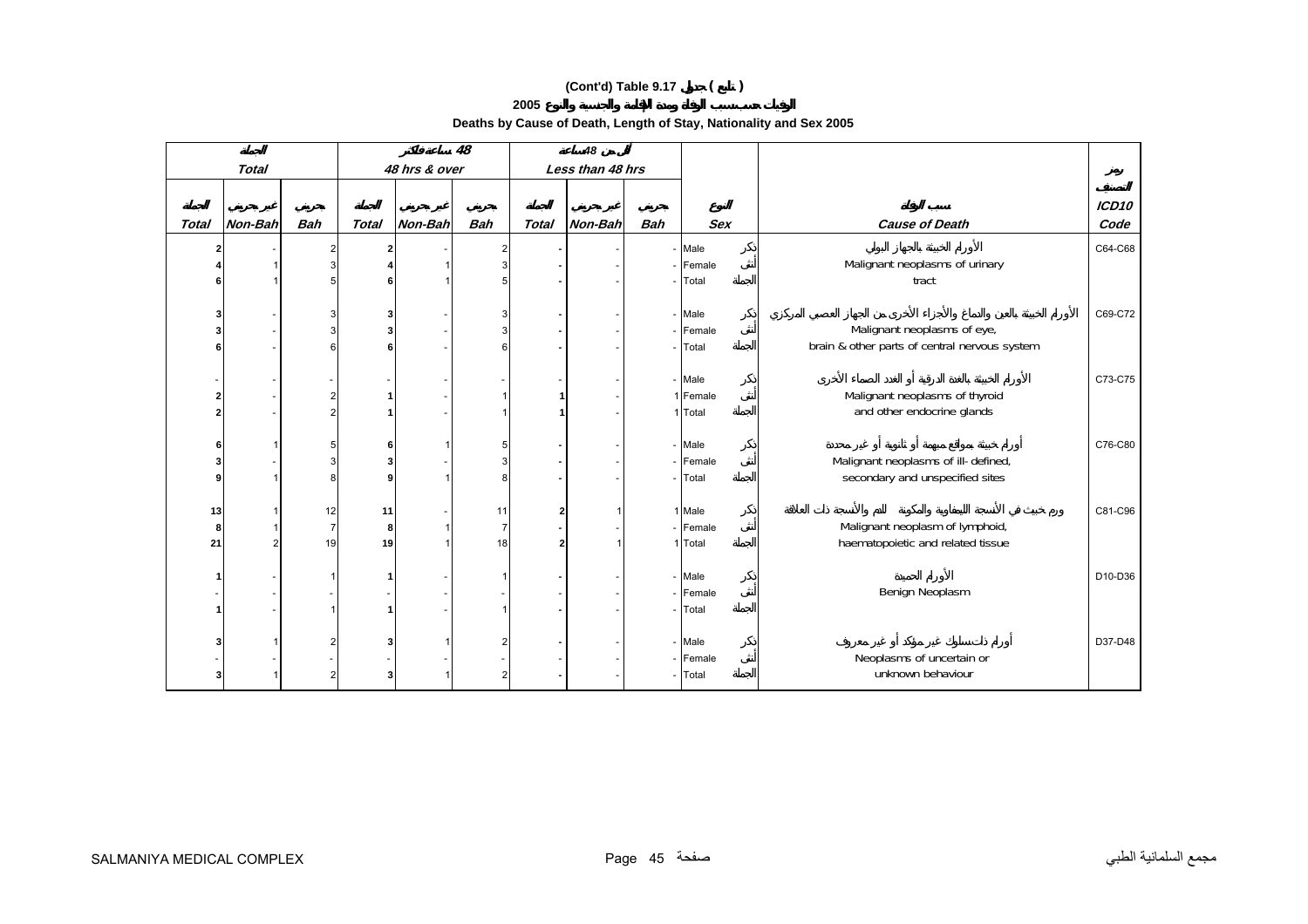**Deaths by Cause of Death, Length of Stay, Nationality and Sex 2005** 

|              |              |                      | 48           |               |                | 48           |                  |            |                    |                                                                   |               |
|--------------|--------------|----------------------|--------------|---------------|----------------|--------------|------------------|------------|--------------------|-------------------------------------------------------------------|---------------|
|              | <b>Total</b> |                      |              | 48 hrs & over |                |              | Less than 48 hrs |            |                    |                                                                   |               |
| <b>Total</b> | Non-Bah      | <b>Bah</b>           | <b>Total</b> | Non-Bah       | <b>Bah</b>     | <b>Total</b> | Non-Bah          | <b>Bah</b> | <b>Sex</b>         | <b>Cause of Death</b>                                             | ICD10<br>Code |
|              |              |                      |              |               |                |              |                  |            |                    |                                                                   |               |
|              |              | 5<br>2               |              |               |                |              |                  |            | 1 Male<br>1 Female | Haemolytic anaemias                                               | D55-D59       |
|              |              |                      |              |               |                |              |                  |            | 2 Total            |                                                                   |               |
|              |              |                      |              |               |                |              |                  |            |                    |                                                                   |               |
|              |              | 6                    | 6            |               | 6              |              |                  |            | - Male             |                                                                   | D65-D69       |
| 10           |              | $\overline{4}$<br>10 | 10           |               | 4<br>10        |              |                  |            | - Female<br>Total  | Coagulation defects, purpura<br>and other haemorrhagic conditions |               |
|              |              |                      |              |               |                |              |                  |            |                    |                                                                   |               |
|              |              | 5                    |              |               | 4              |              |                  |            | 1 Male             |                                                                   | E10-E14       |
|              | 1            | $\overline{2}$       | 3            |               | $\overline{2}$ |              |                  |            | - Female           | Diabetes mellitus                                                 |               |
|              |              |                      |              |               | 6              |              |                  |            | 1 Total            |                                                                   |               |
|              |              |                      |              |               |                |              |                  |            | - Male             |                                                                   | E40-E46       |
|              |              |                      |              |               |                |              |                  | $\sim$     | Female             | Malnutrition                                                      |               |
|              |              |                      |              |               |                |              |                  |            | Total              |                                                                   |               |
|              |              |                      |              |               |                |              |                  |            |                    |                                                                   |               |
|              |              | 3                    |              |               |                | 2            |                  |            | 2 Male             |                                                                   | E70-E90       |
|              |              |                      |              |               |                |              |                  |            | 1 Female           | Metabolic disorders                                               |               |
|              |              |                      |              |               |                |              |                  |            | 3 Total            |                                                                   |               |
|              |              |                      |              |               |                |              |                  |            | - Male             |                                                                   |               |
|              |              |                      |              |               |                |              |                  |            | - Female           | Organic, including symptomatic,                                   | F00-F09       |
|              |              |                      |              |               | $\overline{1}$ |              |                  |            | Total              | mental disorders                                                  |               |
|              |              |                      |              |               |                |              |                  |            |                    |                                                                   |               |
|              |              |                      |              |               |                |              |                  |            | - Male             |                                                                   | F10-F19       |
|              |              |                      |              |               |                |              |                  |            | - Female           | Mental and behavioural disorders                                  |               |
|              |              |                      |              |               |                |              |                  |            | Total              | due to psychoactive substance use                                 |               |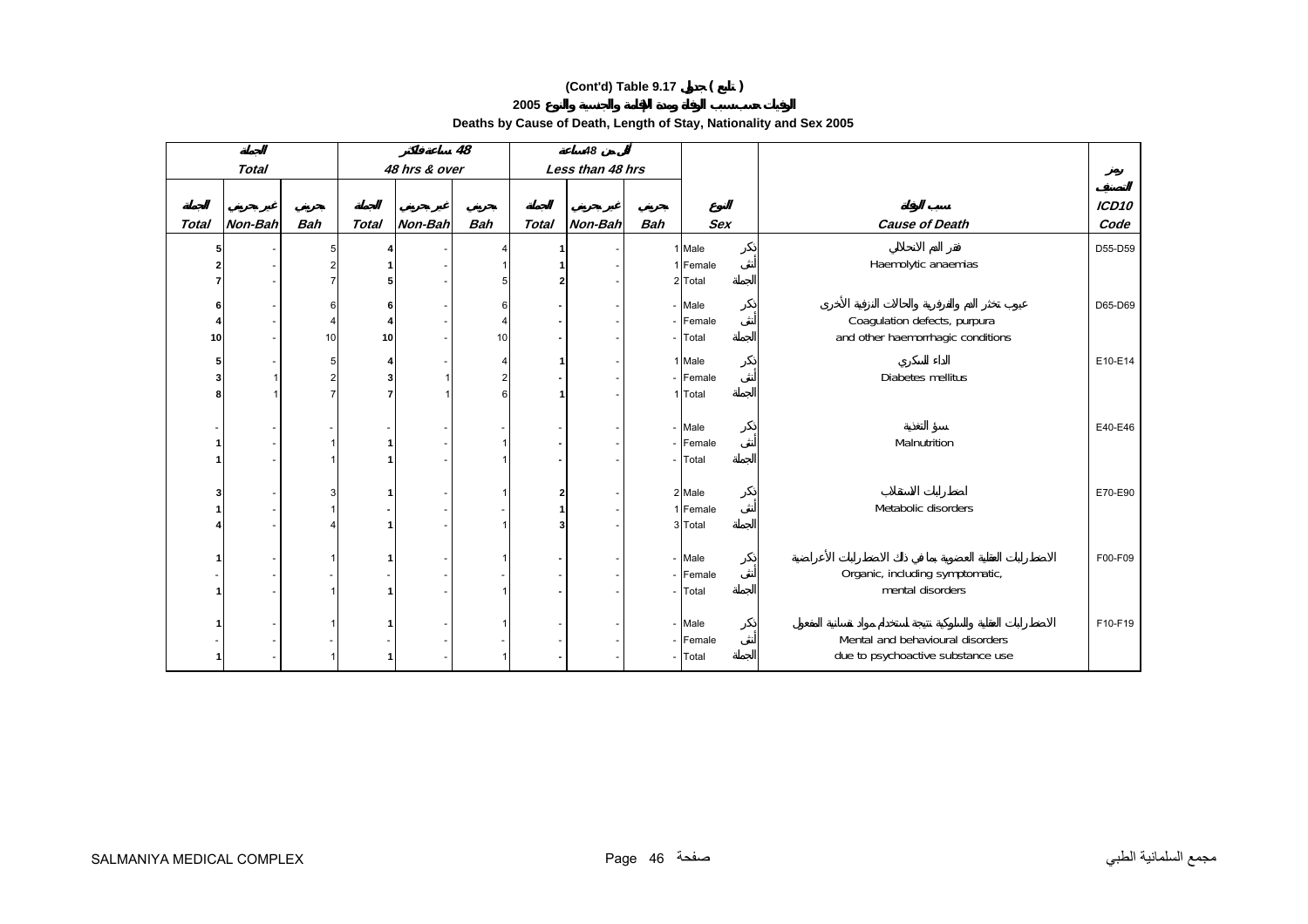**Deaths by Cause of Death, Length of Stay, Nationality and Sex 2005** 

|              |                                    |            | 48           |               |                | 48           |                  |            |                     |                                                      |                           |
|--------------|------------------------------------|------------|--------------|---------------|----------------|--------------|------------------|------------|---------------------|------------------------------------------------------|---------------------------|
|              | <b>Total</b>                       |            |              | 48 hrs & over |                |              | Less than 48 hrs |            |                     |                                                      |                           |
|              |                                    |            |              |               |                |              |                  |            |                     |                                                      |                           |
| <b>Total</b> | Non-Bah                            | <b>Bah</b> | <b>Total</b> | Non-Bah       | <b>Bah</b>     | <b>Total</b> | Non-Bah          | <b>Bah</b> | <b>Sex</b>          | <b>Cause of Death</b>                                | ICD <sub>10</sub><br>Code |
|              |                                    |            |              |               |                |              |                  |            |                     |                                                      |                           |
|              | $\overline{\phantom{a}}$           |            |              |               |                |              |                  |            | - Male              |                                                      | F70-F79                   |
|              |                                    |            |              |               |                |              |                  |            | - Female            | Mental retardation                                   |                           |
|              |                                    |            |              |               |                |              |                  |            | - Total             |                                                      |                           |
|              |                                    |            |              |               |                |              |                  |            |                     |                                                      |                           |
|              | 1                                  |            |              |               |                |              |                  |            | - Male              |                                                      | G00-G09                   |
|              |                                    |            |              |               |                |              |                  |            | - Female            | Inflammatory diseases of the central                 |                           |
|              | $\mathbf{1}$                       |            |              |               |                |              |                  |            | - Total             | nervous system                                       |                           |
|              |                                    |            |              |               |                |              |                  |            |                     |                                                      |                           |
|              |                                    |            |              |               |                |              |                  |            | - Male              |                                                      | G10-G13                   |
|              | $\mathbf{1}$                       |            |              |               |                |              |                  |            | - Female            | Systemic atrophies primarily affecting               |                           |
|              | $\mathbf{1}$                       |            |              |               |                |              |                  |            | - Total             | the central nervous system                           |                           |
|              |                                    |            |              |               |                |              |                  |            |                     |                                                      |                           |
|              |                                    |            |              |               |                |              |                  |            | - Male              |                                                      | G30-G32                   |
|              | $\sim$                             |            |              |               |                |              |                  |            | - Female<br>- Total | Other degenerative diseases<br>of the nervous system |                           |
|              | $\overline{\phantom{a}}$           |            |              |               |                |              |                  |            |                     |                                                      |                           |
|              |                                    |            |              |               |                |              |                  |            | - Male              |                                                      | G35-G37                   |
|              | $\overline{\phantom{a}}$<br>$\sim$ |            |              |               |                |              |                  |            | - Female            | Demyelinating diseases of the central nervous system |                           |
|              | $\sim$                             |            |              |               |                |              |                  |            | - Total             |                                                      |                           |
|              |                                    |            |              |               |                |              |                  |            |                     |                                                      |                           |
|              |                                    |            |              |               | $\overline{2}$ |              |                  |            | - Male              |                                                      | G40-G47                   |
|              | $\sim$                             |            |              |               |                |              |                  |            | - Female            | Episodic and paroxysmal disorders                    |                           |
|              |                                    |            |              |               | $\overline{2}$ |              |                  |            | - Total             |                                                      |                           |
|              |                                    |            |              |               |                |              |                  |            |                     |                                                      |                           |
|              |                                    |            |              |               |                |              |                  |            | - Male              |                                                      | G60-G64                   |
|              |                                    |            |              |               |                |              |                  |            | - Female            | Polyneuropathies and other disorders                 |                           |
|              | $\overline{\phantom{a}}$           |            |              |               |                |              |                  |            | - Total             | of the peripheral nervous system                     |                           |
|              |                                    |            |              |               |                |              |                  |            |                     |                                                      |                           |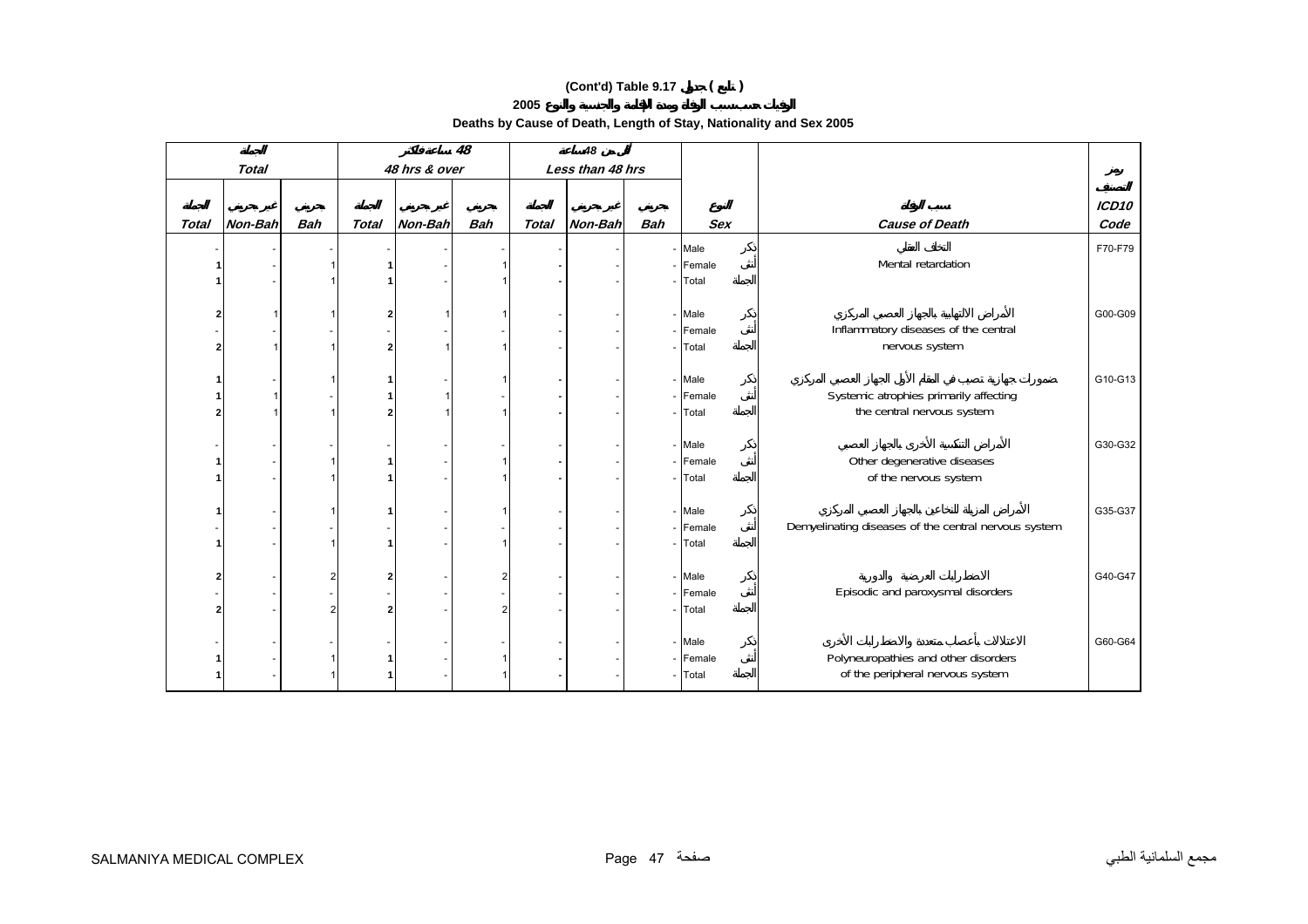**Deaths by Cause of Death, Length of Stay, Nationality and Sex 2005** 

|              |                |                | 48           |               |                         | 48           |                  |            |                     |                                       |                   |
|--------------|----------------|----------------|--------------|---------------|-------------------------|--------------|------------------|------------|---------------------|---------------------------------------|-------------------|
|              | <b>Total</b>   |                |              | 48 hrs & over |                         |              | Less than 48 hrs |            |                     |                                       |                   |
|              |                |                |              |               |                         |              |                  |            |                     |                                       |                   |
|              |                |                |              |               |                         |              |                  |            |                     |                                       | ICD <sub>10</sub> |
| <b>Total</b> | Non-Bah        | <b>Bah</b>     | <b>Total</b> | Non-Bah       | <b>Bah</b>              | <b>Total</b> | Non-Bah          | <b>Bah</b> | <b>Sex</b>          | <b>Cause of Death</b>                 | Code              |
| 21           |                | $\overline{2}$ | 2            |               | $\overline{\mathbf{c}}$ |              |                  |            | - Male              |                                       | G90-G99           |
| 3            |                | 3              |              |               | 3                       |              |                  |            | - Female            | Other disorders of the nervous system |                   |
| 5            |                |                | 5            |               | 5                       |              |                  |            | Total               |                                       |                   |
|              |                |                |              |               |                         |              |                  |            |                     |                                       |                   |
| 17           |                | 13             | 15           |               | 11                      | 2            |                  |            | 2 Male              |                                       | $110 - 115$       |
| 24           | $\overline{2}$ | 22             | 23           | 2             | 21                      | 1            |                  |            | 1 Female            | Hypertensive diseases                 |                   |
| 41           | 6              | 35             | 38           | 6             | 32                      | 3            |                  |            | 3 Total             |                                       |                   |
|              |                |                |              |               |                         |              |                  |            |                     |                                       |                   |
| 27           | 7              | 20             | 20           |               | 16                      | 7            | 3                |            | 4 Male              |                                       | <b>I20-I25</b>    |
| 23           |                | 23             | 13           |               | 13                      | 10           |                  |            | 10 Female           | Ischaemic heart disease               |                   |
| 50           | $\overline{7}$ | 43             | 33           |               | 29                      | 17           | 3                |            | 14 Total            |                                       |                   |
|              |                |                |              |               |                         |              |                  |            |                     |                                       |                   |
| 6            |                |                | 5            |               | 3                       | 1            |                  |            | 1 Male              |                                       | 126-128           |
| 3            |                | 3              | 3            |               | 3                       |              |                  |            | - Female            | Pulmonary heart diseases and          |                   |
| 9            | $\overline{2}$ | $\overline{7}$ | 8            |               | 6                       | 1            |                  |            | 1 Total             | diseases of pulmonary circulation     |                   |
|              |                |                |              |               |                         |              |                  |            |                     |                                       |                   |
| 31           |                | 29             | 28           |               | 26                      | 3            |                  |            | 3 Male              |                                       | 130-152           |
| 24           |                | 20             | 21           |               | 17                      | 3            |                  |            | 3 Female            | Other forms of heart diseases         |                   |
| 55           | 6              | 49             | 49           | 6             | 43                      | 6            |                  |            | 6 Total             |                                       |                   |
|              |                |                |              |               |                         |              |                  |            |                     |                                       |                   |
| 38           | 11             | 27             | 33           | 10            | 23                      | 5            |                  |            | 4 Male              |                                       | 160-169           |
| 32           | 6              | 26             | 29           |               | 25                      | 3            | $\overline{2}$   |            | 1 Female            | Cerebrovascular diseases              |                   |
| 70           | 17             | 53             | 62           | 14            | 48                      | 8            | 3                |            | 5 Total             |                                       |                   |
|              |                |                |              |               |                         |              |                  |            | - Male              |                                       | 170-179           |
|              |                |                |              |               |                         |              |                  |            |                     | Diseases of arteries, arterioles      |                   |
|              |                |                |              |               | 1                       |              |                  |            | - Female<br>- Total | and capillaries                       |                   |
|              |                |                |              |               |                         |              |                  |            |                     |                                       |                   |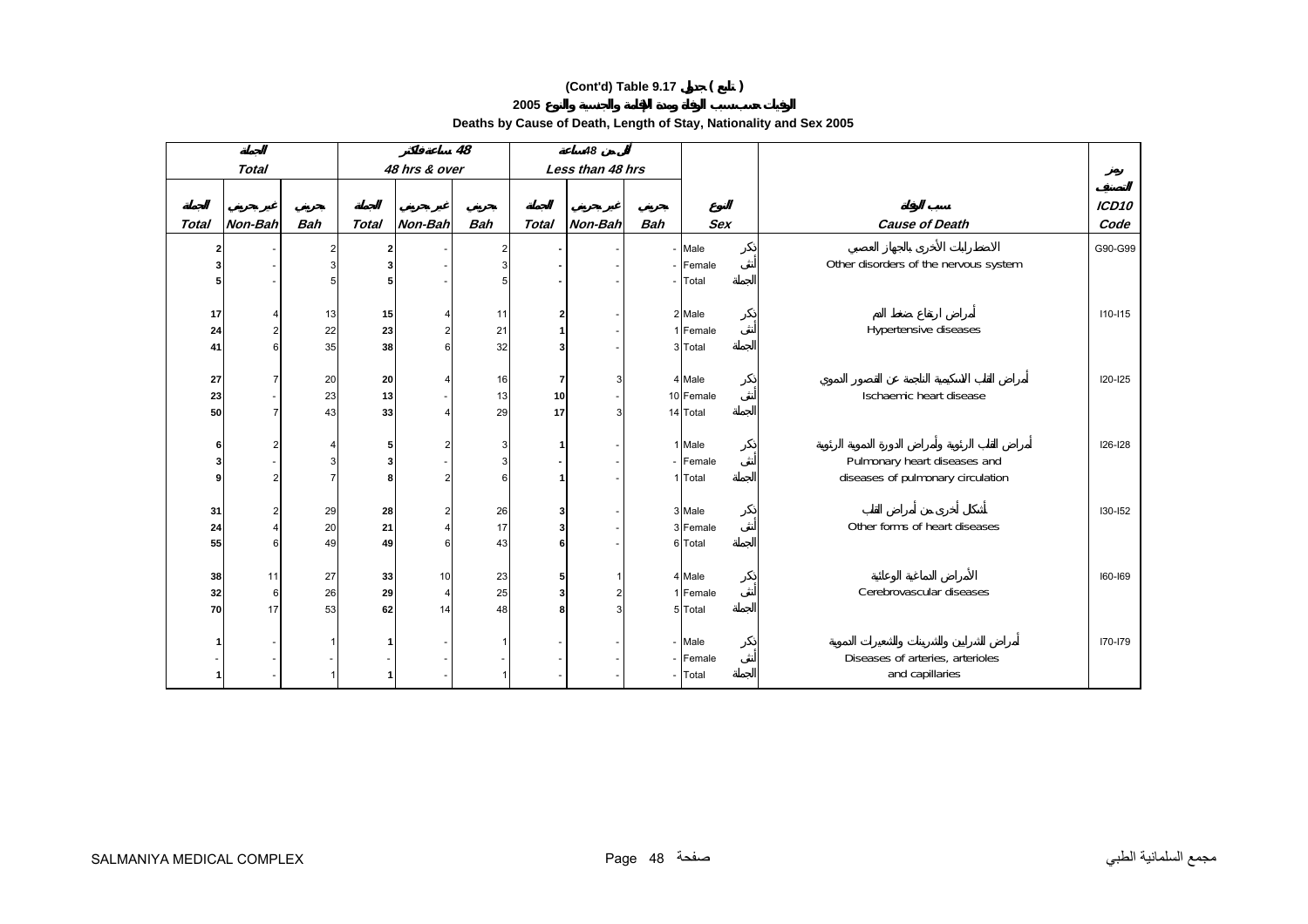**Deaths by Cause of Death, Length of Stay, Nationality and Sex 2005** 

|                |              |                     | 48           |               | 48                |              |                  |            |            |                                           |                   |
|----------------|--------------|---------------------|--------------|---------------|-------------------|--------------|------------------|------------|------------|-------------------------------------------|-------------------|
|                | <b>Total</b> |                     |              | 48 hrs & over |                   |              | Less than 48 hrs |            |            |                                           |                   |
|                |              |                     |              |               |                   |              |                  |            |            |                                           |                   |
|                |              |                     |              |               |                   |              |                  |            |            |                                           | ICD <sub>10</sub> |
| <b>Total</b>   | Non-Bah      | <b>Bah</b>          | <b>Total</b> | Non-Bah       | <b>Bah</b>        | <b>Total</b> | Non-Bah          | <b>Bah</b> | <b>Sex</b> | <b>Cause of Death</b>                     | Code              |
|                |              |                     |              |               | 1                 |              |                  |            | - Male     |                                           | 180-189           |
|                |              |                     |              |               |                   |              |                  |            | Female     | Diseases of veins, lymphatic vessels      |                   |
|                |              |                     |              |               | $\overline{2}$    |              |                  |            | Total      | and lymph nodes, not elsewhere classified |                   |
|                |              |                     |              |               |                   |              |                  |            |            |                                           |                   |
| 9              |              | 9                   |              |               | 7                 | $\mathbf{2}$ |                  |            | 2 Male     |                                           | J10-J18           |
| 9              |              | 8                   | 9            |               | 8                 |              |                  |            | - Female   | Influenza and pneumonia                   |                   |
| 18             |              | 17                  | 16           |               | 15                | $\mathbf{2}$ |                  |            | 2 Total    |                                           |                   |
|                |              |                     |              |               |                   |              |                  |            |            |                                           |                   |
| 5              |              | 5                   | 5            |               | 5                 |              |                  |            | - Male     |                                           | J40-J47           |
| $\overline{7}$ |              |                     | 6            |               | 6                 | 1            |                  |            | 1 Female   | Chronic lower repiratory diseases         |                   |
| 12             |              | 12                  | 11           |               | 11                | 1            |                  |            | 1 Total    |                                           |                   |
|                |              |                     |              |               |                   |              |                  |            |            |                                           |                   |
| 7              |              | 6                   | 6            |               | 5                 | 1            |                  |            | 1 Male     |                                           | J60-J70           |
| 8              |              | 8                   | 5            |               | 5                 | 3            |                  |            | 3 Female   | Lung diseases due to external agents      |                   |
| 15             |              | 14                  | 11           |               | 10                | 4            |                  |            | 4 Total    |                                           |                   |
|                |              |                     |              |               |                   |              |                  |            | 2 Male     |                                           | J80-J84           |
| 5              |              | Δ<br>$\overline{2}$ | 3            |               | 2<br>$\mathbf{1}$ | 2            |                  |            | 1 Female   | Other repiratory diseases principally     |                   |
|                |              | 6                   |              |               | 3                 |              |                  |            | 3 Total    | affecting the interstitium                |                   |
|                |              |                     |              |               |                   | 3            |                  |            |            |                                           |                   |
| 2              |              |                     |              |               | 2                 |              |                  |            | - Male     |                                           | J90-J94           |
|                |              |                     |              |               | $\mathbf{1}$      |              |                  |            | - Female   | Other diseases of pleura                  |                   |
| 3              |              | 3                   |              |               | 3                 |              |                  |            | Total      |                                           |                   |
|                |              |                     |              |               |                   |              |                  |            |            |                                           |                   |
| 15             |              | 15                  | 12           |               | 12                | 3            |                  |            | 3 Male     |                                           | J95-J99           |
| 25             |              | 24                  | 22           |               | 21                | 3            |                  |            | 3 Female   | Other diseases of the respiratory system  |                   |
| 40             |              | 39                  | 34           |               | 33                | 6            |                  |            | 6 Total    |                                           |                   |
|                |              |                     |              |               |                   |              |                  |            |            |                                           |                   |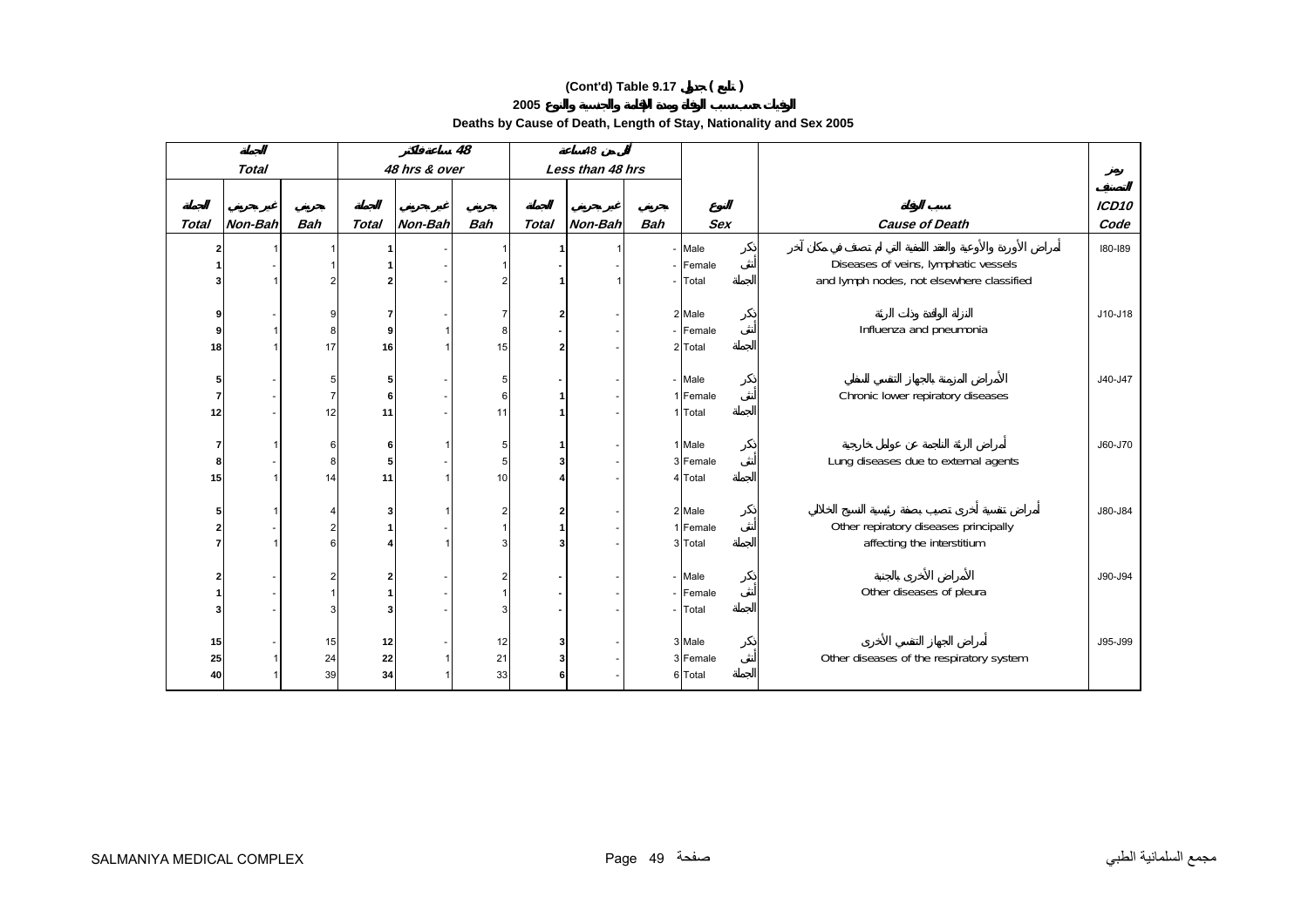**Deaths by Cause of Death, Length of Stay, Nationality and Sex 2005** 

|              |                |            | 48           |               | 48                  |                |                  |            |            |                                                |         |
|--------------|----------------|------------|--------------|---------------|---------------------|----------------|------------------|------------|------------|------------------------------------------------|---------|
|              | <b>Total</b>   |            |              | 48 hrs & over |                     |                | Less than 48 hrs |            |            |                                                |         |
|              |                |            |              |               |                     |                |                  |            |            |                                                |         |
|              |                |            |              |               |                     |                |                  |            |            |                                                | ICD10   |
| <b>Total</b> | Non-Bah        | <b>Bah</b> | <b>Total</b> | Non-Bah       | <b>Bah</b>          | <b>Total</b>   | Non-Bah          | <b>Bah</b> | <b>Sex</b> | <b>Cause of Death</b>                          | Code    |
|              |                |            |              |               | $\mathbf{1}$        |                |                  |            | - Male     |                                                | K20-K31 |
|              |                |            |              |               |                     |                |                  |            | - Female   | Diseases of oesophagus, stomach                |         |
|              |                |            |              |               | $\mathbf{1}$        |                |                  |            | Total      | and duodenum                                   |         |
|              |                |            |              |               |                     |                |                  |            |            |                                                |         |
|              |                |            |              |               |                     |                |                  |            | - Male     |                                                | K50-K52 |
|              |                |            |              |               | $\mathbf 1$         |                |                  |            | - Female   | Noninfective enteritis and colitis             |         |
|              |                |            |              |               | $\mathbf{1}$        |                |                  |            | Total      |                                                |         |
|              |                |            |              |               |                     |                |                  |            | - Male     |                                                | K55-K63 |
|              |                |            |              |               | 2<br>$\overline{4}$ |                |                  |            | - Female   | Other diseases of intestines                   |         |
| 6            |                | 6          |              |               | $\,6$               |                |                  |            | Total      |                                                |         |
|              |                |            |              |               |                     |                |                  |            |            |                                                |         |
| 5            |                |            |              |               | 3                   |                |                  |            | 1 Male     |                                                | K70-K77 |
| 6            | $\overline{2}$ |            |              |               | 4                   |                |                  |            | - Female   | Diseases of liver                              |         |
| 11           | 3              | 8          |              |               | $\overline{7}$      | $\overline{2}$ |                  |            | 1 Total    |                                                |         |
|              |                |            |              |               |                     |                |                  |            |            |                                                |         |
| 2            |                |            |              |               |                     | 1              |                  |            | - Male     |                                                | K80-K87 |
|              |                |            |              |               | 1                   |                |                  |            | - Female   | Disorders of gallbladder,                      |         |
|              | $\overline{2}$ |            |              |               | $\overline{2}$      | 1              |                  |            | Total      | biliary tract and pancreas                     |         |
|              |                |            |              |               |                     |                |                  |            |            |                                                |         |
| 12           |                | 12         | 11           |               | 11                  | 1              |                  |            | 1 Male     |                                                | K90-K93 |
| 13           |                | 13         | 8            |               | 8                   | 5              |                  |            | 5 Female   | Other diseases of the digestive system         |         |
| 25           |                | 25         | 19           |               | 19                  | 6              |                  |            | 6 Total    |                                                |         |
|              |                |            |              |               |                     |                |                  |            | - Male     |                                                |         |
|              |                |            |              |               |                     |                |                  |            | - Female   | Infections of the skin and subcutaneous tissue | L00-L08 |
|              |                |            |              |               | 1                   |                |                  |            | Total      |                                                |         |
|              |                |            |              |               |                     |                |                  |            |            |                                                |         |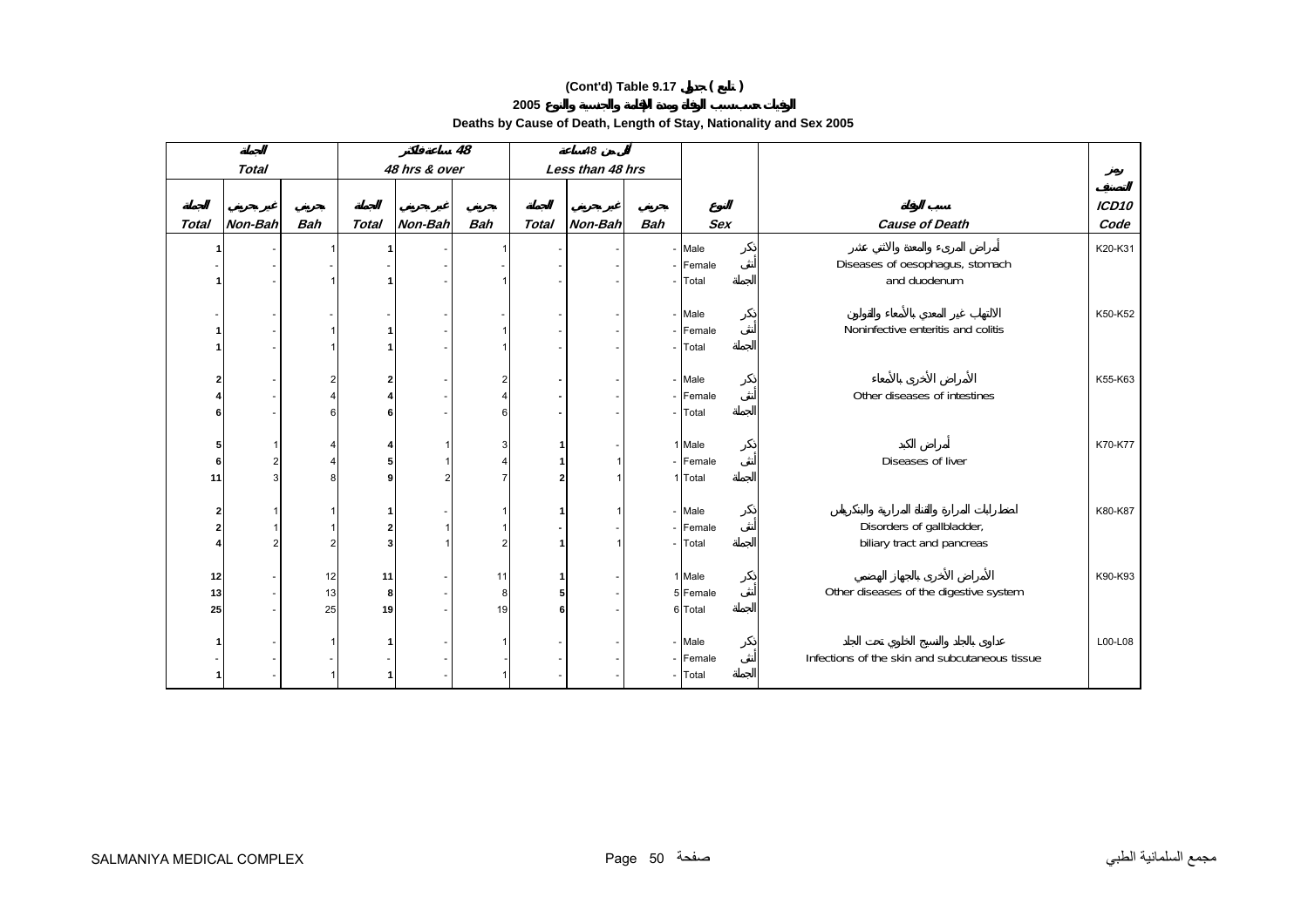**Deaths by Cause of Death, Length of Stay, Nationality and Sex 2005** 

|              |              |            |              |               | 48             |              | 48               |            |            |                                                        |                   |
|--------------|--------------|------------|--------------|---------------|----------------|--------------|------------------|------------|------------|--------------------------------------------------------|-------------------|
|              | <b>Total</b> |            |              | 48 hrs & over |                |              | Less than 48 hrs |            |            |                                                        |                   |
|              |              |            |              |               |                |              |                  |            |            |                                                        |                   |
|              |              |            |              |               |                |              |                  |            |            |                                                        | ICD <sub>10</sub> |
| <b>Total</b> | Non-Bah      | <b>Bah</b> | <b>Total</b> | Non-Bah       | <b>Bah</b>     | <b>Total</b> | Non-Bah          | <b>Bah</b> | <b>Sex</b> | <b>Cause of Death</b>                                  | Code              |
|              |              |            |              |               |                |              |                  |            | - Male     |                                                        | M30-M36           |
|              |              |            |              |               |                |              |                  |            | Female     | Systemic connective tissue disorders                   |                   |
|              |              |            |              |               | $\mathbf{1}$   |              |                  |            | Total      |                                                        |                   |
|              |              |            |              |               |                |              |                  |            |            |                                                        |                   |
|              |              |            |              |               | 1              |              |                  |            | - Male     |                                                        | M80-M94           |
|              |              |            |              |               |                |              |                  |            | - Female   | Osteopathies and chondropathies                        |                   |
|              |              |            |              |               | $\overline{1}$ |              |                  |            | Total      |                                                        |                   |
|              |              |            |              |               |                |              |                  |            |            |                                                        |                   |
| 6            |              | 5          | 6            |               | 5              |              |                  |            | - Male     |                                                        | N17-N19           |
|              |              | 3          |              |               | 3              |              |                  |            | - Female   | Renal failure                                          |                   |
| ۹            |              | 8          |              |               | 8              |              |                  |            | Total      |                                                        |                   |
|              |              |            |              |               |                |              |                  |            |            |                                                        |                   |
|              |              |            |              |               |                |              |                  |            | - Male     |                                                        | N30-N39           |
|              |              |            |              |               | $\mathbf 1$    |              |                  |            | - Female   | Other diseases of the urinary system                   |                   |
|              |              |            |              |               | $\mathbf{1}$   |              |                  |            | Total      |                                                        |                   |
|              |              |            |              |               |                |              |                  |            |            |                                                        |                   |
|              |              |            |              |               |                |              |                  |            | - Male     |                                                        | O80-O84           |
|              |              |            |              |               |                |              |                  |            | - Female   | Delivery                                               |                   |
|              |              |            |              |               |                |              |                  |            | Total      |                                                        |                   |
|              |              |            |              |               |                |              |                  |            |            |                                                        |                   |
|              |              |            |              |               |                |              |                  |            | - Male     |                                                        | P00-P04           |
|              |              |            |              |               | $\mathbf{1}$   |              |                  |            | - Female   | Fetus and newborn affected by maternal factors         |                   |
|              |              |            |              |               | $\mathbf{1}$   |              |                  |            | Total      | and by complications of pregnancy, labour and delivery |                   |
|              |              |            |              |               |                |              |                  |            |            |                                                        |                   |
|              |              | 8          |              |               | 4              | 5            |                  |            | 4 Male     |                                                        | P05-P08           |
|              |              | 5          |              |               | 3              | 2            |                  |            | 2 Female   | Disorders related to length of gestation               |                   |
| 14           |              | 13         |              |               | $\overline{7}$ | 7            |                  |            | 6 Total    | and fetal growth                                       |                   |
|              |              |            |              |               |                |              |                  |            |            |                                                        |                   |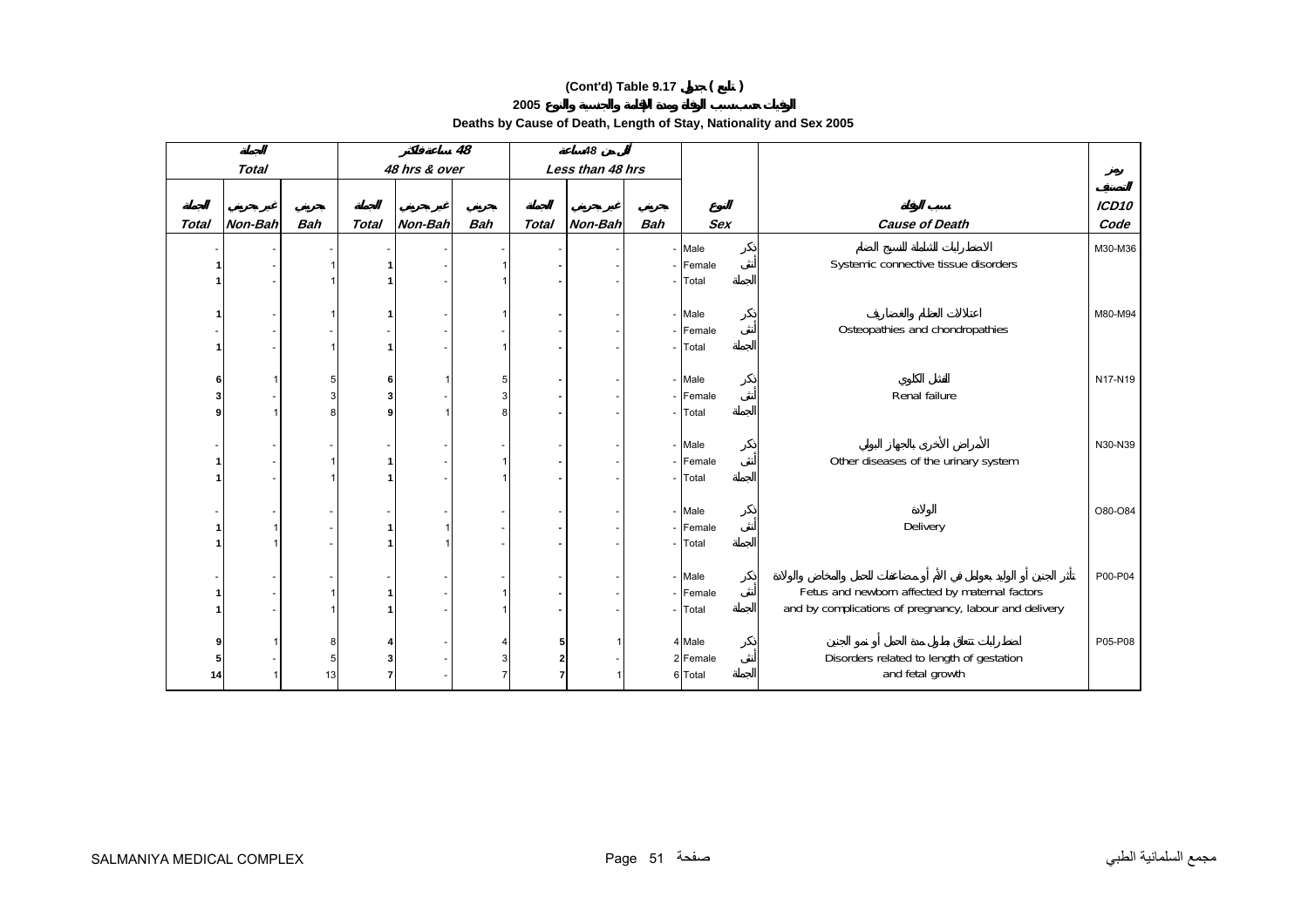**Deaths by Cause of Death, Length of Stay, Nationality and Sex 2005** 

|              |                          |            |              | 48            | 48             |              |                  |            |            |                                          |         |
|--------------|--------------------------|------------|--------------|---------------|----------------|--------------|------------------|------------|------------|------------------------------------------|---------|
|              | <b>Total</b>             |            |              | 48 hrs & over |                |              | Less than 48 hrs |            |            |                                          |         |
|              |                          |            |              |               |                |              |                  |            |            |                                          |         |
|              |                          |            |              |               |                |              |                  |            |            |                                          | ICD10   |
| <b>Total</b> | Non-Bah                  | <b>Bah</b> | <b>Total</b> | Non-Bah       | <b>Bah</b>     | <b>Total</b> | Non-Bah          | <b>Bah</b> | <b>Sex</b> | <b>Cause of Death</b>                    | Code    |
|              |                          |            |              |               | 6              |              |                  |            | 1 Male     |                                          | P20-P29 |
|              | $\overline{2}$           |            |              |               | 3              |              | 2                |            | 1 Female   | Respiratory and cardiovascular disorders |         |
| 13           | $\overline{2}$           | 11         |              |               | 9              |              |                  |            | 2 Total    | specific to the perinatal period         |         |
|              |                          |            |              |               |                |              |                  |            |            |                                          |         |
| 11           | $\overline{\phantom{a}}$ | 11         | 11           |               | 11             |              |                  |            | - Male     |                                          | P35-P39 |
| 6            | $\mathbf{1}$             | 5          |              |               | $\overline{4}$ |              |                  |            | 1 Female   | Infections specific to the perinatal     |         |
| 17           | $\mathbf{1}$             | 16         | 16           |               | 15             |              |                  |            | 1 Total    | period                                   |         |
|              |                          |            |              |               |                |              |                  |            |            |                                          |         |
|              |                          |            |              |               | 4              |              |                  |            | - Male     |                                          | P50-P61 |
|              |                          |            |              |               |                |              |                  |            | 1 Female   | Haemorrhagic and haematological          |         |
|              | $\mathbf{1}$             |            |              |               |                |              |                  |            | 1 Total    | disorders of fetus and newborn           |         |
|              |                          |            |              |               |                |              |                  |            |            |                                          |         |
|              | $\overline{\phantom{a}}$ |            |              |               |                |              |                  |            | - Male     |                                          | P70-P74 |
|              |                          |            |              |               |                |              |                  |            | 1 Female   |                                          |         |
|              |                          |            |              |               | $\overline{2}$ |              |                  |            | 1 Total    | disorders specific to fetus and newborn  |         |
|              |                          |            |              |               |                |              |                  |            |            | Transitory endocrine and metabolic       |         |
|              |                          |            |              |               |                |              |                  |            |            |                                          |         |
|              |                          |            |              |               |                |              |                  |            | - Male     |                                          | P90-P96 |
|              | $\overline{\phantom{a}}$ |            |              |               |                |              |                  |            | - Female   | Other disorders originating              |         |
|              | $\sim$                   |            |              |               |                |              |                  |            | - Total    | in the perinatal period                  |         |
|              |                          |            |              |               |                |              |                  |            |            |                                          |         |
|              |                          |            |              |               |                |              |                  |            | - Male     |                                          | Q00-Q07 |
|              |                          |            |              |               |                |              |                  |            | - Female   | Congenital malformations of the          |         |
|              | $\overline{\phantom{a}}$ |            |              |               |                |              |                  |            | - Total    | nervous system                           |         |
|              |                          |            |              |               |                |              |                  |            | - Male     |                                          | Q20-Q28 |
|              |                          |            |              |               |                |              |                  |            | - Female   | Congenital malformations of              |         |
|              |                          |            |              |               | $\overline{2}$ |              |                  |            |            | the circulatory system                   |         |
|              | $\overline{2}$           |            |              |               | 3              |              |                  |            | - Total    |                                          |         |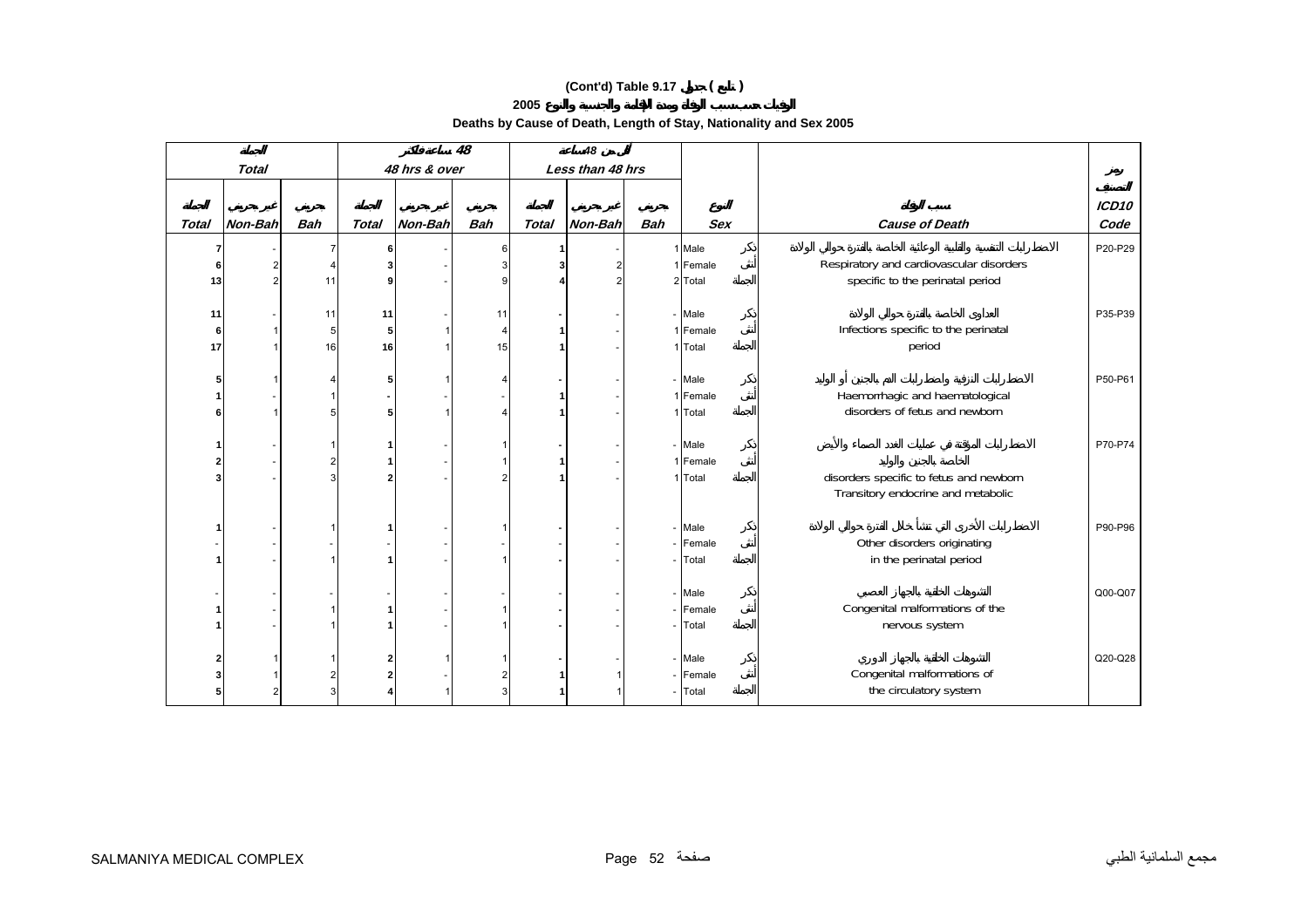**Deaths by Cause of Death, Length of Stay, Nationality and Sex 2005** 

|              |                          |            |              | 48            | 48                      |              |                  |            |            |                                           |               |
|--------------|--------------------------|------------|--------------|---------------|-------------------------|--------------|------------------|------------|------------|-------------------------------------------|---------------|
|              | <b>Total</b>             |            |              | 48 hrs & over |                         |              | Less than 48 hrs |            |            |                                           |               |
|              |                          |            |              |               |                         |              |                  |            |            |                                           |               |
| <b>Total</b> | Non-Bah                  | <b>Bah</b> | <b>Total</b> | Non-Bah       | <b>Bah</b>              | <b>Total</b> | Non-Bah          | <b>Bah</b> | <b>Sex</b> | <b>Cause of Death</b>                     | ICD10<br>Code |
|              |                          |            |              |               |                         |              |                  |            |            |                                           |               |
|              |                          |            |              |               |                         |              |                  |            | - Male     |                                           | Q30-Q34       |
|              |                          |            |              |               |                         |              |                  |            | - Female   | Congenital malformations of               |               |
|              |                          |            |              |               |                         |              |                  |            | - Total    | the respiratory system                    |               |
|              |                          |            |              |               |                         |              |                  |            |            |                                           |               |
|              | $\overline{\phantom{a}}$ |            |              |               |                         |              |                  |            | - Male     |                                           | Q38-Q45       |
|              |                          |            |              |               |                         |              |                  |            | 1 Female   | Other congenital malformations            |               |
|              | $\overline{\phantom{a}}$ |            |              |               |                         |              |                  |            | 1 Total    | of the digestive system                   |               |
|              |                          |            |              |               |                         |              |                  |            |            |                                           |               |
|              | $\overline{\phantom{a}}$ |            |              |               |                         |              |                  |            | 1 Male     |                                           | Q60-Q64       |
|              | $\overline{\phantom{a}}$ |            |              |               |                         |              |                  |            | - Female   | Congenital malformations                  |               |
|              | $\overline{\phantom{a}}$ |            |              |               |                         |              |                  |            | 1 Total    | of the urinary system                     |               |
|              |                          |            |              |               |                         |              |                  |            |            |                                           |               |
|              | $\mathbf 1$              |            |              |               |                         |              |                  |            | - Male     |                                           | Q80-Q89       |
|              |                          |            |              |               | $\overline{\mathbf{c}}$ |              |                  |            | - Female   | Other congenital malformations            |               |
|              | $\mathbf{1}$             |            |              |               | $\mathbf{3}$            |              |                  |            | - Total    |                                           |               |
|              |                          |            |              |               |                         |              |                  |            |            |                                           |               |
|              |                          |            |              |               |                         |              |                  |            | - Male     |                                           | Q90-Q99       |
|              |                          |            |              |               | 3                       |              |                  |            | - Female   | Chromosomal abnormalities,                |               |
|              | $\overline{\phantom{a}}$ |            |              |               |                         |              |                  |            | - Total    | not elsewhere classified                  |               |
|              |                          |            |              |               |                         |              |                  |            |            |                                           |               |
| 6            | 1                        | 5          |              |               | 4                       |              |                  |            | 1 Male     |                                           | R00-R09       |
| 5            | $\sim$                   | 5          |              |               | 5                       |              |                  |            | - Female   | Symptoms and signs involving the          |               |
| 11           | $\mathbf{1}$             | 10         | 10           |               | $\overline{9}$          |              |                  |            | 1 Total    | circulatory and respiratory systems       |               |
|              |                          |            |              |               |                         |              |                  |            |            |                                           |               |
|              | $\overline{\phantom{a}}$ |            |              |               |                         |              |                  |            | - Male     |                                           | R40-R46       |
|              |                          |            |              |               |                         |              |                  |            | - Female   |                                           |               |
|              |                          |            |              |               |                         |              |                  |            | - Total    | perception, emotional state and behaviour |               |
|              |                          |            |              |               |                         |              |                  |            |            | Symptoms and signs involving cognition,   |               |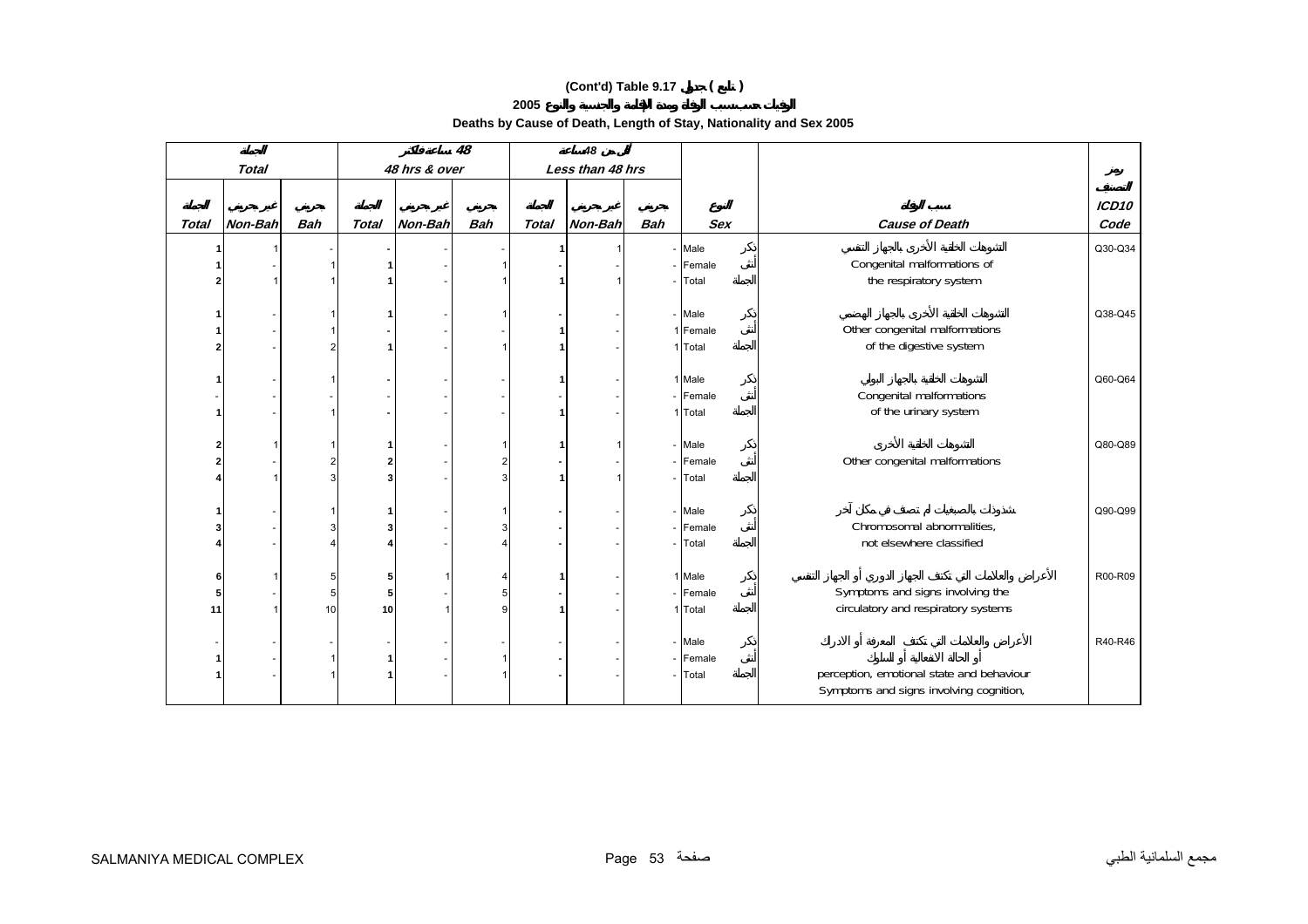**Deaths by Cause of Death, Length of Stay, Nationality and Sex 2005** 

|              |                |              |              |                | 48         |              | 48               |            |                    |                                          |         |
|--------------|----------------|--------------|--------------|----------------|------------|--------------|------------------|------------|--------------------|------------------------------------------|---------|
|              | <b>Total</b>   |              |              | 48 hrs & over  |            |              | Less than 48 hrs |            |                    |                                          |         |
|              |                |              |              |                |            |              |                  |            |                    |                                          | ICD10   |
| <b>Total</b> | Non-Bah        | <b>Bah</b>   | <b>Total</b> | Non-Bah        | <b>Bah</b> | <b>Total</b> | Non-Bah          | <b>Bah</b> | <b>Sex</b>         | <b>Cause of Death</b>                    | Code    |
|              |                |              |              |                |            |              |                  |            |                    |                                          |         |
| 7<br>9       |                | 7            |              |                | Δ          | 3            |                  |            | 3 Male<br>2 Female | General symptoms and signs               | R50-R69 |
| 16           | -1             | 8<br>15      | 11           |                | 6<br>10    | 5            |                  |            | 5 Total            |                                          |         |
|              |                |              |              |                |            |              |                  |            |                    |                                          |         |
| 14           | 3              | 11           | 11           |                | 9          |              |                  |            | 2 Male             |                                          | S00-S09 |
| -1           |                | $\mathbf{1}$ |              |                | 1          |              |                  |            | - Female           | Injuries to the head                     |         |
| 15           | $\mathbf{3}$   | 12           | 12           | $\overline{2}$ | 10         | 3            |                  |            | 2 Total            |                                          |         |
|              |                |              |              |                |            |              |                  |            |                    |                                          |         |
|              |                |              |              |                |            |              |                  |            | 1 Male             |                                          | S10-S19 |
|              |                |              |              |                |            |              |                  |            | - Female           | Injuries to the neck                     |         |
|              |                |              |              |                |            |              |                  |            | 1 Total            |                                          |         |
|              |                |              |              |                |            |              |                  |            |                    |                                          |         |
|              | $\overline{2}$ |              |              |                |            |              |                  |            | - Male             |                                          | S30-S39 |
|              |                |              |              |                |            |              |                  |            | - Female           | Injuries to the abdomen, lower back,     |         |
|              | $\overline{2}$ |              |              |                |            |              |                  |            | - Total            | lumbar spine and pelvis                  |         |
|              |                |              |              |                |            |              |                  |            |                    |                                          |         |
|              |                |              |              |                |            |              |                  |            | - Male             |                                          | S70-S79 |
|              |                |              |              |                |            |              |                  |            | - Female           | Injuries to the hip and thigh            |         |
|              |                |              |              |                |            |              |                  |            | - Total            |                                          |         |
|              | -1             |              |              |                |            |              |                  |            | - Male             |                                          | T00-T07 |
|              |                |              |              |                |            |              |                  |            | - Female           | Injuries involving multiple body regions |         |
|              |                |              |              |                |            |              |                  |            | - Total            |                                          |         |
|              |                |              |              |                |            |              |                  |            |                    |                                          |         |
|              |                |              |              |                |            |              |                  |            | - Male             |                                          | T20-T25 |
|              |                |              |              |                |            |              |                  |            | - Female           | Burns and corrosions of external         |         |
|              |                |              |              |                |            |              |                  |            | - Total            | body sufface specified by site           |         |
|              |                |              |              |                |            |              |                  |            |                    |                                          |         |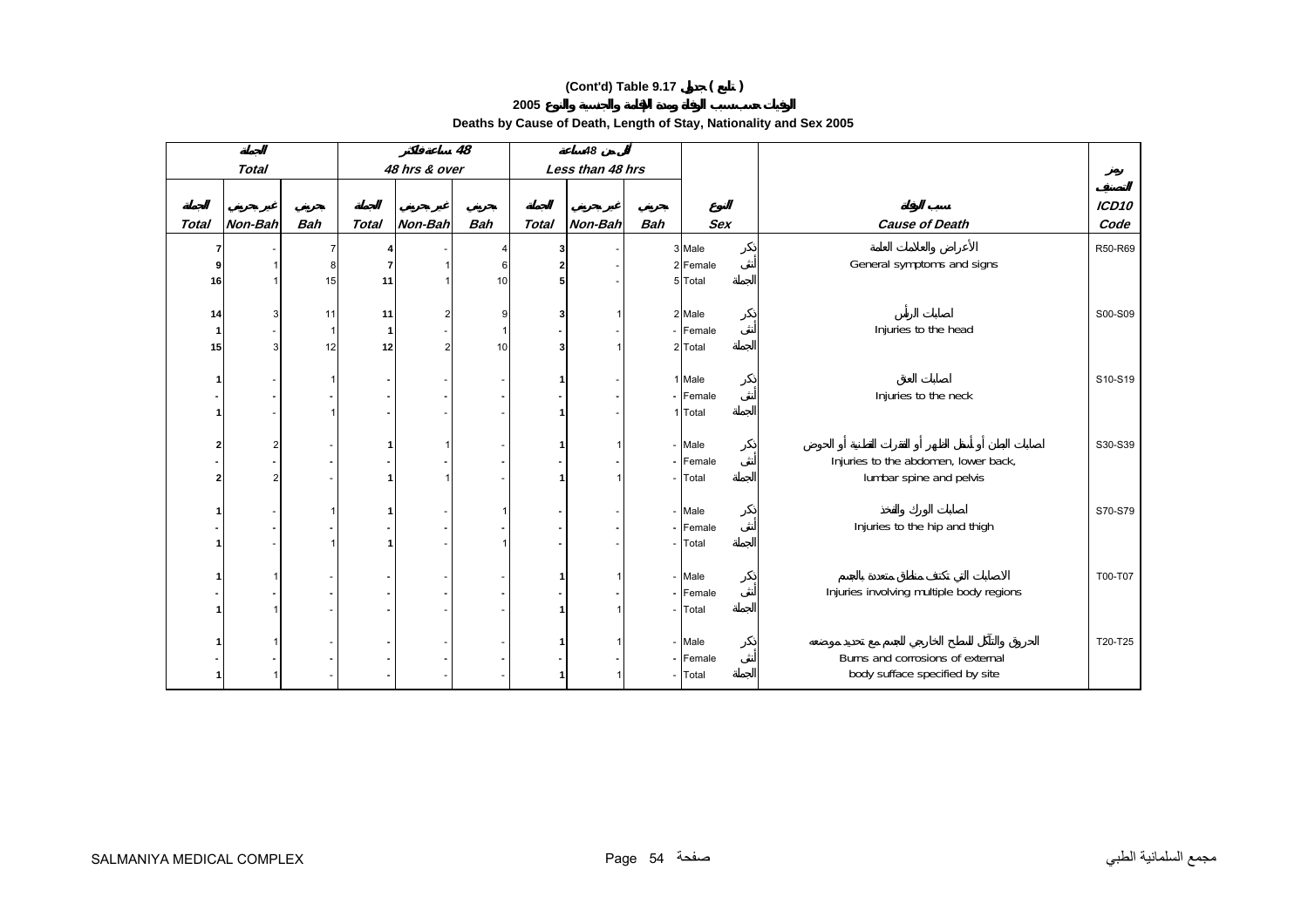**Deaths by Cause of Death, Length of Stay, Nationality and Sex 2005** 

|              |         |            |              | 48             |            | 48           |                  |            |                     |                                             |                           |
|--------------|---------|------------|--------------|----------------|------------|--------------|------------------|------------|---------------------|---------------------------------------------|---------------------------|
|              | Total   |            |              | 48 hrs & over  |            |              | Less than 48 hrs |            |                     |                                             |                           |
| <b>Total</b> | Non-Bah | <b>Bah</b> | <b>Total</b> | <b>Non-Bah</b> | <b>Bah</b> | <b>Total</b> | Non-Bah          | <b>Bah</b> | <b>Sex</b>          | <b>Cause of Death</b>                       | ICD <sub>10</sub><br>Code |
|              |         |            |              |                |            |              |                  |            | 1 Male              |                                             | T29-T32                   |
|              |         |            |              |                |            |              |                  |            | - Female            | Burns and corrosions of                     |                           |
|              |         |            |              |                |            |              |                  |            | 1 Total             | multiple and unspecified body regions       |                           |
|              |         |            |              |                |            |              |                  |            |                     |                                             |                           |
|              |         |            |              |                |            |              |                  |            | - Male              |                                             | T36-T50                   |
|              |         |            |              |                |            |              |                  |            | Female              | Poisoning by drugs, medicaments             |                           |
|              |         |            |              |                |            |              |                  |            | - Total             | and biological substances                   |                           |
|              |         |            |              |                |            |              |                  |            |                     |                                             |                           |
|              |         |            |              |                |            |              |                  |            | - Male<br>- Female  | Toxic effects of substances chiefly         | T51-T65                   |
|              |         |            |              |                |            |              |                  |            | - Total             | nonmedicinal as to source                   |                           |
|              |         |            |              |                |            |              |                  |            |                     |                                             |                           |
|              |         |            |              |                |            |              |                  |            | - Male              |                                             | T66-T78                   |
|              |         |            |              |                |            |              |                  |            | - Female            | Other and unspecified effects               |                           |
|              |         |            |              |                |            |              |                  |            | Total               | of external causes                          |                           |
|              |         |            |              |                |            |              |                  |            |                     |                                             |                           |
|              |         |            |              |                |            |              |                  |            | - Male              |                                             | T80-T88                   |
|              |         |            |              |                |            |              |                  |            | - Female            | Complications of surgical and medical care, |                           |
| 2            |         |            |              |                |            |              |                  |            | Total               | not elsewhere calssified                    |                           |
| 559          | 77      | 482        | 473          | 56             | 417        | 86           | 21               |            | 65 Male<br>نكر      |                                             |                           |
| 486          | 35      | 451        | 408          | 28             | 380        | 78           |                  |            | أنشى<br>71 Female   | <b>Total</b>                                |                           |
| 1,045        | 112     | 933        | 881          | 84             | 797        | 164          | 28               |            | الجملة<br>136 Total |                                             |                           |
|              |         |            |              |                |            |              |                  |            |                     |                                             |                           |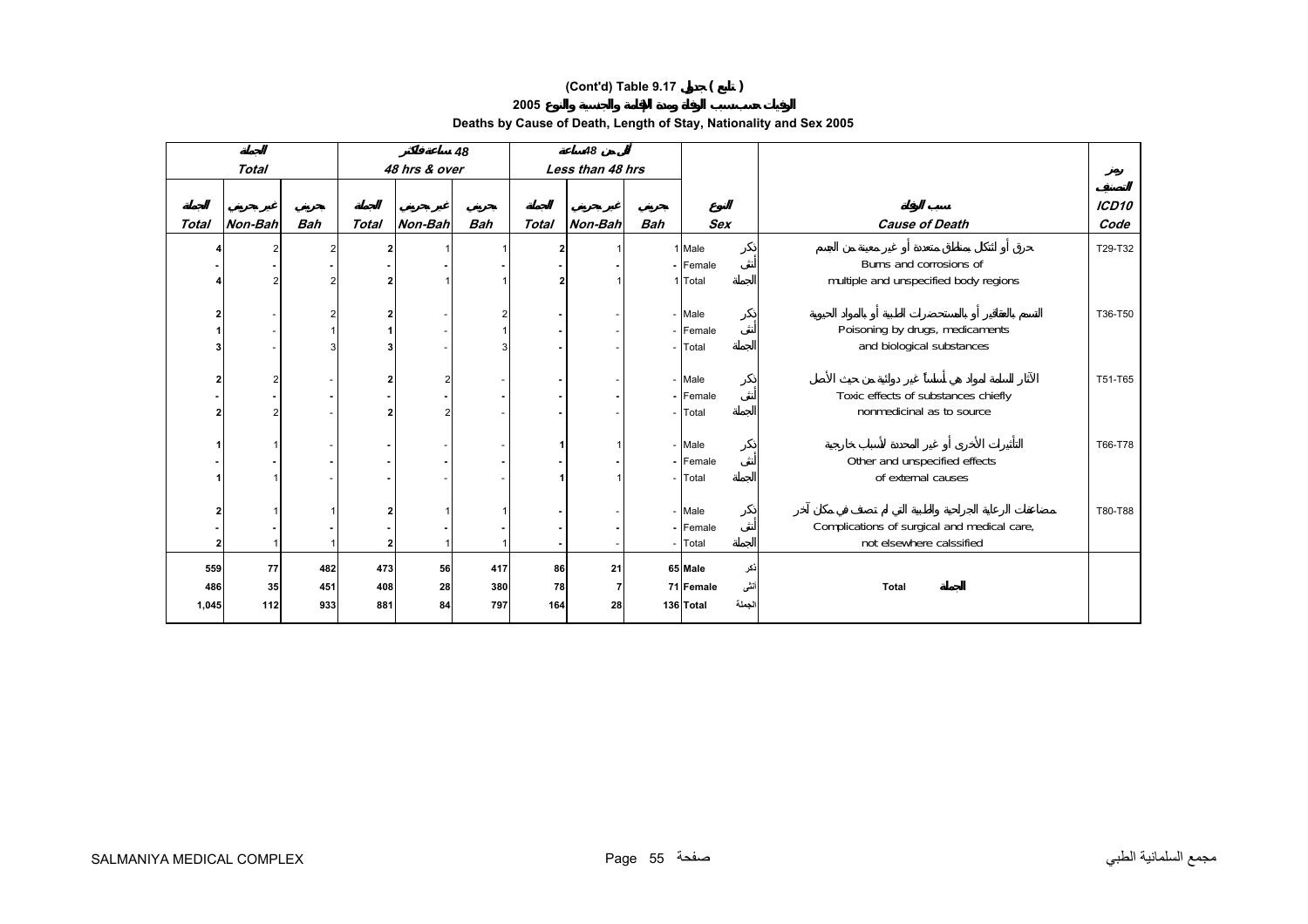

<span id="page-55-0"></span>

*Deaths*

*Reference: Table 9.17*

*9.17* :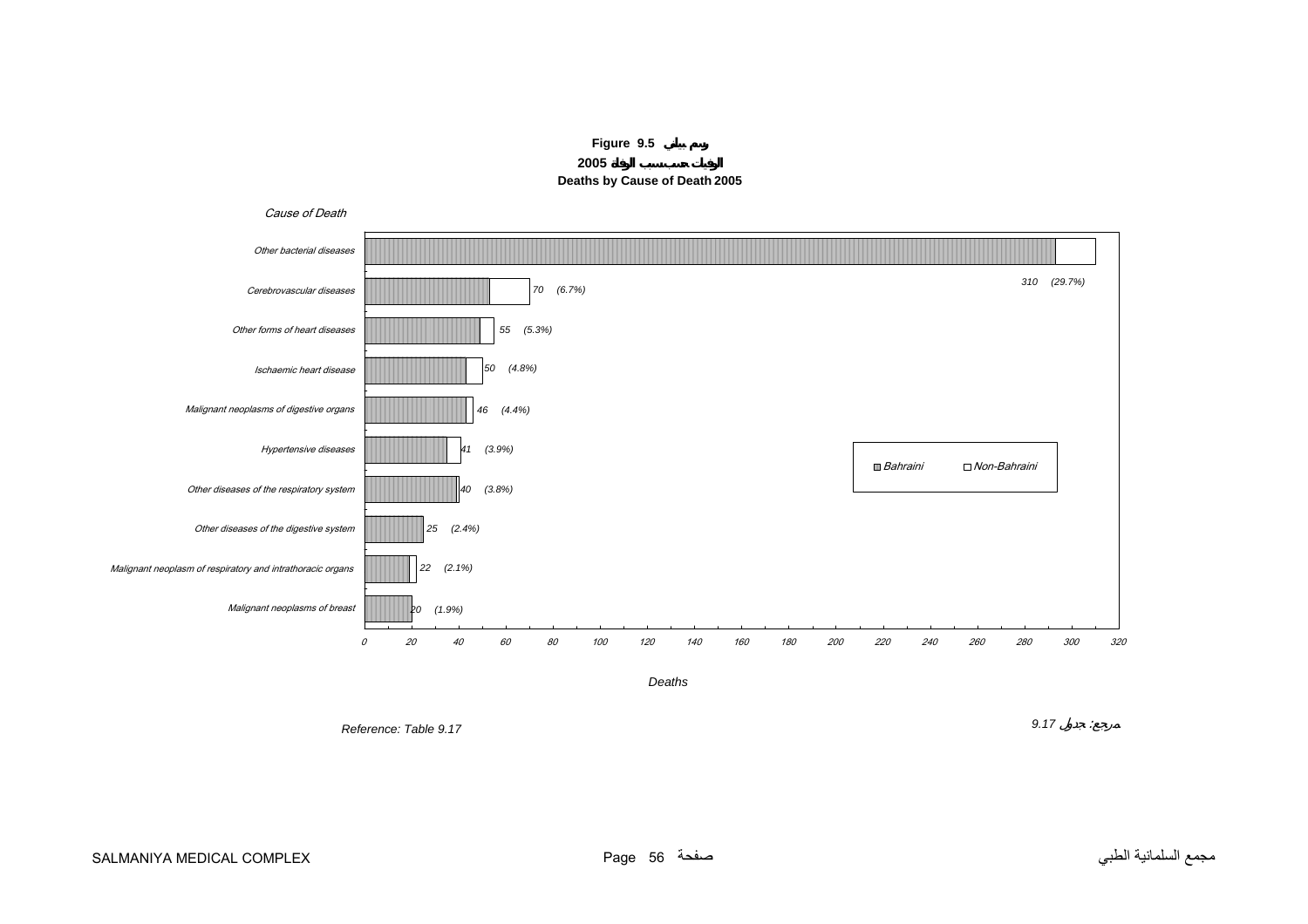**2005 - 2001**

**Out-Patient Visits by Department 2001 - 2005** 

<span id="page-56-0"></span>

| <b>Department / Clinic</b>          | 2005      | 2004      | 2003      | 2002      | 2001      |                |
|-------------------------------------|-----------|-----------|-----------|-----------|-----------|----------------|
| <b>Accident &amp; Emergency</b>     | 280,629   | 283,818   | 288,597   | 268,578   | 252,878   |                |
| A&E Clinic                          | 280,629   | 283,818   | 288,597   | 268,578   | 216,384   |                |
| Triage Room <sup>1</sup>            | <b>NA</b> | <b>NA</b> | <b>NA</b> | <b>NA</b> | 36,494    | $\mathbf{1}$   |
| <b>Out-Patient Clinic</b>           | 199,915   | 188,774   | 203,059   | 183,590   | 195,620   |                |
| Medical                             | 34,698    | 42,162    | 50,808    | 42,110    | 41,004    |                |
| Surgical                            | 21,170    | 23,572    | 28,462    | 29,308    | 29,409    |                |
| Orthopedic & Fracture               | 28,529    | 27,483    | 27,258    | 23,549    | 23,162    |                |
| Plastic Surgery & Burns             | 2,554     | 1,873     | 2,071     | 2,216     | 2,578     |                |
| Eye                                 | 21,054    | 19,693    | 20,660    | 17,069    | 21,122    |                |
| E.N.T.                              | 28,043    | 27,583    | 27,369    | 21,598    | 24,353    |                |
| Paediatric                          | 20,670    | 18,114    | 18,511    | 17,267    | 17,726    |                |
| Oncology $^2$                       | 5,324     | <b>NA</b> | <b>NA</b> | <b>NA</b> | <b>NA</b> | $\overline{2}$ |
| Clinical Neurosciences <sup>2</sup> | 5,322     | <b>NA</b> | <b>NA</b> | <b>NA</b> | <b>NA</b> | $\overline{2}$ |
| Obstetrics & Gynecology             | 26,436    | 22,845    | 22,644    | 25,230    | 30,886    |                |
| Gynecology                          | 11,287    | 10,862    | 11,924    | 11,850    | 12,560    |                |
| Antenatal                           | 15,149    | 11,983    | 10,720    | 13,380    | 18,300    |                |
| Postnatal                           |           |           |           |           | 26        |                |
| Dental                              | 6,115     | 5,449     | 5,276     | 5,243     | 5,380     |                |
| <b>Total</b>                        | 480,544   | 472,592   | 491,656   | 452,168   | 448,498   |                |
| <b>Other Services</b>               |           |           |           |           |           |                |
| Physiotherapy (SMC)                 | 91,113    | 83,352    | 91,143    | 84,956    | 105,081   |                |
| Occupational Therapy                | 7,833     | 8,341     | 7,811     | 7,928     | 6,357     |                |
| Day Case Unit                       | 7,654     | 7,460     | 7,089     | 7,422     | 6,444     |                |

*1 Total patients seen at Triage Room are included <sup>1</sup>*

 *under Accidents & Emergency clinic since 2002.* . *2002*

*2 Operated separately effective from 2005.* . *<sup>2005</sup> <sup>2</sup>*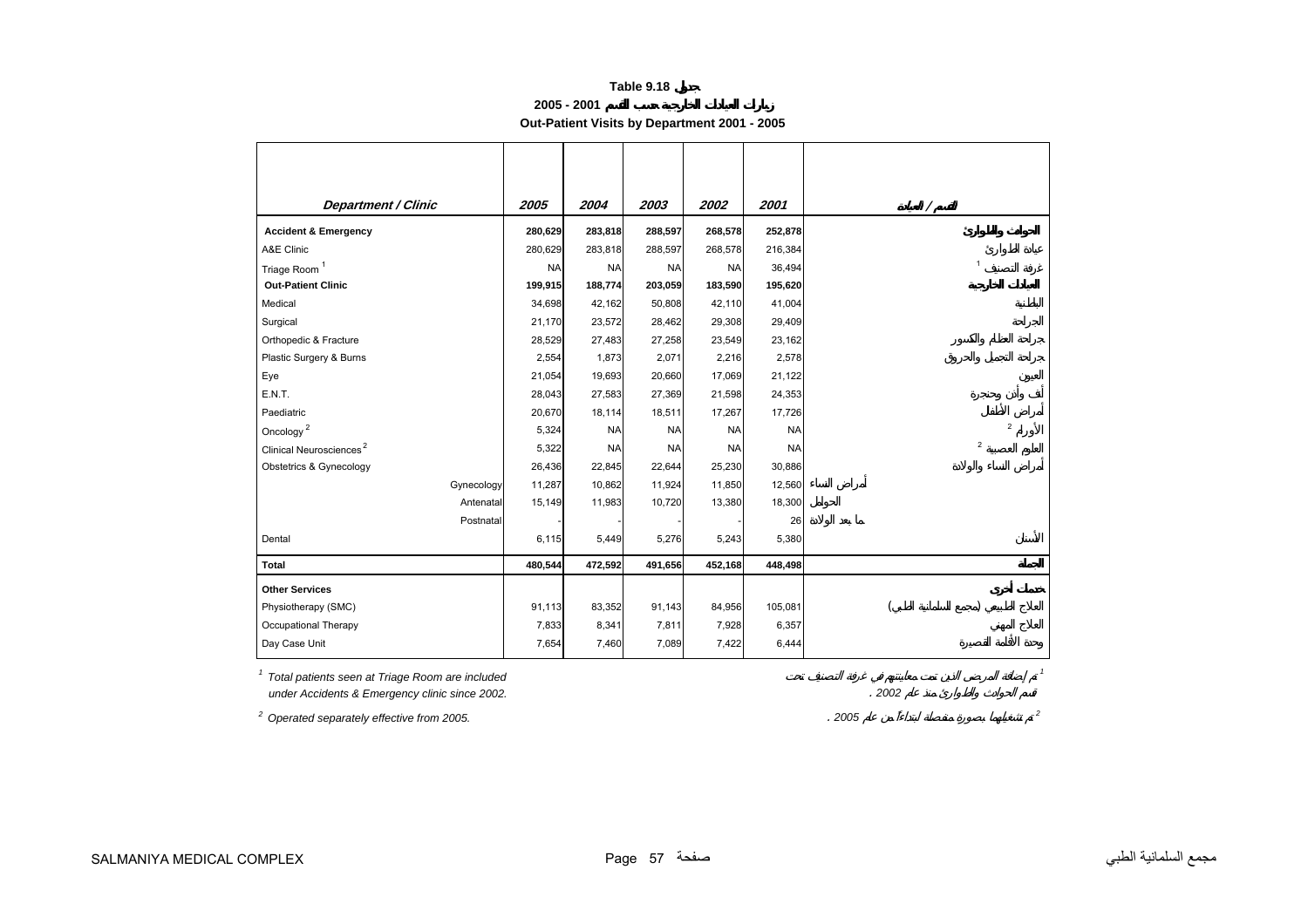**Figure 9.6**

**2005 Out-Patient Visits by Department 2005**

*Department*

<span id="page-57-0"></span>

*Reference: Table 9.18*

 $\overline{\phantom{a}}$  *8*  $\overline{\phantom{a}}$  *9.18*  $\overline{\phantom{a}}$  *9.18*  $\overline{\phantom{a}}$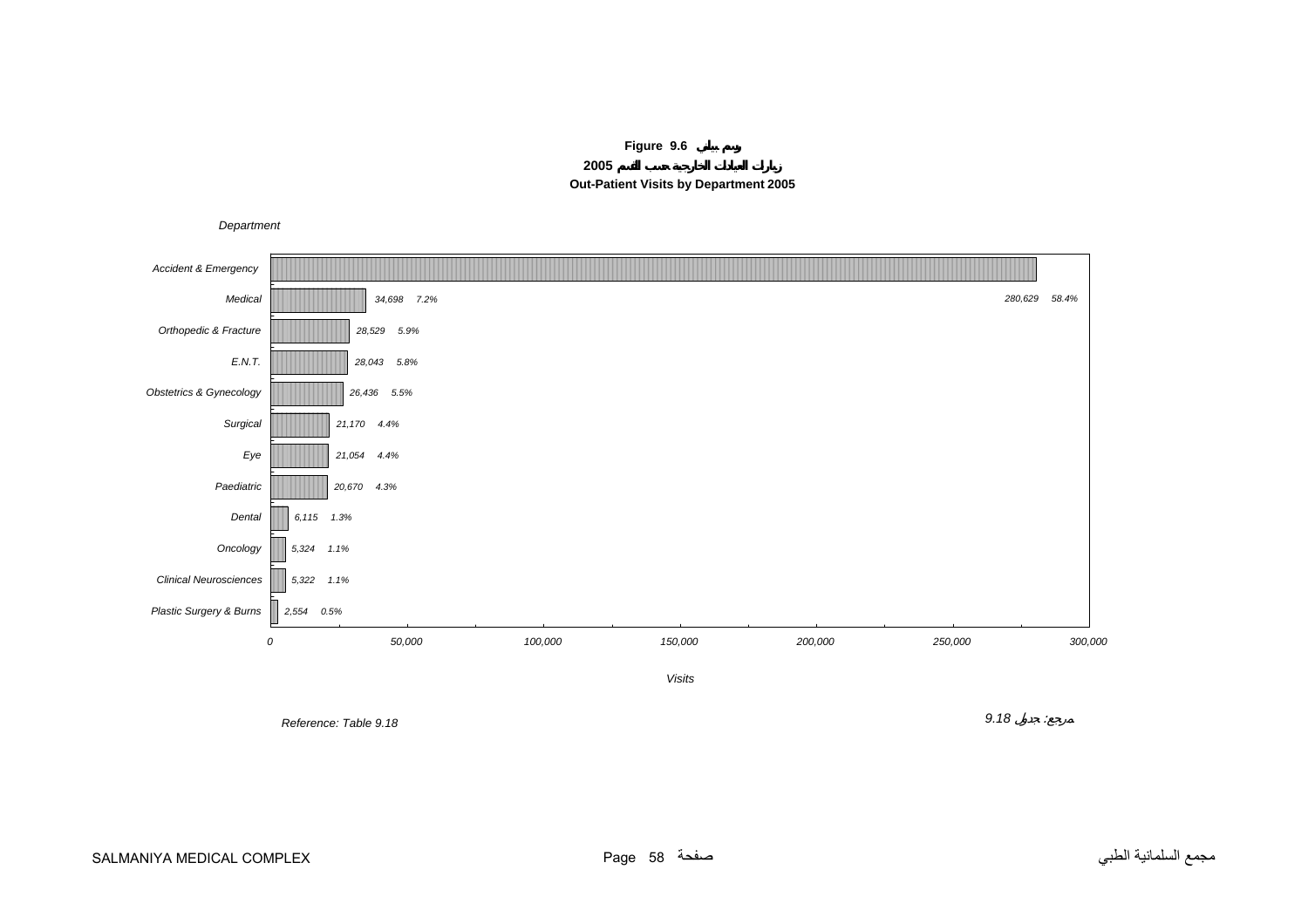| 2005 |
|------|
|------|

**Laboratory Tests by Source of Specimen 2005** 

<span id="page-58-0"></span>

|                                        | <b>Total</b> |         | <b>Bacterio- Parasito-</b> | Sero-  | Immuno- | Cyto-          | Histo-         | <b>FNAC</b> | <b>Blood</b>   | Haema-    | <b>Bioche-</b> |  |
|----------------------------------------|--------------|---------|----------------------------|--------|---------|----------------|----------------|-------------|----------------|-----------|----------------|--|
| <b>Source of Specimen</b>              |              | logy    | logy                       | logy   | logy    | logy           | logy           |             | Bank           | tology    | mistry         |  |
| Salmaniya Medical Complex              | 4,618,822    | 411,148 | 127,645                    | 41,374 | 7,485   | 2,719          | 9,284          | 1,806       | 366,580        | 1,491,422 | 2,159,359      |  |
| <b>Limited Private Practice</b>        | 14,274       | 2,962   | 119                        | 487    | 128     | 223            | 7              | 11          | 139            | 4,796     | 5,402          |  |
| Maternity Hospitals                    | 59,307       | 17,118  | 427                        | 1,142  |         | 29             | 51             |             | 1,323          | 8,502     | 30,703         |  |
| Psychiatric Hospital                   | 34,081       | 1,420   | 602                        | 817    | 17      |                | 5              |             | 30             | 9,110     | 22,078         |  |
| Health Centers*                        | 929,798      | 202,630 | 787                        | 25,267 | 793     | 6,368          | 40             |             | 7,191          | 43,667    | 643,050        |  |
| Medical Commission                     | 2,005        |         | 2                          | 12     |         |                |                |             | $\overline{7}$ |           | 1,984          |  |
| Public Health                          | 2,431        | 384     | 51                         | 41     |         |                |                |             | 23             | 743       | 1,182          |  |
| College of Health Sciences             | 226          | 30      | 13                         |        |         |                |                |             |                | 96        | 87             |  |
| Military Hospital                      | 1,007        | 32      | $\overline{2}$             | 33     | 189     | 10             | 2              |             | 14             | 23        | 699            |  |
| Directorate of Health & Social Affairs | 10,036       | 2,312   | 88                         | 206    |         | 57             | $\overline{2}$ |             | 2              | 5,552     | 1,815          |  |
| (Ministry of Interior)                 |              |         |                            |        |         |                |                |             |                |           |                |  |
| Private Hospitals                      | 6,479        | 172     |                            | 86     |         | $\overline{2}$ | 16             | 8           | 3,317          | 894       | 1,976          |  |
| <b>Private Clinics</b>                 | 2,325        | 262     | 26                         | 97     | 17      | 52             | 37             | 41          | 14             | 596       | 1,183          |  |
| <b>Private Companies</b>               | 4,779        | 86      | 61                         | 125    | 29      | 6              |                |             | 150            | 1,845     | 2,477          |  |
| Others                                 | 63           | 36      |                            |        |         |                |                |             |                |           | 23             |  |
| <b>Total</b>                           | 5,685,633    | 638,592 | 129,829                    | 69,689 | 8,676   | 9,467          | 9,444          | 1,882       | 378,790        | 1,567,246 | 2,872,018      |  |

*\* Excluding Al Razi Health Center which is specifically provided for labour Force / Workers .* . *\**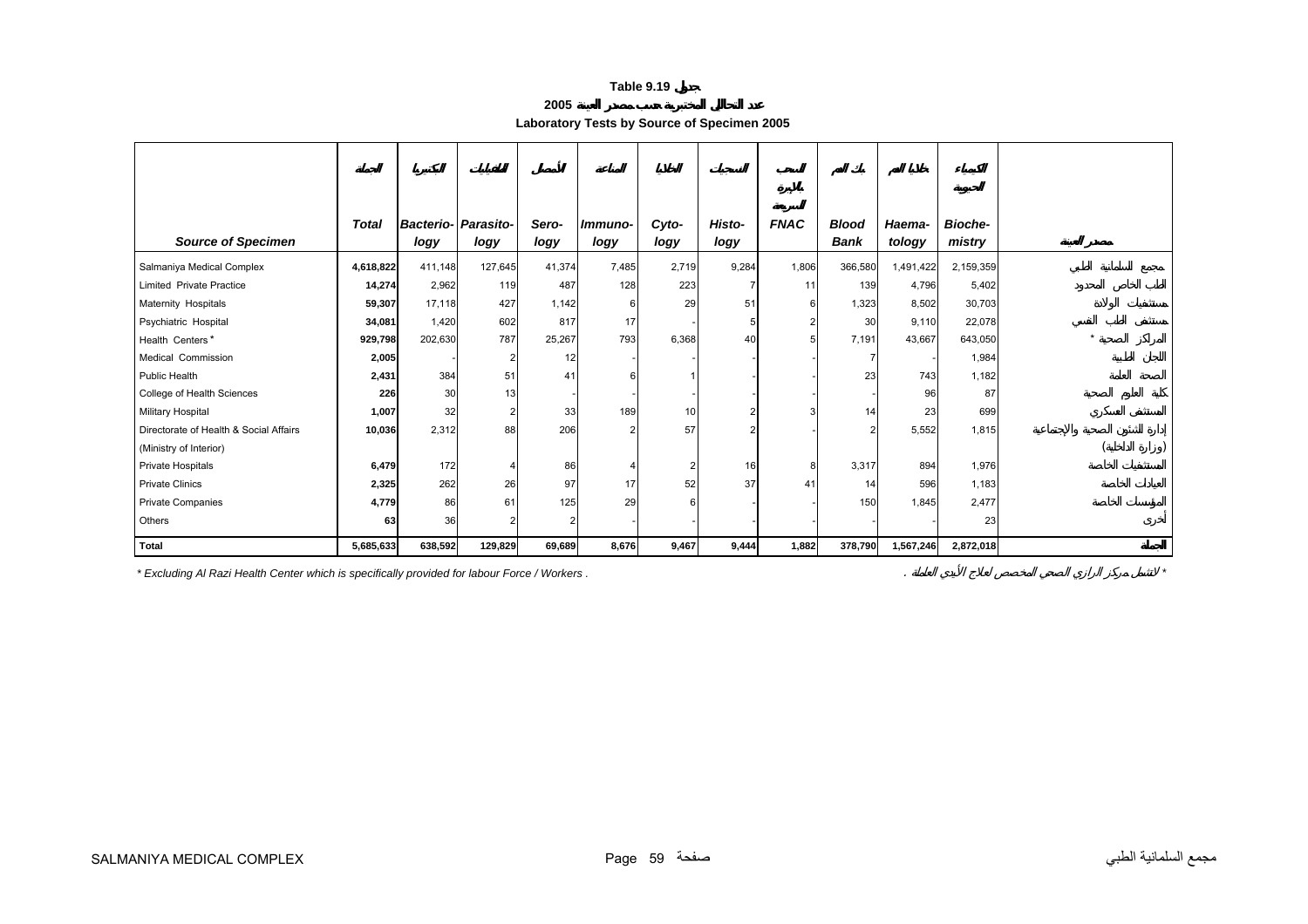**Radiology Procedures 2005** 

<span id="page-59-0"></span>

|                                 |                 | $\star$        |            | <b>Accident &amp;</b> |  |
|---------------------------------|-----------------|----------------|------------|-----------------------|--|
| <b>Radiology Procedure</b>      | <b>Total</b>    | $LPP$ *        | <b>SMC</b> | <b>Emergency</b>      |  |
| Skull                           | 8,515           | 366            | 3,710      | 4,439                 |  |
| Ultrasound                      | 21,279          | 1,179          | 20,078     | 22                    |  |
| Spines (All Views)              | 12,671          | 399            | 4,793      | 7,479                 |  |
| <b>Extremities &amp; Joints</b> | 63,438          | 961            | 22,992     | 39,485                |  |
| Chest (All Views)               | 37,537          | 385            | 13,986     | 23,166                |  |
| Abdomen                         | 14,302          | 43             | 3,515      | 10,744                |  |
| Mammography                     | 4,109           | 334            | 3,775      |                       |  |
| Hysterosalpingogram             | 587             | 156            | 431        |                       |  |
| I.V.U (All G.U.)                | 2,681           | 174            | 2,494      | 13                    |  |
| Barium Swallow & Barium Meal    | 2,000           | 197            | 1,798      | 5                     |  |
| Small Bowel Meal                | 52              | 3              | 49         |                       |  |
| Ultrasound portable             | 140             |                | 140        |                       |  |
| <b>Barium Enema</b>             | 772             | 111            | 659        |                       |  |
| Fluoroscopy                     | 183             | -1             | 181        |                       |  |
| Sinogram (Fistulogram)          | 41              | 6              | 35         |                       |  |
| Sialogram                       | 60              | 12             | 48         |                       |  |
| Dacrocystogram                  | 58              | 5              | 53         |                       |  |
| <b>Ultrasound Guided Biopsy</b> | 129             | $\overline{7}$ | 122        |                       |  |
| Myelogram                       | $5\phantom{.0}$ |                | 5          |                       |  |
| Angiogram                       | 405             | 4              | 401        |                       |  |
| Venogram                        | 203             |                | 203        |                       |  |
| Skeletal Survey                 | 37              |                | 36         |                       |  |
| C.T. Scan                       | 9,656           | 187            | 9,462      |                       |  |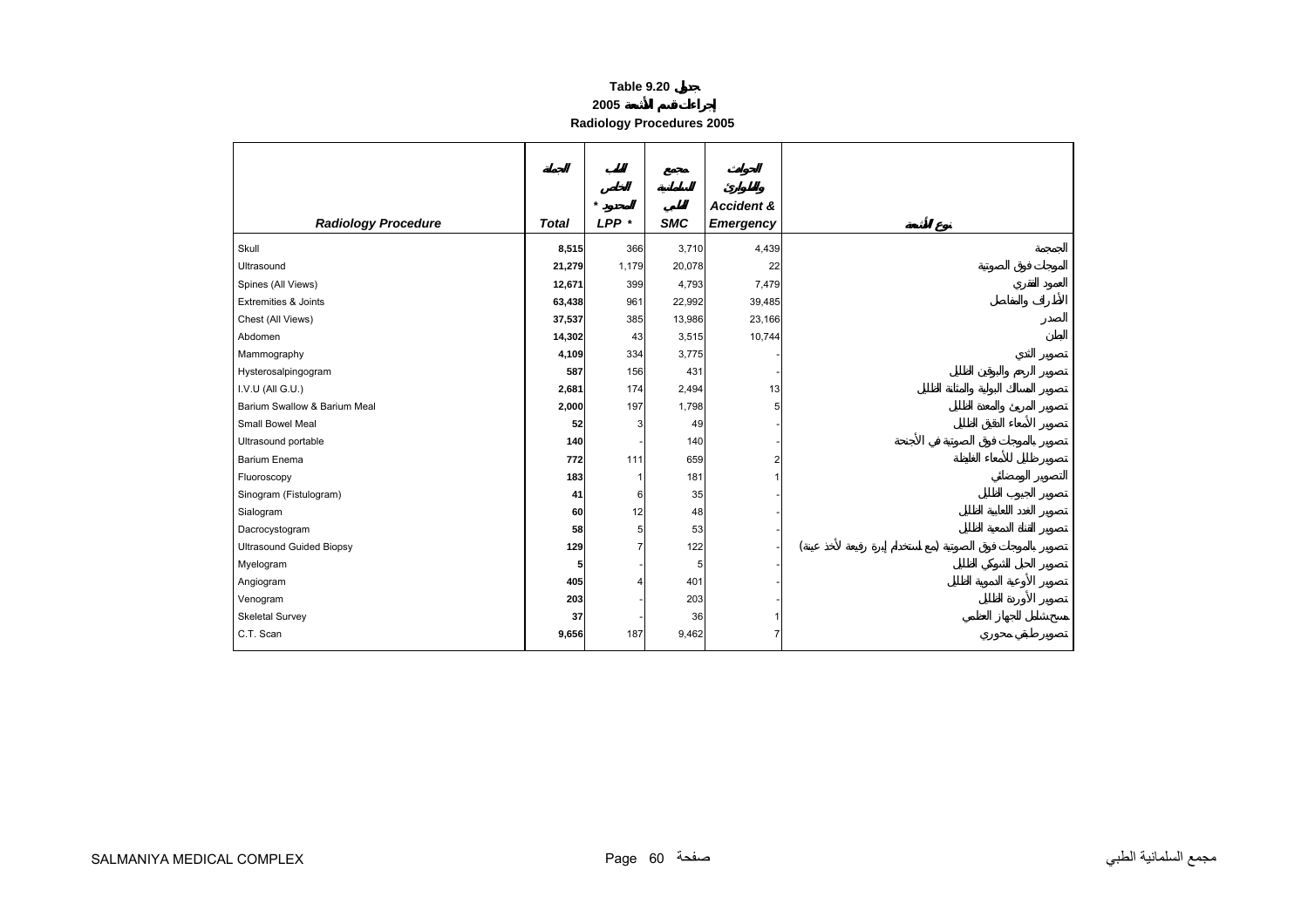# **2005 (Coun't) Table 9.20 ( )**

| <b>Radiology Procedures 2005</b> |  |  |
|----------------------------------|--|--|
|----------------------------------|--|--|

|                                               |              | $\star$ |            | Accident &       |  |  |
|-----------------------------------------------|--------------|---------|------------|------------------|--|--|
| <b>Radiology Procedure</b>                    | <b>Total</b> | $LPP$ * | <b>SMC</b> | <b>Emergency</b> |  |  |
| E.S.W.L.                                      | 361          |         | 360        |                  |  |  |
| E.R.C.P.                                      | 120          |         | 119        |                  |  |  |
| Percutaneous Nephro Lithotripsy (P.C.N.L.)    |              |         |            |                  |  |  |
| Cavernogram                                   |              |         |            |                  |  |  |
| Mobiles (Ward Radiography)                    | 12,819       |         | 7,587      | 5,231            |  |  |
| Nuclear Medicine/RNI                          | 2,024        | 202     | 1,822      |                  |  |  |
| Magnetic Resonace Imaging (MRI)               | 4,196        | 291     | 3,903      |                  |  |  |
| Bone Mineral Densitometry (BMD)               | 3,757        | 898     | 2,859      |                  |  |  |
| <b>OPG</b>                                    | 2,534        | 948     | 1,428      | 158              |  |  |
| <b>Operation Theater</b>                      | 2,127        |         | 2,120      |                  |  |  |
| Copy & CD-Rom                                 | 262          |         | 262        |                  |  |  |
| Percutaneous Transhepatic Cholangiogram (PTC) |              |         |            |                  |  |  |
| Total                                         | 207,066      | 6,877   | 109,432    | 90,757           |  |  |
| Interrupted                                   | 149          | 14      | 134        |                  |  |  |
| <b>Grand Total</b>                            | 207,215      | 6,891   | 109,566    | 90,758           |  |  |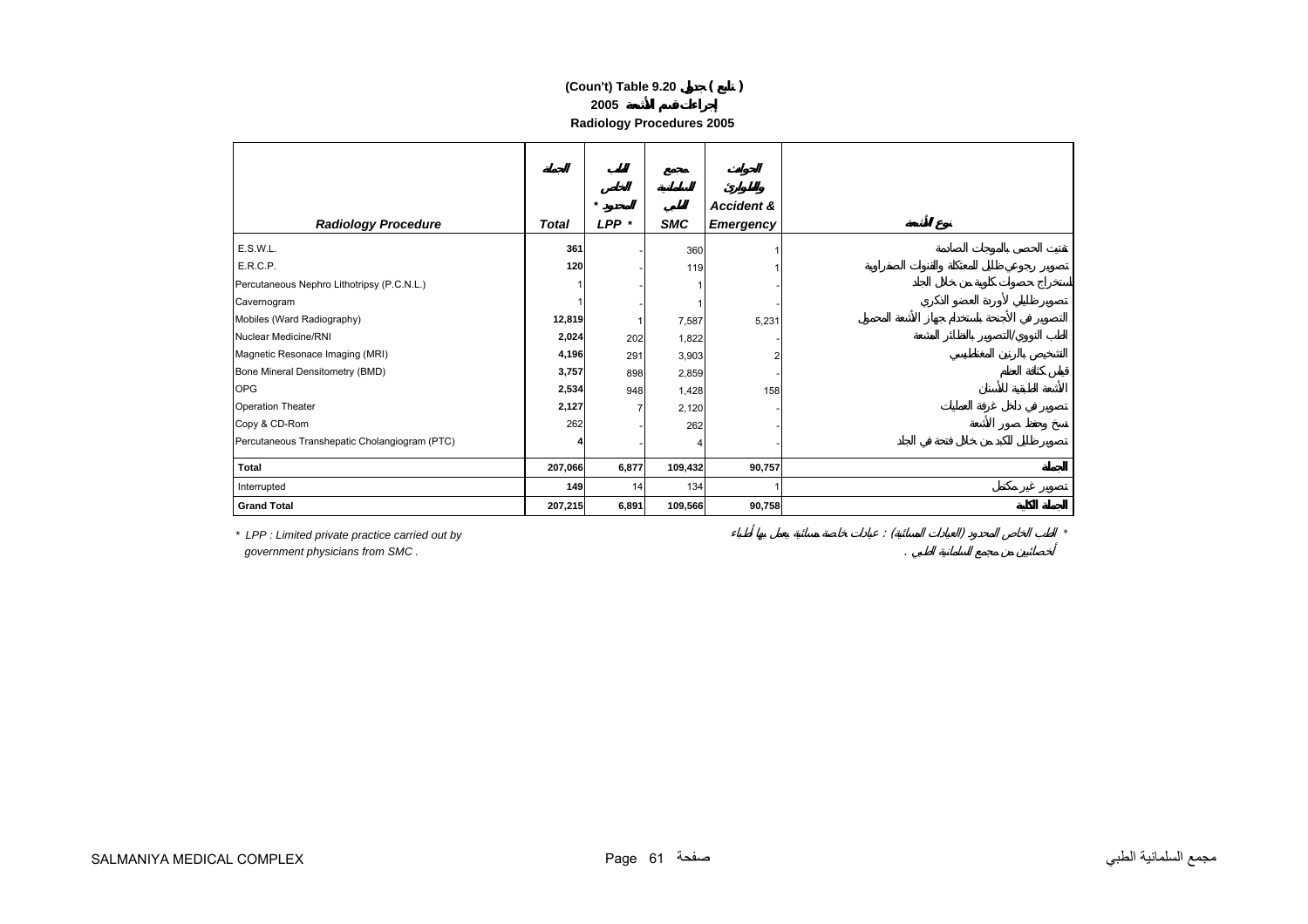#### **2005**

### **Discharges from Special Care Baby Unit by Month and Sex 2005**

<span id="page-61-0"></span>

| <b>Total</b> |              |     |        |             | Dead         |                |                |                         | Alive        |     |        |             |  |
|--------------|--------------|-----|--------|-------------|--------------|----------------|----------------|-------------------------|--------------|-----|--------|-------------|--|
|              | <b>Total</b> |     |        |             | <b>Total</b> |                |                |                         | <b>Total</b> |     |        |             |  |
|              |              |     |        |             |              |                |                |                         |              |     |        |             |  |
|              |              |     |        |             |              |                |                |                         |              |     |        |             |  |
| Month        | %            | No. | Female | <b>Male</b> | %            | No.            | Female         | <b>Male</b>             | %            | No. | Female | <b>Male</b> |  |
| January      | 8.3          | 78  | 37     | 41          | 12.9         | 9              | 3 <sup>1</sup> | 6                       | 8.0          | 69  | 34     | 35          |  |
| February     | 7.6          | 71  | 28     | 43          | 11.4         | 8              | 5              | 3                       | 7.3          | 63  | 23     | 40          |  |
| March        | 8.4          | 79  | 40     | 39          | 10.0         | 7              | 3              | 4                       | 8.3          | 72  | 37     | 35          |  |
| April        | 6.7          | 63  | 26     | 37          | 8.6          | 6              | 4              | 2                       | 6.6          | 57  | 22     | 35          |  |
| May          | 8.0          | 75  | 40     | 35          | 2.9          | 2              |                |                         | 8.4          | 73  | 39     | 34          |  |
| June         | 9.6          | 90  | 45     | 45          | 2.9          | $\overline{2}$ |                | $\overline{\mathbf{c}}$ | 10.1         | 88  | 45     | 43          |  |
| July         | 8.6          | 81  | 36     | 45          | 10.0         | 7              | $\overline{2}$ | 5                       | 8.5          | 74  | 34     | 40          |  |
| August       | 9.0          | 84  | 37     | 47          | 2.9          | 2              |                | 2                       | 9.5          | 82  | 37     | 45          |  |
| September    | 8.2          | 77  | 39     | 38          | 7.1          | 5              | 4              |                         | 8.3          | 72  | 35     | 37          |  |
| October      | 7.8          | 73  | 33     | 40          | 10.0         | 7              | 4              | 3                       | 7.6          | 66  | 29     | 37          |  |
| November     | 8.5          | 80  | 34     | 46          | 10.0         | 7              | 4              | 3                       | 8.4          | 73  | 30     | 43          |  |
| December     | 9.2          | 86  | 32     | 54          | 11.4         | 8              | $\overline{2}$ | 6                       | 9.0          | 78  | 30     | 48          |  |
| <b>Total</b> | 100.0        | 937 | 427    | 510         | 100.0        | 70             | 32             | 38                      | 100.0        | 867 | 395    | 472         |  |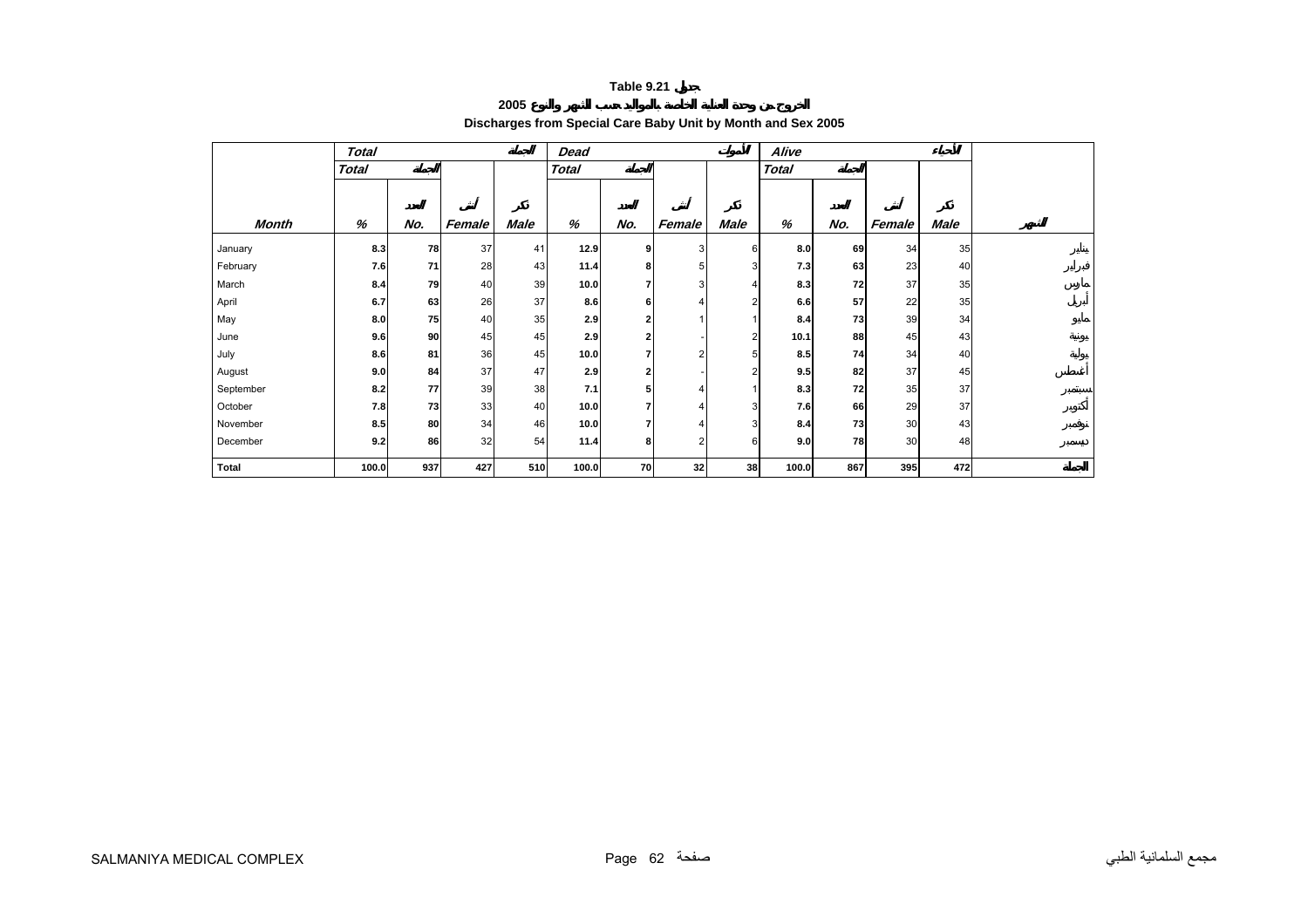#### **2005**

### **Discharges from Special Care Baby Unit by Geographical Region 2005**

<span id="page-62-0"></span>

|              | <b>Total</b> |        |             | <b>Non-Bahraini</b> |        |             | <b>Bahraini</b> |        |             |  |
|--------------|--------------|--------|-------------|---------------------|--------|-------------|-----------------|--------|-------------|--|
|              |              |        |             |                     |        |             |                 |        |             |  |
| Region       | Total        | Female | <b>Male</b> | <b>Total</b>        | Female | <b>Male</b> | <b>Total</b>    | Female | <b>Male</b> |  |
| Hidd         | 32           | 17     | 15          | 2                   |        |             | 30              | 16     | 14          |  |
| Muharraq     | 152          | 66     | 86          | 27                  | 12     | 15          | 125             | 54     | 71          |  |
| Manama       | 198          | 96     | 102         | 84                  | 35     | 49          | 114             | 61     | 53          |  |
| Jidhafs      | 82           | 31     | 51          | 3                   |        | 3           | 79              | 31     | 48          |  |
| Northern     | 83           | 42     | 41          |                     |        | 2           | 79              | 40     | 39          |  |
| Sitra        | 63           | 27     | 36          |                     |        |             | 63              | 27     | 36          |  |
| Central      | 82           | 32     | 50          |                     | 5      | っ           | 75              | 27     | 48          |  |
| Isa Town     | 62           | 32     | 30          | 6                   |        | 4           | 56              | 30     | 26          |  |
| Riffa        | 54           | 26     | 28          | 20                  | 9      | 11          | 34              | 17     | 17          |  |
| Western      | 51           | 22     | 29          | 2                   |        | 2           | 49              | 22     | 27          |  |
| Southern     | 3            | 2      | 1           | 3                   |        |             |                 |        |             |  |
| Hamad Town   | 68           | 31     | 37          | 9                   | 5      | Δ           | 59              | 26     | 33          |  |
| Undetermined | 7            | 3      | 4           | 6                   | 3      | 3           | 1               |        |             |  |
| Total        | 937          | 427    | 510         | 173                 | 76     | 97          | 764             | 351    | 413         |  |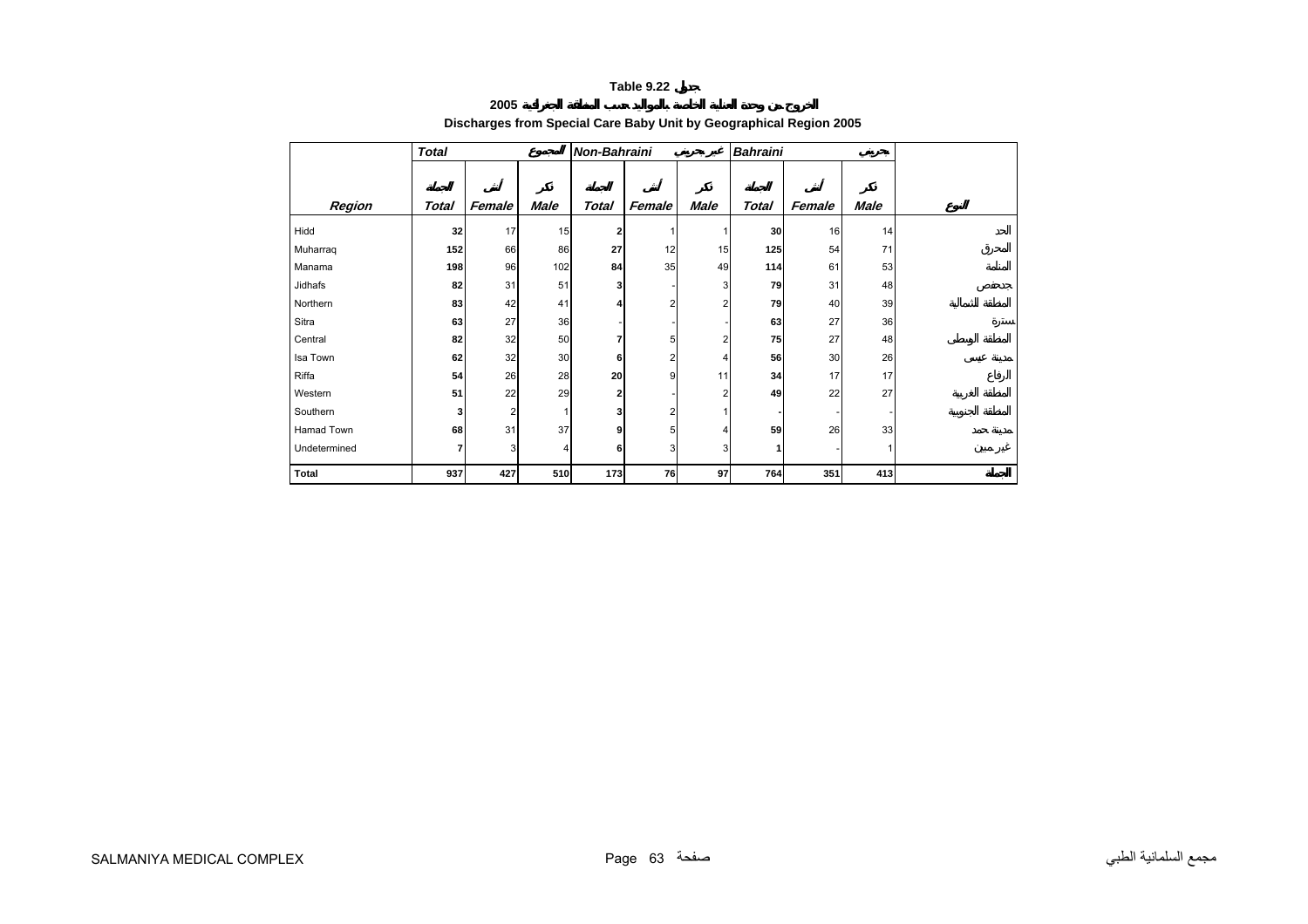<span id="page-63-0"></span>

| <b>Speciality</b>                                                                                               | 2005                    | 2004      | 2003   | 2002   | 2001   |       |  |
|-----------------------------------------------------------------------------------------------------------------|-------------------------|-----------|--------|--------|--------|-------|--|
| General Surgery                                                                                                 | 6,734                   | 6,350     | 6,697  | 7,014  | 6,966  |       |  |
| Orthopaedic Surgery and Fracture                                                                                | 3,834                   | 3,572     | 3,166  | 2,913  | 3,003  |       |  |
| Surgical Operations of Lung and Vascular                                                                        | 534                     | 386       | 490    | 501    | 432    |       |  |
| Neurology Surgery                                                                                               | 193                     | 214       | 224    | 204    | 265    |       |  |
| <b>Urology Surgery</b>                                                                                          | 1,646                   | 1,581     | 1,641  | 1,965  | 1,865  |       |  |
| <b>Peadiatrics Surgery</b>                                                                                      | 1,277                   | 1,482     | 1,403  | 1,575  | 1,326  |       |  |
| Plastic Surgery and Burns                                                                                       | 891                     | 862       | 758    | 538    | 504    |       |  |
| Dental & Maxillofacial Surgery                                                                                  | 830                     | 717       | 738    | 737    | 585    |       |  |
| Ophthalmology Surgery                                                                                           | 918                     | 1,067     | 1,074  | 1,068  | 1,122  |       |  |
| Ear, Nose & Throt Surgery                                                                                       | 2,283                   | 2,287     | 2,355  | 2,458  | 2,394  |       |  |
| <b>Gyneacology Surgery</b>                                                                                      | 2,664                   | 2,706     | 2,580  | 2,928  | 2,690  |       |  |
| Obstetrics (Caesarean)*                                                                                         | 240                     | 347       | 611    | 1,553  | 1,298  | $*$ ( |  |
| Oncology                                                                                                        | 24                      | 14        | 15     |        |        |       |  |
| Kidney Transplant                                                                                               |                         | <b>NA</b> | 8      | 6      |        |       |  |
| Total                                                                                                           | 22,074                  | 21,585    | 21,760 | 23,464 | 22,467 |       |  |
| Deaths                                                                                                          |                         | 5         | 6      | 5      | 2      |       |  |
|                                                                                                                 |                         |           |        |        |        |       |  |
| * Obstetrics (Caesarean): data only include emergency cases,<br>other cases are done at Labour room (Ward 308). | $\therefore$ (<br>(308) |           |        |        |        |       |  |

#### **Surgical Operations and Procedures at Main Operation Theatre by Specialty 2001-2005**

**2005 - 2001**

مجمع السلمانية الطبي صفحة 64 Page COMPLEX MEDICAL SALMANIYA